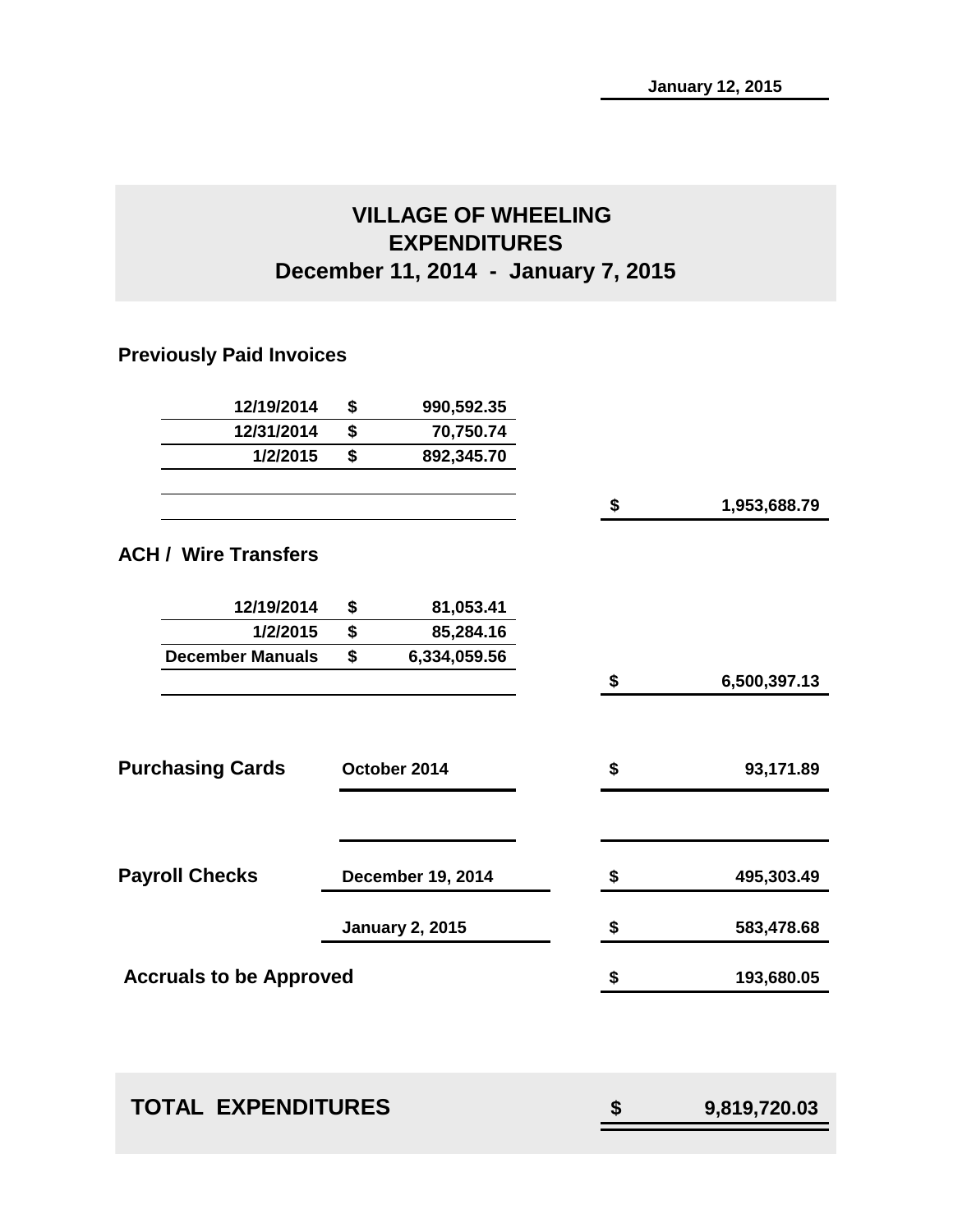SUNGARD PENTAMATION SUNGARD PENTAMATION SUNG PAGE NUMBER: 1 SUNGARD PENTAMATION SUNG PAGE NUMBER: 1 SUNG PAGE NUMBER: 1 SUNG PAGE NUMBER: 1 SUNG PAGE NUMBER: 1 SUNG PAGE NUMBER: 1 SUNG PAGE NUMBER: 1 SUNG PAGE NUMBER: 1 SU DATE: 12/19/2014 VILLAGE OF WHEELING ACCTPA51CASH REQUIREMENTS - CHECK FORMAT - DUE DATE: 12/19/2014

ACCOUNTING PERIOD: 12/14

| <b>VENDOR</b>                              | <b>ORGANIZATION</b> | <b>ACCOUNT</b> | PURCHASE OR INVOICE  |                          | AMOUNT                            | DESCRIPTION                          |
|--------------------------------------------|---------------------|----------------|----------------------|--------------------------|-----------------------------------|--------------------------------------|
| 58<br>ACTION TARGET INC                    | 2100                | 5220           | 14002965             | 84879-1                  | 2,000.00                          | RANGE MAINTENANCE                    |
| TOTAL CHECK                                |                     |                |                      |                          | 2,000.00                          |                                      |
| 8547<br>ADVANCED TREECARE<br>TOTAL CHECK   | 1430<br>1430        | 5299<br>5299   | 14002994<br>14002995 | 1031-8106I<br>1031-8356I | 4,971.89<br>9,565.11<br>14,537.00 | EAB TREE REMOVAL<br>EAB TREE REMOVAL |
| 8727<br>AEREX PEST CONTROL<br>TOTAL CHECK  | 1300                | 5210           | 14002976             | 968932                   | 445.00<br>445.00                  | EXTERMINATION SERVICE                |
|                                            |                     | 2124           |                      |                          |                                   |                                      |
| 8768<br>AFSCME COUNCIL 31<br>TOTAL CHECK   | 50                  |                |                      |                          | 715.48<br>715.48                  | DED:094 AFSCME DUE                   |
| 84                                         | 2200                | 5305           | 14002904             | 100077                   | 11,980.00                         | FIREFIGHTING FOAM                    |
| AIR ONE EQUIPMENT, INC<br>TOTAL CHECK      |                     |                |                      |                          | 11,980.00                         |                                      |
| 6776                                       | 4100                | 5214           | 14002986             | 100814                   | 14,560.00                         | PAINT FIRE HYDRANTS                  |
| ALPHA PAINTWORKS INC<br>TOTAL CHECK        |                     |                |                      |                          | 14,560.00                         |                                      |
| 4522                                       | 2100                | 5324           | 14002927             | 262146                   | 1,487.00                          | RADAR UNIT                           |
| APPLIED CONCEPTS INC<br>TOTAL CHECK        |                     |                |                      |                          | 1,487.00                          |                                      |
| 4175                                       | 1430                | 5310           | 14003014             | 702395                   | 131.57                            | DOOR GLASS ON #203                   |
| ARLINGTON HEIGHTS FORD<br>TOTAL CHECK      |                     |                |                      |                          | 131.57                            |                                      |
| 8848                                       | 50                  | 2126           |                      |                          | 198.15                            | DED:505 MISC DED                     |
| ARTHUR B ADLER & ASSOCIATES<br>TOTAL CHECK |                     |                |                      |                          | 198.15                            |                                      |
| 1415                                       | 2100                | 5106           | 14002959             |                          | 416.55                            | UNIFORM ALLOWANCE                    |
| ASR-KALE UNIFORMS<br>TOTAL CHECK           |                     |                |                      |                          | 416.55                            |                                      |
| 4920                                       | 1600                | 5238           | 14003053             |                          | 3,439.67                          | 911 PHONE LINES                      |
| AT&T<br>TOTAL CHECK                        |                     |                |                      |                          | 3,439.67                          |                                      |
| 263                                        | 2100                | 5310           | 14002948             | 259074                   | 1,030.08                          | TIRES                                |
| AUTO TECH CENTERS INC<br>TOTAL CHECK       |                     |                |                      |                          | 1,030.08                          |                                      |
| 322                                        | 01                  | 1501           | 14002985             | 34773                    | 3,800.00                          | DEFIBRILLATOR CONTRACT               |
| BIO-TRON INC<br>TOTAL CHECK                |                     |                |                      |                          | 3,800.00                          |                                      |
| 345<br>BOUND TREE MEDICAL, LLC             | 2100                | 5317           | 14002942             | 81622827                 | 178.74                            | AED PADS                             |
| TOTAL CHECK                                |                     |                |                      |                          | 178.74                            |                                      |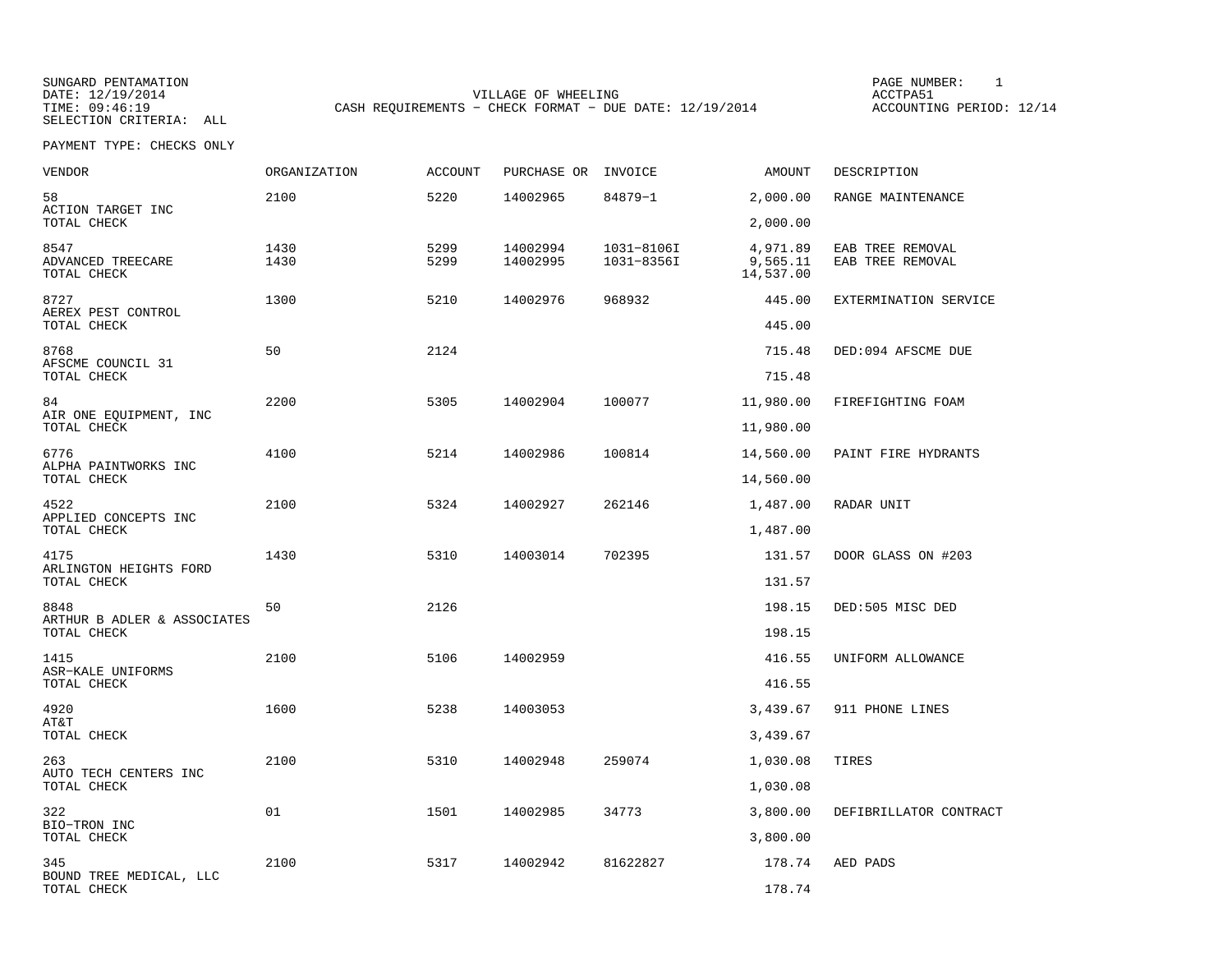SUNGARD PENTAMATION<br>
DATE: 12/19/2014 PAGE NUMBER: 2 SELECTION CRITERIA: ALL

DATE: 12/19/2014 VILLAGE OF WHEELING ACCTPA51

TIME: 09:46:19 CASH REQUIREMENTS − CHECK FORMAT − DUE DATE: 12/19/2014 ACCOUNTING PERIOD: 12/14

| <b>VENDOR</b>                                     | <b>ORGANIZATION</b>  | <b>ACCOUNT</b>               | PURCHASE OR                                  | INVOICE                              | AMOUNT                                        | DESCRIPTION                                                                              |
|---------------------------------------------------|----------------------|------------------------------|----------------------------------------------|--------------------------------------|-----------------------------------------------|------------------------------------------------------------------------------------------|
| 6320<br>BROTHERS ASPHALT & PAVING<br>TOTAL CHECK  | 11<br>3410           | 5508<br>5508                 | 13001669<br>13001669                         | 5132<br>5132                         | 11,098.86<br>15,410.57<br>26,509.43           | 2013 MFT STREET PROGRAM<br>2013 MFT STREET PROGRAM                                       |
| 385<br>BURRIS EQUIPMENT COMPANY                   | 1420                 | 5310                         | 14003020                                     | NI00599                              | 104.69                                        | FUEL FILTERS                                                                             |
| TOTAL CHECK                                       |                      |                              |                                              |                                      | 104.69                                        |                                                                                          |
| 397<br>CALL ONE<br>TOTAL CHECK                    | 1600                 | 5238                         | 14000261                                     |                                      | 14, 144.80<br>14, 144.80                      | PHONE SERVICE                                                                            |
| 6560                                              | 1900                 | 5218                         | 14003044                                     | 120                                  | 630.00                                        | ADMIN HEARING-NOV.                                                                       |
| CAMIC JOHNSON, LTD<br>TOTAL CHECK                 |                      |                              |                                              |                                      | 630.00                                        |                                                                                          |
| 442<br>CDW GOVERNMENT INC                         | 2100                 | 5317                         | 14002945                                     | OZ25724                              | 168.97                                        | SOUAD PRINTER PAPER                                                                      |
| TOTAL CHECK                                       |                      |                              |                                              |                                      | 168.97                                        |                                                                                          |
| 483<br>CHICAGO COMMUNICATIONS LLC                 | 15<br>15<br>01<br>15 | 5207<br>5207<br>1501<br>1501 | 14002977<br>14003012<br>14002983<br>14002961 | 266757<br>266760<br>266814<br>266854 | 1,913.27<br>17,000.00<br>5,068.20<br>1,031.95 | DISPATCH EQUIPMENT<br>SOFTWARE/HARDWARE<br>RADIO MAINT CONTRACT<br>RADIO MAINT AGREEMENT |
| TOTAL CHECK                                       |                      |                              |                                              |                                      | 25,013.42                                     |                                                                                          |
| 6074<br>CHICAGO PARTS & SOUND LLC<br>TOTAL CHECK  | 1300<br>1400<br>2100 | 5310<br>5310<br>5310         | 14003023<br>14003023<br>14003023             | 639077<br>639077<br>639077           | 104.36<br>104.36<br>208.72<br>417.44          | <b>BATTERIES</b><br><b>BATTERIES</b><br><b>BATTERIES</b>                                 |
| 8751<br>CIORBA GROUP INC<br>TOTAL CHECK           | 3410                 | 5206                         | 14001464                                     | 22022                                | 20, 251.54<br>20, 251.54                      | PHASE III JEFFERY AVE                                                                    |
| 8473                                              | 4330                 | 5503                         | 14001829                                     | 4                                    | 328,960.52                                    | REPLACE WATERMAIN                                                                        |
| CITY CONSTRUCTION CO INC<br>TOTAL CHECK           |                      |                              |                                              |                                      | 328,960.52                                    |                                                                                          |
| 7259<br>CLARK BAIRD SMITH LLP                     | 1900<br>1900<br>1900 | 5218<br>5218<br>5218         | 14003039<br>14003040<br>14003041             |                                      | 2,362.50<br>1,080.00<br>2,357.50              | LABOR LEGAL SERVICES - SE<br>LABOR LEGAL SERVICES - OC<br>LABOR LEGAL SERVICES - NO      |
| TOTAL CHECK                                       |                      |                              |                                              |                                      | 5,800.00                                      |                                                                                          |
| 3160<br><b>CURRIE MOTORS</b><br>TOTAL CHECK       | 51<br>51             | 5272<br>5272                 | 14003011<br>14002078                         | E3203<br>E3203                       | 26,585.00<br>26,585.00<br>53,170.00           | NEW POLICE VEHICLE<br>NEW POLICE VEHICLE                                                 |
| 7502<br>CUSTOM MAILING SERVICE INC<br>TOTAL CHECK | 1600<br>1320         | 5227<br>5227                 | 14003037<br>14003035                         | 18290<br>18291                       | 1,254.52<br>199.41<br>1,453.93                | NOV. MAIL/POSTAGE<br>SENIOR NEWSLETTER                                                   |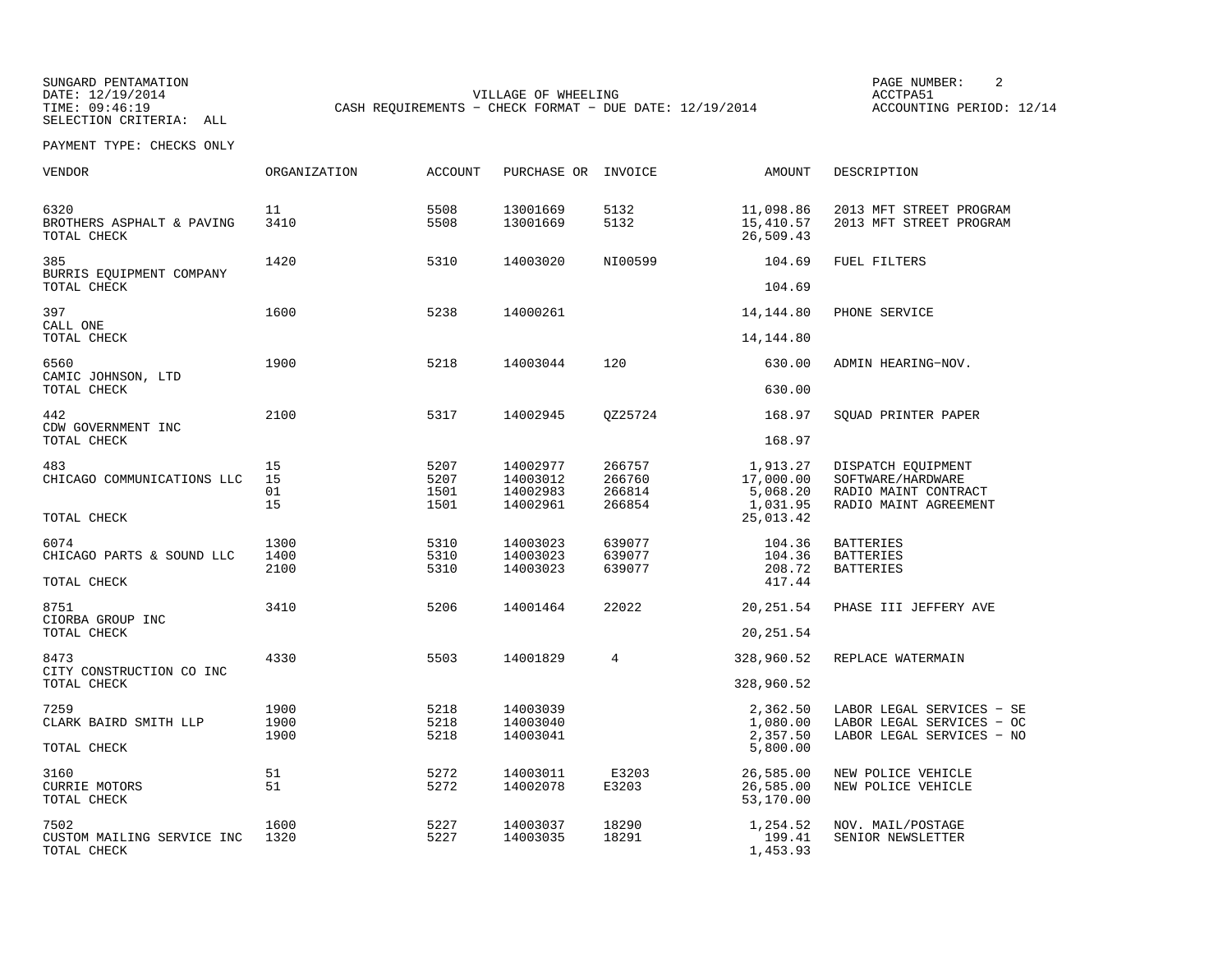SUNGARD PENTAMATION SUNGARD PENTAMATION SUNG PAGE NUMBER: 3<br>
PAGE PENTAMATION SUNG PAGE ANG PAGE ANG PAGE ANG PAGE ANG PAGE ANG PAGE ANG PAGE ANG PAGE ANG PAGE ANG PAGE A SELECTION CRITERIA: ALL

DATE: 12/19/2014 VILLAGE OF WHEELING ACCTPA51CASH REQUIREMENTS - CHECK FORMAT - DUE DATE: 12/19/2014

ACCOUNTING PERIOD: 12/14

| VENDOR                                            | ORGANIZATION                                                                                                                                 | <b>ACCOUNT</b>                                                                                                                               | PURCHASE OR INVOICE                                                                                                                                                                                                  |                                                                                                                                                                                                    | AMOUNT                                                                                                                                                                                       | DESCRIPTION                                                                                                                                                                                                                                                                                                                                                                                              |
|---------------------------------------------------|----------------------------------------------------------------------------------------------------------------------------------------------|----------------------------------------------------------------------------------------------------------------------------------------------|----------------------------------------------------------------------------------------------------------------------------------------------------------------------------------------------------------------------|----------------------------------------------------------------------------------------------------------------------------------------------------------------------------------------------------|----------------------------------------------------------------------------------------------------------------------------------------------------------------------------------------------|----------------------------------------------------------------------------------------------------------------------------------------------------------------------------------------------------------------------------------------------------------------------------------------------------------------------------------------------------------------------------------------------------------|
| 678<br>DELL COMPUTER CORPORATION                  | 15                                                                                                                                           | 5313                                                                                                                                         | 14001638                                                                                                                                                                                                             |                                                                                                                                                                                                    | 46,159.00                                                                                                                                                                                    | IT EQUIPMENT FOR 911 CENT                                                                                                                                                                                                                                                                                                                                                                                |
| TOTAL CHECK                                       |                                                                                                                                              |                                                                                                                                              |                                                                                                                                                                                                                      |                                                                                                                                                                                                    | 46,159.00                                                                                                                                                                                    |                                                                                                                                                                                                                                                                                                                                                                                                          |
| 9164<br>DONALD DI LULLO                           | 40                                                                                                                                           | 2207                                                                                                                                         |                                                                                                                                                                                                                      |                                                                                                                                                                                                    | 77.05                                                                                                                                                                                        | <b>UB REFUND</b>                                                                                                                                                                                                                                                                                                                                                                                         |
| TOTAL CHECK                                       |                                                                                                                                              |                                                                                                                                              |                                                                                                                                                                                                                      |                                                                                                                                                                                                    | 77.05                                                                                                                                                                                        |                                                                                                                                                                                                                                                                                                                                                                                                          |
| 6413<br>DIXON ENGINEERING INC                     | 4330                                                                                                                                         | 5206                                                                                                                                         | 14002282                                                                                                                                                                                                             | $14 - 8511$                                                                                                                                                                                        | 6,745.00                                                                                                                                                                                     | ENGINEERING SERVICES NRS                                                                                                                                                                                                                                                                                                                                                                                 |
| TOTAL CHECK                                       |                                                                                                                                              |                                                                                                                                              |                                                                                                                                                                                                                      |                                                                                                                                                                                                    | 6,745.00                                                                                                                                                                                     |                                                                                                                                                                                                                                                                                                                                                                                                          |
| 4965<br>ERM                                       | 11                                                                                                                                           | 5251                                                                                                                                         | 14003055                                                                                                                                                                                                             | 35669                                                                                                                                                                                              | 650.00                                                                                                                                                                                       | STREETLIGHT FIXTURES                                                                                                                                                                                                                                                                                                                                                                                     |
| TOTAL CHECK                                       |                                                                                                                                              |                                                                                                                                              |                                                                                                                                                                                                                      |                                                                                                                                                                                                    | 650.00                                                                                                                                                                                       |                                                                                                                                                                                                                                                                                                                                                                                                          |
| 5478<br>FILE OF LIFE INC                          | 2200                                                                                                                                         | 5105                                                                                                                                         | 14002821                                                                                                                                                                                                             | H25070                                                                                                                                                                                             | 739.40                                                                                                                                                                                       | FILE OF LIFE PACKETS                                                                                                                                                                                                                                                                                                                                                                                     |
| TOTAL CHECK                                       |                                                                                                                                              |                                                                                                                                              |                                                                                                                                                                                                                      |                                                                                                                                                                                                    | 739.40                                                                                                                                                                                       |                                                                                                                                                                                                                                                                                                                                                                                                          |
| 3798<br>FLUORECYCLE INC                           | 1220                                                                                                                                         | 5208                                                                                                                                         | 14003045                                                                                                                                                                                                             | 33401                                                                                                                                                                                              | 388.13                                                                                                                                                                                       | LIGHT BULBS & BALLAST REC                                                                                                                                                                                                                                                                                                                                                                                |
| TOTAL CHECK                                       |                                                                                                                                              |                                                                                                                                              |                                                                                                                                                                                                                      |                                                                                                                                                                                                    | 388.13                                                                                                                                                                                       |                                                                                                                                                                                                                                                                                                                                                                                                          |
| 5370<br>FRANCE PUBLICATIONS<br>TOTAL CHECK        | 1600<br>3100<br>3200<br>3500<br>3600<br>3900<br>1600<br>3100<br>3200<br>3500<br>3600<br>3900<br>1600<br>3100<br>3200<br>3500<br>3600<br>3900 | 5333<br>5333<br>5333<br>5333<br>5333<br>5333<br>5333<br>5333<br>5333<br>5333<br>5333<br>5333<br>5333<br>5333<br>5333<br>5333<br>5333<br>5333 | 14003077<br>14003077<br>14003077<br>14003077<br>14003077<br>14003077<br>14002992<br>14002992<br>14002992<br>14002992<br>14002992<br>14002992<br>14003078<br>14003078<br>14003078<br>14003078<br>14003078<br>14003078 | HL65477<br>HL65477<br>HL65477<br>HL65477<br>HL65477<br>HL65477<br>NR65229<br>NR65229<br>NR65229<br>NR65229<br>NR65229<br>NR65229<br>SB65389<br>SB65389<br>SB65389<br>SB65389<br>SB65389<br>SB65389 | 266.65<br>266.67<br>266.67<br>266.67<br>266.67<br>266.67<br>266.66<br>266.66<br>266.66<br>266.66<br>266.66<br>266.70<br>550.00<br>550.00<br>550.00<br>550.00<br>550.00<br>550.00<br>6,500.00 | COVER 3-4 COLOR AD<br>COVER 3-4 COLOR AD<br>COVER 3-4 COLOR AD<br>COVER 3-4 COLOR AD<br>COVER 3-4 COLOR AD<br>COVER 3-4 COLOR AD<br>$3-4$ C, IFC AD<br>$3-4$ C, IFC AD<br>$3-4$ C, IFC AD<br>$3-4$ C, IFC AD<br>$3-4$ C, IFC AD<br>$3-4$ C, IFC AD<br>FULL PAGE, 4 COLOR AD<br>FULL PAGE, 4 COLOR AD<br>FULL PAGE, 4 COLOR AD<br>FULL PAGE, 4 COLOR AD<br>FULL PAGE, 4 COLOR AD<br>FULL PAGE, 4 COLOR AD |
| 935                                               | 2100                                                                                                                                         | 5106                                                                                                                                         | 14002958                                                                                                                                                                                                             |                                                                                                                                                                                                    | 1,409.05                                                                                                                                                                                     | UNIFORM ALLOWANCE                                                                                                                                                                                                                                                                                                                                                                                        |
| GALLS INC<br>TOTAL CHECK                          | 2100                                                                                                                                         | 5106                                                                                                                                         | 14002980                                                                                                                                                                                                             |                                                                                                                                                                                                    | 320.96<br>1,730.01                                                                                                                                                                           | UNIFORM ALLOWANCE                                                                                                                                                                                                                                                                                                                                                                                        |
| 9160<br>RENEE GASNER                              | 01                                                                                                                                           | 4470                                                                                                                                         | 14002991                                                                                                                                                                                                             |                                                                                                                                                                                                    | 50.00                                                                                                                                                                                        | PROGRAM REFUND                                                                                                                                                                                                                                                                                                                                                                                           |
| TOTAL CHECK                                       |                                                                                                                                              |                                                                                                                                              |                                                                                                                                                                                                                      |                                                                                                                                                                                                    | 50.00                                                                                                                                                                                        |                                                                                                                                                                                                                                                                                                                                                                                                          |
| 973<br>GOVERNMENT FINANCE OFFICERS<br>TOTAL CHECK | 1700                                                                                                                                         | 5105                                                                                                                                         | 14003075                                                                                                                                                                                                             | 2777333                                                                                                                                                                                            | 180.00<br>180.00                                                                                                                                                                             | TRAINING REGISTRATION                                                                                                                                                                                                                                                                                                                                                                                    |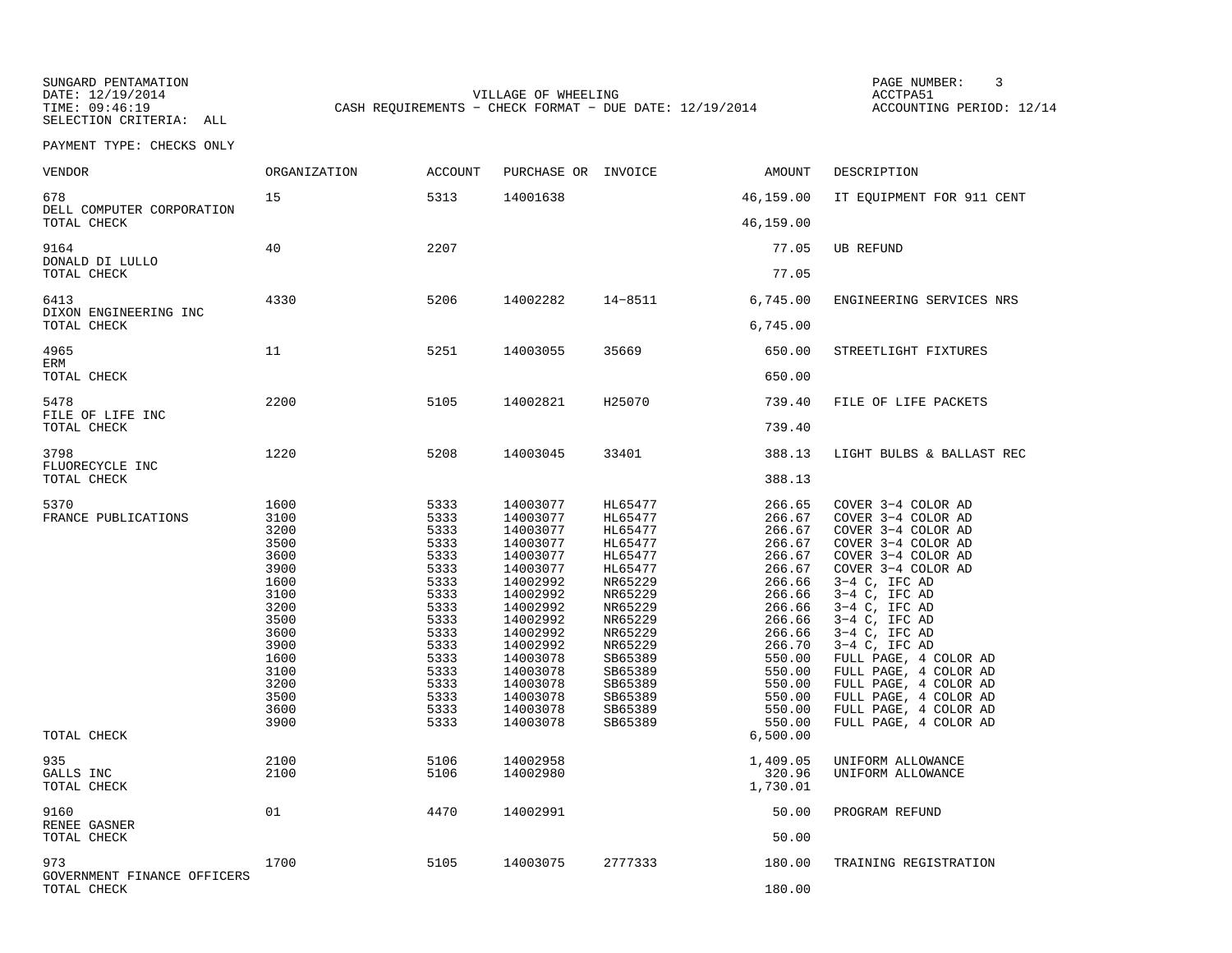SUNGARD PENTAMATION SUNGARD PENTAMATION SUNG PAGE NUMBER: 4 SELECTION CRITERIA: ALL

DATE: 12/19/2014 VILLAGE OF WHEELING ACCTPA51CASH REQUIREMENTS - CHECK FORMAT - DUE DATE: 12/19/2014

ACCOUNTING PERIOD: 12/14

| VENDOR                                                    | ORGANIZATION         | <b>ACCOUNT</b>       | PURCHASE OR                      | INVOICE                 | AMOUNT                                        | DESCRIPTION                                                        |
|-----------------------------------------------------------|----------------------|----------------------|----------------------------------|-------------------------|-----------------------------------------------|--------------------------------------------------------------------|
| 2752<br>GRAINGER                                          | 4100                 | 5310                 | 14003024                         | 9571198929              | 102.20                                        | LIFTING HOOK FOR #844                                              |
| TOTAL CHECK                                               |                      |                      |                                  |                         | 102.20                                        |                                                                    |
| 8528<br>THOMAS GREY<br>TOTAL CHECK                        | 1220                 | 5105                 | 14003029                         | 1101851                 | 1,200.00<br>1,200.00                          | FORKLIFT TRAINING                                                  |
| 6418<br>GROUP C MEDIA INC                                 | 1600                 | 5333                 | 14003076                         | 21115                   | 3,000.00                                      | 1/2 PG ISLAND AD                                                   |
| TOTAL CHECK                                               |                      |                      |                                  |                         | 3,000.00                                      |                                                                    |
| 3606<br>GUARDIAN                                          | 50                   | 2119                 |                                  |                         | 9,324.04                                      | DED:340 1ST PPO S                                                  |
| TOTAL CHECK                                               |                      |                      |                                  |                         | 9,324.04                                      |                                                                    |
| 6024<br>HAEGER ENGINEERING LLC<br>TOTAL CHECK             | 4330<br>3410<br>4330 | 5206<br>5223<br>5206 | 14001345<br>13002815<br>14000914 | 76315<br>76316<br>76317 | 5,070.00<br>3,775.00<br>7,620.00<br>16,465.00 | DUNDEE/WOLF WATERMAIN<br>2014 MFT STREETS<br>WATERMAIN IMPROVEMENT |
| 1018                                                      | 11                   | 5320                 | 14003056                         | 296162                  | 568.13                                        | STREET SIGNS                                                       |
| HALL SIGNS INC<br>TOTAL CHECK                             | 11                   | 5320                 | 14003056                         | 296194                  | 582.99<br>1,151.12                            | STREET SIGNS                                                       |
| 2460<br>STEVEN J HANDLER                                  | 1900                 | 5218                 | 14003038                         |                         | 527.00                                        | LEGAL SERVICES                                                     |
| TOTAL CHECK                                               |                      |                      |                                  |                         | 527.00                                        |                                                                    |
| 5284<br>HD SUPPLY WATERWORKS LTD<br>TOTAL CHECK           | 4100<br>4100         | 5341<br>5214         | 14002950<br>14003032             | D163210<br>D325556      | 620.00<br>670.00<br>1,290.00                  | METER CHAMBER<br>HYDRANT PARTS                                     |
| 4542                                                      | 1800                 | 5246                 | 14002997                         | 3972                    | 1,586.00                                      | MEDICAL EXAMS                                                      |
| HEALTH ENDEAVORS, SC<br>TOTAL CHECK                       |                      |                      |                                  |                         | 1,586.00                                      |                                                                    |
| 8390<br>HERVAS, CONDON & BERSANI P.C. 1900<br>TOTAL CHECK | 1900                 | 5218<br>5218         | 14003042<br>14003043             | 11972<br>12051          | 4,517.20<br>1,762.50<br>6,279.70              | POLICE LEGAL SERVICES - S<br>POLICE LEGAL SERVICES - C             |
| 9181<br>HILLCREST MANAGEMENT                              | 40                   | 2207                 |                                  |                         | 4,225.50                                      | <b>UB REFUND</b>                                                   |
| TOTAL CHECK                                               |                      |                      |                                  |                         | 4,225.50                                      |                                                                    |
| 1094<br>HR SIMPLIFIED                                     | 1800                 | 5206                 | 14003005                         | 40834                   | 25.00                                         | NOV COBRA NOTICE                                                   |
| TOTAL CHECK                                               |                      |                      |                                  |                         | 25.00                                         |                                                                    |
| 6946<br>ICCI                                              | 1300                 | 5206                 | 14003083                         | 20141114                | 28,500.00                                     | NORTHGATE CROSSING                                                 |
| TOTAL CHECK                                               |                      |                      |                                  |                         | 28,500.00                                     |                                                                    |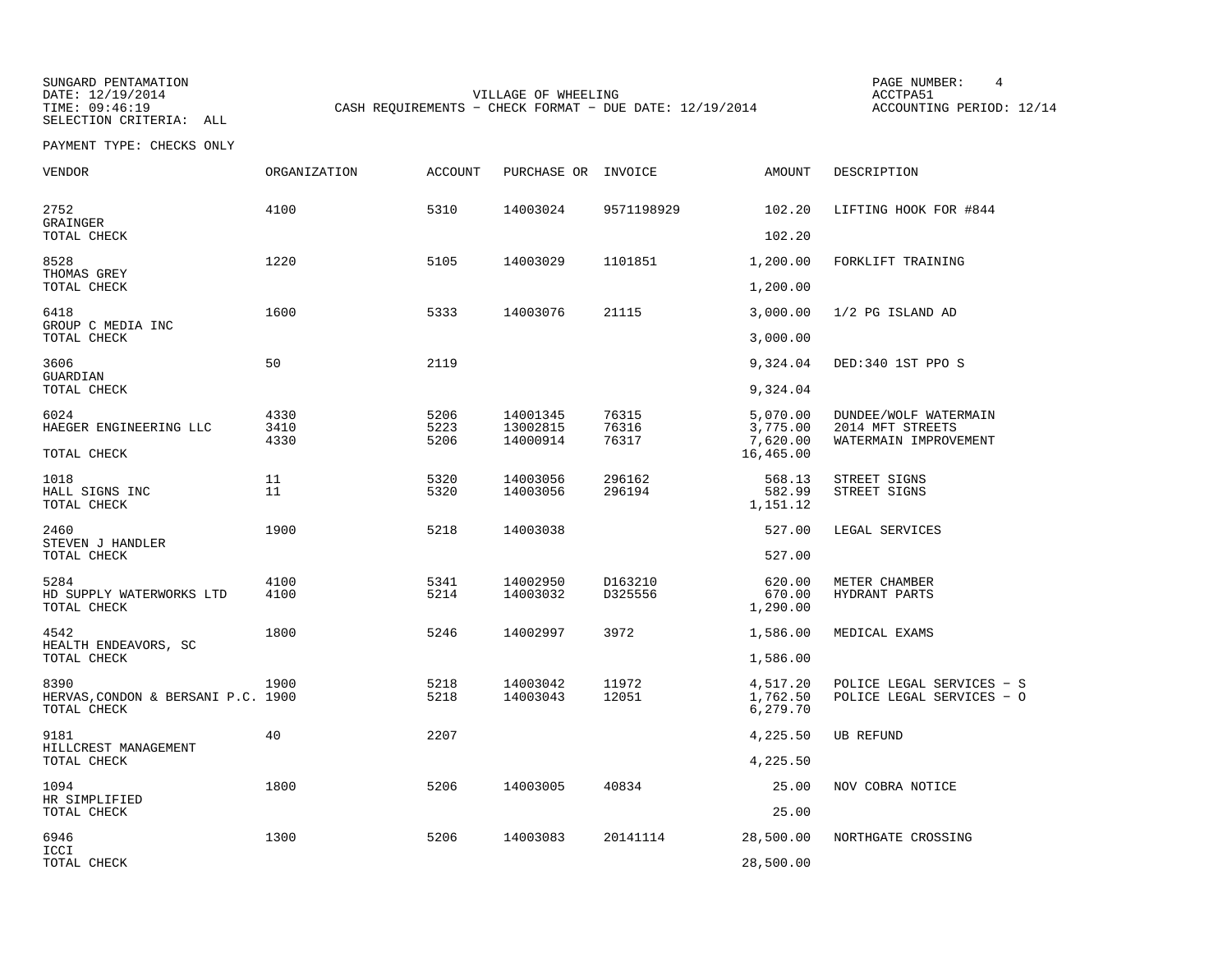SUNGARD PENTAMATION PAGE NUMBER: 5SELECTION CRITERIA: ALL

DATE: 12/19/2014 VILLAGE OF WHEELING ACCTPA51CASH REQUIREMENTS - CHECK FORMAT - DUE DATE: 12/19/2014

ACCOUNTING PERIOD: 12/14

| VENDOR                                      | <b>ORGANIZATION</b>                          | <b>ACCOUNT</b>                               | PURCHASE OR                                                          | INVOICE                                            | AMOUNT                                                             | DESCRIPTION                                                                                                                     |
|---------------------------------------------|----------------------------------------------|----------------------------------------------|----------------------------------------------------------------------|----------------------------------------------------|--------------------------------------------------------------------|---------------------------------------------------------------------------------------------------------------------------------|
| 1268<br>INTERSTATE BATTERY                  | 4200                                         | 5310                                         | 14003022                                                             | 23009464                                           | 91.95                                                              | <b>BATTERY</b>                                                                                                                  |
| TOTAL CHECK                                 |                                              |                                              |                                                                      |                                                    | 91.95                                                              |                                                                                                                                 |
| 4285<br>J.G. UNIFORMS INC                   | 2100                                         | 5106                                         | 14002940                                                             |                                                    | 372.65                                                             | UNIFORM ALLOWANCE                                                                                                               |
| TOTAL CHECK                                 |                                              |                                              |                                                                      |                                                    | 372.65                                                             |                                                                                                                                 |
| 1299<br>JACKSON-HIRSH                       | 2200                                         | 5318                                         | 14003074                                                             | 0906151                                            | 62.64                                                              | OFFICE SUPPLIES                                                                                                                 |
| TOTAL CHECK                                 |                                              |                                              |                                                                      |                                                    | 62.64                                                              |                                                                                                                                 |
| 9182<br>RICARDO JASSO                       | 40                                           | 2207                                         |                                                                      |                                                    | 6.85                                                               | UB REFUND                                                                                                                       |
| TOTAL CHECK                                 |                                              |                                              |                                                                      |                                                    | 6.85                                                               |                                                                                                                                 |
| 1416<br>KANE MCKENNA AND ASSOCIATES         | 3100                                         | 5206                                         | 14003079                                                             | 12809                                              | 850.00                                                             | VOW TIF CONSULTANT SVCS N                                                                                                       |
| TOTAL CHECK                                 |                                              |                                              |                                                                      |                                                    | 850.00                                                             |                                                                                                                                 |
| 4379<br>KANZLER LANDSCAPE CONTRACTOR 3900   | 3900<br>3410<br>3900                         | 5506<br>5506<br>5504<br>5506                 | 14001454<br>14001454<br>14003058<br>14001454                         | 2044<br>2082<br>2088<br>2093                       | 38,427.15<br>147,012.00<br>7,000.00<br>36,552.15                   | MEADOW LN DRAINAGE<br>MEADOW LN DRAINAGE<br><b>JACKSON DRAINAGE</b><br>MEADOW LN DRAINAGE                                       |
| TOTAL CHECK                                 |                                              |                                              |                                                                      |                                                    | 228,991.30                                                         |                                                                                                                                 |
| 6502<br>KIESLER'S POLICE SUPPLY INC         | 2100                                         | 5317                                         | 14002939                                                             | 0744057                                            | 633.74                                                             | TRAINING SUPPLIES                                                                                                               |
| TOTAL CHECK                                 |                                              |                                              |                                                                      |                                                    | 633.74                                                             |                                                                                                                                 |
| 6008<br><b>KLOA</b>                         | 3900<br>3100<br>3100<br>3100<br>3100<br>3900 | 5506<br>5206<br>5206<br>5206<br>5206<br>5506 | 14003072<br>14002998<br>14002999<br>14003003<br>14003004<br>14003072 | 20608<br>20884<br>20889<br>20906<br>20910<br>20914 | 852.04<br>1,380.66<br>3,312.50<br>2,245.00<br>1,497.50<br>1,233.04 | MILW & WOLF SIGNAL<br>TRAFFIC SIGNAL STUDY<br>CROSSWALK STUDY<br>TRAFFIC SIGNAL REPORT<br>CROSSWALK STUDY<br>MILW & WOLF SIGNAL |
| TOTAL CHECK                                 |                                              |                                              |                                                                      |                                                    | 10,520.74                                                          |                                                                                                                                 |
| 2454<br>STEPHEN A LASER ASSOCIATES          | 1800                                         | 5226                                         | 14003049                                                             | 2003781                                            | 1,100.00                                                           | PSYCHOLOGICAL EXAMS                                                                                                             |
| TOTAL CHECK                                 |                                              |                                              |                                                                      |                                                    | 1,100.00                                                           |                                                                                                                                 |
| 7180<br>LECHNER AND SONS INC<br>TOTAL CHECK | 1300                                         | 5106                                         | 14003050                                                             | 1954675                                            | 79.49<br>79.49                                                     | <b>JACKET</b>                                                                                                                   |
|                                             |                                              |                                              |                                                                      |                                                    |                                                                    |                                                                                                                                 |
| 9162<br>HYE YEON LEE                        | 40                                           | 2207                                         |                                                                      |                                                    | 23.05                                                              | <b>UB REFUND</b>                                                                                                                |
| TOTAL CHECK                                 |                                              |                                              |                                                                      |                                                    | 23.05                                                              |                                                                                                                                 |
| 9165                                        | 2200                                         | 5105                                         | 14003047                                                             | $14 - 152$                                         | 720.00                                                             | ICS 300 & 400 TRAINING                                                                                                          |
| LOGSDON CONSULTATION SERVICE<br>TOTAL CHECK |                                              |                                              |                                                                      |                                                    | 720.00                                                             |                                                                                                                                 |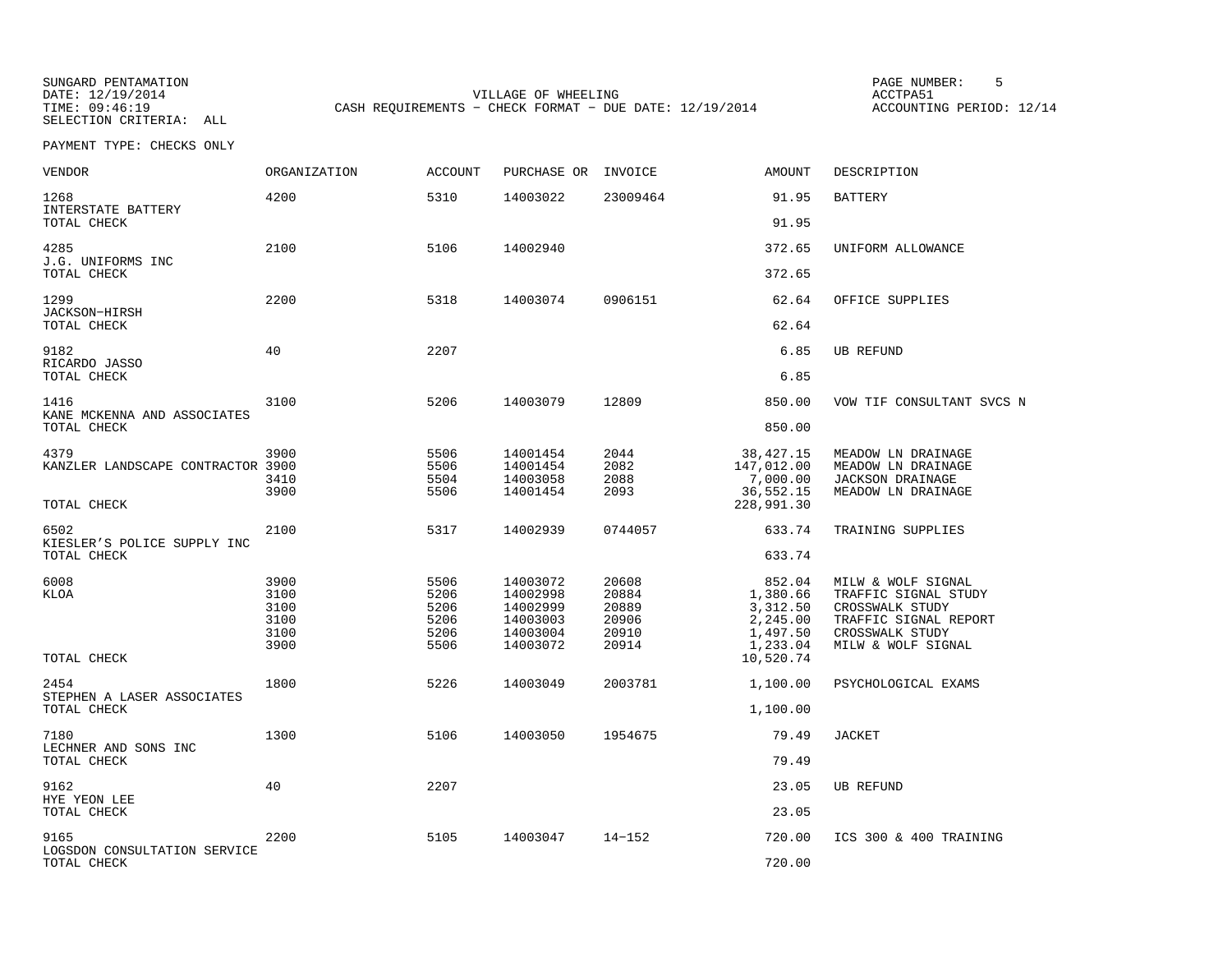SUNGARD PENTAMATION PAGE NUMBER: 6SELECTION CRITERIA: ALL

DATE: 12/19/2014 VILLAGE OF WHEELING ACCTPA51CASH REQUIREMENTS - CHECK FORMAT - DUE DATE: 12/19/2014

ACCOUNTING PERIOD: 12/14

| VENDOR                                                   | ORGANIZATION | <b>ACCOUNT</b> | PURCHASE OR INVOICE  |                | <b>AMOUNT</b>              | DESCRIPTION                     |
|----------------------------------------------------------|--------------|----------------|----------------------|----------------|----------------------------|---------------------------------|
| 7422<br>LORI LEE SMITH                                   | 50           | 2134           |                      |                | 636.00                     | DED:192 MISC DEDUC              |
| TOTAL CHECK                                              |              |                |                      |                | 636.00                     |                                 |
| 8955<br>MARTAM CONSTRUCTION INC<br>TOTAL CHECK           | 3410         | 5504           | 14001700             | 11491          | 10,841.93<br>10,841.93     | REPLACE STORM SEWER             |
|                                                          |              |                |                      |                |                            |                                 |
| 9185<br>ELAINE MASTERSON<br>TOTAL CHECK                  | 40           | 2207           |                      |                | 337.50<br>337.50           | <b>UB REFUND</b>                |
| 1669<br>MCHENRY ANALYTICAL WATER LAB                     | 4100         | 5308           | 14003033             | 1406412        | 525.00                     | WATER SAMPLE TESTING            |
| TOTAL CHECK                                              |              |                |                      |                | 525.00                     |                                 |
| 7837<br>MESTAS MUSICALS                                  | 01           | 1501           | 14003006             |                | 100.00                     | MOTOWN & MORE DEPOSIT           |
| TOTAL CHECK                                              |              |                |                      |                | 100.00                     |                                 |
| 1701<br>METROPOLITAN EMERGENCY SUPPO                     | 01           | 1501           | 14002984             | $1 - 132$      | 600.00                     | 2015 MESS ASSESSMENT            |
| TOTAL CHECK                                              |              |                |                      |                | 600.00                     |                                 |
| 1743<br>MICROSYSTEMS INC                                 | 1300         | 5244           | 14003052             | I000001216     | 4,320.76                   | SCANNING DOCUMENTS              |
| TOTAL CHECK                                              |              |                |                      |                | 4,320.76                   |                                 |
| 1754<br>MIDAS AUTO SERVICE EXPERTS                       | 2200         | 5310           | 14002924             | 0146924        | 567.77                     | PIPE AND MUFFLER                |
| TOTAL CHECK                                              |              |                |                      |                | 567.77                     |                                 |
| 1788<br>MORTON GROVE AUTOMOTIVE WEST 1220<br>TOTAL CHECK | 4200         | 5310<br>5310   | 14002923<br>14003015 | 54665<br>54716 | 185.00<br>165.00<br>350.00 | AUTO PARTS<br>REPLACEMENT PARTS |
| 1792<br>MOTOROLA SOLUTIONS INC                           | 15           | 5221           | 14002968             |                | 66.47                      | REPLACE RADIO CABLES            |
| TOTAL CHECK                                              |              |                |                      |                | 66.47                      |                                 |
| 16<br>NCPERS-IL IMRF                                     | 50           | 2110           |                      |                | 560.00                     | DED:052 NCPERS LIF              |
| TOTAL CHECK                                              |              |                |                      |                | 560.00                     |                                 |
| 5253<br>NETMOTION WIRELESS INC                           | 2100         | 5313           | 14002975             | I0024297       | 6,616.00                   | IT SOFTWARE                     |
| TOTAL CHECK                                              |              |                |                      |                | 6,616.00                   |                                 |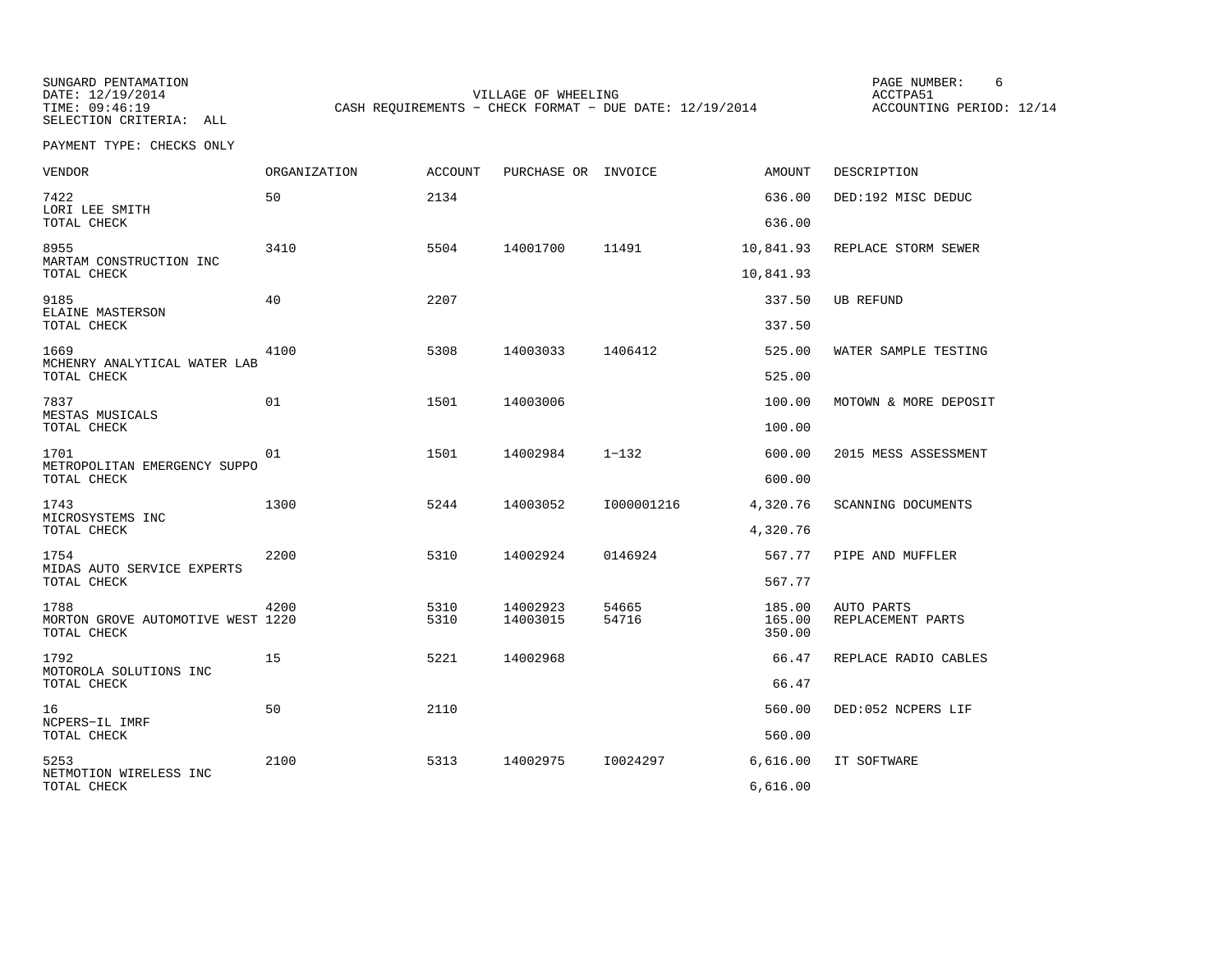SUNGARD PENTAMATION SUNGARD PENTAMATION SUNGARD PAGE NUMBER: THE SUNGARD PAGE NUMBER: THE SUNGARD PAGE NUMBER: T<br>PATE: 12/19/2014 DATE: 12/19/2014 VILLAGE OF WHEELING ACCTPA51CASH REQUIREMENTS - CHECK FORMAT - DUE DATE: 12/19/2014

ACCOUNTING PERIOD: 12/14

| VENDOR                                              | ORGANIZATION                                                         | <b>ACCOUNT</b>                                                       | PURCHASE OR INVOICE                                                                                      |                          | AMOUNT                                                                                                    | DESCRIPTION                                                                                                                         |
|-----------------------------------------------------|----------------------------------------------------------------------|----------------------------------------------------------------------|----------------------------------------------------------------------------------------------------------|--------------------------|-----------------------------------------------------------------------------------------------------------|-------------------------------------------------------------------------------------------------------------------------------------|
| 5927<br>NICOR GAS<br>TOTAL CHECK                    | 1170<br>1320<br>1500<br>1600<br>2100<br>2200<br>3420<br>4100<br>4200 | 5209<br>5209<br>5209<br>5209<br>5209<br>5209<br>5209<br>5209<br>5209 | 14003021<br>14003021<br>14003021<br>14003021<br>14003021<br>14003021<br>14003021<br>14003021<br>14003021 |                          | 235.27<br>312.16<br>609.62<br>3,466.35<br>1,688.17<br>967.64<br>2,296.18<br>602.35<br>198.20<br>10,375.94 | GAS SERVICE<br>GAS SERVICE<br>GAS SERVICE<br>GAS SERVICE<br>GAS SERVICE<br>GAS SERVICE<br>GAS SERVICE<br>GAS SERVICE<br>GAS SERVICE |
| 3997<br>NORTH COOK CO SOIL/WATER CON<br>TOTAL CHECK | 3200                                                                 | 5206                                                                 | 14003071                                                                                                 |                          | 1,548.00<br>1,548.00                                                                                      | PLAN REVIEW                                                                                                                         |
| 1915<br>NORTH EAST MULTI REGIONAL TR<br>TOTAL CHECK | 2100                                                                 | 5105                                                                 | 14002963                                                                                                 | 189780                   | 100.00<br>100.00                                                                                          | TRAINING                                                                                                                            |
| 3294<br>NORTHEASTERN IL PUBLIC SAFET<br>TOTAL CHECK | 2100                                                                 | 5105                                                                 | 14002964                                                                                                 | 13230                    | 450.00<br>450.00                                                                                          | TRAINING                                                                                                                            |
| 6361<br>NORTHSHORE UNIVERSITY<br>TOTAL CHECK        | 1800<br>1800                                                         | 5246<br>5246                                                         | 14002987<br>14003007                                                                                     |                          | 56.00<br>336.00<br>392.00                                                                                 | MEDICAL EXAM<br>MEDICAL EXAM                                                                                                        |
| 1946<br>NORTHWEST COMMUNITY HOSPITAL<br>TOTAL CHECK | 1500                                                                 | 5246                                                                 | 14003028                                                                                                 | 2266                     | 250.00<br>250.00                                                                                          | DRUG/ALCOHOL TESTING                                                                                                                |
| 5495<br>OFFICE OF CHAPTER 13 TRUSTEE<br>TOTAL CHECK | 50                                                                   | 2138                                                                 |                                                                                                          |                          | 340.00<br>340.00                                                                                          | DED:191 MISC DEDUC                                                                                                                  |
| 2176<br>RAY O'HERRON CO., INC<br>TOTAL CHECK        | 2100<br>2100                                                         | 5106<br>5106                                                         | 14002941<br>14002967                                                                                     | 1468445-IN<br>1469016-IN | 149.95<br>99.99<br>249.94                                                                                 | UNIFORM ALLOWANCE<br>UNIFORM ALLOWANCE                                                                                              |
| 6778<br>PARAMEDIC BILLING SERVICES I<br>TOTAL CHECK | 01                                                                   | 4409                                                                 | 14002957                                                                                                 |                          | 1,095.74<br>1,095.74                                                                                      | OCT BAL SERVICE FEE                                                                                                                 |
| 2046<br>PATTEN POWER SYSTEMS<br>TOTAL CHECK         | 1140                                                                 | 5299                                                                 | 14003018                                                                                                 | R9485302                 | 2,409.30<br>2,409.30                                                                                      | LIFT RENTAL                                                                                                                         |
| 8854<br>PETER BURCHARD LLC<br>TOTAL CHECK           | 1600                                                                 | 5206                                                                 | 14003013                                                                                                 |                          | 2,800.00<br>2,800.00                                                                                      | STRATEGIC PLANNING                                                                                                                  |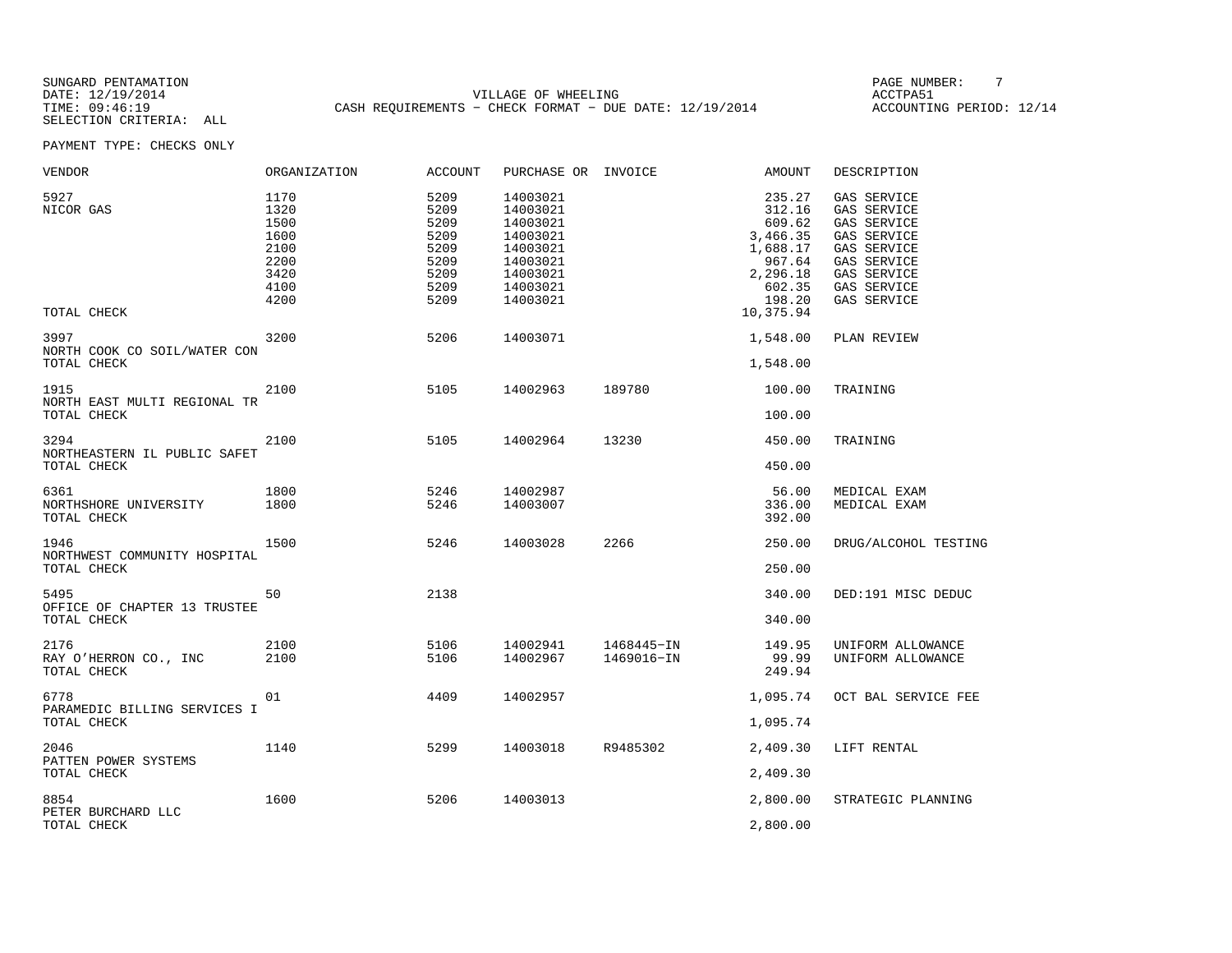SUNGARD PENTAMATION SUNGARD PENTAMATION SUNG PAGE NUMBER: 8 SUNGARD PAGE NUMBER: 8 SUNGARD PAGE NUMBER: 8 SUNG DATE: 12/19/2014 VILLAGE OF WHEELING ACCTPA51CASH REQUIREMENTS - CHECK FORMAT - DUE DATE: 12/19/2014

ACCOUNTING PERIOD: 12/14

| VENDOR                                             | ORGANIZATION                                                                                         | <b>ACCOUNT</b>                                                                                       | PURCHASE OR INVOICE                                                                                                                                      |                               | AMOUNT                                                                                                                               | DESCRIPTION                                                                                                                                                                                                                                                                                    |
|----------------------------------------------------|------------------------------------------------------------------------------------------------------|------------------------------------------------------------------------------------------------------|----------------------------------------------------------------------------------------------------------------------------------------------------------|-------------------------------|--------------------------------------------------------------------------------------------------------------------------------------|------------------------------------------------------------------------------------------------------------------------------------------------------------------------------------------------------------------------------------------------------------------------------------------------|
| 8636<br>PRAIRIE PRESERVE CONTRACTORS 4100          | 4100<br>4200                                                                                         | 5208<br>5208<br>5208                                                                                 | 14002973<br>14002974<br>14002974                                                                                                                         | 887<br>892<br>892             | 150.00<br>300.00<br>300.00                                                                                                           | DEBRIS REMOVAL<br>DEBRIS REMOVAL<br>DEBRIS REMOVAL                                                                                                                                                                                                                                             |
| TOTAL CHECK                                        |                                                                                                      |                                                                                                      |                                                                                                                                                          |                               | 750.00                                                                                                                               |                                                                                                                                                                                                                                                                                                |
| 3603<br>PRECISION SERVICE AND PARTS<br>TOTAL CHECK | 2100                                                                                                 | 5310                                                                                                 | 14002921                                                                                                                                                 | 30IV023997                    | 89.43<br>89.43                                                                                                                       | PARTS FOR P46                                                                                                                                                                                                                                                                                  |
|                                                    |                                                                                                      |                                                                                                      |                                                                                                                                                          |                               |                                                                                                                                      |                                                                                                                                                                                                                                                                                                |
| 2139<br>OBM MAINTENANCE<br>TOTAL CHECK             | 1220<br>1220                                                                                         | 5215<br>5215                                                                                         | 14002988<br>14002989                                                                                                                                     | 38792<br>38793                | 6,517.00<br>4,243.00<br>10,760.00                                                                                                    | JANITORIAL SERVICE<br>JANITORIAL SERVICE                                                                                                                                                                                                                                                       |
| 2145<br>QUILL CORP                                 | 1300<br>1300<br>1300                                                                                 | 5318<br>5318<br>5318                                                                                 | 14002978<br>14002979<br>14003051                                                                                                                         | 8390174<br>8404368<br>8435120 | 141.42<br>7.49<br>236.97                                                                                                             | OFFICE SUPPLIES<br>OFFICE SUPPLIES<br>OFFICE SUPPLIES                                                                                                                                                                                                                                          |
| TOTAL CHECK                                        |                                                                                                      |                                                                                                      |                                                                                                                                                          |                               | 385.88                                                                                                                               |                                                                                                                                                                                                                                                                                                |
| 5716<br>ROLAND MACHINERY CO                        | 4100                                                                                                 | 5310                                                                                                 | 14003036                                                                                                                                                 | 32043306                      | 43.96                                                                                                                                | REPLACEMENT FILTERS                                                                                                                                                                                                                                                                            |
| TOTAL CHECK                                        |                                                                                                      |                                                                                                      |                                                                                                                                                          |                               | 43.96                                                                                                                                |                                                                                                                                                                                                                                                                                                |
| 4129<br>RONDOUT SERVICE CENTER                     | 1420                                                                                                 | 5310                                                                                                 | 14003017                                                                                                                                                 | 3304                          | 47.00                                                                                                                                | SAFETY INSPECTION                                                                                                                                                                                                                                                                              |
| TOTAL CHECK                                        |                                                                                                      |                                                                                                      |                                                                                                                                                          |                               | 47.00                                                                                                                                |                                                                                                                                                                                                                                                                                                |
| 2286<br>SAFETY-KLEEN SYSTEMS                       | 1240                                                                                                 | 5208                                                                                                 | 14002920                                                                                                                                                 | 65398613                      | 109.96                                                                                                                               | WASTE OIL FILTERS                                                                                                                                                                                                                                                                              |
| TOTAL CHECK                                        |                                                                                                      |                                                                                                      |                                                                                                                                                          |                               | 109.96                                                                                                                               |                                                                                                                                                                                                                                                                                                |
| 2288<br>THE SALEM GROUP                            | 1400                                                                                                 | 5103                                                                                                 | 14003057                                                                                                                                                 | 1631880                       | 378.00                                                                                                                               | TEMP. ENG. CLERK                                                                                                                                                                                                                                                                               |
| TOTAL CHECK                                        |                                                                                                      |                                                                                                      |                                                                                                                                                          |                               | 378.00                                                                                                                               |                                                                                                                                                                                                                                                                                                |
| 2291<br>SAM'S CLUB DIRECT<br>TOTAL CHECK<br>4948   | 2200<br>2200<br>2200<br>1320<br>1320<br>1300<br>2100<br>2100<br>1320<br>2200<br>2200<br>1140<br>4330 | 5311<br>5105<br>5105<br>5205<br>5317<br>5318<br>5205<br>5317<br>5317<br>5105<br>5105<br>5317<br>5503 | 14002490<br>14002493<br>14002516<br>14002561<br>14002561<br>14002589<br>14002606<br>14002606<br>14002623<br>14002746<br>14002860<br>14003019<br>14003054 | 38962                         | 481.10<br>45.02<br>124.08<br>22.76<br>171.57<br>24.82<br>33.72<br>108.46<br>37.68<br>50.42<br>46.62<br>31.38<br>1,177.63<br>1,416.00 | CLEANING SUPPLIES<br>O'HARE TRAINING<br>REHAB/LT. ASSESSMENT<br>SENIOR CENTER SUPPLIES &<br>SENIOR CENTER SUPPLIES &<br>OFFICE SUPPLIES<br>MEETING SUPPLIES<br>OFFICE SUPPLIES<br>OFFICE SUPPLIES<br>DISASTER TRAINING<br>FIRE INVEST. TRAINING<br>CUPS FOR LAW EVENT<br>FIELD TESTING 2014 WM |
| SOIL AND MATERIAL CONSULTANT<br>TOTAL CHECK        |                                                                                                      |                                                                                                      |                                                                                                                                                          |                               | 1,416.00                                                                                                                             |                                                                                                                                                                                                                                                                                                |
| 2407<br>SOUND INCORPORATED<br>TOTAL CHECK          | 1750                                                                                                 | 5207                                                                                                 | 14002982                                                                                                                                                 | D1295802                      | 80.00<br>80.00                                                                                                                       | IT TECH SUPPORT                                                                                                                                                                                                                                                                                |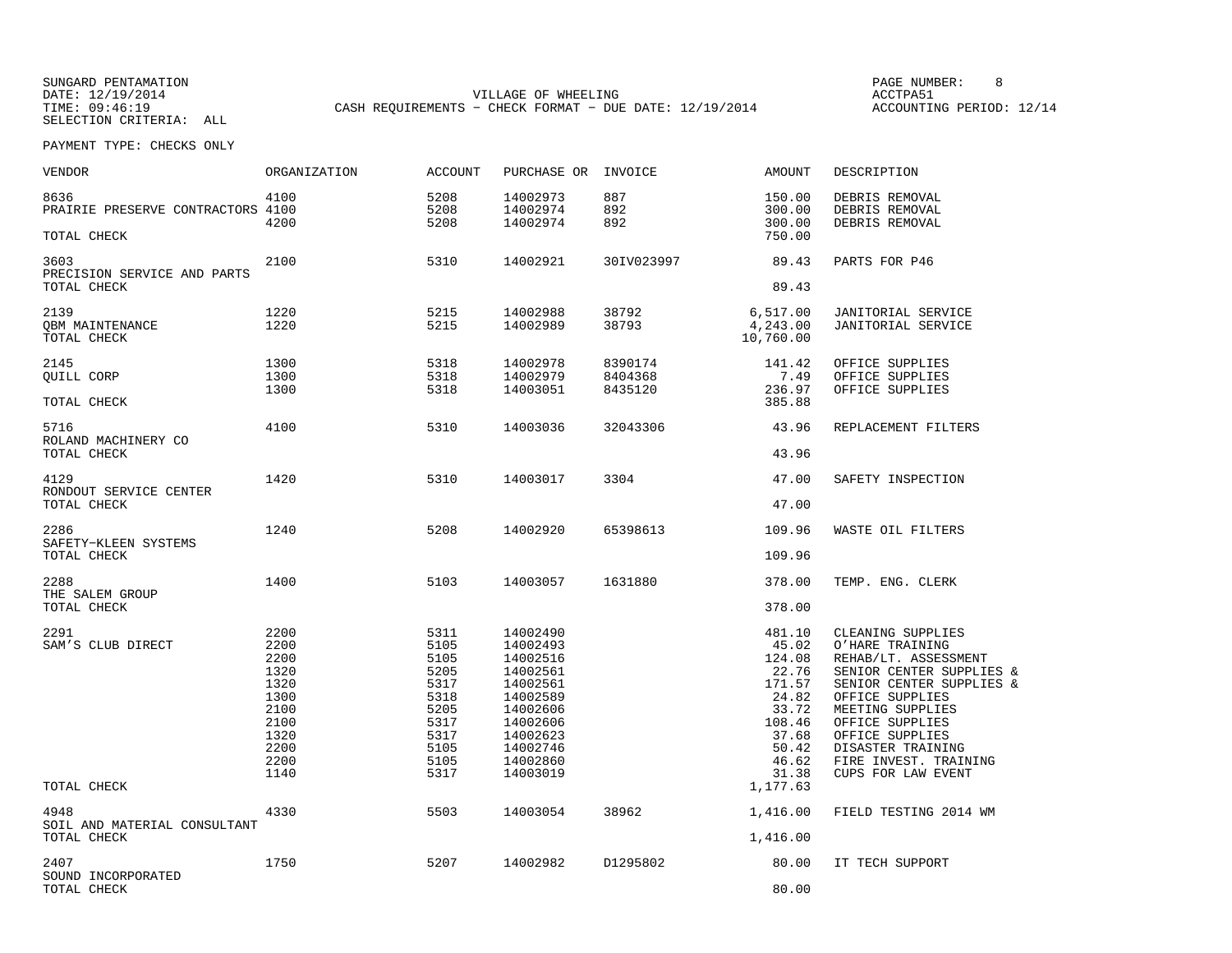SUNGARD PENTAMATION SUNGARD PENTAMATION SUNGARD PAGE NUMBER: 9 SELECTION CRITERIA: ALL

DATE: 12/19/2014 VILLAGE OF WHEELING ACCTPA51CASH REQUIREMENTS - CHECK FORMAT - DUE DATE: 12/19/2014

ACCOUNTING PERIOD: 12/14

| <b>VENDOR</b>                                     | ORGANIZATION         | <b>ACCOUNT</b>       | PURCHASE OR                      | INVOICE    | AMOUNT                               | DESCRIPTION                                                |
|---------------------------------------------------|----------------------|----------------------|----------------------------------|------------|--------------------------------------|------------------------------------------------------------|
| 2436<br>STANDARD EQUIPMENT COMPANY<br>TOTAL CHECK | 4200                 | 5315                 | 14002996                         | C98426     | 142.93<br>142.93                     | HOSE TO FILL SEWER TRUCK                                   |
| 5415<br><b>STAPLES</b>                            | 2100                 | 5317                 | 14003001                         | 8032257889 | 409.60                               | OFFICE SUPPLIES                                            |
| TOTAL CHECK                                       |                      |                      |                                  |            | 409.60                               |                                                            |
| 2440<br>STATE DISBURSEMENT UNIT<br>TOTAL CHECK    | 50                   | 2140                 |                                  |            | 332.00<br>332.00                     | DED:198 MISC DEDUC                                         |
| 2441<br>STATE DISBURSEMENT UNIT                   | 50                   | 2136                 |                                  |            | 527.00                               | DED:193 MISC DEDUC                                         |
| TOTAL CHECK                                       |                      |                      |                                  |            | 527.00                               |                                                            |
| 2443<br>STATE DISBURSEMENT UNIT<br>TOTAL CHECK    | 50                   | 2139                 |                                  |            | 722.49<br>722.49                     | DED:197 MISC DEDUC                                         |
| 2444<br>STATE DISBURSEMENT UNIT                   | 50                   | 2136                 |                                  |            | 628.93                               | DED:502 MISC DEDUC                                         |
| TOTAL CHECK                                       |                      |                      |                                  |            | 628.93                               |                                                            |
| 2447<br>STATE DISBURSEMENT UNIT<br>TOTAL CHECK    | 50                   | 2136                 |                                  |            | 494.77<br>494.77                     | DED:194 MISC DEDUC                                         |
| 8200                                              | 50                   | 2136                 |                                  |            | 703.85                               | DED:504 MISC DED                                           |
| STATE DISBURSEMENT UNIT<br>TOTAL CHECK            |                      |                      |                                  |            | 703.85                               |                                                            |
| 2474<br>STREICHER'S                               | 2100                 | 5317                 | 14003025                         | I1125731   | 1,216.99                             | TRAINING SUPPLIES                                          |
| TOTAL CHECK                                       |                      |                      |                                  |            | 1,216.99                             |                                                            |
| 3676<br>SUREFIRE LLC<br>TOTAL CHECK               | 2100                 | 5316                 | 14002803                         | 1985764    | 76.08<br>76.08                       | RANGE SUPPLIES                                             |
|                                                   |                      |                      |                                  |            |                                      |                                                            |
| 3815<br>THOMSON REUTERS-WEST<br>TOTAL CHECK       | 2100                 | 5231                 | 14003026                         | 830840780  | 162.16<br>162.16                     | BACKGROUND CHECKS                                          |
| 6092<br>TLK MARKETING INC<br>TOTAL CHECK          | 2100<br>2100<br>2100 | 5106<br>5106<br>5228 | 14002966<br>14003027<br>14002946 | 9243       | 140.00<br>274.00<br>195.00<br>609.00 | UNIFORM ALLOWANCE<br>UNIFORM ALLOWANCE<br>CRIME PREVENTION |
| 8760<br>TODAY'S UNIFORMS<br>TOTAL CHECK           | 2200<br>2200         | 5106<br>5106         | 14002969<br>14003046             |            | 767.25<br>809.28<br>1,576.53         | UNIFORM ALLOWANCE<br>UNIFORM ALLOWANCE                     |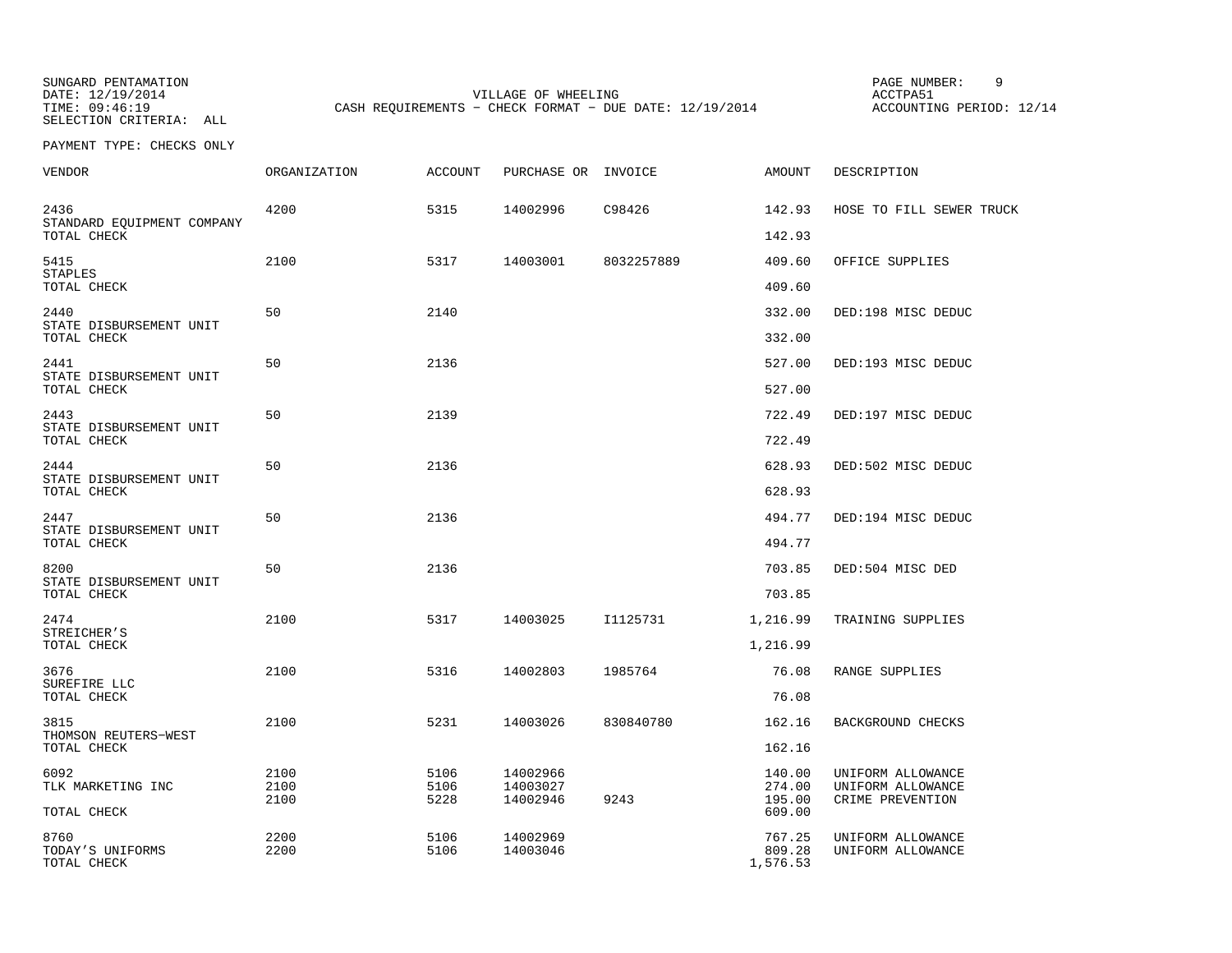SUNGARD PENTAMATION SUNGARD PENTAMATION SUNGARD PAGE NUMBER: 10 DATE: 12/19/2014 VILLAGE OF WHEELING ACCTPA51CASH REQUIREMENTS - CHECK FORMAT - DUE DATE: 12/19/2014

ACCOUNTING PERIOD: 12/14

PAYMENT TYPE: CHECKS ONLY

| <b>VENDOR</b>                                             | <b>ORGANIZATION</b> | <b>ACCOUNT</b> | PURCHASE OR          | INVOICE                  | <b>AMOUNT</b>                    | DESCRIPTION                                   |
|-----------------------------------------------------------|---------------------|----------------|----------------------|--------------------------|----------------------------------|-----------------------------------------------|
| 2631<br>TRANS UNION LLC<br>TOTAL CHECK                    | 2100                | 5231           | 14002960             | 11400678                 | 40.00<br>40.00                   | CREDIT REPORT SERVICE                         |
| 2666<br><b>UPS</b><br>TOTAL CHECK                         | 1600<br>1600        | 5227<br>5227   | 14000098<br>14000098 | 328T1T494<br>328T1T504   | 81.13<br>38.21<br>119.34         | OVERNIGHT DELIVERY<br>OVERNIGHT DELIVERY      |
| 2700<br>VERIZON WIRELESS<br>TOTAL CHECK                   | 1600<br>15          | 5239<br>5231   | 14003068<br>14003031 | 9736611743<br>9736621300 | 1,102.31<br>342.26<br>1,444.57   | WIRELESS BROAD BAND<br>CAD SYSTEM FEE         |
| 2702<br>VERLO MATTRESS<br>TOTAL CHECK                     | 2200                | 5317           | 14002887             | MG00004704               | 1,977.00<br>1,977.00             | REPLACEMENT BEDS                              |
| 2707<br>VICTORIA INDUSTRIES, INC<br>TOTAL CHECK           | 4100<br>4100        | 5344<br>5344   | 14002949<br>14002990 | 1860<br>1861             | 3,497.79<br>1,533.92<br>5,031.71 | STONE FOR TRENCH<br>STONE FOR TRENCH BACK-FIL |
| 4537<br>WATER PRODUCTS CO OF AURORA<br>TOTAL CHECK        | 4100                | 5344           | 14003034             | 0254440                  | 66.65<br>66.65                   | VALVE PLATE                                   |
| 4339<br>WHEELING ANIMAL HOSPITAL<br>TOTAL CHECK           | 2100                | 5202           | 14003000             |                          | 380.00<br>380.00                 | ANIMAL IMPOUNDS-NOV                           |
| 2851<br>ZIEBELL<br>TOTAL CHECK                            | 4100                | 5344           | 14002972             | 227437-000               | 1,270.00<br>1,270.00             | HYMAX COUPLINGS                               |
| TOTAL CASHABLE CHECKS<br>TOTAL EFT VOUCHERS               |                     |                |                      |                          | 990,592.35<br>.00                |                                               |
| TOTAL REPORT<br>TOTAL NUMBER OF CHECKS TO BE ISSUED - 116 |                     |                |                      |                          | 990,592.35                       |                                               |

TOTAL NUMBER OF EFT VOUCHERS TO BE ISSUED − 0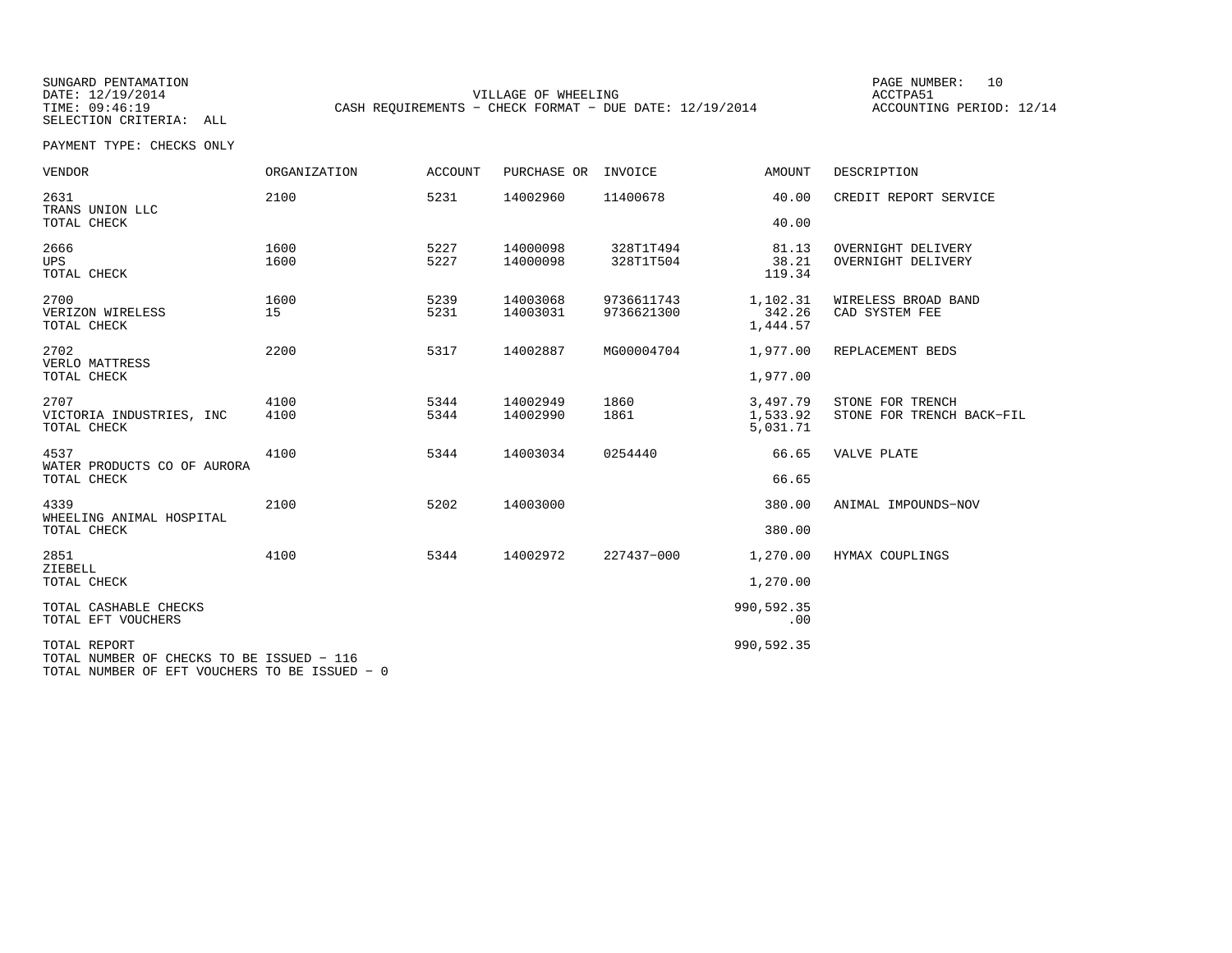SUNGARD PENTAMATION SUNGARD PENTAMATION SUNGARD PAGE NUMBER: 1 SUNGARD PAGE NUMBER: 1 SUNGARD PAGE NUMBER: 1 SUNGARD PAGE NUMBER: 1 SUNGARD PAGE NUMBER: 1 SUNGARD PAGE NUMBER: 1 SUNGARD PAGE NUMBER: 1 SUNGARD PAGE NUMBER: VILLAGE OF WHEELING VENCHK11 TIME: 09:07:12 CASH REQUIREMENTS − CHECK FORMAT − DUE DATE: 12/31/2014 SELECTION CRITERIA: payable.batch='AMM12/31'

ACCOUNTING PERIOD: 12/14

| VENDOR                               | ORGANIZATION | ACCOUNT | PURCHASE OR | INVOICE | AMOUNT    | DESCRIPTION                   |  |  |
|--------------------------------------|--------------|---------|-------------|---------|-----------|-------------------------------|--|--|
| 2636<br>TREASURER - STATE OF ILLINOI | 3000         | 5512    | 14003142    | 107455  |           | 70,750.74 IL 68 OVER DRAINAGE |  |  |
| TOTAL CHECK                          |              |         |             |         | 70,750.74 |                               |  |  |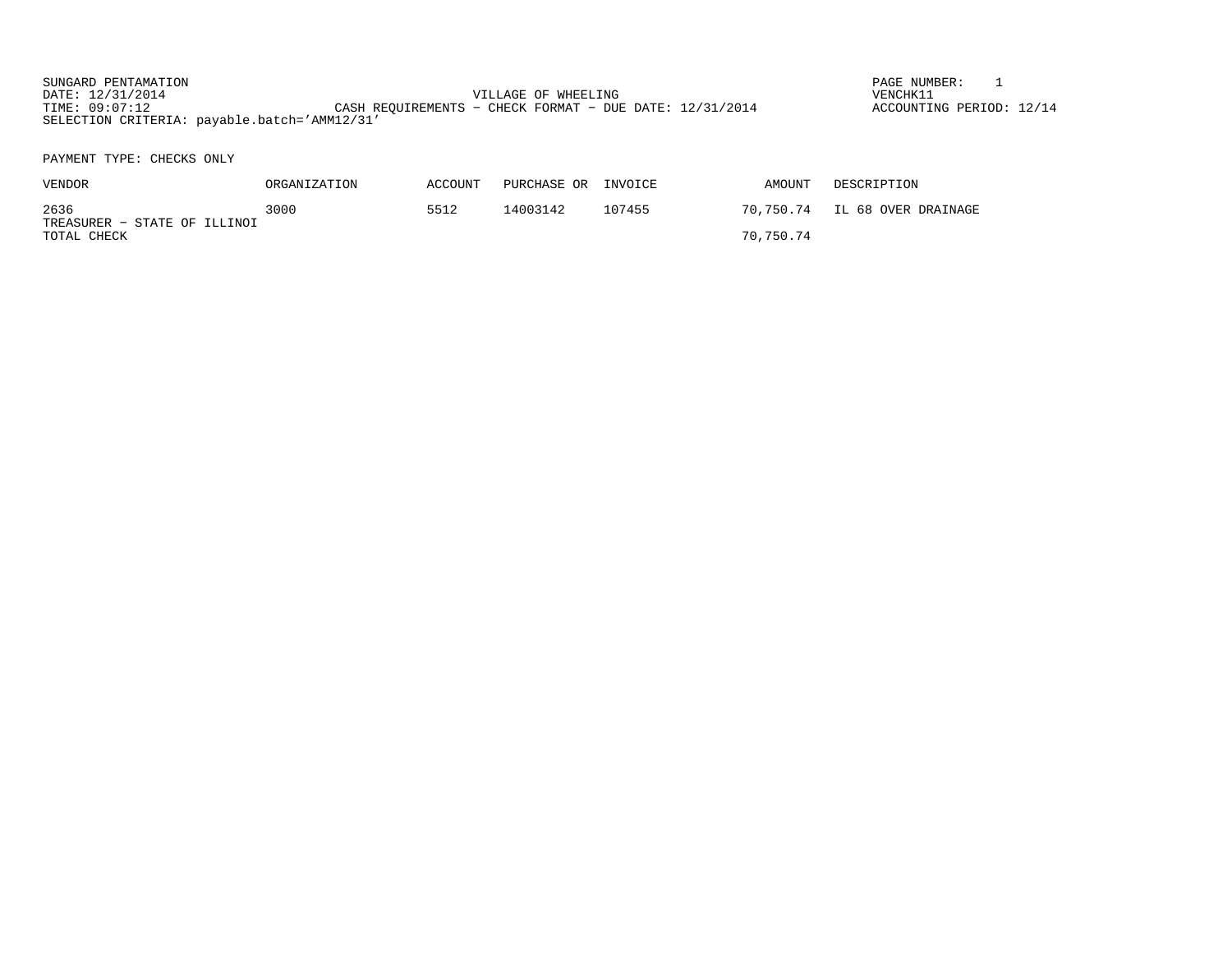SUNGARD PENTAMATION SUNGARD PENTAMATION SUNGARD PAGE NUMBER: 2 VILLAGE OF WHEELING VENCHK11 TIME: 09:07:12 CASH REQUIREMENTS - CHECK FORMAT - DUE DATE: 12/31/2014 SELECTION CRITERIA: payable.batch='AMM12/31'

ACCOUNTING PERIOD: 12/14

PAYMENT TYPE: CHECKS ONLY

NUMBER OF EFT VOUCHERS TO BE ISSUED : 0

| <b>VENDOR</b>                                     | ORGANIZATION | ACCOUNT | PURCHASE OR INVOICE | AMOUNT           | DESCRIPTION |
|---------------------------------------------------|--------------|---------|---------------------|------------------|-------------|
| TOTAL CASHABLE CHECKS<br>TOTAL EFT VOUCHERS       |              |         |                     | 70,750.74<br>.00 |             |
| TOTAL REPORT<br>NUMBER OF CHECKS TO BE ISSUED : 1 |              |         |                     | 70,750.74        |             |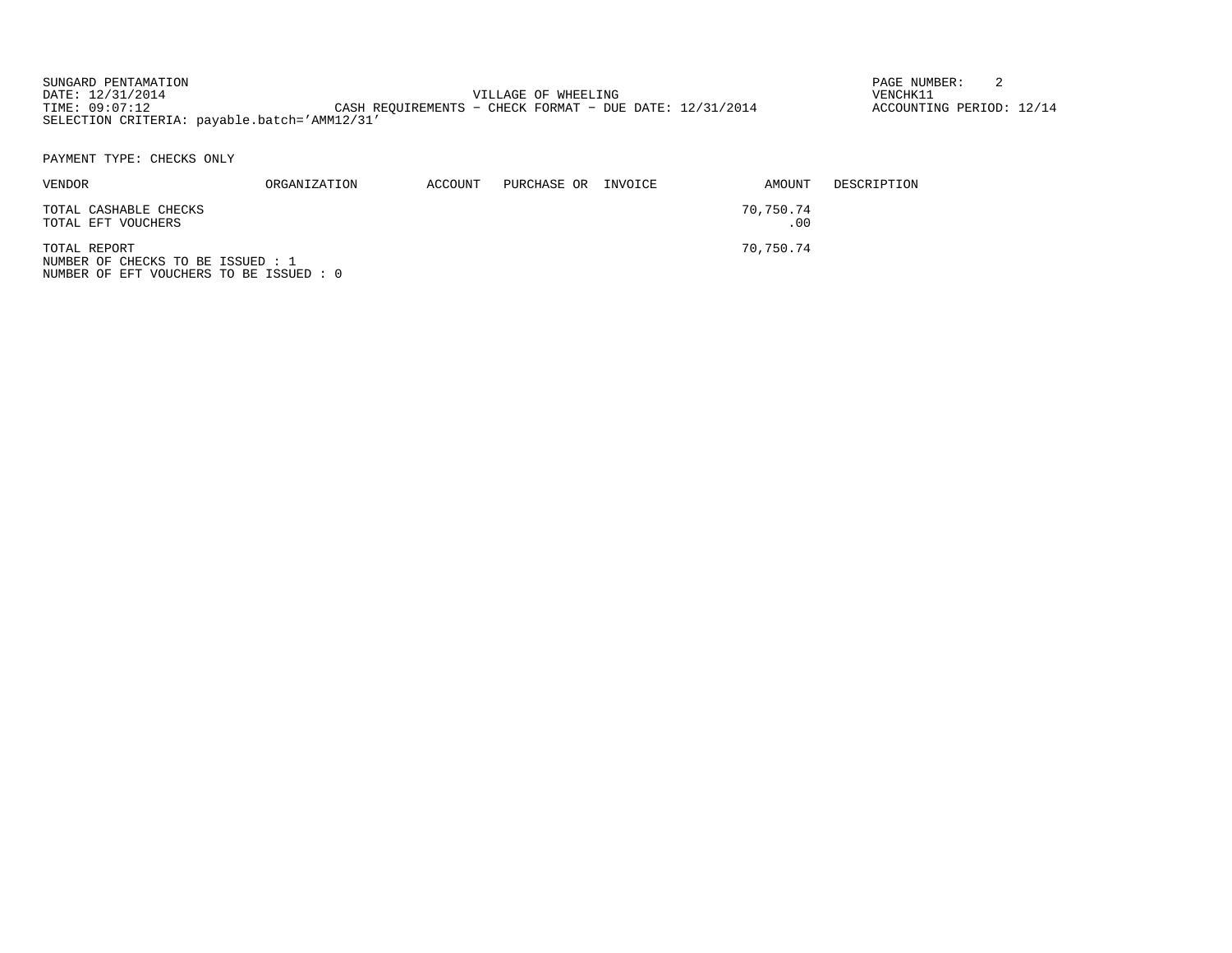SUNGARD PENTAMATION PAGE NUMBER: 1VILLAGE OF WHEELING **ACCTPA51** TIME: 10:45:25 CASH REQUIREMENTS - CHECK FORMAT - DUE DATE: 01/02/2015

| <b>VENDOR</b>                                         | <b>ORGANIZATION</b> | <b>ACCOUNT</b> | PURCHASE OR INVOICE  |                    | AMOUNT                                | DESCRIPTION                                            |
|-------------------------------------------------------|---------------------|----------------|----------------------|--------------------|---------------------------------------|--------------------------------------------------------|
| 8768<br>AFSCME COUNCIL 31                             | 50                  | 2124           |                      |                    | 715.48                                | DED:094 AFSCME DUE                                     |
| TOTAL CHECK                                           |                     |                |                      |                    | 715.48                                |                                                        |
| 5885<br>ALLSTAR ASPHALT INC                           | 3410                | 5512           | 14001343             | 2                  | 3,124.00                              | WABASH ACCESS ROAD                                     |
| TOTAL CHECK                                           |                     |                |                      |                    | 3,124.00                              |                                                        |
| 220<br>ARROW ROAD CONSTRUCTION CO                     | 11<br>3410          | 5508<br>5508   | 14001377<br>14001377 | 6442CM<br>6442CM   | 87,601.44<br>38,507.15                | 2014 MFT STREET PROG<br>2014 MFT STREET PROG           |
| TOTAL CHECK                                           | 4310                | 5503           | 14001377             | 6442CM             | 13,040.79<br>139,149.38               | 2014 MFT STREET PROG                                   |
|                                                       |                     |                |                      |                    |                                       |                                                        |
| 8848<br>ARTHUR B ADLER & ASSOCIATES                   | 50                  | 2126           |                      |                    | 198.15                                | DED:505 MISC DED                                       |
| TOTAL CHECK                                           |                     |                |                      |                    | 198.15                                |                                                        |
| 229<br>ARTHUR J GALLAGHER RISK MANA 51<br>TOTAL CHECK | 51                  | 5206<br>5213   | 15000004<br>15000004 | 1171638<br>1171638 | 35,500.00<br>366,819.00<br>402,319.00 | 2015 INSURANCE PREMIUMS<br>2015 INSURANCE PREMIUMS     |
| 1415<br>ASR-KALE UNIFORMS                             | 2100                | 5106           | 14003127             |                    | 146.46                                | UNIFORM ALLOWANCE                                      |
| TOTAL CHECK                                           |                     |                |                      |                    | 146.46                                |                                                        |
| 2305                                                  | 15                  | 5220           | 15000002             | IL818526           | 739.40                                | PHONE MAINTENANCE                                      |
| AT&T GLOBAL SERVICES INC<br>TOTAL CHECK               |                     |                |                      |                    | 739.40                                |                                                        |
| 8013<br>BLUE MEDICARE RX (PDP)                        | 2100                | 5242           | 15000001             |                    | 48.90                                 | L DAWSON RX-JAN                                        |
| TOTAL CHECK                                           |                     |                |                      |                    | 48.90                                 |                                                        |
| 3006<br>CHRISTOPHER B BURKE ENGINEER                  | 3410                | 5299           | 14000698             | 120066             | 25,062.30                             | STORWMWATER MASTER PLAN                                |
| TOTAL CHECK                                           |                     |                |                      |                    | 25,062.30                             |                                                        |
| 6074                                                  | 1300                | 5310           | 14003117             |                    | 215.92                                | OIL FILTER AND BATTERIES.                              |
| CHICAGO PARTS & SOUND LLC                             | 1400<br>2100        | 5310<br>5310   | 14003117<br>14003117 |                    | 215.92<br>39.48                       | OIL FILTER AND BATTERIES.<br>OIL FILTER AND BATTERIES. |
|                                                       | 4100                | 5310           | 14003117             |                    | 215.92                                | OIL FILTER AND BATTERIES.                              |
| TOTAL CHECK                                           | 2100                | 5310           | 14003102             | 640041             | 45.48<br>732.72                       | OIL FILTERS                                            |
| 8743                                                  | 1420                | 5251           | 14003113             | 21481              | 19,600.00                             | LONDON BRIDGE REPAIRS                                  |
| DI VINCI PAINTERS INC<br>TOTAL CHECK                  |                     |                |                      |                    | 19,600.00                             |                                                        |
| 5540<br>DJ'S SCUBA LOCKER                             | 2200                | 5305           | 14002875             | 44634              | 289.00                                | DIVE BAG/FINS                                          |
| TOTAL CHECK                                           |                     |                |                      |                    | 289.00                                |                                                        |
| 9183<br>DOTY NURSERIES LLC                            | 1430                | 5234           | 14003119             | I106908            | 34,800.00                             | EAB TREE REPLACEMENT                                   |
| TOTAL CHECK                                           |                     |                |                      |                    | 34,800.00                             |                                                        |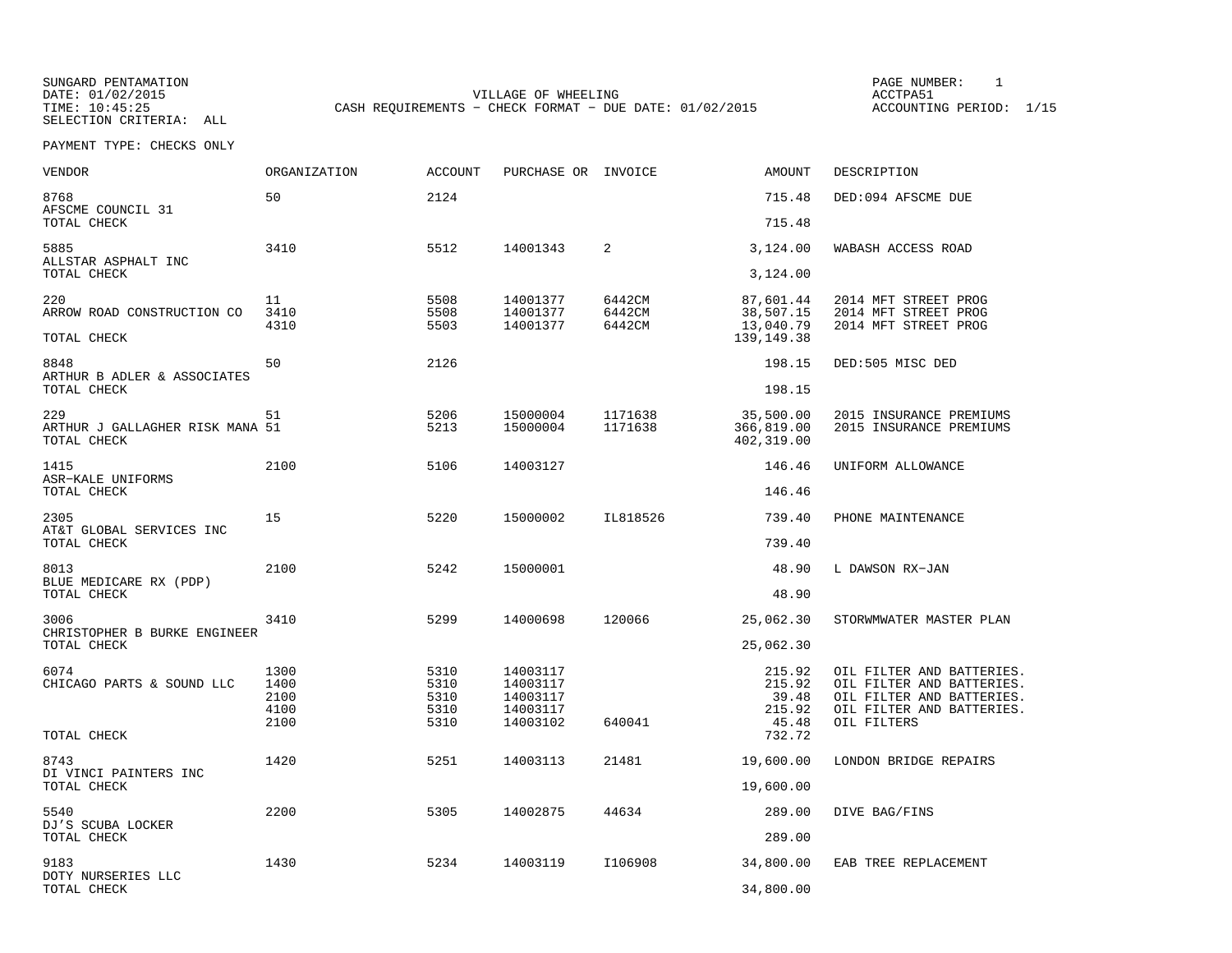SUNGARD PENTAMATION PAGE NUMBER: 2SELECTION CRITERIA: ALL

DATE: 01/02/2015 VILLAGE OF WHEELING ACCTPA51CASH REQUIREMENTS - CHECK FORMAT - DUE DATE: 01/02/2015

ACCOUNTING PERIOD: 1/15

| <b>VENDOR</b>                                      | ORGANIZATION                                 | <b>ACCOUNT</b>                               | PURCHASE OR INVOICE                                                  |                                                                | <b>AMOUNT</b>                                                | DESCRIPTION                                                                                                                                  |
|----------------------------------------------------|----------------------------------------------|----------------------------------------------|----------------------------------------------------------------------|----------------------------------------------------------------|--------------------------------------------------------------|----------------------------------------------------------------------------------------------------------------------------------------------|
| 807<br>ENCAP INC                                   | 4200                                         | 5217                                         | 14003101                                                             | 991                                                            | 865.00                                                       | MONITOR BUFFALO CREEK                                                                                                                        |
| TOTAL CHECK                                        |                                              |                                              |                                                                      |                                                                | 865.00                                                       |                                                                                                                                              |
| 9194<br>PEDRO FIGUEROA<br>TOTAL CHECK              | 40                                           | 2207                                         |                                                                      |                                                                | 97.20<br>97.20                                               | <b>UB REFUND</b>                                                                                                                             |
| 4984                                               | 2200                                         | 5310                                         | 14003103                                                             | 5401                                                           | 106.41                                                       | EXTERIOR PADDLE LATCH.                                                                                                                       |
| FOSTER COACH SALES INC<br>TOTAL CHECK              |                                              |                                              |                                                                      |                                                                | 106.41                                                       |                                                                                                                                              |
| 5370<br>FRANCE PUBLICATIONS<br>TOTAL CHECK         | 1600<br>3100<br>3200<br>3500<br>3600<br>3900 | 5333<br>5333<br>5333<br>5333<br>5333<br>5333 | 14002993<br>14002993<br>14002993<br>14002993<br>14002993<br>14002993 | HW64899<br>HW64899<br>HW64899<br>HW64899<br>HW64899<br>HW64899 | 66.67<br>66.67<br>66.67<br>66.67<br>66.67<br>66.65<br>400.00 | ENEWS COL AD 250X383<br>ENEWS COL AD 250X383<br>ENEWS COL AD 250X383<br>ENEWS COL AD 250X383<br>ENEWS COL AD 250X383<br>ENEWS COL AD 250X383 |
|                                                    |                                              |                                              |                                                                      |                                                                |                                                              |                                                                                                                                              |
| 935<br>GALLS INC                                   | 2100<br>2100<br>2100<br>2100<br>2100         | 5106<br>5106<br>5106<br>5106<br>5106         | 14003067<br>14003093<br>14003116<br>14003122<br>14003126             |                                                                | 1,288.65<br>450.00<br>940.38<br>1,255.04<br>279.72           | UNIFORM ALLOWANCE<br>UNIFORM ALLOWANCE<br>UNIFORM ALLOWANCE<br>UNIFORM ALLOWANCE<br>UNIFORM ALLOWANCE                                        |
| TOTAL CHECK                                        |                                              |                                              |                                                                      |                                                                | 4,213.79                                                     |                                                                                                                                              |
| 7722<br>GLOBAL EMERGENCY PRODUCTS<br>TOTAL CHECK   | 2200                                         | 5310                                         | 14003104                                                             | AG42748                                                        | 165.20<br>165.20                                             | CABLE                                                                                                                                        |
| 2752                                               | 4100                                         | 5310                                         | 14003105                                                             | 9616840576                                                     | 77.45                                                        | VEHICLE PARTS                                                                                                                                |
| GRAINGER<br>TOTAL CHECK                            |                                              |                                              |                                                                      |                                                                | 77.45                                                        |                                                                                                                                              |
| 3606                                               | 01                                           | 2011                                         | 15000003                                                             |                                                                | 798.72                                                       | AIRPORT/COBRA DENTAL                                                                                                                         |
| GUARDIAN<br>TOTAL CHECK                            |                                              |                                              |                                                                      |                                                                | 798.72                                                       |                                                                                                                                              |
| 5741                                               | 50                                           | 2116                                         |                                                                      |                                                                | 64,455.37                                                    | DED:035 VEMA/HRTFD                                                                                                                           |
| HARTFORD LIFE<br>TOTAL CHECK                       |                                              |                                              |                                                                      |                                                                | 64, 455.37                                                   |                                                                                                                                              |
| 6502<br>KIESLER'S POLICE SUPPLY INC<br>TOTAL CHECK | 2100                                         | 5106                                         | 14003060                                                             | 0740659                                                        | 97.20<br>97.20                                               | VEST ID TAGS                                                                                                                                 |
|                                                    |                                              |                                              |                                                                      |                                                                |                                                              |                                                                                                                                              |
| 7422<br>LORI LEE SMITH<br>TOTAL CHECK              | 50                                           | 2134                                         |                                                                      |                                                                | 636.00<br>636.00                                             | DED:192 MISC DEDUC                                                                                                                           |
| 1669                                               | 4100                                         | 5308                                         | 14003100                                                             | 316250                                                         | 1,850.00                                                     | WATER SAMPLES                                                                                                                                |
| MCHENRY ANALYTICAL WATER LAB<br>TOTAL CHECK        |                                              |                                              |                                                                      |                                                                | 1,850.00                                                     |                                                                                                                                              |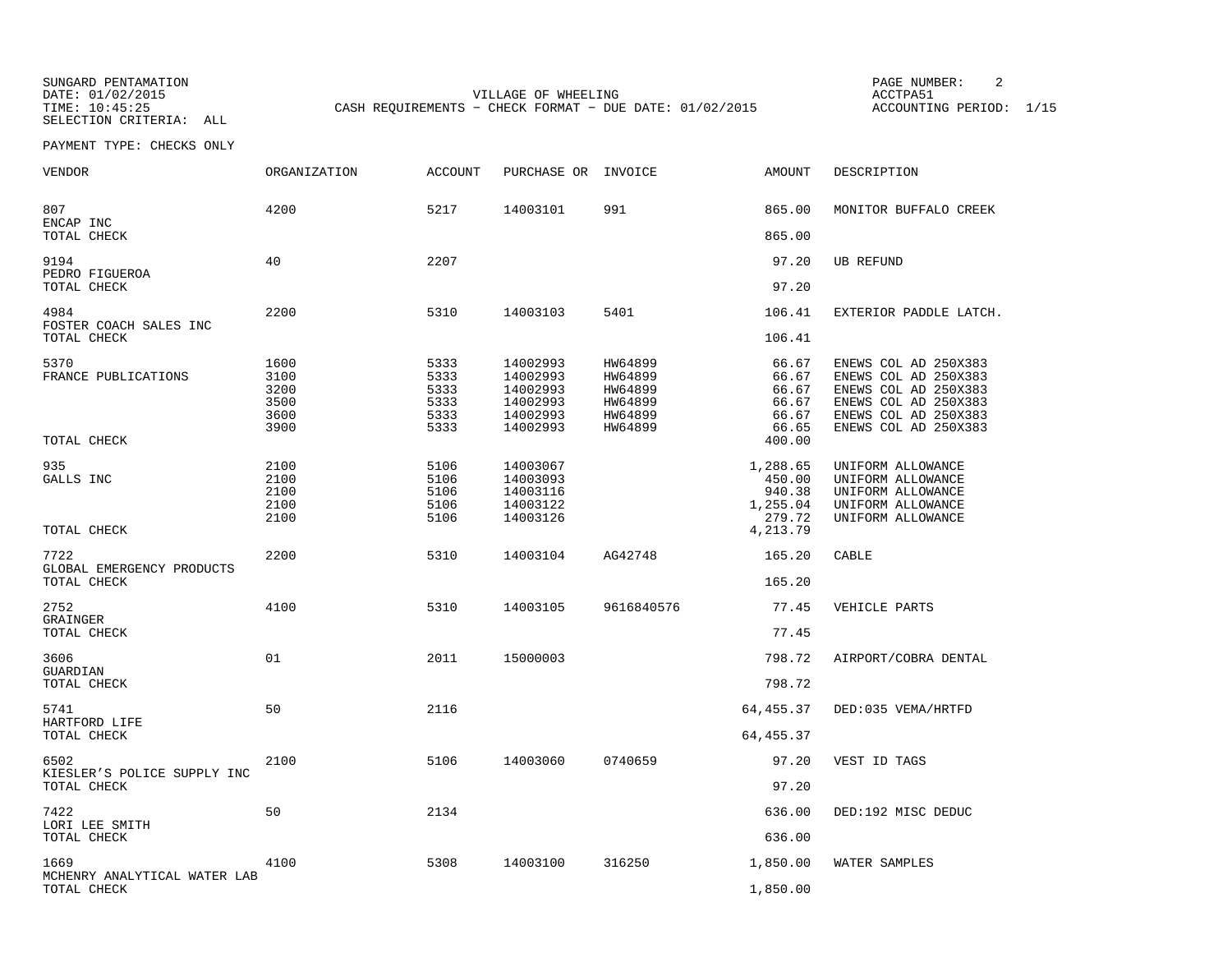SUNGARD PENTAMATION PAGE NUMBER: 3TIME: 10:45:25 CASH REQUIREMENTS - CHECK FORMAT - DUE DATE: 01/02/2015 SELECTION CRITERIA: ALL

VILLAGE OF WHEELING **ACCTPA51** 

ACCOUNTING PERIOD: 1/15

| VENDOR                                                   | <b>ORGANIZATION</b> | <b>ACCOUNT</b> | PURCHASE OR INVOICE  |                  | AMOUNT                     | DESCRIPTION                                  |
|----------------------------------------------------------|---------------------|----------------|----------------------|------------------|----------------------------|----------------------------------------------|
| 8249<br>MUNICIPAL CLAIMS & SAFETY AG                     | 51                  | 5271           | 15000006             | 36               | 21,829.00                  | CLAIMS ADMINISTRATION                        |
| TOTAL CHECK                                              |                     |                |                      |                  | 21,829.00                  |                                              |
| 7635<br>MDS TECHNOLOGIES INC<br>TOTAL CHECK              | 1400                | 5206           | 14003138             | 140329           | 900.00<br>900.00           | PAVEMENT EVALUATION                          |
| 8659<br>MINUTEMAN PRESS OF DEERFIELD                     | 1300                | 5228           | 14003082             | 4212             | 290.52                     | CD SUPPLIES                                  |
| TOTAL CHECK                                              |                     |                |                      |                  | 290.52                     |                                              |
| 1915<br>NORTH EAST MULTI REGIONAL TR 2100<br>TOTAL CHECK | 2100                | 5105<br>5105   | 14003064<br>14003063 | 190026<br>190081 | 125.00<br>100.00<br>225.00 | TRAINING<br>TRAINING                         |
| 1956                                                     | 2100                | 5105           | 14003062             |                  | 50.00                      | TRAINING                                     |
| NORTHWEST POLICE ACADEMY<br>TOTAL CHECK                  |                     |                |                      |                  | 50.00                      |                                              |
| 1969                                                     | 51                  | 5206           | 15000005             | 735              | 4,717.00                   | 2015 RISK MGMT CONSULTING                    |
| NUGENT CONSULTING LLC<br>TOTAL CHECK                     |                     |                |                      |                  | 4,717.00                   |                                              |
| 3092<br>OFFICE DEPOT                                     | 15                  | 5317           | 14003061             |                  | 304.63                     | <b>BULLETIN BOARDS</b>                       |
| TOTAL CHECK                                              |                     |                |                      |                  | 304.63                     |                                              |
| 5495<br>OFFICE OF CHAPTER 13 TRUSTEE                     | 50                  | 2138           |                      |                  | 157.00                     | DED:191 MISC DEDUC                           |
| TOTAL CHECK                                              |                     |                |                      |                  | 157.00                     |                                              |
| 2176                                                     | 2100                | 5106           | 14003128             |                  | 361.83                     | UNIFORM ALLOWANCE                            |
| RAY O'HERRON CO., INC<br>TOTAL CHECK                     |                     |                |                      |                  | 361.83                     |                                              |
| 2003<br>ORANGE CRUSH, L.L.C.<br>TOTAL CHECK              | 1420<br>1420        | 5314<br>5314   | 14003108<br>14003107 | 477775<br>477874 | 379.48<br>115.01<br>494.49 | MINOR STREET REPAIRS<br>MINOR STREET REPAIRS |
| 2017<br>PADDOCK PUBLICATIONS                             | 1300                | 5302           | 14003081             |                  | 33.80                      | SUBSCRIPTION                                 |
| TOTAL CHECK                                              |                     |                |                      |                  | 33.80                      |                                              |
| 6778<br>PARAMEDIC BILLING SERVICES I                     | 01                  | 4409           | 14003134             |                  | 1,976.92                   | NOV BAL SERVICE FEE                          |
| TOTAL CHECK                                              |                     |                |                      |                  | 1,976.92                   |                                              |
| 2134<br>PUGSLEY AND LAHAIE LTD                           | 1430                | 5234           | 14003120             | 293              | 25,604.00                  | EAB TREE REPLACEMENT INV.                    |
| TOTAL CHECK                                              |                     |                |                      |                  | 25,604.00                  |                                              |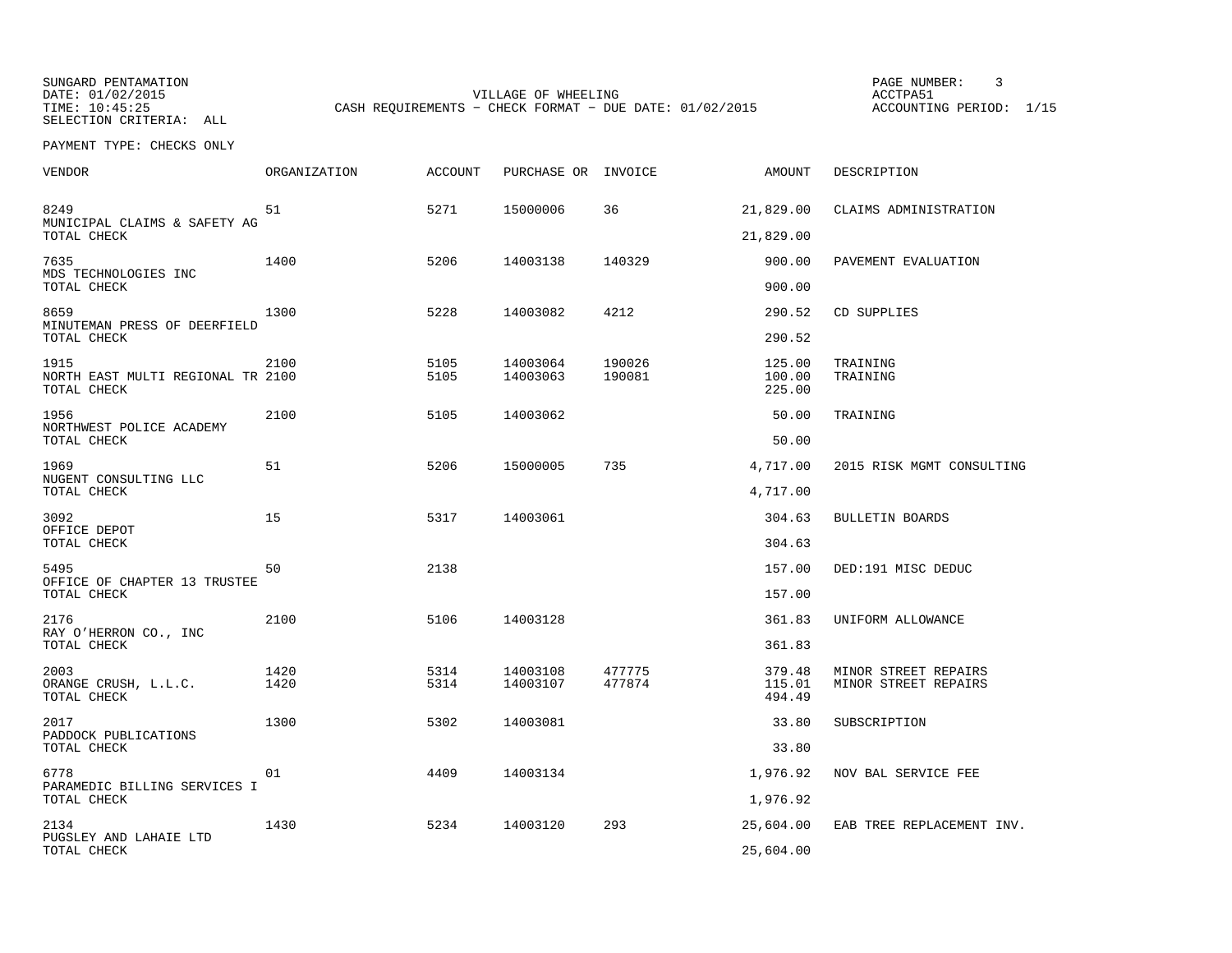SUNGARD PENTAMATION PAGE NUMBER: 4VILLAGE OF WHEELING **ACCTPA51** TIME: 10:45:25 CASH REQUIREMENTS - CHECK FORMAT - DUE DATE: 01/02/2015

ACCOUNTING PERIOD: 1/15

| VENDOR                                      | <b>ORGANIZATION</b>  | <b>ACCOUNT</b>       | PURCHASE OR INVOICE              |                         | AMOUNT                  | DESCRIPTION                       |
|---------------------------------------------|----------------------|----------------------|----------------------------------|-------------------------|-------------------------|-----------------------------------|
| 2145<br>QUILL CORP                          | 1300                 | 5318                 | 14003129                         | 8703142                 | 202.98                  | OFFICE SUPPLIES                   |
| TOTAL CHECK                                 |                      |                      |                                  |                         | 202.98                  |                                   |
| 6658<br>RAINBOW REFRESHMENTS                | 1300<br>1600<br>1700 | 5317<br>5317<br>5317 | 14003080<br>14003080<br>14003080 | 66810<br>66810<br>66810 | 42.60<br>42.60<br>42.60 | COFFEE<br><b>COFFEE</b><br>COFFEE |
| TOTAL CHECK                                 |                      |                      |                                  |                         | 127.80                  |                                   |
| 8852<br>RJN GROUP INC                       | 4320                 | 5502                 | 14000877                         | 07                      | 12,463.00               | FLOW MONITORING                   |
| TOTAL CHECK                                 |                      |                      |                                  |                         | 12,463.00               |                                   |
| 5415<br><b>STAPLES</b>                      | 2100                 | 5317                 | 14003096                         | 8032317737              | 131.26                  | OFFICE SUPPLIES                   |
| TOTAL CHECK                                 |                      |                      |                                  |                         | 131.26                  |                                   |
| 2440<br>STATE DISBURSEMENT UNIT             | 50                   | 2140                 |                                  |                         | 332.00                  | DED:198 MISC DEDUC                |
| TOTAL CHECK                                 |                      |                      |                                  |                         | 332.00                  |                                   |
| 2441                                        | 50                   | 2136                 |                                  |                         | 527.00                  | DED:193 MISC DEDUC                |
| STATE DISBURSEMENT UNIT<br>TOTAL CHECK      |                      |                      |                                  |                         | 527.00                  |                                   |
| 2443                                        | 50                   | 2139                 |                                  |                         | 722.49                  | DED:197 MISC DEDUC                |
| STATE DISBURSEMENT UNIT<br>TOTAL CHECK      |                      |                      |                                  |                         | 722.49                  |                                   |
| 2444<br>STATE DISBURSEMENT UNIT             | 50                   | 2136                 |                                  |                         | 628.93                  | DED:502 MISC DEDUC                |
| TOTAL CHECK                                 |                      |                      |                                  |                         | 628.93                  |                                   |
| 2447<br>STATE DISBURSEMENT UNIT             | 50                   | 2136                 |                                  |                         | 494.77                  | DED:194 MISC DEDUC                |
| TOTAL CHECK                                 |                      |                      |                                  |                         | 494.77                  |                                   |
| 8200                                        | 50                   | 2136                 |                                  |                         | 703.85                  | DED:504 MISC DED                  |
| STATE DISBURSEMENT UNIT<br>TOTAL CHECK      |                      |                      |                                  |                         | 703.85                  |                                   |
| 3676                                        | 2100                 | 5316                 | 14003065                         | 1988127                 | 34.94                   | RANGE SUPPLIES                    |
| SUREFIRE LLC<br>TOTAL CHECK                 |                      |                      |                                  |                         | 34.94                   |                                   |
| 2509                                        | 2100                 | 5317                 | 14003131                         |                         | 820.00                  | DOG TRAINING                      |
| T O P S IN DOG TRAINING CORP<br>TOTAL CHECK |                      |                      |                                  |                         | 820.00                  |                                   |
| 3815                                        | 2100                 | 5302                 | 14003125                         | 830935736               | 554.16                  | SUBSCRIPTION RENEWAL              |
| THOMSON REUTERS-WEST<br>TOTAL CHECK         |                      |                      |                                  |                         | 554.16                  |                                   |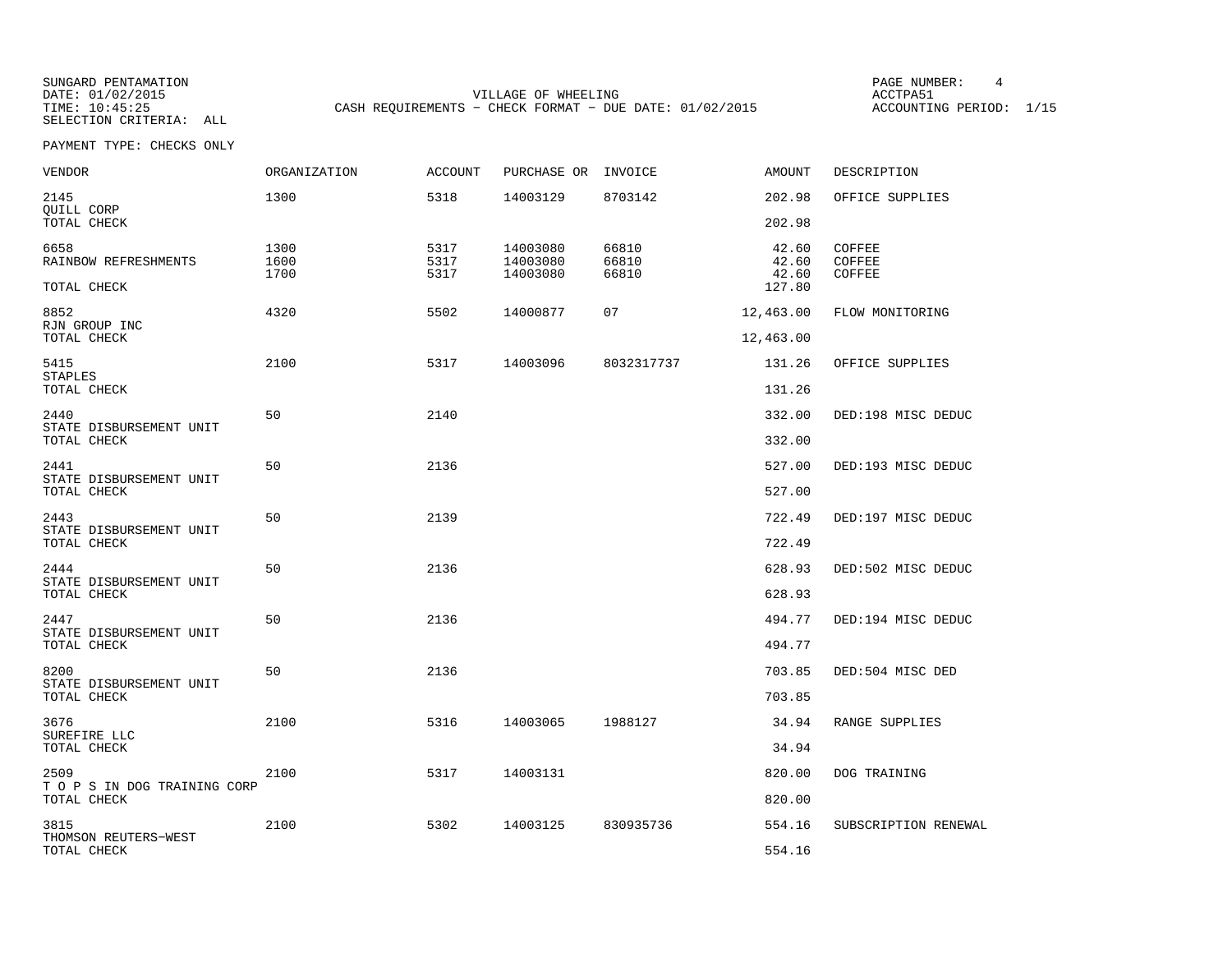SUNGARD PENTAMATION PAGE NUMBER: 5SELECTION CRITERIA: ALL

DATE: 01/02/2015 VILLAGE OF WHEELING ACCTPA51TIME: 10:45:25 CASH REQUIREMENTS - CHECK FORMAT - DUE DATE: 01/02/2015

ACCOUNTING PERIOD: 1/15

| VENDOR                                                                                                    | ORGANIZATION                 | ACCOUNT                      | PURCHASE OR                                  | INVOICE                          | AMOUNT                                                     | DESCRIPTION                                                                                                  |
|-----------------------------------------------------------------------------------------------------------|------------------------------|------------------------------|----------------------------------------------|----------------------------------|------------------------------------------------------------|--------------------------------------------------------------------------------------------------------------|
| 8243<br>TREES R US INC<br>TOTAL CHECK                                                                     | 1430<br>1430<br>1430<br>1430 | 5234<br>5234<br>5234<br>5234 | 14003110<br>14003109<br>14003112<br>14003111 | 16945<br>16969<br>16977<br>16982 | 22,431.20<br>10,740.95<br>16,284.64<br>536.70<br>49,993.49 | PARKWAY TREE TRIMMING INV<br>PARKWAY TREE TRIMMING INV<br>PARKWAY TREE TRIMMING<br>PARKWAY TREE TRIMMING INV |
| 2666<br><b>UPS</b><br>TOTAL CHECK                                                                         | 1600<br>1600                 | 5227<br>5227                 | 14000098<br>14000098                         | 328T1T514<br>328T1T524           | 34.87<br>36.54<br>71.41                                    | OVERNIGHT DELIVERY<br>OVERNIGHT DELIVERY                                                                     |
| 8862<br>USIC LOCATING SERVICES INC<br>TOTAL CHECK                                                         | 4100<br>4200                 | 5299<br>5299                 | 14003114<br>14003114                         | 105921<br>105921                 | 5,135.65<br>5,135.65<br>10,271.30                          | NOV. LOCATES<br>NOV. LOCATES                                                                                 |
| 2783<br>WEST CENTRAL MUNICIPAL CONFE 3420<br>TOTAL CHECK                                                  | 1430                         | 5234<br>5506                 | 14003118<br>14003118                         | 0006101-IN<br>0006101-IN         | 23,088.25<br>33,441.75<br>56,530.00                        | EAB TREE REPLACEMENT<br>PARKWAY TREE PLANTING                                                                |
| 2855<br>ZOLL MEDICAL<br>TOTAL CHECK                                                                       | 2200                         | 5312                         | 14003009                                     | 2193633                          | 105.00<br>105.00                                           | PEDIATRIC CANNULAS                                                                                           |
| TOTAL CASHABLE CHECKS<br>TOTAL EFT VOUCHERS                                                               |                              |                              |                                              |                                  | 892,345.70<br>.00                                          |                                                                                                              |
| TOTAL REPORT<br>TOTAL NUMBER OF CHECKS TO BE ISSUED - 56<br>TOTAL NUMBER OF EFT VOUCHERS TO BE ISSUED - 0 |                              |                              |                                              |                                  | 892,345.70                                                 |                                                                                                              |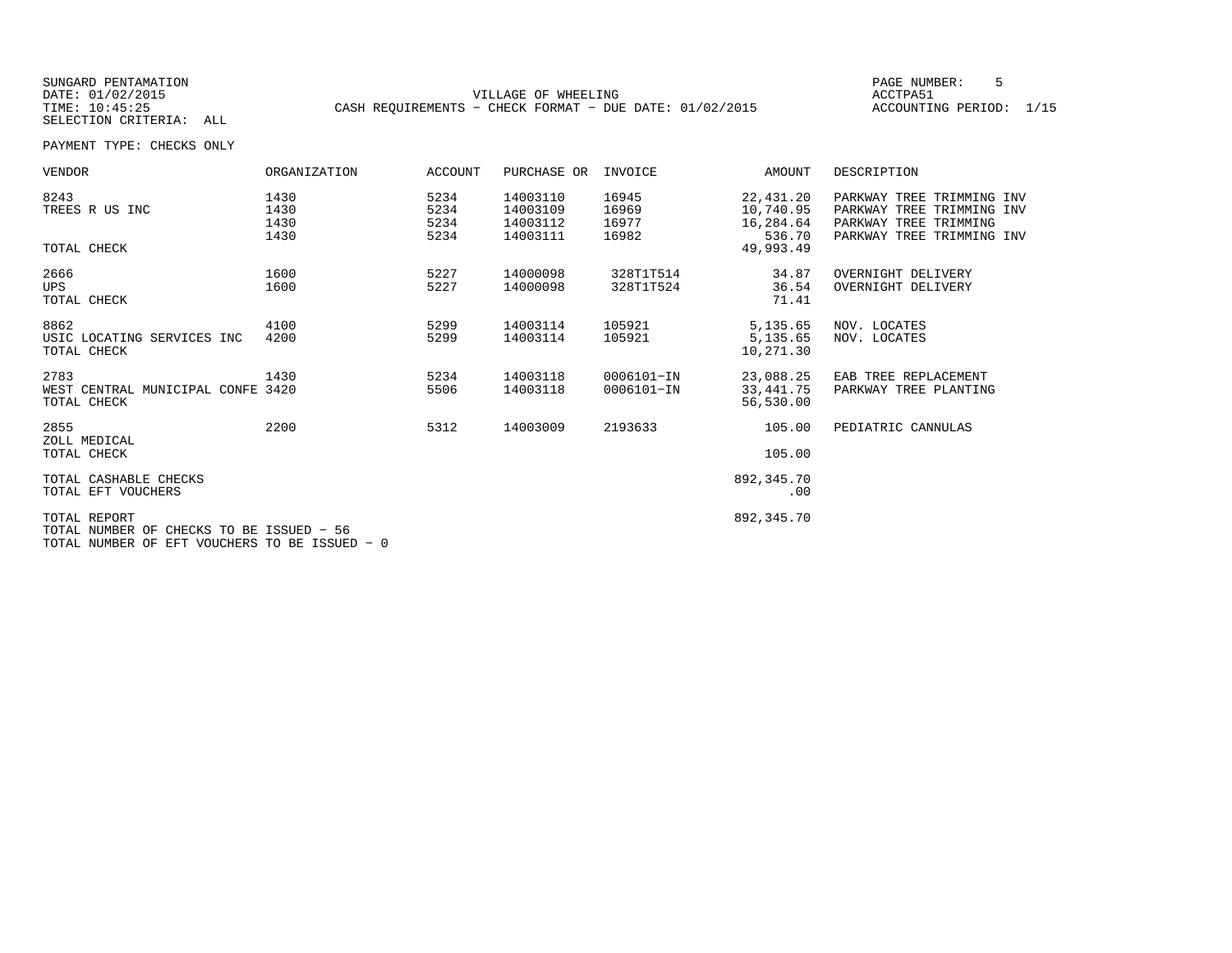SUNGARD PENTAMATION SUNGARD PENTAMATION SUNG PAGE NUMBER: 1 SUNGARD PENTAMATION SUNG PAGE NUMBER: 1 SUNG PAGE NUMBER: 1 SUNG PAGE NUMBER: 1 SUNG PAGE NUMBER: 1 SUNG PAGE NUMBER: 1 SUNG PAGE NUMBER: 1 SUNG PAGE NUMBER: 1 SU DATE: 12/19/2014 VILLAGE OF WHEELING ACCTPA51CASH REQUIREMENTS - CHECK FORMAT - DUE DATE: 12/19/2014

ACCOUNTING PERIOD: 12/14

PAYMENT TYPE: EFT ONLY

| <b>VENDOR</b>                                        | ORGANIZATION | ACCOUNT      | PURCHASE OR INVOICE  | AMOUNT                  | DESCRIPTION                            |
|------------------------------------------------------|--------------|--------------|----------------------|-------------------------|----------------------------------------|
| 2212<br>RICHARD BENBOW                               | 2100         | 5106         | 14003059             | 500.30                  | UNIFORM ALLOWANCE                      |
| TOTAL VOUCHER                                        |              |              |                      | 500.30                  |                                        |
| 6076<br>MICHAEL BIESCHKE                             | 2100         | 5106         | 14003066             | 164.30                  | UNIFORM ALLOWANCE                      |
| TOTAL VOUCHER                                        |              |              |                      | 164.30                  |                                        |
| 554<br>COMBINED COUNTIES POLICE ASN<br>TOTAL VOUCHER | 50           | 2108         |                      | 942.00<br>942.00        | DED:090 CCPA DUES                      |
| 9155                                                 | 2100         | 5106         | 14002943             | 264.03                  | UNIFORM ALLOWANCE                      |
| MATTHEW DIAMOND<br>TOTAL VOUCHER                     |              |              |                      | 264.03                  |                                        |
| 4972                                                 | 50           | 2115         |                      | 3,705.11                | DED:042 DIVERS 457                     |
| DIVERSIFIED 457 INVESTMENT A<br>TOTAL VOUCHER        |              |              |                      | 3,705.11                |                                        |
| 4601                                                 | 2100         | 5106         | 14003002             | 58.44                   | UNIFORM ALLOWANCE                      |
| EUGENIO GAMEZ<br>TOTAL VOUCHER                       |              |              |                      | 58.44                   |                                        |
| 4041<br>TINA HOFFMAN<br>TOTAL VOUCHER                | 2100         | 5106         | 14002947             | 36.00<br>36.00          | UNIFORM ALLOWANCE                      |
| 1106                                                 | 50           | 2101         |                      | 15,396.70               | DED:030 457 ICMA                       |
| I C M A RETIREMENT TRUST-457<br>TOTAL VOUCHER        |              |              |                      | 15,396.70               |                                        |
| 6327                                                 | 50           | 2136         |                      | 584.07                  | DED:199 MISC DEDUC                     |
| JENNIFER KANCHES<br>TOTAL VOUCHER                    |              |              |                      | 584.07                  |                                        |
| 6978                                                 | 2200         | 5106         | 14003073             | 163.49                  | UNIFORM ALLOWANCE                      |
| SEAN KELLY<br>TOTAL VOUCHER                          |              |              |                      | 163.49                  |                                        |
| 5262                                                 | 1315         | 5105         | 14002902             | 117.25                  | CONF. REIMBURSEMENT                    |
| MIRIAM MAYORGA<br>TOTAL VOUCHER                      |              |              |                      | 117.25                  |                                        |
| 1869                                                 | 50           | 2112         |                      | 17,912.64               | DED:040 457 NTWIDE                     |
| NATIONWIDE RETIREMENT SOLUTI<br>TOTAL VOUCHER        |              |              |                      | 17,912.64               |                                        |
| 2703<br>VERONICA SALAZAR<br>TOTAL VOUCHER            | 2100<br>2100 | 5106<br>5106 | 14003069<br>14003070 | 19.99<br>38.67<br>58.66 | UNIFORM ALLOWANCE<br>UNIFORM ALLOWANCE |
| 2735                                                 | 50           | 2107         |                      | 17,099.63               | DED:012 FIRE PENS                      |
| WHEELING FIRE PENSION FUND<br>TOTAL VOUCHER          |              |              |                      | 17,099.63               |                                        |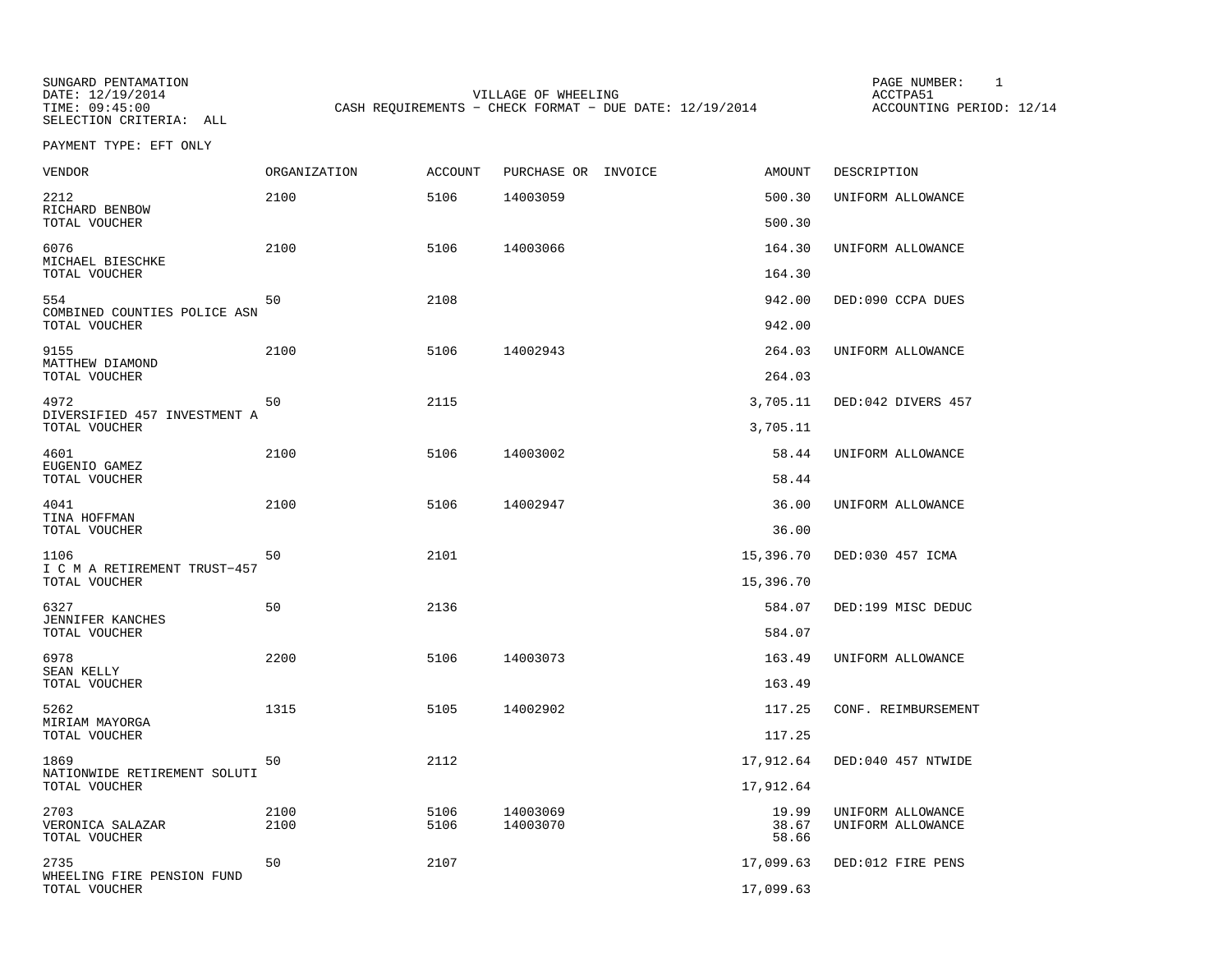| SUNGARD PENTAMATION<br>DATE: 12/19/2014<br>TIME: 09:45:00<br>SELECTION CRITERIA: ALL                      |              |         | VILLAGE OF WHEELING<br>CASH REOUIREMENTS - CHECK FORMAT - DUE DATE: $12/19/2014$ |                        | 2<br>PAGE NUMBER:<br>ACCTPA51<br>ACCOUNTING PERIOD: 12/14 |
|-----------------------------------------------------------------------------------------------------------|--------------|---------|----------------------------------------------------------------------------------|------------------------|-----------------------------------------------------------|
| PAYMENT TYPE: EFT ONLY                                                                                    |              |         |                                                                                  |                        |                                                           |
| VENDOR                                                                                                    | ORGANIZATION | ACCOUNT | PURCHASE OR INVOICE                                                              | AMOUNT                 | DESCRIPTION                                               |
| 2792<br>WHEELING FIREFIGHTER'S ASSN<br>TOTAL VOUCHER                                                      | 50           | 2111    |                                                                                  | 2,124.90<br>2,124.90   | DED:091 FIRE ASC                                          |
| 2736<br>WHEELING POLICE PENSION FUND<br>TOTAL VOUCHER                                                     | 50           | 2106    |                                                                                  | 21,925.89<br>21,925.89 | DED:011 POL PENS                                          |
| TOTAL CASHABLE CHECKS<br>TOTAL EFT VOUCHERS                                                               |              |         |                                                                                  | .00<br>81,053.41       |                                                           |
| TOTAL REPORT<br>TOTAL NUMBER OF CHECKS TO BE ISSUED - 0<br>TOTAL NUMBER OF EFT VOUCHERS TO BE ISSUED - 16 |              |         |                                                                                  | 81,053.41              |                                                           |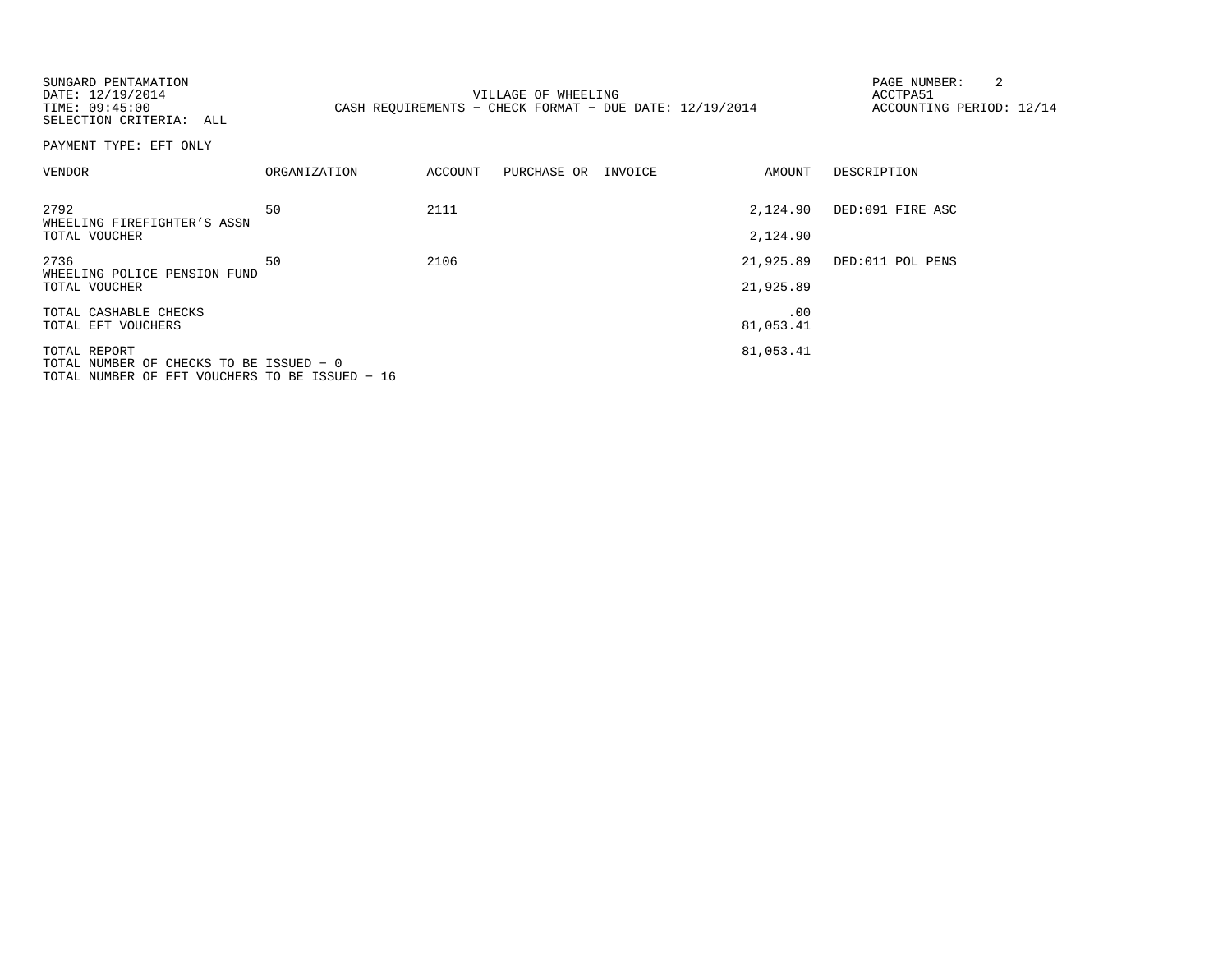SUNGARD PENTAMATION SUNGARD PENTAMATION SUNGARD PAGE NUMBER: 1 DATE: 01/02/2015 VILLAGE OF WHEELING ACCTPA51CASH REQUIREMENTS - CHECK FORMAT - DUE DATE: 01/02/2015

ACCOUNTING PERIOD: 1/15

PAYMENT TYPE: EFT ONLY

| VENDOR                                                                                    | ORGANIZATION | <b>ACCOUNT</b> | PURCHASE OR INVOICE | <b>AMOUNT</b>    | DESCRIPTION          |
|-------------------------------------------------------------------------------------------|--------------|----------------|---------------------|------------------|----------------------|
| 2212<br>RICHARD BENBOW                                                                    | 2100         | 5106           | 14003092            | 49.12            | UNIFORM ALLOWANCE    |
| TOTAL VOUCHER                                                                             |              |                |                     | 49.12            |                      |
| 1509<br>LARRY CARMODY<br>TOTAL VOUCHER                                                    | 2100         | 5106           | 14003124            | 152.72<br>152.72 | UNIFORM ALLOWANCE    |
|                                                                                           |              |                |                     |                  |                      |
| 554<br>COMBINED COUNTIES POLICE ASN<br>TOTAL VOUCHER                                      | 50           | 2108           |                     | 927.00<br>927.00 | DED:090 CCPA DUES    |
| 4972                                                                                      | 50           | 2115           |                     | 3,972.22         | DED:042 DIVERS 457   |
| DIVERSIFIED 457 INVESTMENT A<br>TOTAL VOUCHER                                             |              |                |                     | 3,972.22         |                      |
| 5424<br>SAM DORO                                                                          | 50           | 2117           | 14003130            | 182.67           | REFUND INS DEDUCTION |
| TOTAL VOUCHER                                                                             |              |                |                     | 182.67           |                      |
| 4601                                                                                      | 15           | 5317           | 14003085            | 53.64            | TRAINING SUPPLIES    |
| EUGENIO GAMEZ<br>TOTAL VOUCHER                                                            |              |                |                     | 53.64            |                      |
| 1106                                                                                      | 50           | 2101           |                     | 12,311.88        | DED:030 457 ICMA     |
| I C M A RETIREMENT TRUST-457<br>TOTAL VOUCHER                                             |              |                |                     | 12,311.88        |                      |
| 6327                                                                                      | 50           | 2136           |                     | 584.07           | DED:199 MISC DEDUC   |
| JENNIFER KANCHES<br>TOTAL VOUCHER                                                         |              |                |                     | 584.07           |                      |
| 1869                                                                                      | 50           | 2112           |                     | 21,075.14        | DED:040 457 NTWIDE   |
| NATIONWIDE RETIREMENT SOLUTI<br>TOTAL VOUCHER                                             |              |                |                     | 21,075.14        |                      |
| 2735                                                                                      | 50           | 2107           |                     | 18,835.73        | DED:012 FIRE PENS    |
| WHEELING FIRE PENSION FUND<br>TOTAL VOUCHER                                               |              |                |                     | 18,835.73        |                      |
| 2792                                                                                      | 50           | 2111           |                     | 2,124.90         | DED:091 FIRE ASC     |
| WHEELING FIREFIGHTER'S ASSN<br>TOTAL VOUCHER                                              |              |                |                     | 2,124.90         |                      |
| 2736                                                                                      | 50           | 2106           |                     | 25,015.07        | DED:011 POL PENS     |
| WHEELING POLICE PENSION FUND<br>TOTAL VOUCHER                                             |              |                |                     | 25,015.07        |                      |
| TOTAL CASHABLE CHECKS<br>TOTAL EFT VOUCHERS                                               |              |                |                     | .00<br>85,284.16 |                      |
| TOTAL REPORT                                                                              |              |                |                     | 85,284.16        |                      |
| TOTAL NUMBER OF CHECKS TO BE ISSUED - 0<br>TOTAL NUMBER OF EFT VOUCHERS TO BE ISSUED - 12 |              |                |                     |                  |                      |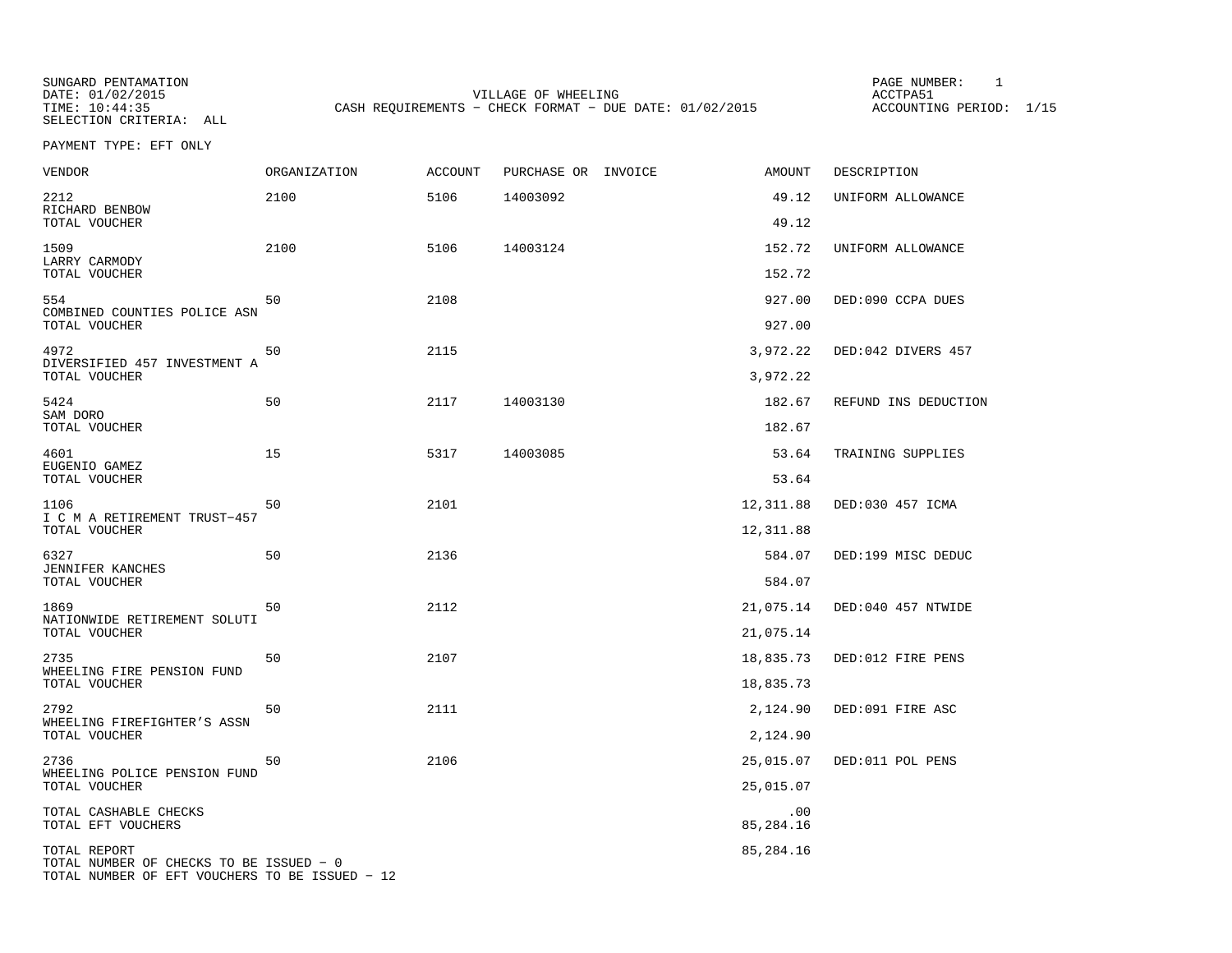SUNGARD PENTAMATION PAGE NUMBER: 1 $\begin{array}{cccc}\texttt{DATE:} & 01/07/2015\\ \texttt{TIME:} & 08:08:27 \end{array} \qquad \begin{array}{cccc}\texttt{VILLAGE OF WHERELING} \end{array}$ 

MANUAL CHECK ACTIVITY

SELECTION CRITERIA:ACCOUNTING PERIOD: 12/14

FUND − 01 − GENERAL FUND

| ORGANIZATION                                                               | <b>ACCOUNT</b> | VENDOR<br>CONTROL DESCRIPTION                                           |             | 1099 PURCHASE ORDE TRANSACT PROJ/TAS CASH ACCT<br>T/C INVOICE |                      | CHK DATE ACCOUNT CHECK NO |                 |              | SALES TAX<br>USE TAX | DISC DATE<br>DISC AMT | CHECK AMT<br>NET PAYABLE |
|----------------------------------------------------------------------------|----------------|-------------------------------------------------------------------------|-------------|---------------------------------------------------------------|----------------------|---------------------------|-----------------|--------------|----------------------|-----------------------|--------------------------|
| 01                                                                         | 1501           | WELLS FARGO BANK, N.A N<br>RBS1215 JAN 2015 SWANNC CHAR 20              |             |                                                               | 12/15/14<br>12/15/14 |                           | 1003<br>2014191 |              | 0.00<br>0.00         | 0.00                  | 29760.52<br>29760.52     |
| 01                                                                         | 2011           | IPBC<br>RBS1201 DEC '14 INS PREMIUMS 20                                 | $\mathbf N$ |                                                               | 12/01/14<br>12/01/14 |                           | 1071<br>2014185 |              | 0.00<br>0.00         | 0.00                  | 103122.78<br>103122.78   |
| TOTAL GENERAL FUND CHECK AMT<br>TOTAL GENERAL FUND NET PAYABLE             |                |                                                                         |             |                                                               |                      |                           |                 |              |                      |                       | 132883.30<br>132883.30   |
| 1160                                                                       | 5227           | POSTMASTER PERMIT 3 N<br>RBS1201 NOV WATER BILLS POST 20                |             |                                                               | 12/01/14<br>12/01/14 |                           | 1003<br>2014186 |              | 0.00<br>0.00         | 0.00                  | 41.75<br>41.75           |
| TOTAL SOLID WASTE SYSTEM CHECK AMT<br>TOTAL SOLID WASTE SYSTEM NET PAYABLE |                |                                                                         |             |                                                               |                      |                           |                 |              |                      |                       | 41.75<br>41.75           |
| 1430                                                                       | 5310           | MUNICIPAL FLEET MANA N 14002790-01 12/09/14<br>AMM12/09 PAINT EOUIPMENT |             | 20 21632                                                      | 12/09/14             |                           | 1003<br>30914   | $\mathbf{V}$ | 0.00<br>0.00         | 12/03/14<br>0.00      | $-1683.39$<br>$-1683.39$ |
| TOTAL FORESTRY DIVISION CHECK AMT<br>TOTAL FORESTRY DIVISION NET PAYABLE   |                |                                                                         |             |                                                               |                      |                           |                 |              |                      |                       | $-1683.39$<br>$-1683.39$ |
| 1600                                                                       | 5227           | POSTMASTER PERMIT 3 N<br>RBS1214 NEWSLETTER POSTAGE                     | 20          |                                                               | 12/12/14<br>12/12/14 |                           | 1003<br>2014190 |              | 0.00<br>0.00         | 0.00                  | 2618.92<br>2618.92       |
| TOTAL ADMIN & BOT CHECK AMT<br>TOTAL ADMIN & BOT NET PAYABLE               |                |                                                                         |             |                                                               |                      |                           |                 |              |                      |                       | 2618.92<br>2618.92       |
| 1700                                                                       | 5219           | COMED<br>RBS1214 TRANSACTION FEE                                        | N<br>20     |                                                               | 12/11/14<br>12/11/14 |                           | 1003<br>2014189 |              | 0.00<br>0.00         | 0.00                  | 2.50<br>2.50             |
| 1700                                                                       | 5299           | DISCOVERY BENEFITS<br>RBS1224 DEC PROCESSING FEE                        | N<br>20     |                                                               | 12/26/14<br>12/26/14 |                           | 1003<br>2014203 |              | 0.00<br>0.00         | 0.00                  | 355.00<br>355.00         |
| TOTAL FINANCE DEPARTMENT CHECK AMT<br>TOTAL FINANCE DEPARTMENT NET PAYABLE |                |                                                                         |             |                                                               |                      |                           |                 |              |                      |                       | 357.50<br>357.50         |
| 2100                                                                       | 5205           | EMBASSY SUITES<br>AMM11/07 CONF. ACCOMMODATIONS 20 83078243             |             | N 14001371-01 12/01/14                                        | 11/07/14             |                           | 1003<br>30674   | V            | 0.00<br>0.00         | 11/07/14<br>0.00      | $-185.92$<br>$-185.92$   |
| TOTAL POLICE DEPARTMENT CHECK AMT<br>TOTAL POLICE DEPARTMENT NET PAYABLE   |                |                                                                         |             |                                                               |                      |                           |                 |              |                      |                       | $-185.92$<br>$-185.92$   |
| TOTAL GENERAL FUND CHECK AMT                                               |                |                                                                         |             |                                                               |                      |                           |                 |              |                      |                       | 134032.16                |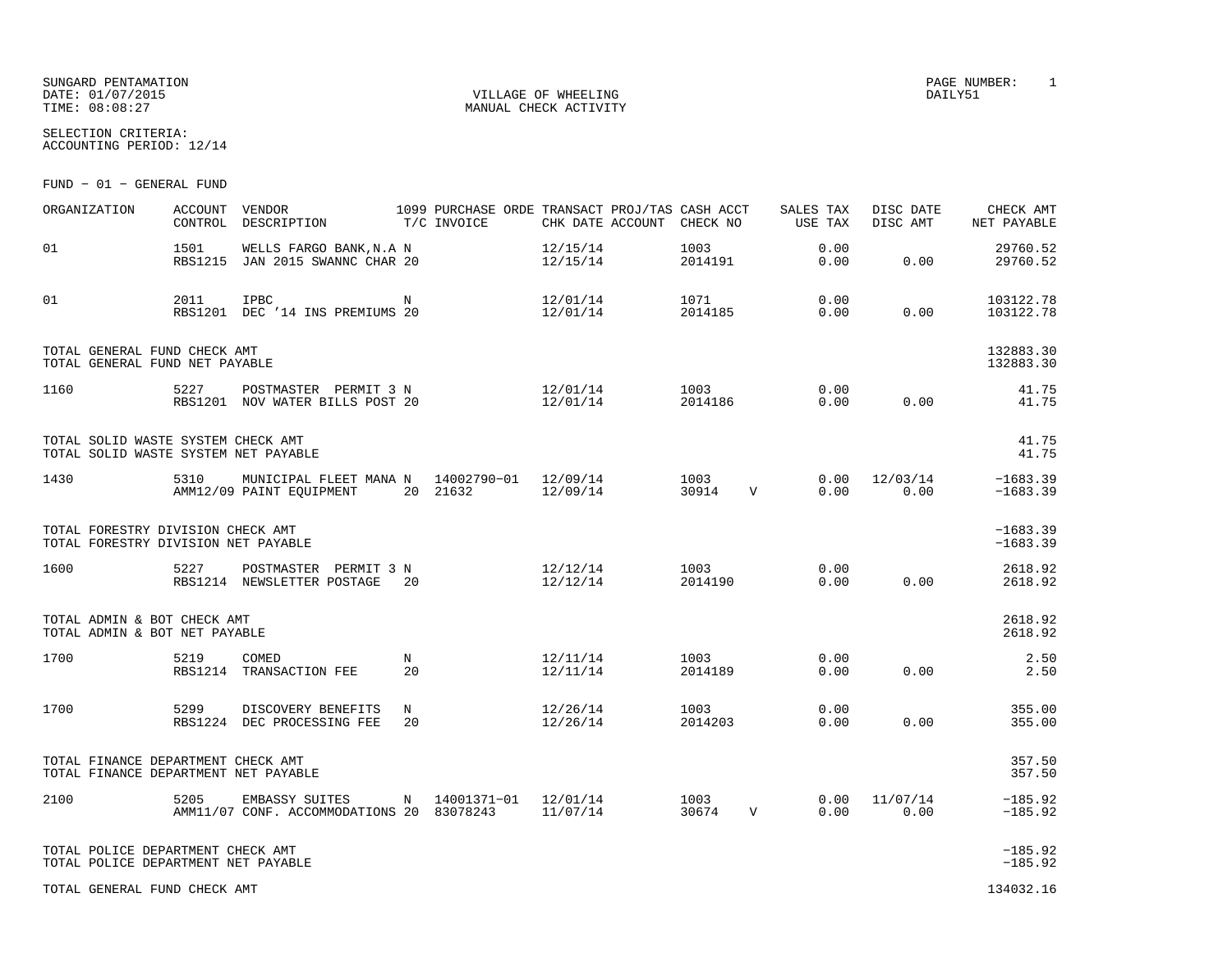SUNGARD PENTAMATION PAGE NUMBER: 2DATE:  $01/07/2015$  DAILY51

SELECTION CRITERIA:ACCOUNTING PERIOD: 12/14

FUND − 01 − GENERAL FUND

| ORGANIZATION                   | ACCOUNT | VENDOR      |             |  | 1099 PURCHASE ORDE TRANSACT PROJ/TAS CASH ACCT | SALES TAX |         | DISC DATE | CHECK AMT   |
|--------------------------------|---------|-------------|-------------|--|------------------------------------------------|-----------|---------|-----------|-------------|
|                                | CONTROL | DESCRIPTION | T/C INVOICE |  | CHK DATE ACCOUNT CHECK NO                      |           | USE TAX | DISC AMT  | NET PAYABLE |
| TOTAL GENERAL FUND NET PAYABLE |         |             |             |  |                                                |           |         |           | 134032.16   |
|                                |         |             |             |  |                                                |           |         |           |             |

TIME:  $08:08:27$  MANUAL CHECK ACTIVITY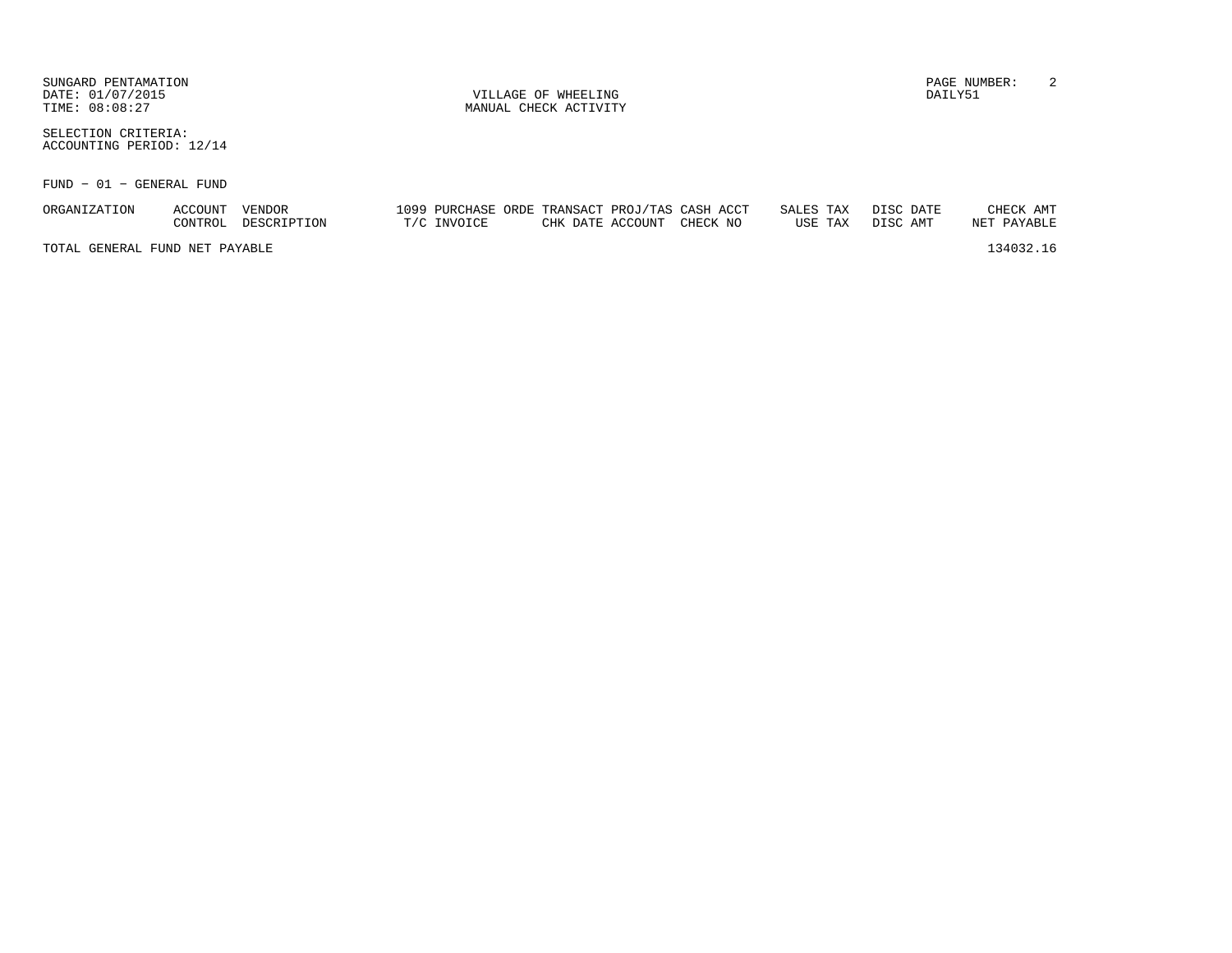SUNGARD PENTAMATION PAGE NUMBER: 3DATE:  $01/07/2015$  DAILY51 TIME:  $08:08:27$  MANUAL CHECK ACTIVITY

SELECTION CRITERIA:ACCOUNTING PERIOD: 12/14

FUND − 22 − 2008 GEN OBLIG BOND FUND

| ORGANIZATION                                       | ACCOUNT<br>CONTROL     | VENDOR<br>DESCRIPTION                             | T/C INVOICE | 1099 PURCHASE ORDE TRANSACT PROJ/TAS CASH ACCT<br>CHK DATE ACCOUNT | CHECK NO        | SALES TAX<br>USE TAX | DISC DATE<br>DISC AMT | CHECK AMT<br>NET PAYABLE |
|----------------------------------------------------|------------------------|---------------------------------------------------|-------------|--------------------------------------------------------------------|-----------------|----------------------|-----------------------|--------------------------|
| 22                                                 | 5623<br><b>RBS1201</b> | BANK OF AMERICA, CHA N<br>2008 GO BONDS - PRIN 20 |             | 12/01/14<br>12/01/14                                               | 1003<br>2014184 | 0.00<br>0.00         | 0.00                  | 840000.00<br>840000.00   |
| 22                                                 | 5624<br><b>RBS1201</b> | BANK OF AMERICA, CHA N<br>SWAP INT 2008 GOBOND 20 |             | 12/01/14<br>12/01/14                                               | 1003<br>2014182 | 0.00<br>0.00         | 0.00                  | 304098.58<br>304098.58   |
| 22                                                 | 5624<br><b>RBS1201</b> | BANK OF AMERICA, CHA N<br>2008 GO BONDS - INT 20  |             | 12/01/14<br>12/01/14                                               | 1003<br>2014184 | 0.00<br>0.00         | 0.00                  | 103354.43<br>103354.43   |
| TOTAL VENDOR CHECK AMT<br>TOTAL VENDOR NET PAYABLE |                        |                                                   |             |                                                                    |                 |                      |                       | 1247453.01<br>1247453.01 |
| TOTAL 2008 GEN OBLIG BOND FUND CHECK AMT           |                        | TOTAL 2008 GEN OBLIG BOND FUND NET PAYABLE        |             |                                                                    |                 |                      |                       | 1247453.01<br>1247453.01 |
| TOTAL 2008 GEN OBLIG BOND FUND CHECK AMT           |                        | TOTAL 2008 GEN OBLIG BOND FUND NET PAYABLE        |             |                                                                    |                 |                      |                       | 1247453.01<br>1247453.01 |
|                                                    |                        |                                                   |             |                                                                    |                 |                      |                       |                          |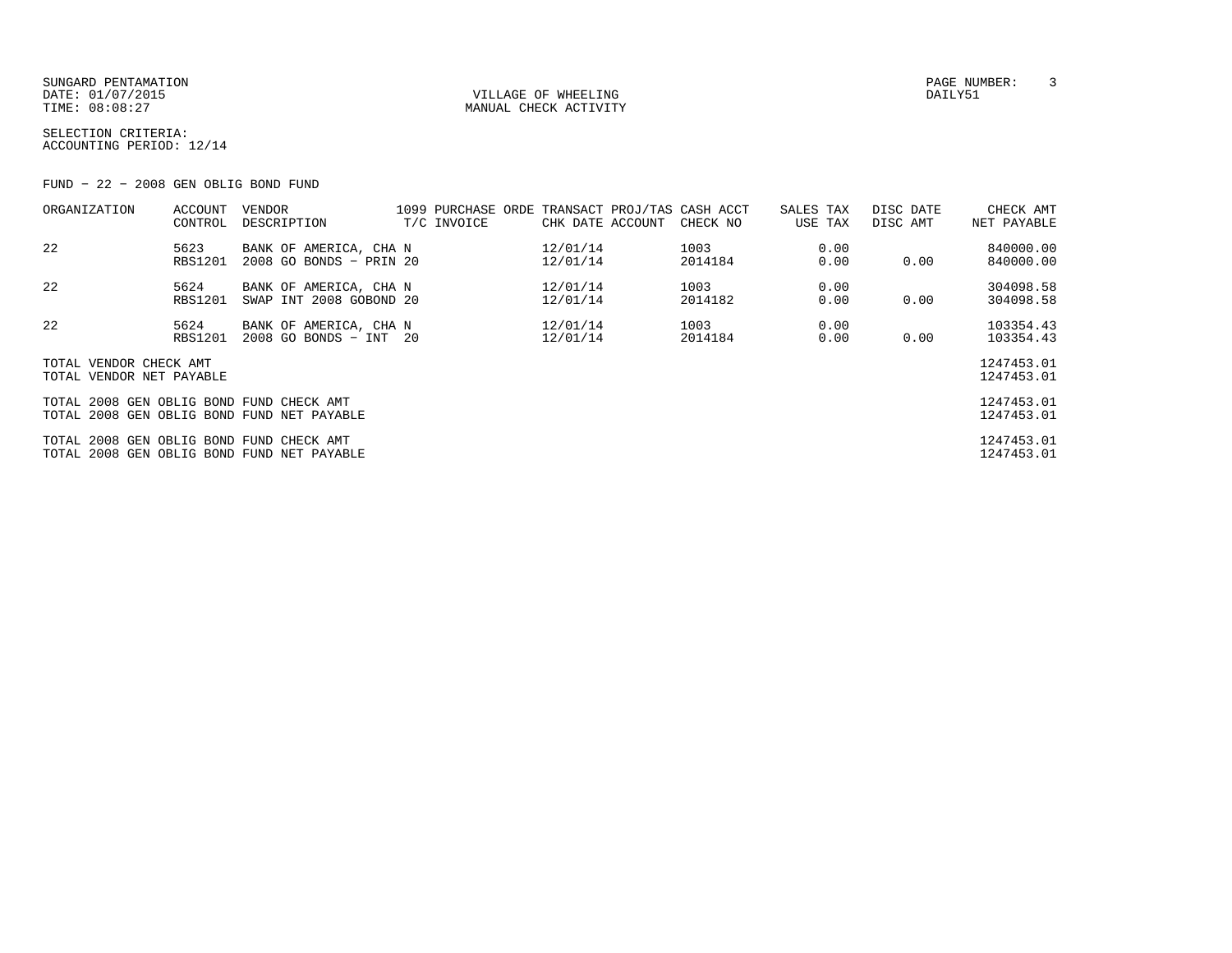SUNGARD PENTAMATION PAGE NUMBER: 4 DATE:  $01/07/2015$  DAILY51

TIME:  $08:08:27$  MANUAL CHECK ACTIVITY

SELECTION CRITERIA:ACCOUNTING PERIOD: 12/14

FUND − 23 − 2009 GEN OBLIG BOND FUND

| ORGANIZATION                             | ACCOUNT        | VENDOR                                     |             |                  | 1099 PURCHASE ORDE TRANSACT PROJ/TAS CASH ACCT | SALES TAX | DISC DATE | CHECK AMT   |
|------------------------------------------|----------------|--------------------------------------------|-------------|------------------|------------------------------------------------|-----------|-----------|-------------|
|                                          | CONTROL        | DESCRIPTION                                | T/C INVOICE | CHK DATE ACCOUNT | CHECK NO                                       | USE TAX   | DISC AMT  | NET PAYABLE |
| 23                                       | 5624           | BANK OF AMERICA, CHI N                     |             | 12/01/14         | 1003                                           | 0.00      |           | 27733.45    |
|                                          | <b>RBS1201</b> | DEC '14 SWAP PAYMENT 20                    |             | 12/01/14         | 2014183                                        | 0.00      | 0.00      | 27733.45    |
|                                          |                |                                            |             |                  |                                                |           |           |             |
| TOTAL 2009 GEN OBLIG BOND FUND CHECK AMT |                |                                            |             |                  |                                                |           |           | 27733.45    |
|                                          |                | TOTAL 2009 GEN OBLIG BOND FUND NET PAYABLE |             |                  |                                                |           |           | 27733.45    |
| TOTAL 2009 GEN OBLIG BOND FUND CHECK AMT |                |                                            |             |                  |                                                |           |           | 27733.45    |
|                                          |                | TOTAL 2009 GEN OBLIG BOND FUND NET PAYABLE |             |                  |                                                |           |           | 27733.45    |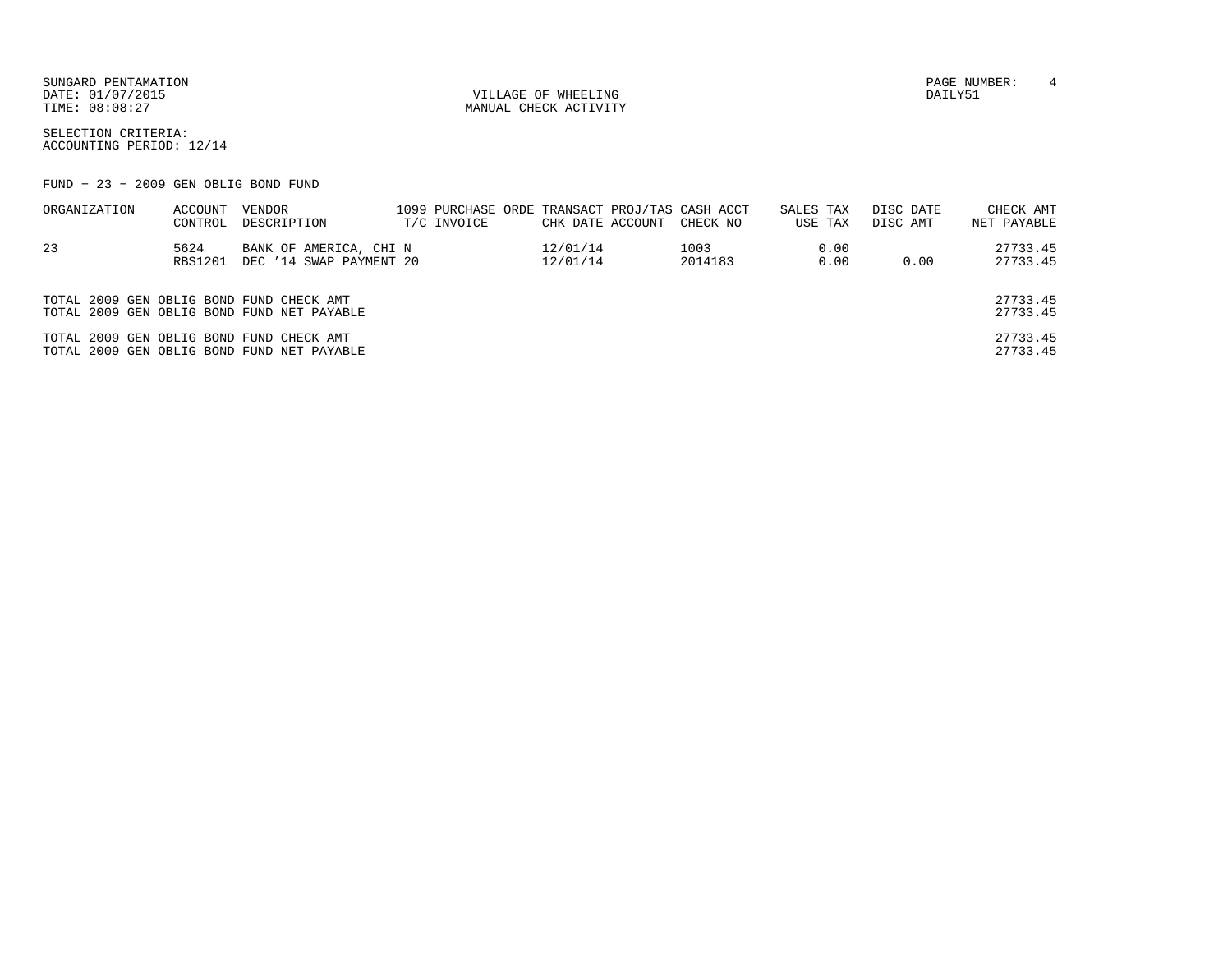SUNGARD PENTAMATION PAGE NUMBER: 5DATE: 01/07/2015 VILLAGE OF WHEELING DAILY51

MANUAL CHECK ACTIVITY

SELECTION CRITERIA:ACCOUNTING PERIOD: 12/14

FUND − 31 − CROSSROADS TIF FUND

| ORGANIZATION                                                                 | ACCOUNT<br>CONTROL | VENDOR<br>DESCRIPTION                             | T/C INVOICE | CHK DATE ACCOUNT |                        | 1099 PURCHASE ORDE TRANSACT PROJ/TAS CASH ACCT<br>CHECK NO | SALES TAX<br>USE TAX |              | DISC DATE<br>DISC AMT | CHECK AMT<br>NET PAYABLE |
|------------------------------------------------------------------------------|--------------------|---------------------------------------------------|-------------|------------------|------------------------|------------------------------------------------------------|----------------------|--------------|-----------------------|--------------------------|
| 3100                                                                         | 5299<br>RBS1216    | COOK COUNTY TREASURE N<br>SURPLUS DISTRIBUTION 20 |             | 12/16/14 5299    | 12/16/14 2005-043 1003 | 2014195                                                    |                      | 0.00<br>0.00 | 0.00                  | 1851673.00<br>1851673.00 |
| TOTAL CROSSROAD TIF IMPLEMENT. CHECK AMT                                     |                    | TOTAL CROSSROAD TIF IMPLEMENT. NET PAYABLE        |             |                  |                        |                                                            |                      |              |                       | 1851673.00<br>1851673.00 |
| TOTAL CROSSROADS TIF FUND CHECK AMT<br>TOTAL CROSSROADS TIF FUND NET PAYABLE |                    |                                                   |             |                  |                        |                                                            |                      |              |                       | 1851673.00<br>1851673.00 |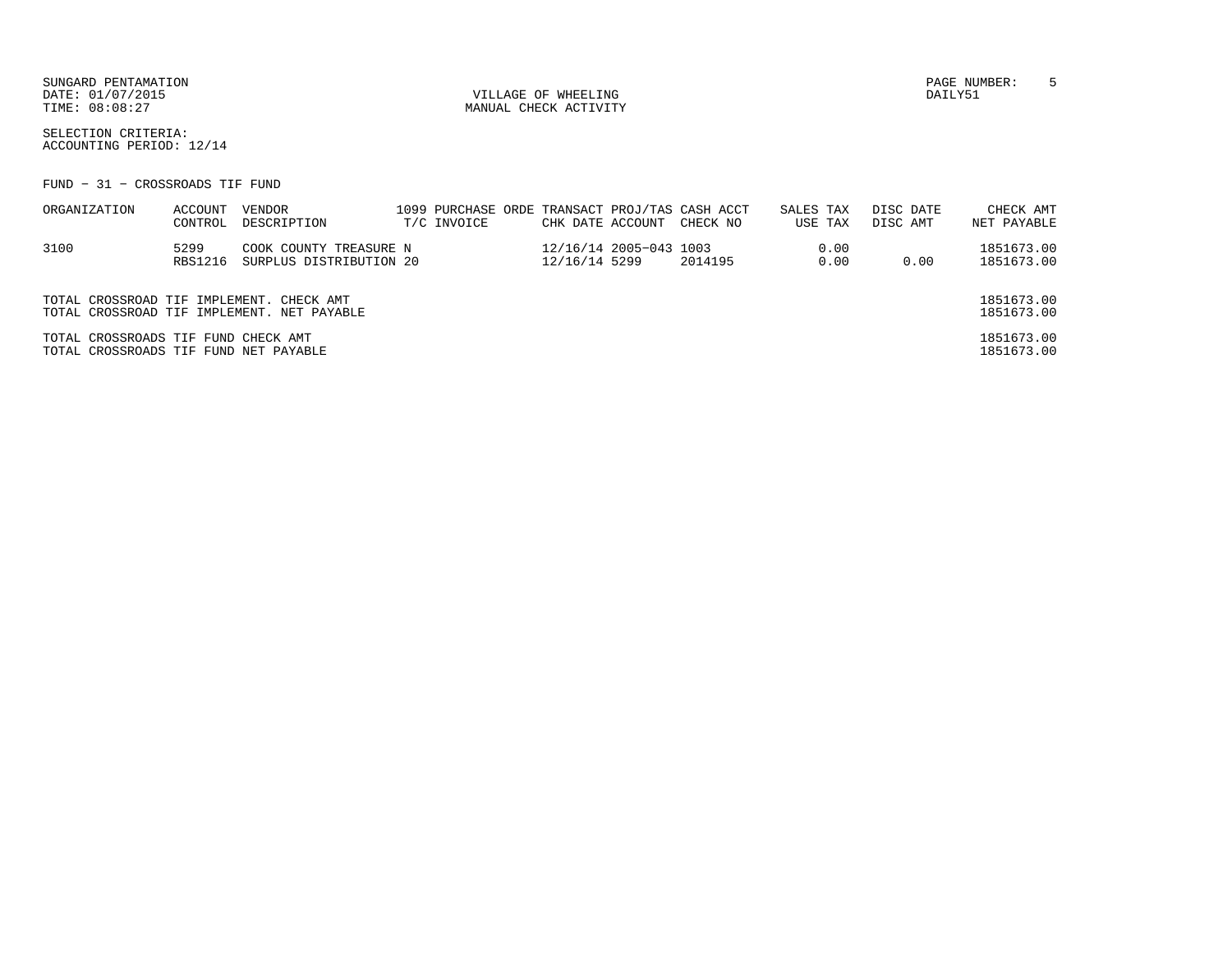SUNGARD PENTAMATION PAGE NUMBER: 6DATE: 01/07/2015 VILLAGE OF WHEELING DAILY51

MANUAL CHECK ACTIVITY

SELECTION CRITERIA:ACCOUNTING PERIOD: 12/14

FUND − 32 − SOUTH MILW TIF FUND

| ORGANIZATION                                                                 | ACCOUNT<br>CONTROL | VENDOR<br>DESCRIPTION                             |  | T/C INVOICE | CHK DATE ACCOUNT |                        | 1099 PURCHASE ORDE TRANSACT PROJ/TAS CASH ACCT<br>CHECK NO | SALES TAX | USE TAX      | DISC DATE<br>DISC AMT | CHECK AMT<br>NET PAYABLE |
|------------------------------------------------------------------------------|--------------------|---------------------------------------------------|--|-------------|------------------|------------------------|------------------------------------------------------------|-----------|--------------|-----------------------|--------------------------|
| 3200                                                                         | 5299<br>RBS1216    | COOK COUNTY TREASURE N<br>TIF SURPLUS DISTRIBU 20 |  |             | 12/16/14 5299    | 12/16/14 2014-027 1003 | 2014194                                                    |           | 0.00<br>0.00 | 0.00                  | 585006.00<br>585006.00   |
| TOTAL SOUTH TIF DISTRICT CHECK AMT<br>TOTAL SOUTH TIF DISTRICT NET PAYABLE   |                    |                                                   |  |             |                  |                        |                                                            |           |              |                       | 585006.00<br>585006.00   |
| TOTAL SOUTH MILW TIF FUND CHECK AMT<br>TOTAL SOUTH MILW TIF FUND NET PAYABLE |                    |                                                   |  |             |                  |                        |                                                            |           |              |                       | 585006.00<br>585006.00   |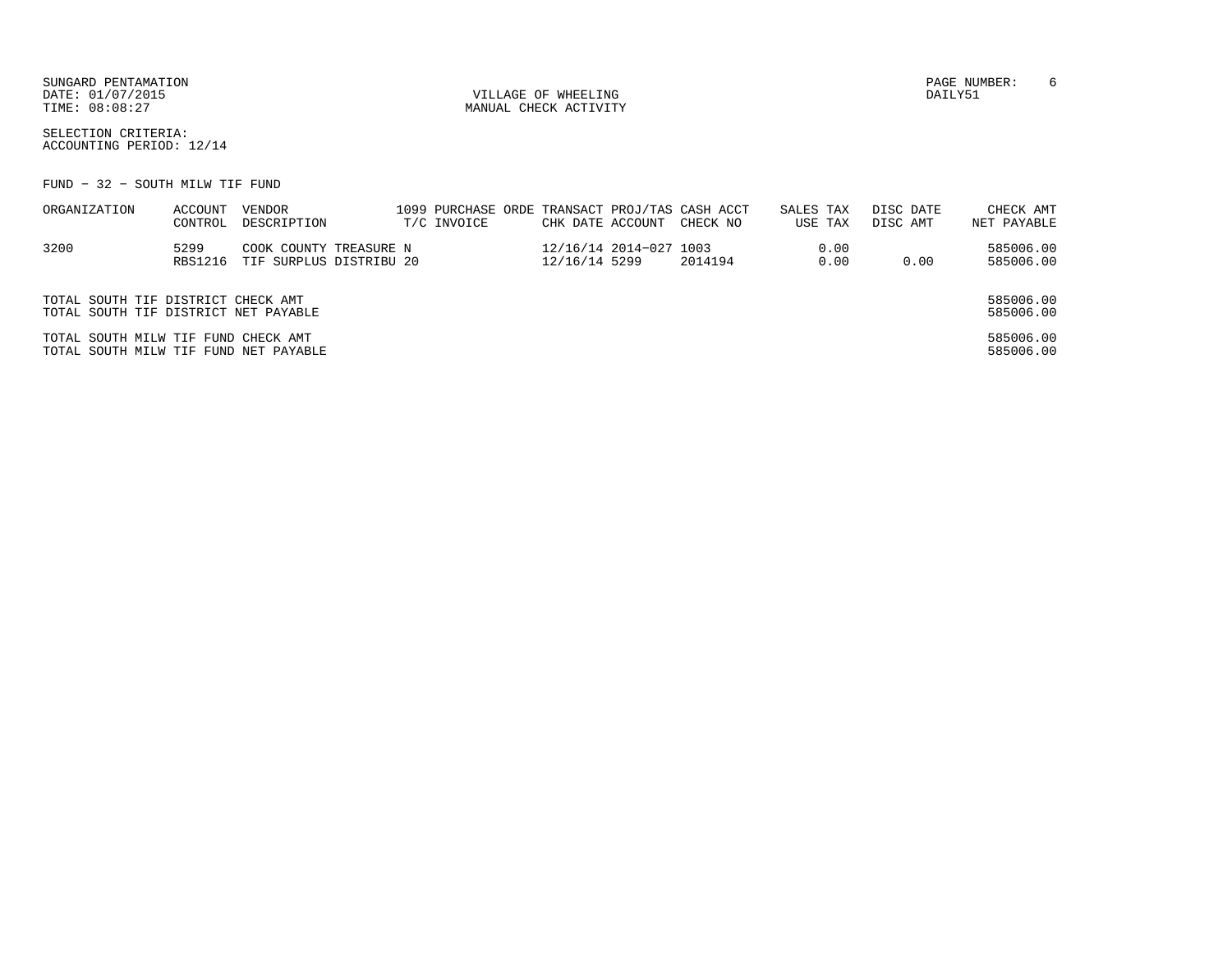SUNGARD PENTAMATION PAGE NUMBER: T DATE: 01/07/2015 VILLAGE OF WHEELING DAILY51

MANUAL CHECK ACTIVITY

SELECTION CRITERIA:ACCOUNTING PERIOD: 12/14

FUND − 39 − LAKE COOK/MILW TIF FUND

| ORGANIZATION                                                               | ACCOUNT<br>CONTROL     | VENDOR<br>DESCRIPTION                             | T/C INVOICE | CHK DATE ACCOUNT                        | 1099 PURCHASE ORDE TRANSACT PROJ/TAS CASH ACCT<br>CHECK NO | SALES TAX<br>USE TAX | DISC DATE<br>DISC AMT | CHECK AMT<br>NET PAYABLE |
|----------------------------------------------------------------------------|------------------------|---------------------------------------------------|-------------|-----------------------------------------|------------------------------------------------------------|----------------------|-----------------------|--------------------------|
| 39                                                                         | 1073<br><b>RBS1224</b> | BNY MIDWEST TRUST CO N<br>'05 BONDS PRIN & INT 20 |             | 12/24/14<br>12/24/14                    | 1003<br>2014202                                            | 0.00<br>0.00         | 0.00                  | 1351300.00<br>1351300.00 |
| TOTAL LAKE COOK/MILW TIF FUND CHECK AMT                                    |                        | TOTAL LAKE COOK/MILW TIF FUND NET PAYABLE         |             |                                         |                                                            |                      |                       | 1351300.00<br>1351300.00 |
| 3900                                                                       | 5503<br><b>RBS1214</b> | COMED<br>4 MEADOW LANE ELECTR 20                  |             | 12/11/14 2012-037 1003<br>12/11/14 5503 | 2014189                                                    | 0.00<br>0.00         | 0.00                  | 39607.41<br>39607.41     |
| 3900                                                                       | 5750<br><b>RBS1215</b> | WHEELING PRAIRIE, LL N<br>DEVELOPER REIMB #10 20  |             | 12/15/14 2003A075 1003<br>12/15/14 5750 | 2014192                                                    | 0.00<br>0.00         | 0.00                  | 93236.98<br>93236.98     |
| TOTAL NORTH TIF DISTRICT CHECK AMT<br>TOTAL NORTH TIF DISTRICT NET PAYABLE |                        |                                                   |             |                                         |                                                            |                      |                       | 132844.39<br>132844.39   |
| TOTAL LAKE COOK/MILW TIF FUND CHECK AMT                                    |                        | TOTAL LAKE COOK/MILW TIF FUND NET PAYABLE         |             |                                         |                                                            |                      |                       | 1484144.39<br>1484144.39 |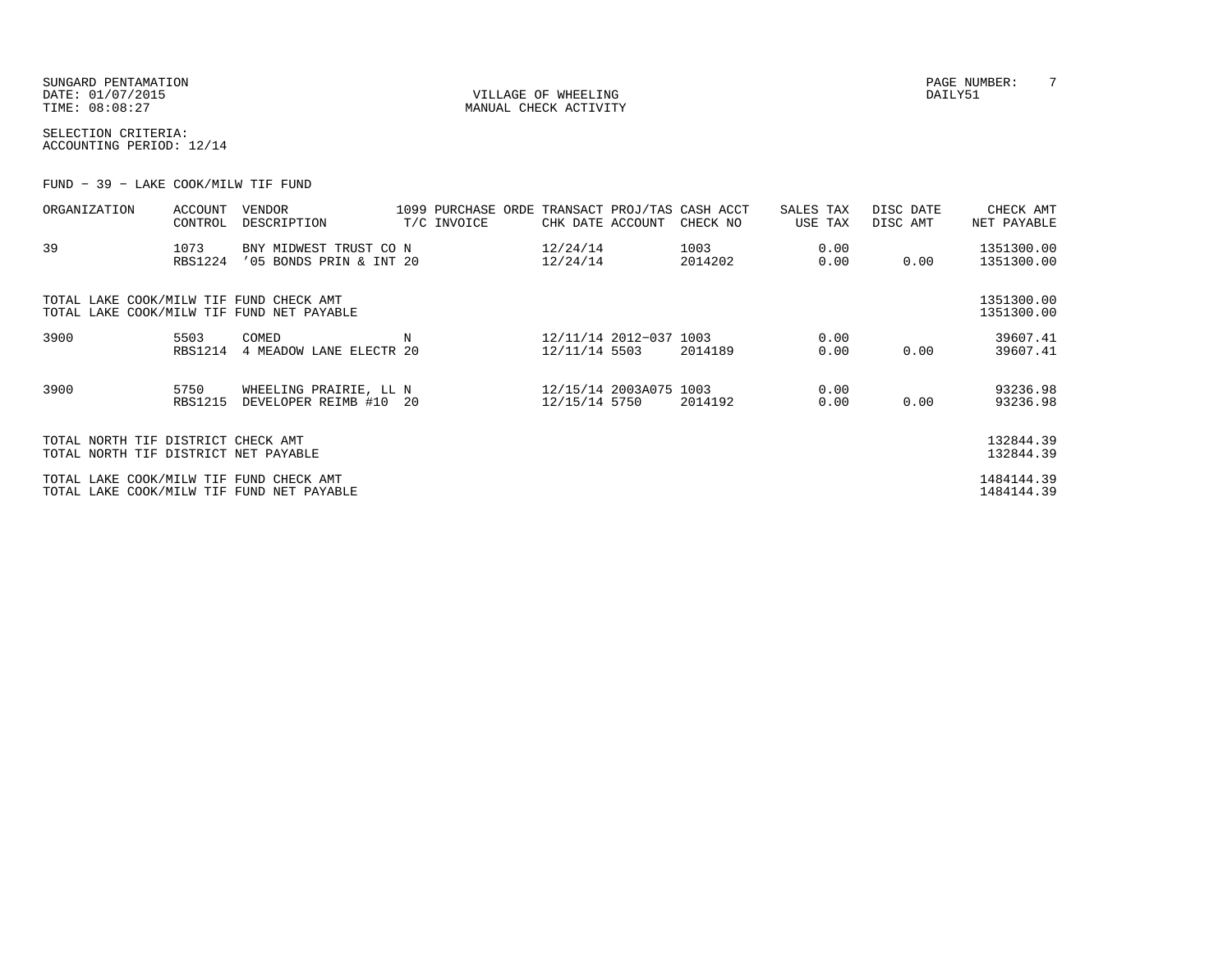| SUNGARD PENTAMATION |
|---------------------|
| DATE: 01/07/2015    |
| TIME: 08:08:27      |

VILLAGE OF WHEELING **DAILY51** MANUAL CHECK ACTIVITY

SELECTION CRITERIA:ACCOUNTING PERIOD: 12/14

FUND − 40 − WATER AND SEWER FUND

| ORGANIZATION                                                                   | ACCOUNT<br>CONTROL     | VENDOR<br>DESCRIPTION                          |            | 1099 PURCHASE ORDE TRANSACT PROJ/TAS CASH ACCT<br>T/C INVOICE | CHK DATE ACCOUNT     | CHECK NO        |   | SALES TAX<br>USE TAX | DISC DATE<br>DISC AMT | CHECK AMT<br>NET PAYABLE |
|--------------------------------------------------------------------------------|------------------------|------------------------------------------------|------------|---------------------------------------------------------------|----------------------|-----------------|---|----------------------|-----------------------|--------------------------|
| 4100                                                                           | 5227<br><b>RBS1201</b> | POSTMASTER<br>NOV WATER BILLS POST 20          | PERMIT 3 N |                                                               | 12/01/14<br>12/01/14 | 1003<br>2014186 |   | 0.00<br>0.00         | 0.00                  | 1113.34<br>1113.34       |
| TOTAL WATER DIVISION CHECK AMT<br>TOTAL WATER DIVISION NET PAYABLE             |                        |                                                |            |                                                               |                      |                 |   |                      |                       | 1113.34<br>1113.34       |
| 4200                                                                           | 5227<br><b>RBS1201</b> | POSTMASTER<br>NOV WATER BILLS POST 20          | PERMIT 3 N |                                                               | 12/01/14<br>12/01/14 | 1003<br>2014186 |   | 0.00<br>0.00         | 0.00                  | 236.58<br>236.58         |
| 4200                                                                           | 5220                   | LOGIC 1 ENGINEERING<br>AMM11/18 LOCATOR REPAIR | N<br>20    | 14002544-01<br>1431                                           | 12/12/14<br>11/25/14 | 1003<br>30744   | V | 0.00<br>0.00         | 11/12/14<br>0.00      | $-88.50$<br>$-88.50$     |
| TOTAL SEWER DIVISION CHECK AMT<br>TOTAL SEWER DIVISION NET PAYABLE             |                        |                                                |            |                                                               |                      |                 |   |                      |                       | 148.08<br>148.08         |
| TOTAL WATER AND SEWER FUND CHECK AMT<br>TOTAL WATER AND SEWER FUND NET PAYABLE |                        |                                                |            |                                                               |                      |                 |   |                      |                       | 1261.42<br>1261.42       |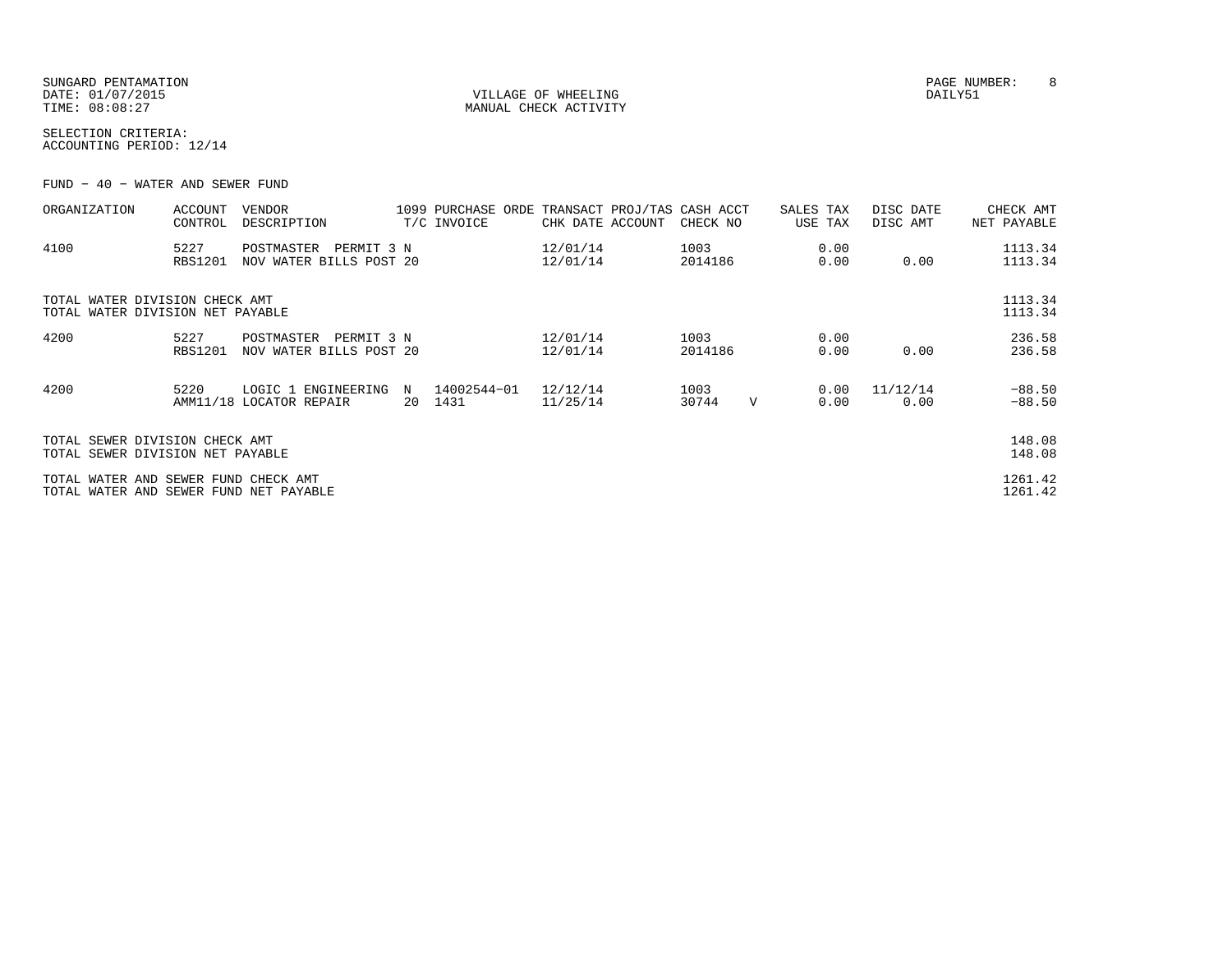## SUNGARD PENTAMATION PAGE NUMBER: 9DATE: 01/07/2015 VILLAGE OF WHEELING DAILY51

MANUAL CHECK ACTIVITY

SELECTION CRITERIA:ACCOUNTING PERIOD: 12/14

FUND − 50 − PAYROLL FUND

| ORGANIZATION                                                   | ACCOUNT                | VENDOR<br>CONTROL DESCRIPTION                             | 1099 PURCHASE ORDE TRANSACT PROJ/TAS CASH ACCT<br>T/C INVOICE | CHK DATE ACCOUNT CHECK NO |                       | SALES TAX<br>USE TAX | DISC DATE<br>DISC AMT | CHECK AMT<br>NET PAYABLE |
|----------------------------------------------------------------|------------------------|-----------------------------------------------------------|---------------------------------------------------------------|---------------------------|-----------------------|----------------------|-----------------------|--------------------------|
| 50                                                             | 2104                   | ILLINOIS MUNICIPAL R N<br>RBS1224 PAYROLL DEDUCT - DEC 20 |                                                               | 12/24/14<br>12/24/14      | 1003<br>2014201       | 0.00<br>0.00         | 0.00                  | 123834.72<br>123834.72   |
| 50                                                             | 2105                   | INTERNAL REVENUE SER N<br>RBS1204 PAYROLL DEDUCT 12051 20 |                                                               | 12/04/14<br>12/04/14      | 1003<br>2014187       | 0.00<br>0.00         | 0.00                  | 67120.00<br>67120.00     |
| 50                                                             | 2102                   | INTERNAL REVENUE SER N<br>RBS1204 PAYROLL DEDUCT 12051 20 |                                                               | 12/04/14<br>12/04/14      | 1003<br>2014187       | 0.00<br>0.00         | 0.00                  | 109335.45<br>109335.45   |
| 50                                                             | 2102<br><b>RBS1219</b> | INTERNAL REVENUE SER N<br>PAYROLL DEDUCT 12191 20         |                                                               | 12/19/14<br>12/19/14      | 1003<br>2014196       | 0.00<br>0.00         | 0.00                  | 101720.31<br>101720.31   |
| 50                                                             | 2105                   | INTERNAL REVENUE SER N<br>RBS1219 PAYROLL DEDUCT 12191 20 |                                                               | 12/19/14<br>12/19/14      | 1003<br>2014196       | 0.00<br>0.00         | 0.00                  | 62720.62<br>62720.62     |
| TOTAL VENDOR CHECK AMT<br>TOTAL VENDOR NET PAYABLE             |                        |                                                           |                                                               |                           |                       |                      |                       | 340896.38<br>340896.38   |
| 50                                                             | 2103                   | ILLINOIS DEPARTMENT N<br>RBS1205 PAYROLL DEDUCT 12051 20  |                                                               | 12/05/14<br>12/05/14      | 1003 - 100<br>2014188 | 0.00<br>0.00         | 0.00                  | 35841.83<br>35841.83     |
| 50                                                             | 2103                   | ILLINOIS DEPARTMENT N<br>RBS1222 PAYROLL DEDUCT 12191 20  |                                                               | 12/22/14<br>12/22/14      | 1003<br>2014197       | 0.00<br>0.00         | 0.00                  | 33895.59<br>33895.59     |
| TOTAL VENDOR CHECK AMT<br>TOTAL VENDOR NET PAYABLE             |                        |                                                           |                                                               |                           |                       |                      |                       | 69737.42<br>69737.42     |
| 50                                                             | 2117                   | <b>IPBC</b><br>RBS1201 DEC '14 INS PREMIUMS 20            | N                                                             | 12/01/14<br>12/01/14      | 1071<br>2014185       | 0.00<br>0.00         | 0.00                  | 127628.28<br>127628.28   |
| 50                                                             | 2118                   | <b>IPBC</b><br>RBS1201 DEC '14 INS PREMIUMS 20            | $\mathbf N$                                                   | 12/01/14<br>12/01/14      | 1071<br>2014185       | 0.00<br>0.00         | 0.00                  | 190981.66<br>190981.66   |
| TOTAL VENDOR CHECK AMT<br>TOTAL VENDOR NET PAYABLE             |                        |                                                           |                                                               |                           |                       |                      |                       | 318609.94<br>318609.94   |
| 50                                                             | 2109                   | RBS1223 PAYROLL DEDUCT 12191 20                           |                                                               |                           | 1003<br>2014198       | 0.00<br>0.00         | 0.00                  | 620.24<br>620.24         |
| TOTAL PAYROLL FUND CHECK AMT<br>TOTAL PAYROLL FUND NET PAYABLE |                        |                                                           |                                                               |                           |                       |                      |                       | 853698.70<br>853698.70   |
| TOTAL PAYROLL FUND CHECK AMT<br>TOTAL PAYROLL FUND NET PAYABLE |                        |                                                           |                                                               |                           |                       |                      |                       | 853698.70<br>853698.70   |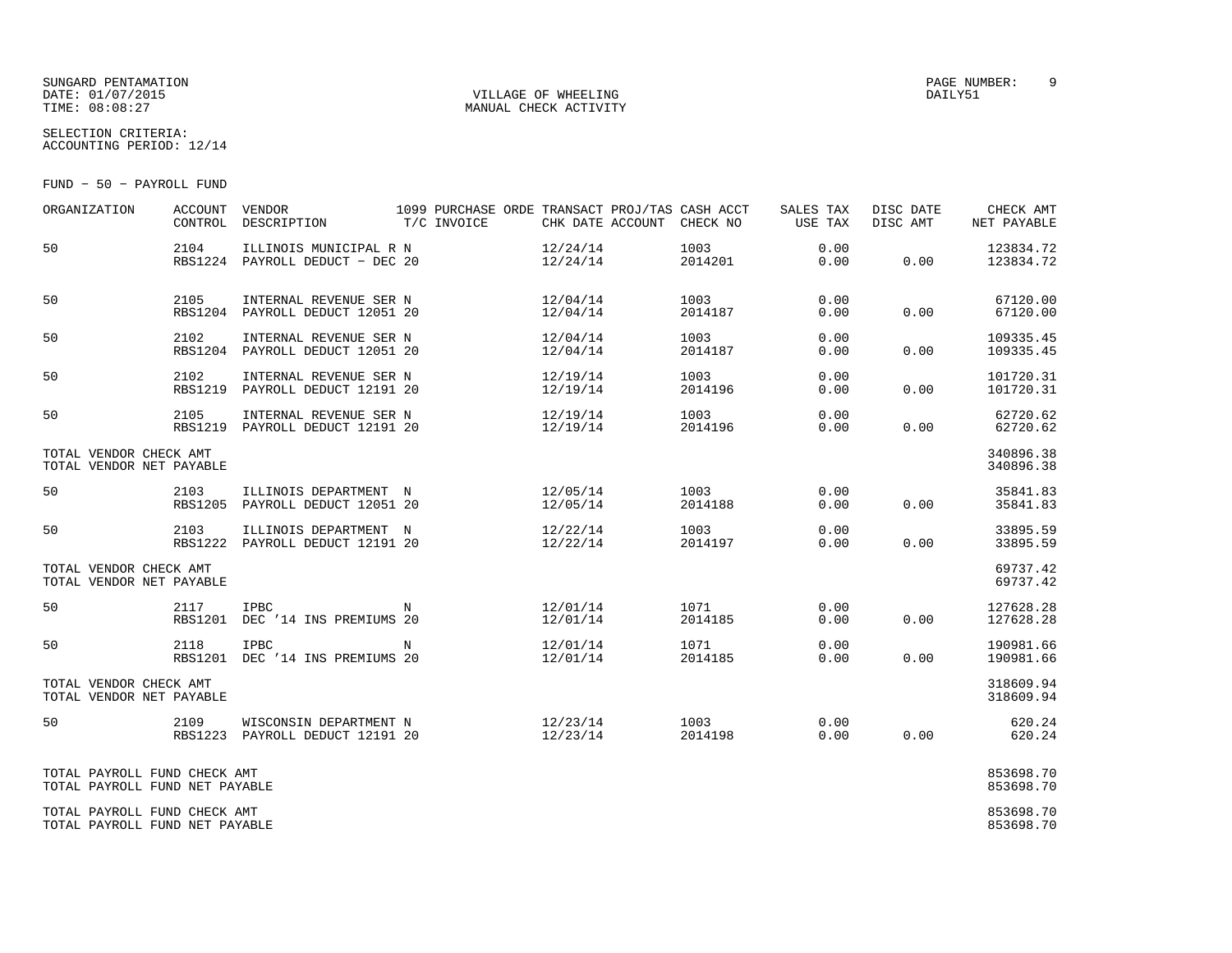SUNGARD PENTAMATION PAGE NUMBER: 10 DATE:  $01/07/2015$  DAILY51 TIME:  $08:08:27$  MANUAL CHECK ACTIVITY

SELECTION CRITERIA:ACCOUNTING PERIOD: 12/14

FUND − 51 − LIABILITY INSURANCE FUND

| ORGANIZATION                             | ACCOUNT        | <b>VENDOR</b>                              |     |             |                  | 1099 PURCHASE ORDE TRANSACT PROJ/TAS CASH ACCT | SALES TAX | DISC DATE | CHECK AMT   |
|------------------------------------------|----------------|--------------------------------------------|-----|-------------|------------------|------------------------------------------------|-----------|-----------|-------------|
|                                          | CONTROL        | DESCRIPTION                                |     | T/C INVOICE | CHK DATE ACCOUNT | CHECK NO                                       | USE TAX   | DISC AMT  | NET PAYABLE |
| 51                                       | 1002           | ALTERNATE SERVICE CO N                     |     |             | 12/16/14         | 1003                                           | 0.00      |           | 45000.00    |
|                                          | <b>RBS1216</b> | ESCROW ACCT FUND DEC 20                    |     |             | 12/16/14         | 2014193                                        | 0.00      | 0.00      | 45000.00    |
| 51                                       | 1002           | ALTERNATE SERVICE CO N                     |     |             | 12/23/14         | 1003                                           | 0.00      |           | 45000.00    |
|                                          | <b>RBS1223</b> | ESCROW FUNDING DEC                         | -20 |             | 12/23/14         | 2014199                                        | 0.00      | 0.00      | 45000.00    |
| 51                                       | 1002           | ALTERNATE SERVICE CO N                     |     |             | 12/23/14         | 1003                                           | 0.00      | 12/23/14  | 59157.43    |
|                                          | <b>RBS1223</b> | ESCROW FUNDING - DEC 20                    |     |             | 12/23/14         | 2014200                                        | 0.00      | 0.00      | 59157.43    |
| TOTAL VENDOR CHECK AMT                   |                |                                            |     |             |                  |                                                |           |           | 149157.43   |
| TOTAL VENDOR NET PAYABLE                 |                |                                            |     |             |                  |                                                |           |           | 149157.43   |
| TOTAL LIABILITY INSURANCE FUND CHECK AMT |                |                                            |     |             |                  |                                                |           |           | 149157.43   |
|                                          |                | TOTAL LIABILITY INSURANCE FUND NET PAYABLE |     |             |                  |                                                |           |           | 149157.43   |
| TOTAL LIABILITY INSURANCE FUND CHECK AMT |                |                                            |     |             |                  |                                                |           |           | 149157.43   |
|                                          |                | TOTAL LIABILITY INSURANCE FUND NET PAYABLE |     |             |                  |                                                |           |           | 149157.43   |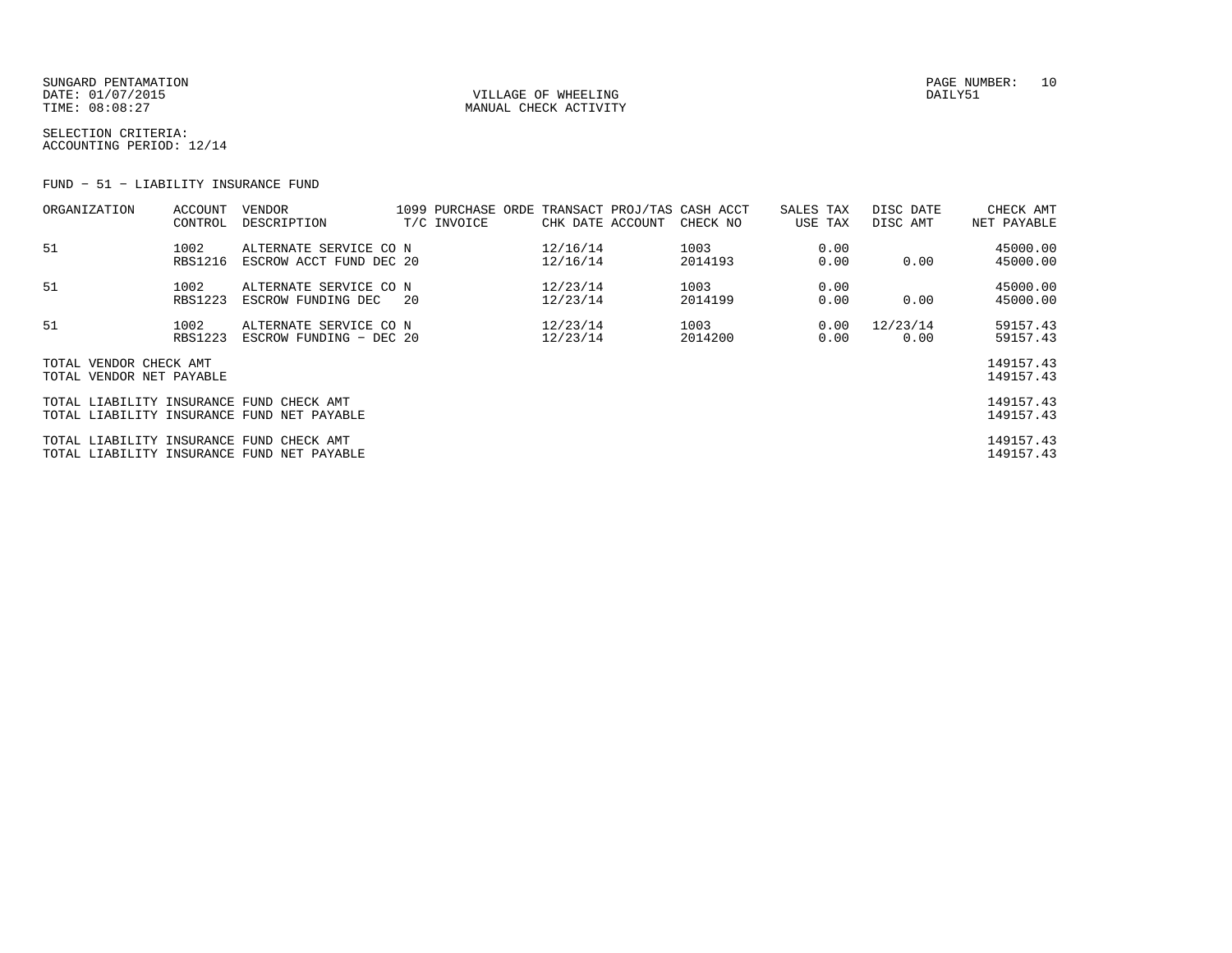SUNGARD PENTAMATION PAGE NUMBER: 11 DATE: 01/07/2015 VILLAGE OF WHEELING DAILY51

MANUAL CHECK ACTIVITY

SELECTION CRITERIA:ACCOUNTING PERIOD: 12/14

FUND − 55 − GRANT FUND

| ORGANIZATION                                                                     | ACCOUNT<br>CONTROL | VENDOR<br>DESCRIPTION                      |           | 1099 PURCHASE ORDE TRANSACT PROJ/TAS CASH ACCT<br>T/C INVOICE | CHK DATE ACCOUNT                        | CHECK NO |             | SALES TAX<br>USE TAX |              | DISC DATE<br>DISC AMT | CHECK AMT<br>NET PAYABLE |
|----------------------------------------------------------------------------------|--------------------|--------------------------------------------|-----------|---------------------------------------------------------------|-----------------------------------------|----------|-------------|----------------------|--------------|-----------------------|--------------------------|
| 5500                                                                             | 5299               | TIM WILSEY<br>AMM11/18 ENTERTAINMENT 12/19 | M<br>- 20 | 14002621-01                                                   | 12/29/14 2014-047 1003<br>11/25/14 5299 | 30790    | $\mathbf v$ |                      | 0.00<br>0.00 | 11/12/14<br>0.00      | $-100.00$<br>$-100.00$   |
| TOTAL GRANT FUNDED PROJECTS CHECK AMT<br>TOTAL GRANT FUNDED PROJECTS NET PAYABLE |                    |                                            |           |                                                               |                                         |          |             |                      |              |                       | $-100.00$<br>$-100.00$   |
| TOTAL GRANT FUND CHECK AMT<br>TOTAL GRANT FUND NET PAYABLE                       |                    |                                            |           |                                                               |                                         |          |             |                      |              |                       | $-100.00$<br>$-100.00$   |
| TOTAL REPORT CHECK AMT<br>TOTAL REPORT NET PAYABLE                               |                    |                                            |           |                                                               |                                         |          |             |                      |              |                       | 6334059.56<br>6334059.56 |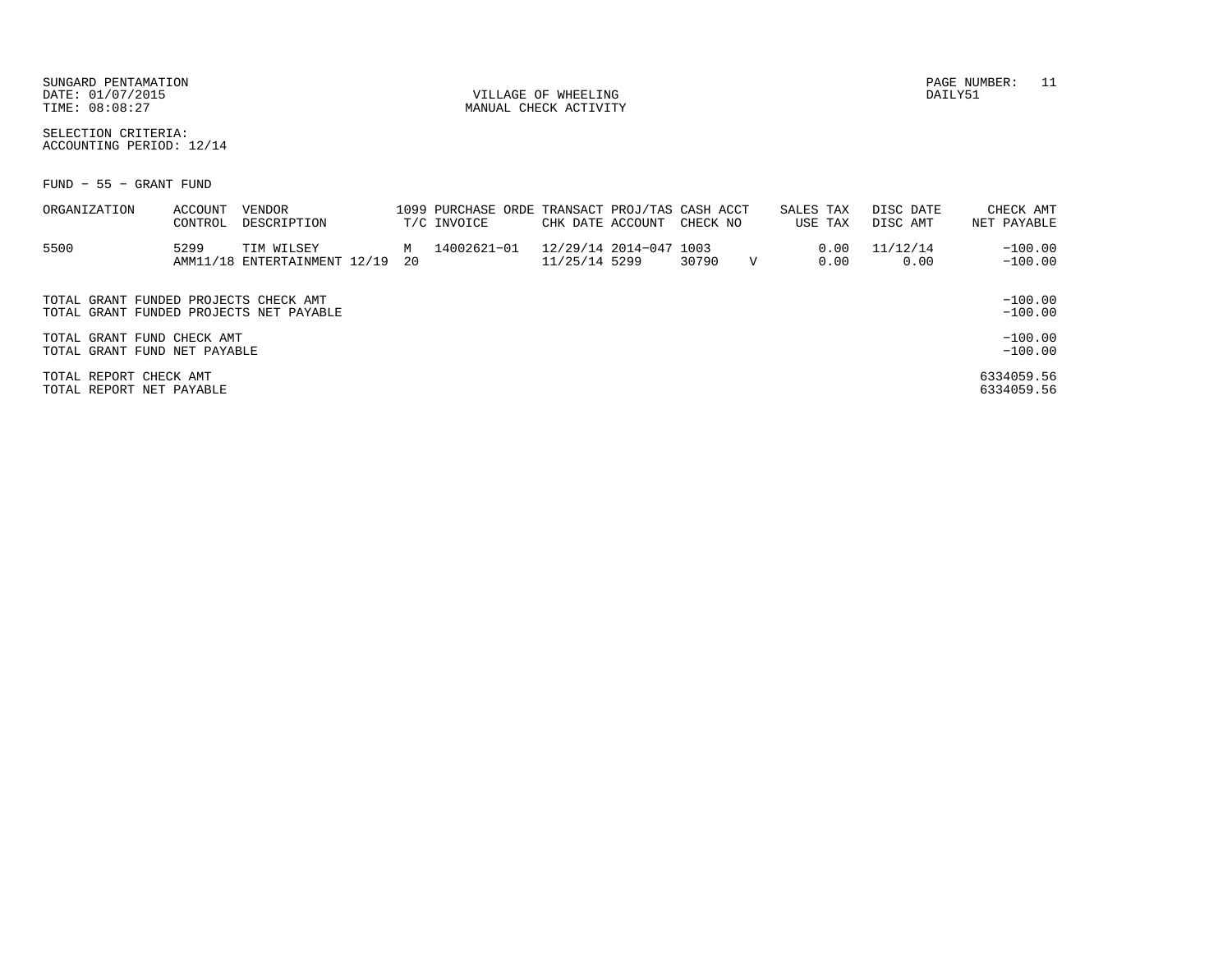# PURCHASE CARD REPORT October, 2014

**(10/05/2014 through 11/04/2014)**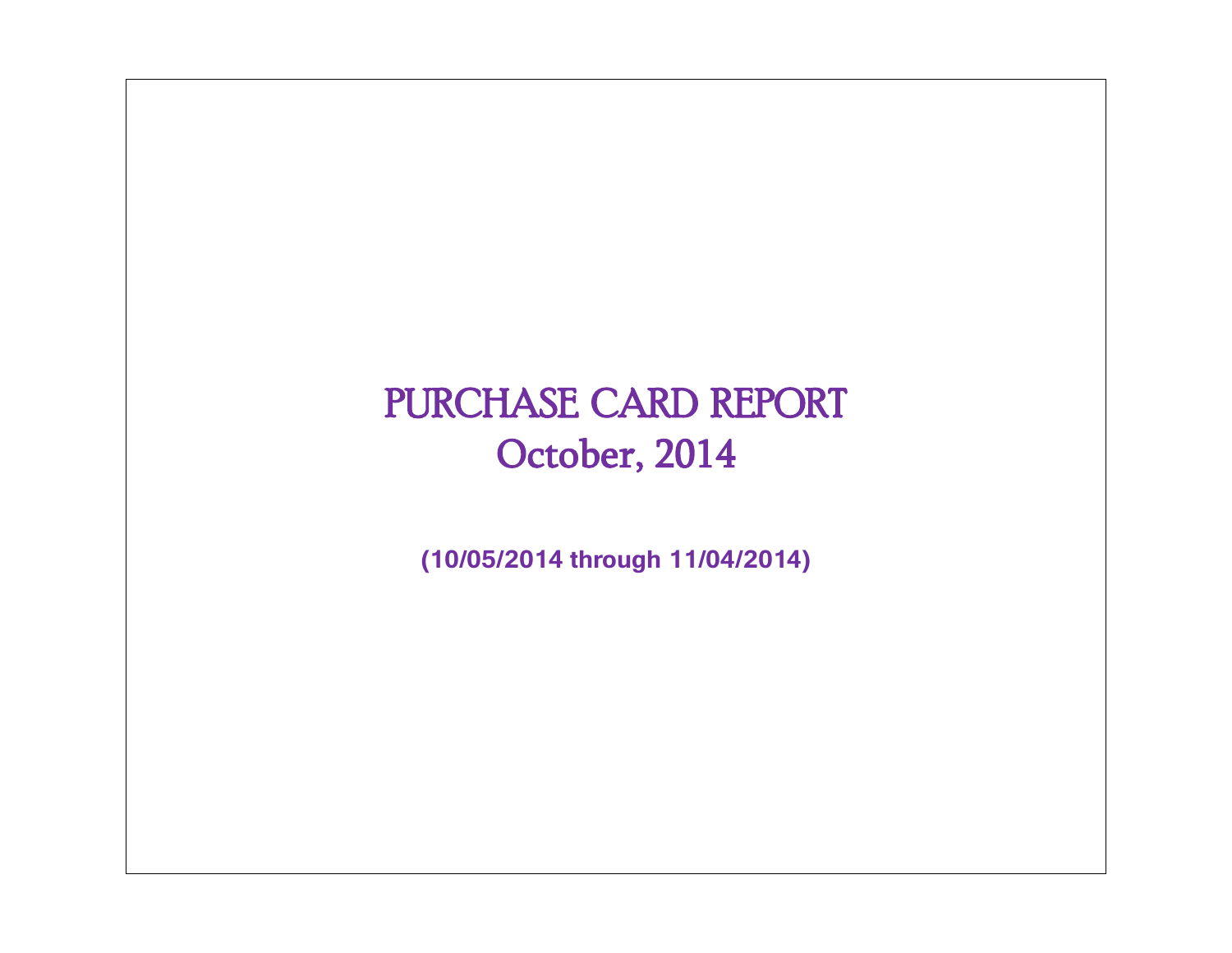### Account Statement

Posting Date: 10/05/2014 - 11/04/2014

|                           | <b>Transaction</b> | <b>Transaction</b> |  |  |  |  |
|---------------------------|--------------------|--------------------|--|--|--|--|
| <b>Account Name</b>       | Count              | <b>Amount</b>      |  |  |  |  |
| ALYSIA MILLER GOLDSTEIN   | 5                  | 1,631.40           |  |  |  |  |
| ANGELA MORRIS             | 6                  | 12,677.13          |  |  |  |  |
| CHRISTIE REVELAND         | 22                 | 1,941.99           |  |  |  |  |
| <b>CHRISTINE BAJOR</b>    | $\overline{2}$     | 512.31             |  |  |  |  |
| <b>CHUCK SPRATT</b>       | 38                 | 5,294.66           |  |  |  |  |
| DARLA CALLANAN            | 13                 | 3,145.25           |  |  |  |  |
| <b>DEAN ARGIRIS</b>       | 4                  | 488.06             |  |  |  |  |
| <b>DERRYL SHAPIRO</b>     | 6                  | 4,426.91           |  |  |  |  |
| DONALD WENNERSTROM        | 8                  | 326.74             |  |  |  |  |
| <b>DRUCILLA GARCIA</b>    | 9                  | 735.39             |  |  |  |  |
| <b>JEFF WOLFGRAM</b>      | $\mathbf{1}$       | 19.94              |  |  |  |  |
| <b>JOHN MELANIPHY III</b> | 1                  | 32.84              |  |  |  |  |
| <b>JOHNNY PEREZ</b>       | 8                  | 4,343.26           |  |  |  |  |
| <b>JON SFONDILIS</b>      | 8                  | 563.17             |  |  |  |  |
| <b>JOSHUA BERMAN</b>      | $\overline{7}$     | 623.05             |  |  |  |  |
| <b>LANA RUDNIK</b>        | 4                  | 309.05             |  |  |  |  |
| LINA COLUNGA              | 18                 | 5,043.43           |  |  |  |  |
| <b>LORI HAZLEWOOD</b>     | 9                  | 14,281.26          |  |  |  |  |
| <b>LOUIS MAGURNO</b>      | $\overline{2}$     | 3,848.74           |  |  |  |  |
| <b>LUCA URSAN</b>         | 60                 | 7,216.37           |  |  |  |  |
| <b>MELODY BONK</b>        | 9                  | 1,939.52           |  |  |  |  |
| MICHAEL BLIEFERNICH       | 7                  | 6,451.87           |  |  |  |  |
| MICHAEL CROTTY            | 1                  | 460.70             |  |  |  |  |
| MICHAEL MONDSCHAIN        | 5                  | 698.22             |  |  |  |  |
| MICHAEL SCHROEDER         | 4                  | 3,201.80           |  |  |  |  |
| PETER RODGERS             | $\overline{2}$     | 425.38             |  |  |  |  |
| <b>ROSE LEMANIS</b>       | 9                  | 5,863.96           |  |  |  |  |
| <b>SCOTT WILSON</b>       | 9                  | 1,367.60           |  |  |  |  |
| <b>SEAN LINDSAY</b>       | 6                  | 2,380.01           |  |  |  |  |
| SHARI MATTHEWS HUIZAR     | $\overline{2}$     | 58.00              |  |  |  |  |
| STEPHEN D KRAUS           | 1                  | 44.26              |  |  |  |  |
| <b>THOMAS LUEDERS</b>     | 5                  | 269.45             |  |  |  |  |
| TY JOHNSON                | 4                  | 1,433.60           |  |  |  |  |
| <b>VINCENT HOFFMAN</b>    | 6                  | 1,034.57           |  |  |  |  |
| <b>WILLIAM BENSON</b>     | 5                  | 82.00              |  |  |  |  |
| <b>Report Totals</b>      | 306                | 93.171.89          |  |  |  |  |

Report Run By: Nancy Hoppe (NHOPPE, Company Program Administrator) © 1994-2014. MasterCard. All rights reserved.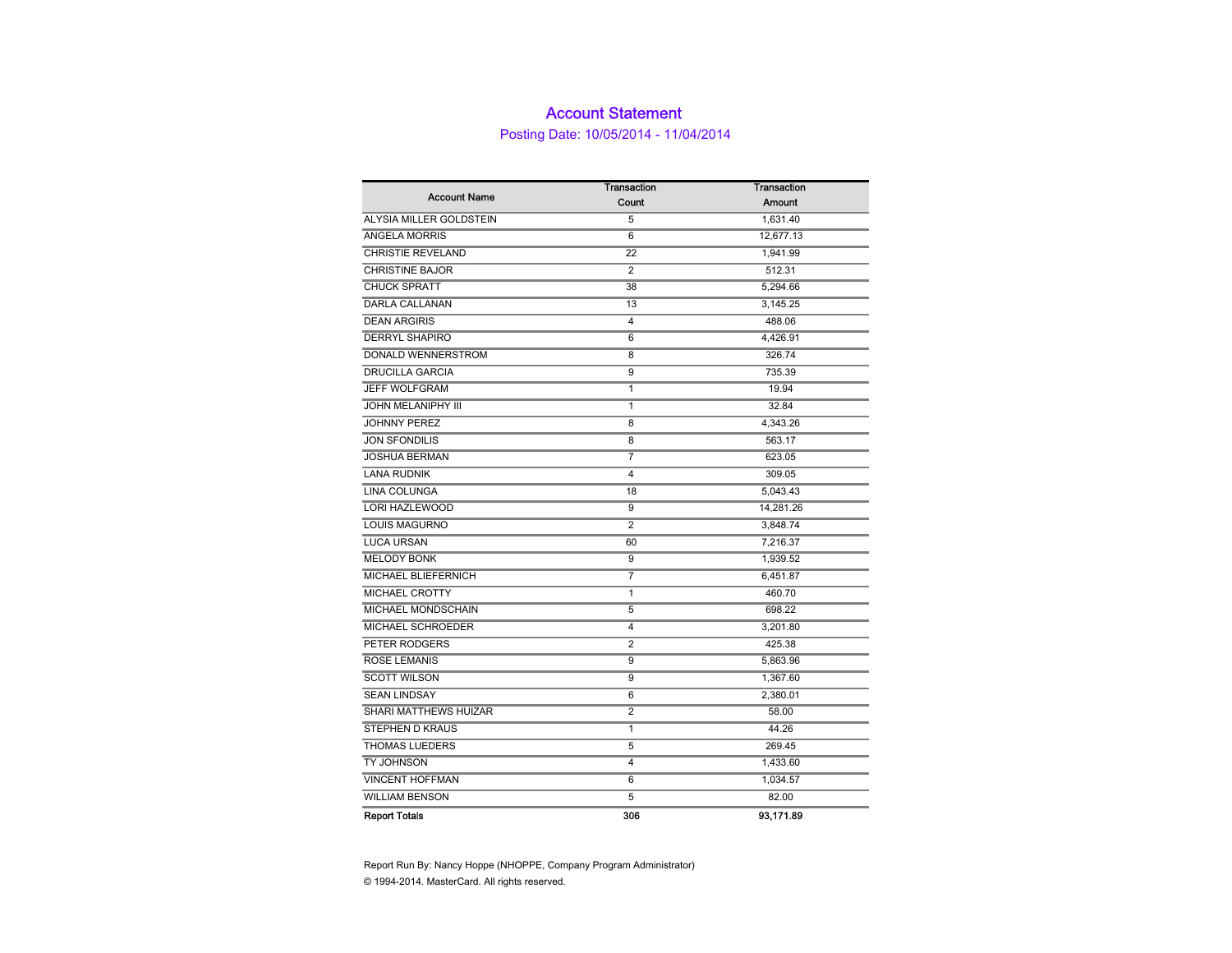## Expense Report

Posting Date: 10/05/2014 - 11/04/2014

### ALYSIA MILLER GOLDSTEIN

Card Transactions

|                          | Posting                                             | Transaction                                        |                                                              | Receipt | <b>Expense</b> |          |
|--------------------------|-----------------------------------------------------|----------------------------------------------------|--------------------------------------------------------------|---------|----------------|----------|
|                          | Date                                                | Date                                               | Description                                                  | Amount  | <b>Amount</b>  | Reviewed |
|                          |                                                     |                                                    | CASINO TOURS AND CHART-CRESTWOOD, IL, 60445-                 |         |                |          |
| 10/06/2014               |                                                     | 10/03/2014                                         | 1122                                                         | 690.00  | 690.00 USD     |          |
|                          | Expense Description: 4 Winds Casino Trip-10/14      |                                                    |                                                              |         |                |          |
|                          | <b>PROJECT#:</b>                                    | <b>FUND/PROGRAM: 1320 SENIOR CITIZENS SERVICES</b> | <b>EXPENDITURE ACCOUNTS: 5205 CONFERENCES &amp; MEETINGS</b> |         |                |          |
| 10/16/2014               |                                                     | 10/15/2014                                         | WALGREENS #4941-WHEELING,IL,60090                            | 50.00   | 50.00 USD      |          |
|                          | Expense Description: Oktoberfest Bingo Prizes       |                                                    |                                                              |         |                |          |
|                          | <b>PROJECT#:</b>                                    | <b>FUND/PROGRAM: 1320 SENIOR CITIZENS SERVICES</b> | <b>EXPENDITURE ACCOUNTS: 5205 CONFERENCES &amp; MEETINGS</b> |         |                |          |
| 10/27/2014               |                                                     | 10/24/2014                                         | ORIENTAL TRADING CO-800-228-0475, NE, 68137                  | 164.80  | 164.80 USD     |          |
|                          | <b>Expense Description: Year End Party Supplies</b> |                                                    |                                                              |         |                |          |
|                          | <b>PROJECT#:</b>                                    | <b>FUND/PROGRAM: 1320 SENIOR CITIZENS SERVICES</b> | <b>EXPENDITURE ACCOUNTS: 5205 CONFERENCES &amp; MEETINGS</b> |         |                |          |
| 10/28/2014               |                                                     | 10/27/2014                                         | IN LEGACY GIRLS-630-8517609,IL,60504                         | 495.00  | 495.00 USD     | ✓        |
|                          | Expense Description: Andrew Sister Trip-11/14       |                                                    |                                                              |         |                |          |
|                          | <b>PROJECT#:</b>                                    | <b>FUND/PROGRAM: 1320 SENIOR CITIZENS SERVICES</b> | <b>EXPENDITURE ACCOUNTS: 5205 CONFERENCES &amp; MEETINGS</b> |         |                |          |
| 10/29/2014               |                                                     | 10/28/2014                                         | CORKYS CATERING-630-9323200, IL, 60101                       | 231.60  | 231.60 USD     |          |
|                          | Expense Description: Food - Thanksgiving Lunch      |                                                    |                                                              |         |                |          |
|                          | <b>PROJECT#:</b>                                    | <b>FUND/PROGRAM: 1320 SENIOR CITIZENS SERVICES</b> | <b>EXPENDITURE ACCOUNTS: 5205 CONFERENCES &amp; MEETINGS</b> |         |                |          |
|                          |                                                     |                                                    | <b>Card Subtotal</b>                                         |         | 1,631.40       |          |
|                          | <b>ANGELA MORRIS</b>                                |                                                    |                                                              |         |                |          |
| <b>Card Transactions</b> |                                                     |                                                    |                                                              |         |                |          |
|                          | Posting                                             | <b>Transaction</b>                                 |                                                              | Receipt | <b>Expense</b> |          |
|                          | Date                                                | Date                                               | <b>Description</b>                                           | Amount  | <b>Amount</b>  | Reviewed |
| 10/06/2014               |                                                     | 10/03/2014                                         | WM SUPERCENTER #1735-WHEELING, IL, 60090                     | 92.82   | 92.82 USD      |          |
|                          | <b>Expense Description: Office Supplies</b>         |                                                    |                                                              |         |                |          |
|                          | <b>PROJECT#:</b>                                    | <b>FUND/PROGRAM: 1700 FINANCE DEPARTMENT</b>       | <b>EXPENDITURE ACCOUNTS: 5318 OFFICE SUPPLIES</b>            |         |                |          |

10/13/2014 10/09/2014 DAILY HERALD-847-4274300,IL,60005 99.00 48.00 USD 3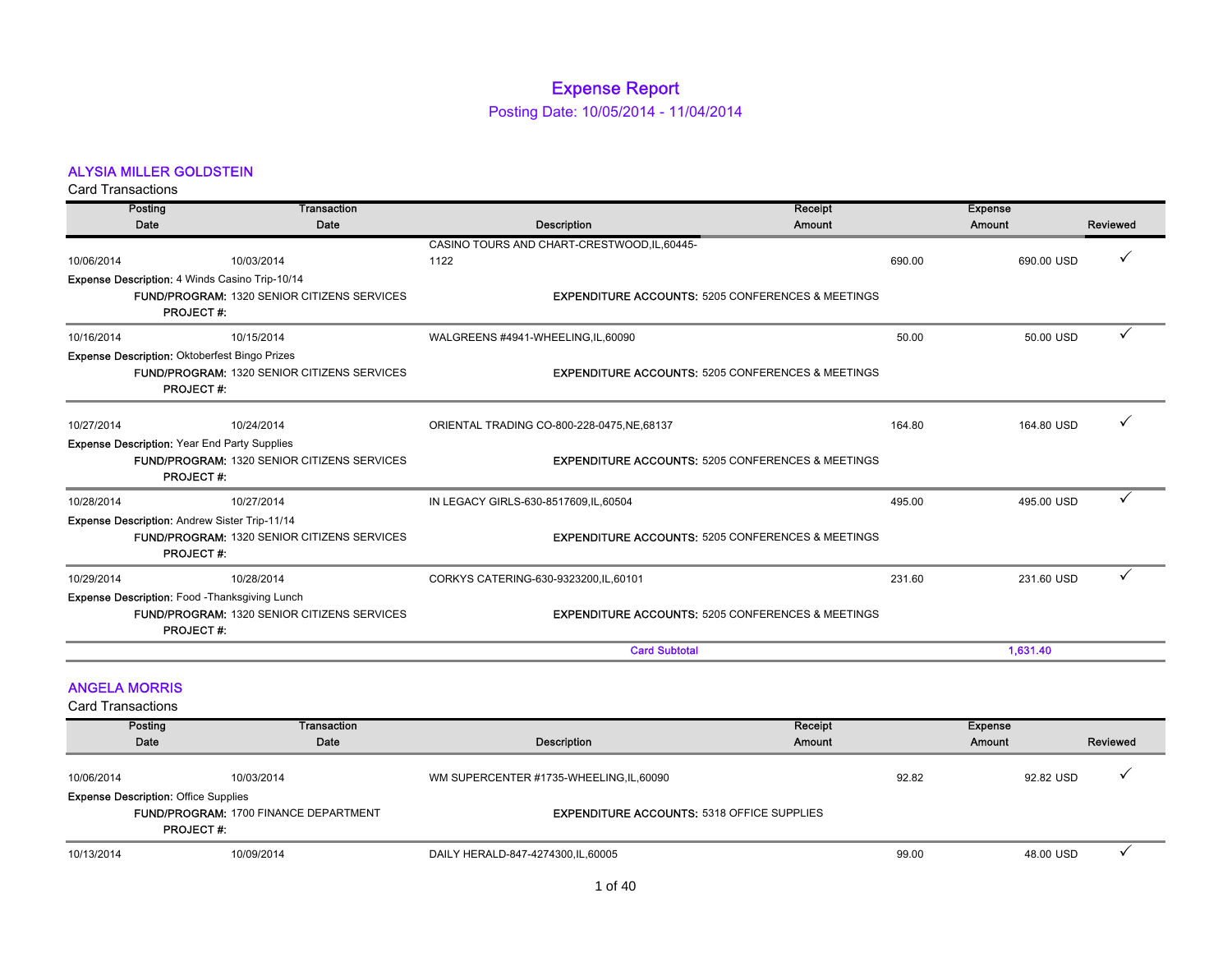|                                                                                                                  | Expense Description: Bid Notice-Dump Truck<br><b>PROJECT#:</b> | FUND/PROGRAM: 1600 ADMIN & BOT | <b>EXPENDITURE ACCOUNTS: 5201 ADVERTISING &amp; PUBLISHING</b>  |                          |                                      |
|------------------------------------------------------------------------------------------------------------------|----------------------------------------------------------------|--------------------------------|-----------------------------------------------------------------|--------------------------|--------------------------------------|
| 10/13/2014                                                                                                       |                                                                | 10/09/2014                     | DAILY HERALD-847-4274300, IL, 60005                             | 99.00                    | ✓<br>51.00 USD                       |
| Expense Description: Bid Notice-Sgl Axle Truck<br>FUND/PROGRAM: 1600 ADMIN & BOT<br><b>PROJECT#:</b>             |                                                                |                                | <b>EXPENDITURE ACCOUNTS: 5201 ADVERTISING &amp; PUBLISHING</b>  |                          |                                      |
| 10/16/2014                                                                                                       |                                                                | 10/14/2014                     | VZWRLSS MY VZ VB P-ALPHARETTA, GA, 30004                        | 5,918.52                 | ✓<br>5,918.52 USD                    |
|                                                                                                                  | <b>Expense Description: Cellular Services</b>                  |                                |                                                                 |                          |                                      |
| <b>Accounting Codes</b><br>FUND/PROGRAM: 1600 ADMIN & BOT<br><b>PROJECT#:</b>                                    |                                                                |                                | <b>EXPENDITURE ACCOUNTS: 5239 CELLULAR SERVICES</b>             |                          |                                      |
| 10/24/2014                                                                                                       |                                                                | 10/22/2014                     | DAILY HERALD-847-4274300, IL, 60005                             | 39.00                    | ✓<br>39.00 USD                       |
| Expense Description: Public Hear/60-156 Dundee<br>FUND/PROGRAM: 1300 COMMUNITY DEVELOPMENT<br><b>PROJECT#:</b>   |                                                                |                                | <b>EXPENDITURE ACCOUNTS: 5201 ADVERTISING &amp; PUBLISHING</b>  |                          |                                      |
| 10/24/2014                                                                                                       |                                                                | 10/23/2014                     | COMCAST-866-511-6489, PA, 19462                                 | 6,392.79                 | ✓<br>3,134.40 USD                    |
| <b>Expense Description: Fiber Optic Data Links</b><br>FUND/PROGRAM: (911)<br><b>PROJECT #: 2014-037</b>          |                                                                |                                | <b>EXPENDITURE ACCOUNTS: 5207 IS SERV &amp; MAINT AGREEMENT</b> |                          |                                      |
| 10/24/2014                                                                                                       |                                                                | 10/23/2014                     | COMCAST-866-511-6489, PA, 19462                                 | 6,392.79                 | ✓<br>3,258.39 USD                    |
| <b>Expense Description: Fiber Optic Data Links</b><br>FUND/PROGRAM: 1750 INFORMATION SYSTEMS<br><b>PROJECT#:</b> |                                                                |                                | <b>EXPENDITURE ACCOUNTS: 5207 IS SERV &amp; MAINT AGREEMENT</b> |                          |                                      |
| 11/03/2014                                                                                                       |                                                                | 10/31/2014                     | GOVERNMENT FINANCE-312-977-9700,IL,60601                        | 135.00                   | ✓<br>135.00 USD                      |
| Expense Description: GAAP Update Webinar<br>FUND/PROGRAM: 1700 FINANCE DEPARTMENT<br><b>PROJECT#:</b>            |                                                                |                                | <b>EXPENDITURE ACCOUNTS: 5105 TRAINING</b>                      |                          |                                      |
|                                                                                                                  |                                                                |                                | <b>Card Subtotal</b>                                            |                          | 12.677.13                            |
| <b>Card Transactions</b>                                                                                         | <b>CHRISTIE REVELAND</b>                                       |                                |                                                                 |                          |                                      |
|                                                                                                                  | Posting<br>Date                                                | Transaction<br>Date            | Description                                                     | Receipt<br><b>Amount</b> | <b>Expense</b><br>Amount<br>Reviewed |
| 10/06/2014                                                                                                       |                                                                | 10/02/2014                     | QUILL CORPORATION-08007898965,IL,60069                          | 29.47                    | 29.47 USD                            |
| <b>Expense Description: Office Supplies</b><br>FUND/PROGRAM: 1300 COMMUNITY DEVELOPMENT<br><b>PROJECT#:</b>      |                                                                |                                | <b>EXPENDITURE ACCOUNTS: 5318 OFFICE SUPPLIES</b>               |                          |                                      |
| 10/06/2014                                                                                                       |                                                                | 10/03/2014                     | HOLIDAY INNS-EAST PEORIA, IL, 61611                             | 266.56                   | ✓<br>266.56 USD                      |
| Expense Description: Conf Lodging-Slaby<br>FUND/PROGRAM: 1300 COMMUNITY DEVELOPMENT<br><b>PROJECT#:</b>          |                                                                |                                | <b>EXPENDITURE ACCOUNTS: 5205 CONFERENCES &amp; MEETINGS</b>    |                          |                                      |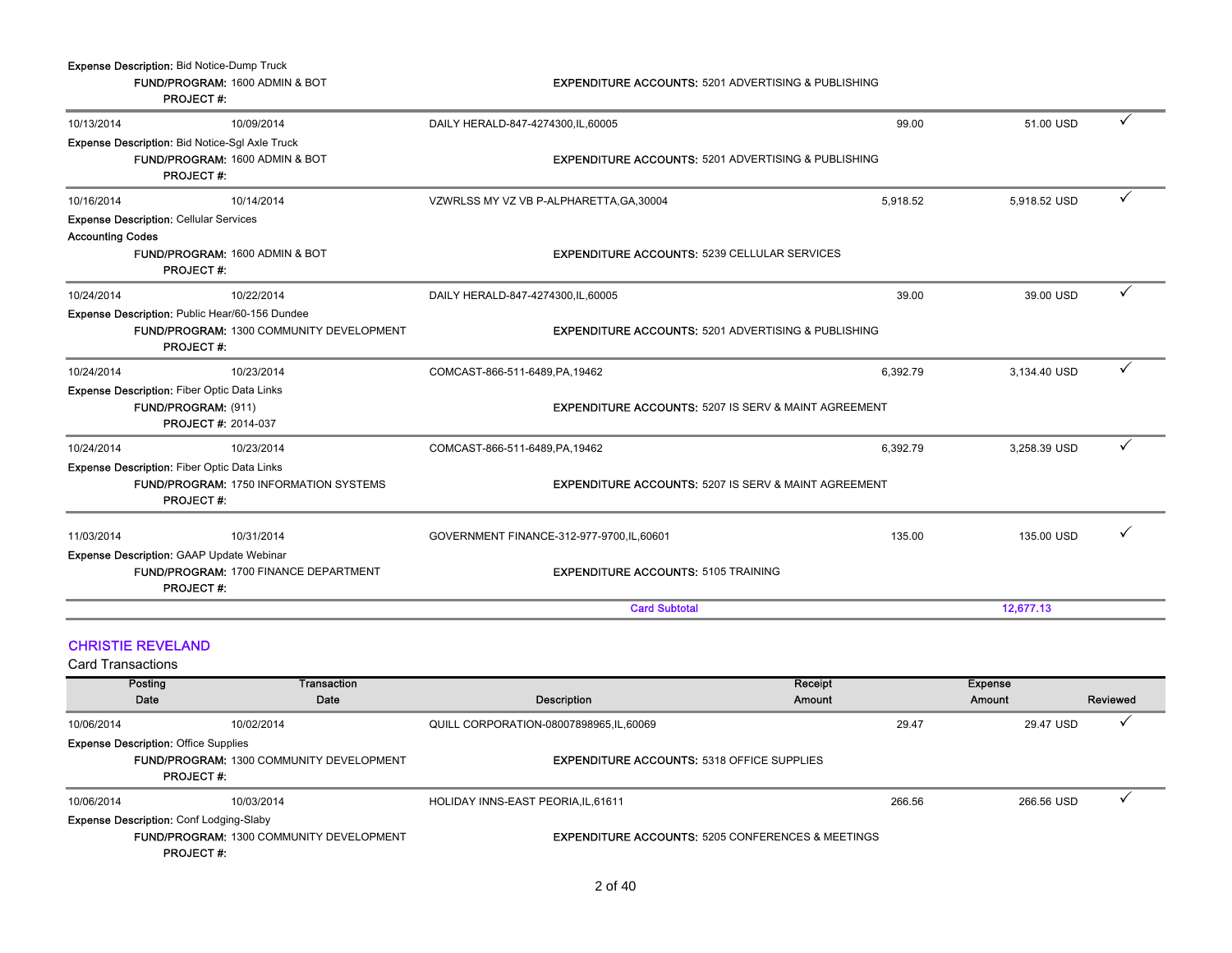| 10/09/2014 | 10/07/2014                                                                                                     | QUILL CORPORATION-08007898965, IL, 60069                     | 51.98  | 51.98 USD  | ✓            |
|------------|----------------------------------------------------------------------------------------------------------------|--------------------------------------------------------------|--------|------------|--------------|
|            | <b>Expense Description: Office Supplies</b><br>FUND/PROGRAM: 1300 COMMUNITY DEVELOPMENT<br><b>PROJECT#:</b>    | <b>EXPENDITURE ACCOUNTS: 5318 OFFICE SUPPLIES</b>            |        |            |              |
| 10/09/2014 | 10/07/2014                                                                                                     | QUILL CORPORATION-08007898965, IL, 60069                     | 179.98 | 179.98 USD | ✓            |
|            | <b>Expense Description: Office Supplies</b><br>FUND/PROGRAM: 1300 COMMUNITY DEVELOPMENT<br><b>PROJECT#:</b>    | <b>EXPENDITURE ACCOUNTS: 5317 MISC OPERATING SUPPLIES</b>    |        |            |              |
| 10/09/2014 | 10/07/2014                                                                                                     | CROWNE PLAZA HOTELS-MADISON, WI,53704                        | 175.13 | 175.13 USD | $\checkmark$ |
|            | <b>Expense Description: Conf Lodging-Tack</b><br>FUND/PROGRAM: 1300 COMMUNITY DEVELOPMENT<br><b>PROJECT#:</b>  | <b>EXPENDITURE ACCOUNTS: 5205 CONFERENCES &amp; MEETINGS</b> |        |            |              |
| 10/10/2014 | 10/09/2014                                                                                                     | AMAZON MKTPLACE PMTS-<br>AMZN.COM/BILL, WA, 98109            | 11.88  | 11.88 USD  |              |
|            | <b>Expense Description: Copier Repair Part</b><br>FUND/PROGRAM: 1300 COMMUNITY DEVELOPMENT<br><b>PROJECT#:</b> | <b>EXPENDITURE ACCOUNTS: 5317 MISC OPERATING SUPPLIES</b>    |        |            |              |
| 10/13/2014 | 10/09/2014                                                                                                     | QUILL CORPORATION-08007898965,IL,60069                       | 19.99  | 19.99 USD  | ✓            |
|            | <b>Expense Description: Office Supplies</b><br>FUND/PROGRAM: 1300 COMMUNITY DEVELOPMENT<br><b>PROJECT#:</b>    | <b>EXPENDITURE ACCOUNTS: 5318 OFFICE SUPPLIES</b>            |        |            |              |
| 10/14/2014 | 10/10/2014                                                                                                     | QUILL CORPORATION-08007898965, IL, 60069                     | 12.99  | 12.99 USD  | ✓            |
|            | <b>Expense Description: Office Supplies</b><br>FUND/PROGRAM: 1300 COMMUNITY DEVELOPMENT<br><b>PROJECT#:</b>    | <b>EXPENDITURE ACCOUNTS: 5318 OFFICE SUPPLIES</b>            |        |            |              |
| 10/21/2014 | 10/17/2014                                                                                                     | QUILL CORPORATION-08007898965,IL,60069                       | 56.98  | 56.98 USD  | $\checkmark$ |
|            | <b>Expense Description: Office Supplies</b><br>FUND/PROGRAM: 1300 COMMUNITY DEVELOPMENT<br><b>PROJECT#:</b>    | <b>EXPENDITURE ACCOUNTS: 5318 OFFICE SUPPLIES</b>            |        |            |              |
| 10/22/2014 | 10/20/2014                                                                                                     | QUILL CORPORATION-08007898965, IL, 60069                     | 173.96 | 173.96 USD | ✓            |
|            | <b>Expense Description: Office Supplies</b><br>FUND/PROGRAM: 1300 COMMUNITY DEVELOPMENT<br><b>PROJECT#:</b>    | <b>EXPENDITURE ACCOUNTS: 5317 MISC OPERATING SUPPLIES</b>    |        |            |              |
| 10/24/2014 | 10/22/2014                                                                                                     | QUILL CORPORATION-08007898965,IL,60069                       | 5.49   | 5.49 USD   | ✓            |
|            | <b>Expense Description: Office Supplies</b><br>FUND/PROGRAM: 1300 COMMUNITY DEVELOPMENT<br><b>PROJECT#:</b>    | <b>EXPENDITURE ACCOUNTS: 5318 OFFICE SUPPLIES</b>            |        |            |              |
| 10/24/2014 | 10/22/2014                                                                                                     | AMERICAN ASSOC00 OF 00-407-6651715, TX, 78672-<br>4900       | 250.00 | 250.00 USD |              |
|            | Expense Description: AACE Seminar-Fried<br>FUND/PROGRAM: 1300 COMMUNITY DEVELOPMENT<br><b>PROJECT#:</b>        | <b>EXPENDITURE ACCOUNTS: 5105 TRAINING</b>                   |        |            |              |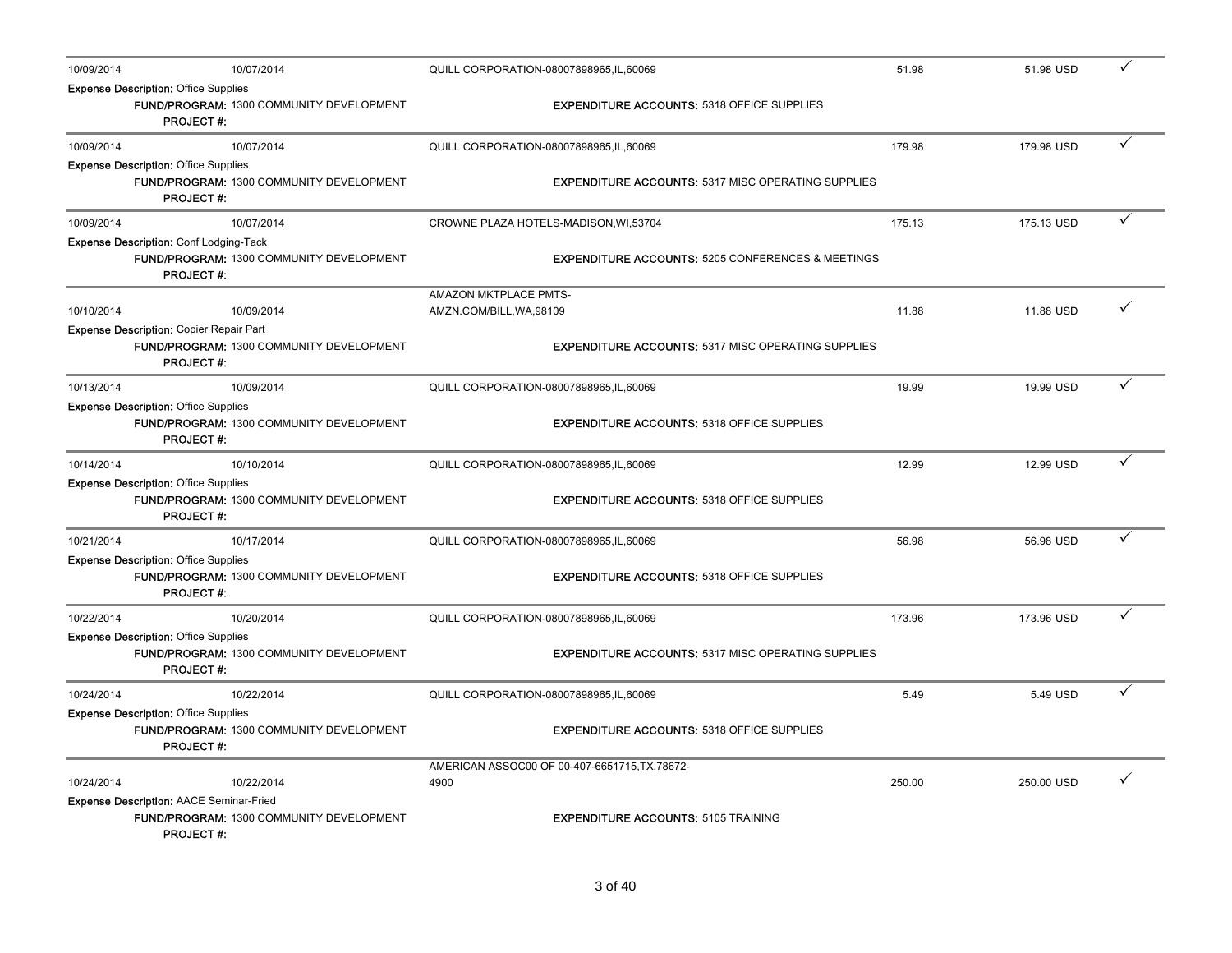| 10/27/2014       |                                                                         | 10/24/2014                               |                                            | ORIENTAL TRADING CO-800-228-0475.NE.68137                 | 96.00   | 96.00 USD     |              |
|------------------|-------------------------------------------------------------------------|------------------------------------------|--------------------------------------------|-----------------------------------------------------------|---------|---------------|--------------|
|                  | <b>Expense Description: Health Fair Color Books</b><br><b>PROJECT#:</b> | FUND/PROGRAM: 1300 COMMUNITY DEVELOPMENT |                                            | <b>EXPENDITURE ACCOUNTS: 5317 MISC OPERATING SUPPLIES</b> |         |               |              |
|                  |                                                                         |                                          |                                            | JOURNEYWORKS PUBLISHIN-831-4231400,CA,95060-              |         |               |              |
| 10/28/2014       |                                                                         | 10/27/2014                               | 3751                                       |                                                           | 152.90  | 152.90 USD    | $\checkmark$ |
|                  | <b>Expense Description: Health Fair Pamphlets</b><br><b>PROJECT#:</b>   | FUND/PROGRAM: 1300 COMMUNITY DEVELOPMENT |                                            | <b>EXPENDITURE ACCOUNTS: 5317 MISC OPERATING SUPPLIES</b> |         |               |              |
| 10/29/2014       |                                                                         | 10/27/2014                               | QUILL CORPORATION-08007898965, IL, 60069   |                                                           | 75.99   | 75.99 USD     | ✓            |
|                  | <b>Expense Description: Office Supplies</b><br><b>PROJECT#:</b>         | FUND/PROGRAM: 1300 COMMUNITY DEVELOPMENT |                                            | <b>EXPENDITURE ACCOUNTS: 5318 OFFICE SUPPLIES</b>         |         |               |              |
| 10/29/2014       |                                                                         | 10/27/2014                               | QUILL CORPORATION-08007898965,IL,60069     |                                                           | 11.99   | 11.99 USD     |              |
|                  | <b>Expense Description: Office Supplies</b><br><b>PROJECT#:</b>         | FUND/PROGRAM: 1300 COMMUNITY DEVELOPMENT |                                            | <b>EXPENDITURE ACCOUNTS: 5318 OFFICE SUPPLIES</b>         |         |               |              |
| 10/29/2014       |                                                                         | 10/28/2014                               | QUILL CORPORATION-08007898965, IL, 60069   |                                                           | (87.98) | $(87.98)$ USD | $\checkmark$ |
| <b>PROJECT#:</b> | <b>Expense Description: Credit/Not Received</b>                         | FUND/PROGRAM: 1300 COMMUNITY DEVELOPMENT |                                            | <b>EXPENDITURE ACCOUNTS: 5318 OFFICE SUPPLIES</b>         |         |               |              |
| 10/30/2014       |                                                                         | 10/28/2014                               | QUILL CORPORATION-08007898965, IL, 60069   |                                                           | 164.94  | 164.94 USD    | $\checkmark$ |
|                  | <b>Expense Description: Office Supplies</b><br><b>PROJECT#:</b>         | FUND/PROGRAM: 1300 COMMUNITY DEVELOPMENT |                                            | <b>EXPENDITURE ACCOUNTS: 5317 MISC OPERATING SUPPLIES</b> |         |               |              |
| 11/03/2014       |                                                                         | 10/30/2014                               | QUILL CORPORATION-08007898965,IL,60069     |                                                           | 13.99   | 13.99 USD     | ✓            |
|                  | <b>Expense Description: Office Supplies</b><br><b>PROJECT#:</b>         | FUND/PROGRAM: 1300 COMMUNITY DEVELOPMENT |                                            | <b>EXPENDITURE ACCOUNTS: 5317 MISC OPERATING SUPPLIES</b> |         |               |              |
| 11/03/2014       |                                                                         | 10/31/2014                               | QUILL CORPORATION-08007898965, IL, 60069   |                                                           | (13.99) | $(13.99)$ USD | ✓            |
|                  | <b>Expense Description: Credit/Not Received</b><br><b>PROJECT#:</b>     | FUND/PROGRAM: 1300 COMMUNITY DEVELOPMENT |                                            | <b>EXPENDITURE ACCOUNTS: 5317 MISC OPERATING SUPPLIES</b> |         |               |              |
| 11/03/2014       |                                                                         | 10/31/2014                               | OFFICE DEPOT #1105-800-463-3768, IL, 60188 |                                                           | 103.14  | 103.14 USD    | ✓            |
|                  | <b>Expense Description: Office Supplies</b><br><b>PROJECT#:</b>         | FUND/PROGRAM: 1300 COMMUNITY DEVELOPMENT |                                            | <b>EXPENDITURE ACCOUNTS: 5317 MISC OPERATING SUPPLIES</b> |         |               |              |
| 11/04/2014       |                                                                         | 11/03/2014                               | OFFICE DEPOT #1105-800-463-3768, IL, 60188 |                                                           | 190.60  | 190.60 USD    | ✓            |
|                  | <b>Expense Description: Office Supplies</b><br><b>PROJECT#:</b>         | FUND/PROGRAM: 1300 COMMUNITY DEVELOPMENT |                                            | <b>EXPENDITURE ACCOUNTS: 5317 MISC OPERATING SUPPLIES</b> |         |               |              |
|                  |                                                                         |                                          |                                            | <b>Card Subtotal</b>                                      |         | 1,941.99      |              |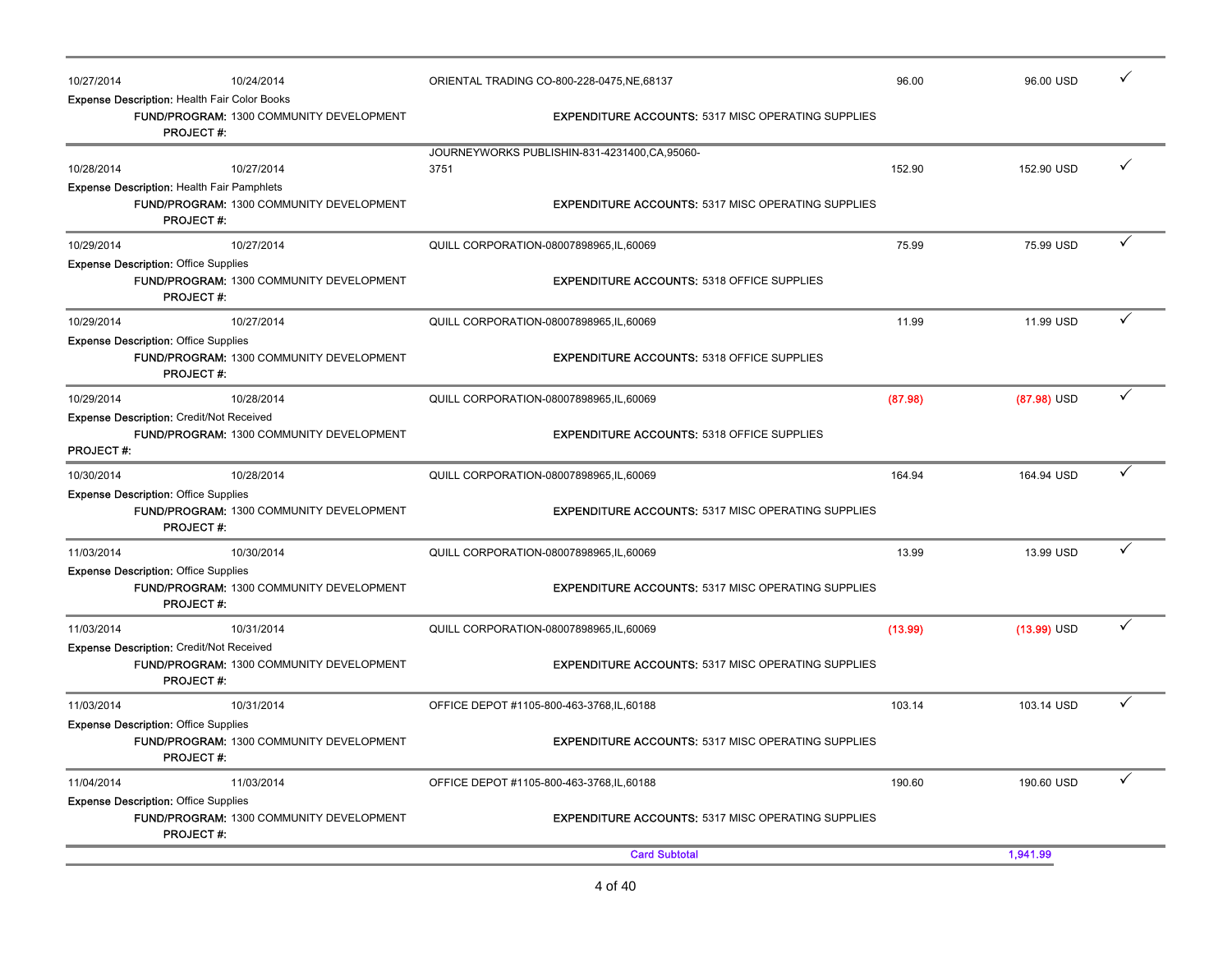### CHRISTINE BAJOR

|                                                 | Posting<br>Date                                                         | Transaction<br>Date                                 | Description                                                  | Receipt<br>Amount | <b>Expense</b><br>Amount |            | Reviewed |
|-------------------------------------------------|-------------------------------------------------------------------------|-----------------------------------------------------|--------------------------------------------------------------|-------------------|--------------------------|------------|----------|
| 10/10/2014                                      | <b>Expense Description: IPSA Conf Fuel-Bajor</b>                        | 10/09/2014                                          | MURPHY6708ATWALMRT-EFFINGHAM,IL,62401                        |                   | 17.26                    | 17.26 USD  |          |
|                                                 | <b>PROJECT#:</b>                                                        | <b>FUND/PROGRAM: 1500 PUBLIC WORKS ADMINISTRATI</b> | <b>EXPENDITURE ACCOUNTS: 5205 CONFERENCES &amp; MEETINGS</b> |                   |                          |            |          |
| 10/13/2014                                      |                                                                         | 10/10/2014                                          | HOLIDAY INNS-EFFINGHAM, IL, 62401                            |                   | 495.05                   | 495.05 USD |          |
|                                                 | <b>Expense Description: IPSI Conf Lodging-Bajor</b><br><b>PROJECT#:</b> | <b>FUND/PROGRAM: 1500 PUBLIC WORKS ADMINISTRATI</b> | <b>EXPENDITURE ACCOUNTS: 5205 CONFERENCES &amp; MEETINGS</b> |                   |                          |            |          |
|                                                 |                                                                         |                                                     | <b>Card Subtotal</b>                                         |                   |                          | 512.31     |          |
| <b>CHUCK SPRATT</b><br><b>Card Transactions</b> |                                                                         |                                                     |                                                              |                   |                          |            |          |

|            | Posting                                                  | <b>Transaction</b>                              |                                                           | Receipt  | <b>Expense</b> |          |
|------------|----------------------------------------------------------|-------------------------------------------------|-----------------------------------------------------------|----------|----------------|----------|
|            | Date                                                     | Date                                            | <b>Description</b>                                        | Amount   | Amount         | Reviewed |
| 10/07/2014 |                                                          | 10/06/2014                                      | CARQUEST 2780-WHEELING,IL,60090                           | 179.58   | 179.58 USD     |          |
|            | <b>Expense Description: Filters &amp; Switches/Stock</b> |                                                 |                                                           |          |                |          |
|            |                                                          | <b>FUND/PROGRAM: 2200 FIRE DEPARTMENT</b>       | <b>EXPENDITURE ACCOUNTS: 5310 VEHICLE MAINTENANCE</b>     |          |                |          |
|            | <b>PROJECT#:</b>                                         |                                                 |                                                           |          |                |          |
| 10/07/2014 |                                                          | 10/06/2014                                      | CARQUEST 2780-WHEELING, IL, 60090                         | 238.99   | 238.99 USD     |          |
|            | <b>Expense Description: Parts/#930</b>                   |                                                 |                                                           |          |                |          |
|            | <b>PROJECT#:</b>                                         | <b>FUND/PROGRAM: 4200 SEWER DIVISION</b>        | <b>EXPENDITURE ACCOUNTS: 5310 VEHICLE MAINTENANCE</b>     |          |                |          |
| 10/07/2014 |                                                          | 10/06/2014                                      | CARQUEST 2780-WHEELING, IL, 60090                         | 274.42   | 274.42 USD     |          |
|            | Expense Description: Hub & Tie Rod Ends/574              |                                                 |                                                           |          |                |          |
|            | <b>PROJECT#:</b>                                         | <b>FUND/PROGRAM: 1300 COMMUNITY DEVELOPMENT</b> | <b>EXPENDITURE ACCOUNTS: 5310 VEHICLE MAINTENANCE</b>     |          |                |          |
| 10/08/2014 |                                                          | 10/06/2014                                      | AUTOZONE #3569-800-288-6966,IL,60090                      | (282.99) | $(282.99)$ USD |          |
|            | Expense Description: Refund/Steering Gear                |                                                 |                                                           |          |                |          |
|            | <b>PROJECT#:</b>                                         | <b>FUND/PROGRAM: 1220 BUILDING SERVICES</b>     | <b>EXPENDITURE ACCOUNTS: 5310 VEHICLE MAINTENANCE</b>     |          |                |          |
| 10/08/2014 |                                                          | 10/07/2014                                      | PAYPAL OMNIGLOWLLC-4029357733,CA,95131                    | 141.75   | 141.75 USD     |          |
|            | Expense Description: Glow Stick/Lites Around             |                                                 |                                                           |          |                |          |
|            | <b>PROJECT #: 2006-036</b>                               | <b>FUND/PROGRAM: 1140 SPECIAL EVENTS</b>        | <b>EXPENDITURE ACCOUNTS: 5317 MISC OPERATING SUPPLIES</b> |          |                |          |
| 10/08/2014 |                                                          | 10/07/2014                                      | PAYPAL SUREGLOW-4029357733, CA, 95131                     | 53.99    | 53.99 USD      |          |
|            | Expense Description: Glow Sticks/Lites Around            |                                                 |                                                           |          |                |          |
|            |                                                          | <b>FUND/PROGRAM: 1140 SPECIAL EVENTS</b>        | <b>EXPENDITURE ACCOUNTS: 5317 MISC OPERATING SUPPLIES</b> |          |                |          |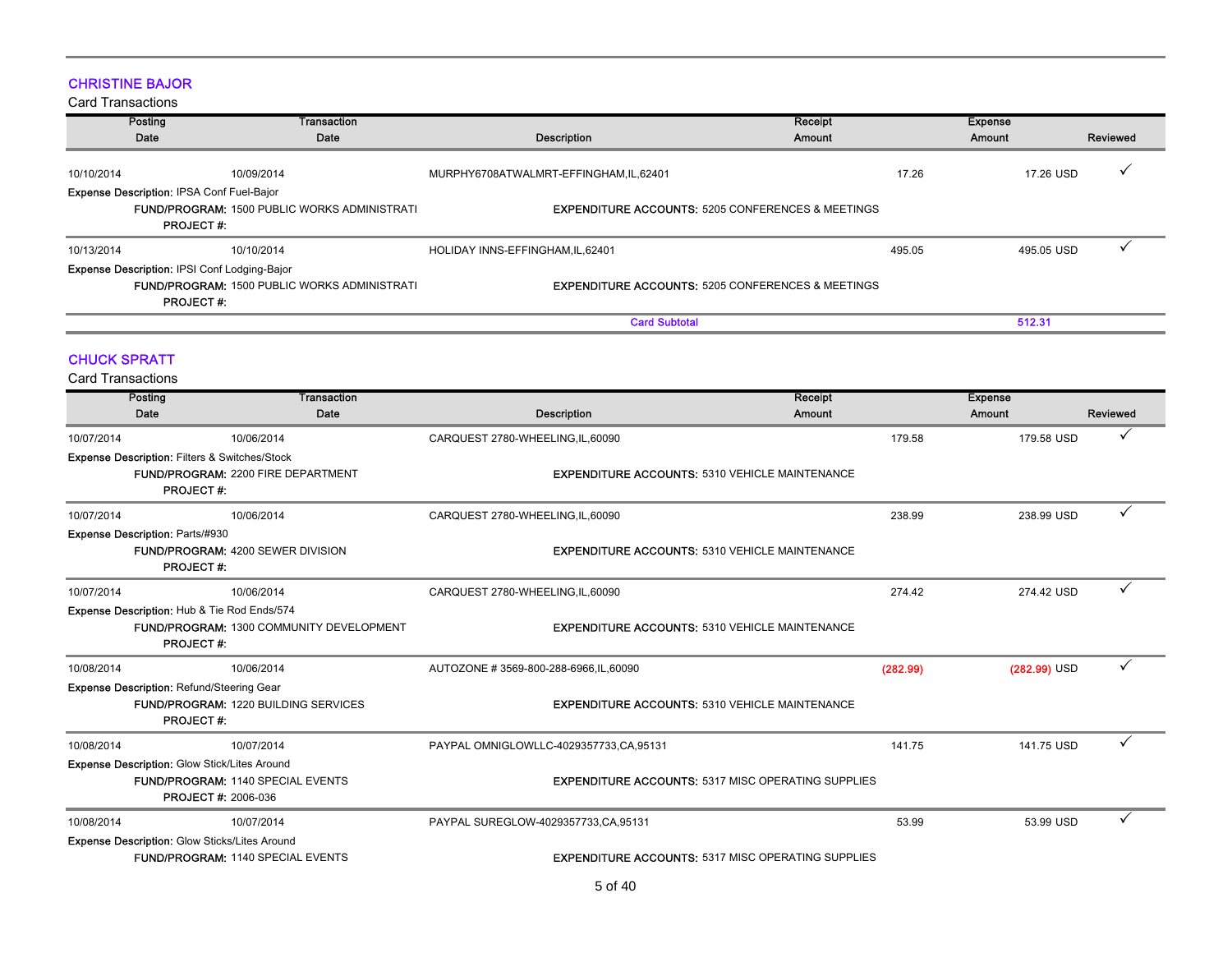|                  | <b>PROJECT #: 2006-036</b>                                      |                                                             |        |            |   |
|------------------|-----------------------------------------------------------------|-------------------------------------------------------------|--------|------------|---|
| 10/08/2014       | 10/07/2014                                                      | PAYPAL ZBATTERY-4029357733, MI, 49085                       | 195.77 | 195.77 USD |   |
|                  | <b>Expense Description: Maglite Batteries</b>                   |                                                             |        |            |   |
|                  | <b>Accounting Codes</b>                                         |                                                             |        |            |   |
|                  | <b>FUND/PROGRAM: 2100 POLICE DEPARTMENT</b>                     | <b>EXPENDITURE ACCOUNTS: 5310 VEHICLE MAINTENANCE</b>       |        |            |   |
| <b>PROJECT#:</b> |                                                                 |                                                             |        |            |   |
| 10/09/2014       | 10/07/2014                                                      | AUTOZONE #3569-800-288-6966,IL,60090                        | 349.99 | 349.99 USD |   |
|                  | <b>Expense Description: Weight Kit</b>                          |                                                             |        |            |   |
|                  | FUND/PROGRAM: 1240 FLEET SERVICES<br><b>PROJECT#:</b>           | <b>EXPENDITURE ACCOUNTS: 5310 VEHICLE MAINTENANCE</b>       |        |            |   |
|                  |                                                                 |                                                             |        |            |   |
| 10/10/2014       | 10/08/2014                                                      | BIG COUNTRY SUPPLY-ABILENE, TX, 79605                       | 530.60 | 530.60 USD | ✓ |
|                  | <b>Expense Description: LED Red/Blue Lights</b>                 |                                                             |        |            |   |
|                  | <b>FUND/PROGRAM: 2100 POLICE DEPARTMENT</b><br><b>PROJECT#:</b> | <b>EXPENDITURE ACCOUNTS: 5310 VEHICLE MAINTENANCE</b>       |        |            |   |
|                  |                                                                 |                                                             |        |            |   |
| 10/10/2014       | 10/09/2014                                                      | MENARDS LONG GROVE-LONG GROVE, IL, 60047                    | 61.92  | 61.92 USD  |   |
|                  | <b>Expense Description: Straps &amp; Tie Downs</b>              |                                                             |        |            |   |
|                  | <b>FUND/PROGRAM: 1430 FORESTRY DIVISION</b>                     | <b>EXPENDITURE ACCOUNTS: 5311 BLDG/GROUNDS MAINTENANCE</b>  |        |            |   |
|                  | <b>PROJECT#:</b>                                                |                                                             |        |            |   |
| 10/13/2014       | 10/09/2014                                                      | PAYPAL ACCURATEDIE-4029357733,CA,95131                      | 87.40  | 87.40 USD  |   |
|                  | Expense Description: Humvee Dual Coil Plugs                     |                                                             |        |            |   |
|                  | <b>FUND/PROGRAM: 2100 POLICE DEPARTMENT</b>                     | <b>EXPENDITURE ACCOUNTS: 5310 VEHICLE MAINTENANCE</b>       |        |            |   |
|                  | <b>PROJECT#:</b>                                                |                                                             |        |            |   |
| 10/15/2014       | 10/06/2014                                                      | AUTOMOTIVE LIFT IN-CORTLAND, NY, 13045                      | 274.00 | 187.50 USD |   |
|                  | <b>Expense Description: Operator Training Pack</b>              |                                                             |        |            |   |
|                  | FUND/PROGRAM: 1240 FLEET SERVICES                               | <b>EXPENDITURE ACCOUNTS: 5302 BOOKS &amp; SUBSCRIPTIONS</b> |        |            |   |
|                  | <b>PROJECT#:</b>                                                |                                                             |        |            |   |
| 10/15/2014       | 10/06/2014                                                      | AUTOMOTIVE LIFT IN-CORTLAND, NY, 13045                      | 274.00 | 86.50 USD  |   |
|                  | <b>Expense Description: Operator Training Pack</b>              |                                                             |        |            |   |
|                  | FUND/PROGRAM: 1240 FLEET SERVICES                               | <b>EXPENDITURE ACCOUNTS: 5105 TRAINING</b>                  |        |            |   |
|                  | <b>PROJECT#:</b>                                                |                                                             |        |            |   |
| 10/16/2014       | 10/15/2014                                                      | ABLE LABEL-08003481455, WA, 99216                           | 63.23  | 63.23 USD  |   |
|                  | <b>Expense Description: Barcode Labels</b>                      |                                                             |        |            |   |
|                  | <b>FUND/PROGRAM: 1500 PUBLIC WORKS ADMINISTRATI</b>             | <b>EXPENDITURE ACCOUNTS: 5318 OFFICE SUPPLIES</b>           |        |            |   |
|                  | <b>PROJECT#:</b>                                                |                                                             |        |            |   |
| 10/17/2014       | 10/16/2014                                                      | CARQUEST 2780-WHEELING,IL,60090                             | 93.09  | 93.09 USD  |   |
|                  | Expense Description: Combo Pintle Hook                          |                                                             |        |            |   |
|                  | <b>FUND/PROGRAM: 4200 SEWER DIVISION</b><br><b>PROJECT#:</b>    | <b>EXPENDITURE ACCOUNTS: 5310 VEHICLE MAINTENANCE</b>       |        |            |   |
| 10/17/2014       | 10/16/2014                                                      | ARAMARK UNIFORM-800-504-0328, KY, 40509                     | 401.20 | 263.20 USD |   |
|                  | <b>Expense Description: Uniform Service</b>                     |                                                             |        |            |   |
|                  | <b>FUND/PROGRAM: 1240 FLEET SERVICES</b>                        | <b>EXPENDITURE ACCOUNTS: 5106 UNIFORM ALLOWANCE</b>         |        |            |   |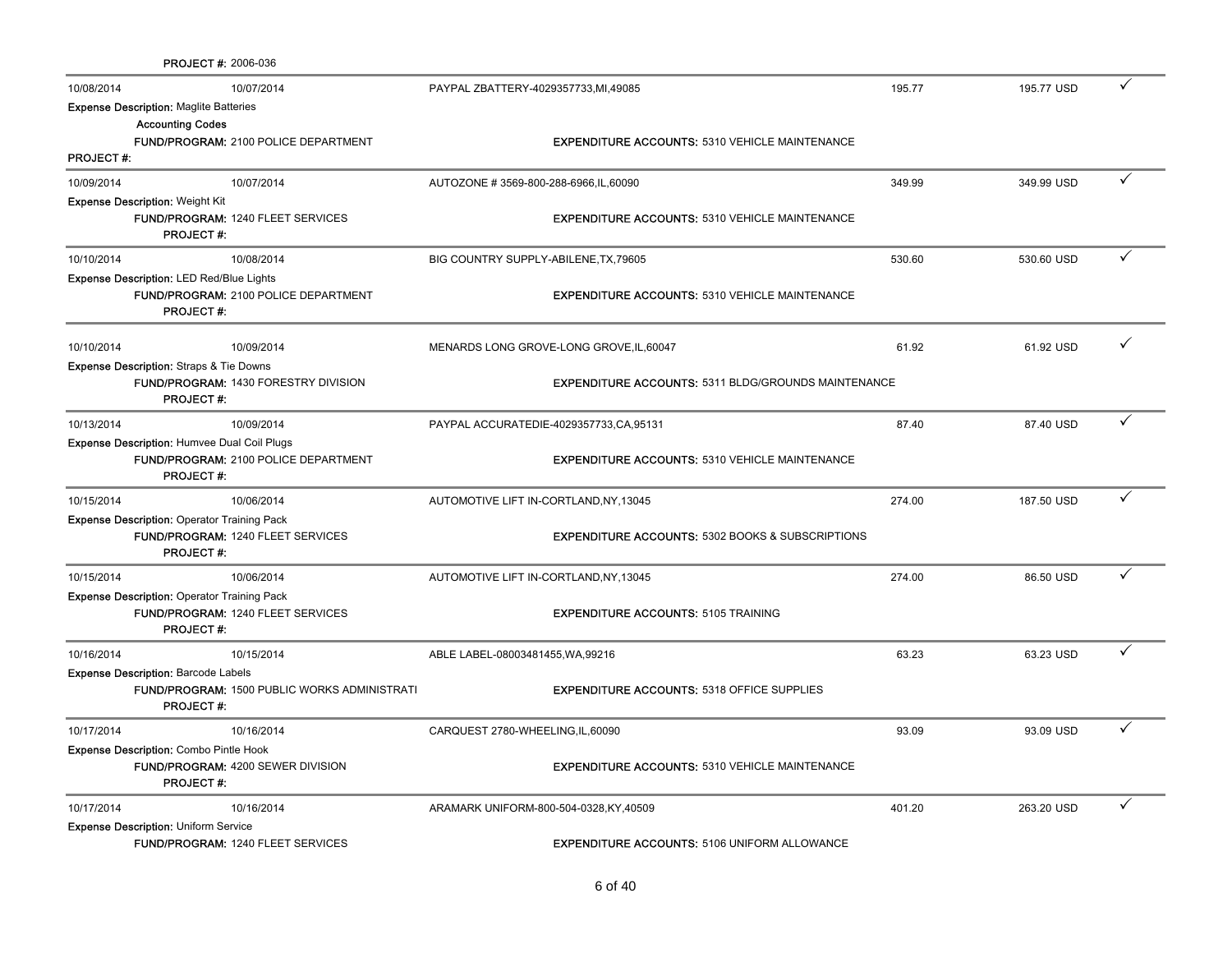|            | <b>PROJECT#:</b>                                                            |                                             |                                                               |        |            |   |  |
|------------|-----------------------------------------------------------------------------|---------------------------------------------|---------------------------------------------------------------|--------|------------|---|--|
| 10/17/2014 |                                                                             | 10/16/2014                                  | ARAMARK UNIFORM-800-504-0328, KY, 40509                       | 401.20 | 138.00 USD | ✓ |  |
|            | <b>Expense Description: Mat Service</b><br><b>PROJECT#:</b>                 | <b>FUND/PROGRAM: 1220 BUILDING SERVICES</b> | <b>EXPENDITURE ACCOUNTS: 5215 JANITORIAL SERVICES</b>         |        |            |   |  |
| 10/20/2014 |                                                                             | 10/16/2014                                  | HOLIDAY INNS-EAST PEORIA, IL, 61611                           | 273.28 | 273.28 USD | ✓ |  |
|            | Expense Description: Conf Lodging-Kazanis<br><b>PROJECT#:</b>               | <b>FUND/PROGRAM: 1240 FLEET SERVICES</b>    | <b>EXPENDITURE ACCOUNTS: 5205 CONFERENCES &amp; MEETINGS</b>  |        |            |   |  |
| 10/20/2014 |                                                                             | 10/17/2014                                  | CARQUEST 2780-WHEELING,IL,60090                               | 31.35  | 31.35 USD  | ✓ |  |
|            | <b>Expense Description: Combo Printle Hook</b><br><b>PROJECT#:</b>          | FUND/PROGRAM: 4200 SEWER DIVISION           | <b>EXPENDITURE ACCOUNTS: 5310 VEHICLE MAINTENANCE</b>         |        |            |   |  |
| 10/20/2014 | <b>Expense Description: Dell Battery</b>                                    | 10/17/2014                                  | FACTORY OUTLET STORE-800-816-0810, NY, 10018                  | 32.19  | 32.19 USD  |   |  |
|            | <b>PROJECT#:</b>                                                            | FUND/PROGRAM: 1240 FLEET SERVICES           | <b>EXPENDITURE ACCOUNTS: 5315 SMALL TOOLS &amp; EQUIPMENT</b> |        |            |   |  |
| 10/20/2014 |                                                                             | 10/17/2014                                  | CARQUEST 2780-WHEELING, IL, 60090                             | 59.84  | 59.84 USD  | ✓ |  |
|            | Expense Description: Oxygen Sensor/#405<br><b>PROJECT#:</b>                 | FUND/PROGRAM: 1400 CIP ENGINEERING          | <b>EXPENDITURE ACCOUNTS: 5310 VEHICLE MAINTENANCE</b>         |        |            |   |  |
| 10/20/2014 |                                                                             | 10/19/2014                                  | AMAZON.COM-AMZN.COM/BILL, WA, 98101                           | 97.49  | 97.49 USD  | ✓ |  |
|            | <b>Expense Description: Gates Readout Meter</b><br><b>PROJECT#:</b>         | <b>FUND/PROGRAM: 1240 FLEET SERVICES</b>    | <b>EXPENDITURE ACCOUNTS: 5315 SMALL TOOLS &amp; EQUIPMENT</b> |        |            |   |  |
| 10/21/2014 |                                                                             | 10/20/2014                                  | CARQUEST 2780-WHEELING, IL, 60090                             | 414.36 | 414.36 USD | ✓ |  |
|            | <b>Expense Description: Tractor Batteries</b><br><b>PROJECT#:</b>           | FUND/PROGRAM: 2200 FIRE DEPARTMENT          | <b>EXPENDITURE ACCOUNTS: 5310 VEHICLE MAINTENANCE</b>         |        |            |   |  |
| 10/22/2014 |                                                                             | 10/21/2014                                  | AUTOZONE #3569-800-288-6966,IL,60090                          | 11.15  | 11.15 USD  | ✓ |  |
|            | Expense Description: Headlight Socket/#623<br><b>PROJECT#:</b>              | <b>FUND/PROGRAM: 2200 FIRE DEPARTMENT</b>   | <b>EXPENDITURE ACCOUNTS: 5310 VEHICLE MAINTENANCE</b>         |        |            |   |  |
| 10/23/2014 |                                                                             | 10/22/2014                                  | PAYPAL EBAYBE60-4029357733, CA, 95131                         | 287.00 | 287.00 USD | ✓ |  |
|            | <b>Expense Description: Grinch Inflatable</b><br><b>PROJECT #: 2006-036</b> | FUND/PROGRAM: 1140 SPECIAL EVENTS           | <b>EXPENDITURE ACCOUNTS: 5317 MISC OPERATING SUPPLIES</b>     |        |            |   |  |
| 10/23/2014 | <b>Expense Description: Nerf Bars</b>                                       | 10/22/2014                                  | RUNNINGBOARDWAREHOUSE-OCALA, FL, 34471                        | 199.00 | 199.00 USD |   |  |
|            | <b>PROJECT#:</b>                                                            | <b>FUND/PROGRAM: 1240 FLEET SERVICES</b>    | <b>EXPENDITURE ACCOUNTS: 5317 MISC OPERATING SUPPLIES</b>     |        |            |   |  |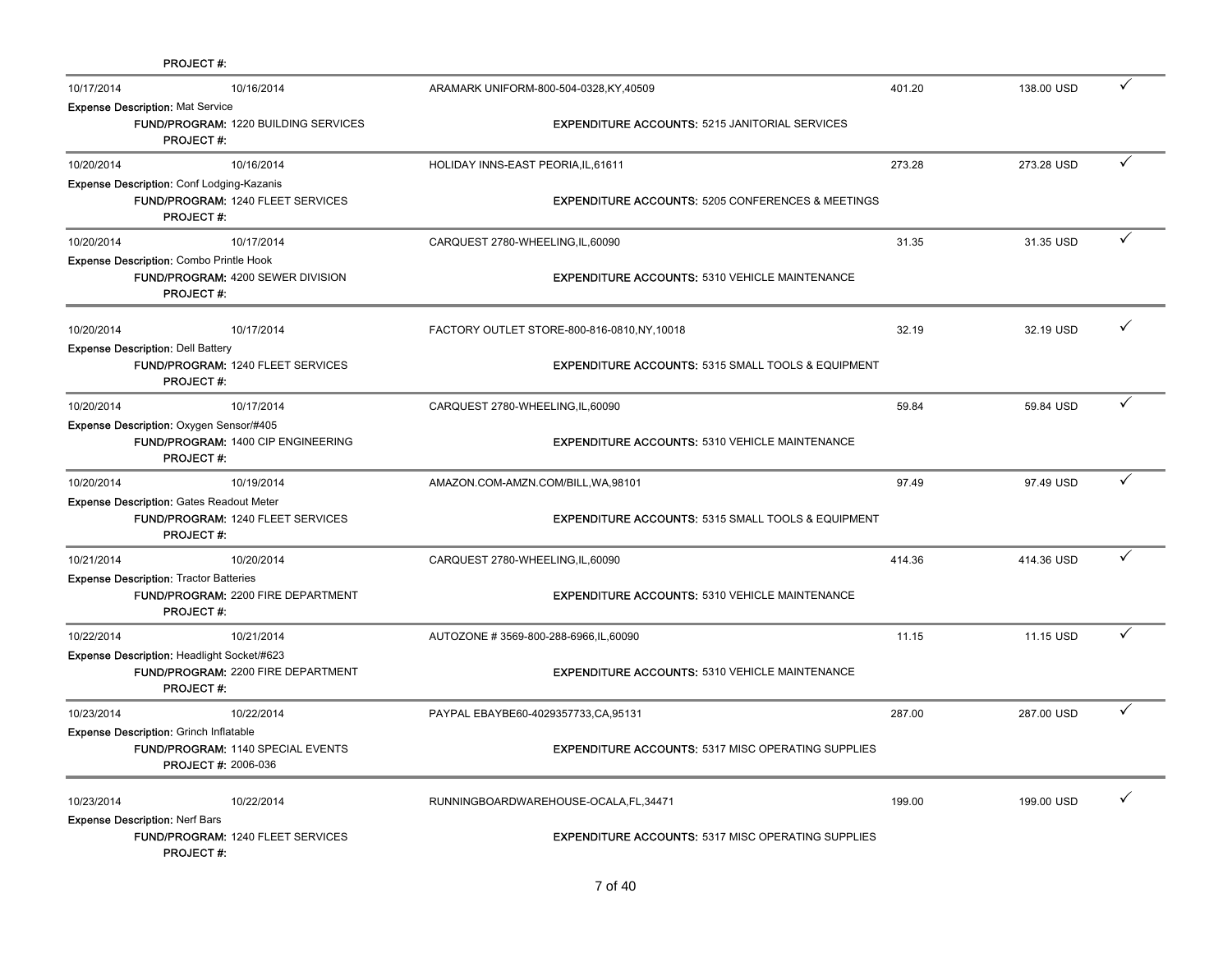|            |                                                                         | ULTRA STROBE COMMUNICA-CRYSTAL                             |        |            |   |
|------------|-------------------------------------------------------------------------|------------------------------------------------------------|--------|------------|---|
| 10/24/2014 | 10/22/2014                                                              | LAKE, IL, 60014                                            | 313.90 | 313.90 USD |   |
|            | <b>Expense Description: Lightbar</b>                                    |                                                            |        |            |   |
|            | <b>FUND/PROGRAM: 2100 POLICE DEPARTMENT</b>                             | <b>EXPENDITURE ACCOUNTS: 5310 VEHICLE MAINTENANCE</b>      |        |            |   |
|            | <b>PROJECT#:</b>                                                        |                                                            |        |            |   |
| 10/24/2014 | 10/23/2014                                                              | CARQUEST 2780-WHEELING,IL,60090                            | 60.05  | 60.05 USD  | ✓ |
|            | Expense Description: Upper Ball Joint/#2                                |                                                            |        |            |   |
|            | <b>FUND/PROGRAM: 1500 PUBLIC WORKS ADMINISTRATI</b><br><b>PROJECT#:</b> | <b>EXPENDITURE ACCOUNTS: 5310 VEHICLE MAINTENANCE</b>      |        |            |   |
|            |                                                                         |                                                            |        |            |   |
| 10/27/2014 | 10/23/2014                                                              | ORIENTAL TRADING CO-800-228-0475, NE, 68137                | 93.03  | 93.03 USD  | ✓ |
|            | <b>Expense Description: Lighting Give-a-Ways</b>                        |                                                            |        |            |   |
|            | FUND/PROGRAM: 1140 SPECIAL EVENTS                                       | <b>EXPENDITURE ACCOUNTS: 5317 MISC OPERATING SUPPLIES</b>  |        |            |   |
|            | <b>PROJECT #: 2006-036</b>                                              |                                                            |        |            |   |
|            |                                                                         |                                                            |        |            |   |
| 10/27/2014 | 10/23/2014                                                              | ORIENTAL TRADING CO-800-228-0475, NE, 68137                | 166.87 | 166.87 USD | ✓ |
|            | <b>Expense Description: Lighting Give-a-Ways</b>                        |                                                            |        |            |   |
|            | FUND/PROGRAM: 1140 SPECIAL EVENTS                                       | <b>EXPENDITURE ACCOUNTS: 5317 MISC OPERATING SUPPLIES</b>  |        |            |   |
|            | <b>PROJECT #: 2006-036</b>                                              |                                                            |        |            |   |
| 10/27/2014 | 10/24/2014                                                              | CARQUEST 2780-WHEELING, IL, 60090                          | 5.94   | 5.94 USD   | ✓ |
|            | <b>Expense Description: Econo 4 STT Red</b>                             |                                                            |        |            |   |
|            | FUND/PROGRAM: 4100 WATER DIVISION                                       | <b>EXPENDITURE ACCOUNTS: 5310 VEHICLE MAINTENANCE</b>      |        |            |   |
|            | <b>PROJECT#:</b>                                                        |                                                            |        |            |   |
| 10/27/2014 | 10/25/2014                                                              | PAYPAL ORIENTALTRA-4029357733, NE, 68137                   | 31.98  | 31.98 USD  | ✓ |
|            | <b>Expense Description: Holiday Bag Assortment</b>                      |                                                            |        |            |   |
|            | <b>FUND/PROGRAM: 1140 SPECIAL EVENTS</b>                                | <b>EXPENDITURE ACCOUNTS: 5317 MISC OPERATING SUPPLIES</b>  |        |            |   |
|            | <b>PROJECT #: 2006-036</b>                                              |                                                            |        |            |   |
| 10/29/2014 | 10/28/2014                                                              | FASTENAL COMPANY01-WHEELING,IL,60090                       | 8.60   | 8.60 USD   | ✓ |
|            | Expense Description: Repair Part/#113                                   |                                                            |        |            |   |
|            | FUND/PROGRAM: 1420 STREETS DIVISION                                     | <b>EXPENDITURE ACCOUNTS: 5310 VEHICLE MAINTENANCE</b>      |        |            |   |
|            | <b>PROJECT#:</b>                                                        |                                                            |        |            |   |
|            |                                                                         | AMAZON MKTPLACE PMTS-                                      |        |            |   |
| 10/29/2014 | 10/29/2014                                                              | AMZN.COM/BILL, WA, 98109                                   | 13.49  | 13.49 USD  | ✓ |
|            | <b>Expense Description: Motion Sensor Detector</b>                      |                                                            |        |            |   |
|            | <b>FUND/PROGRAM: 1220 BUILDING SERVICES</b>                             | <b>EXPENDITURE ACCOUNTS: 5311 BLDG/GROUNDS MAINTENANCE</b> |        |            |   |
|            | <b>PROJECT#:</b>                                                        |                                                            |        |            |   |
| 10/30/2014 | 10/28/2014                                                              | AUTOZONE #3569-800-288-6966,IL,60090                       | 4.27   | 4.27 USD   | ✓ |
|            | Expense Description: Oil Treatment/P41                                  |                                                            |        |            |   |
|            | FUND/PROGRAM: 2100 POLICE DEPARTMENT                                    | <b>EXPENDITURE ACCOUNTS: 5310 VEHICLE MAINTENANCE</b>      |        |            |   |
|            | <b>PROJECT#:</b>                                                        |                                                            |        |            |   |
| 10/31/2014 | 10/30/2014                                                              | CARQUEST 2780-WHEELING, IL, 60090                          | 22.99  | 22.99 USD  | ✓ |
|            | <b>Expense Description: 8oz Total Dye</b>                               |                                                            |        |            |   |
|            | <b>FUND/PROGRAM: 2200 FIRE DEPARTMENT</b>                               | <b>EXPENDITURE ACCOUNTS: 5310 VEHICLE MAINTENANCE</b>      |        |            |   |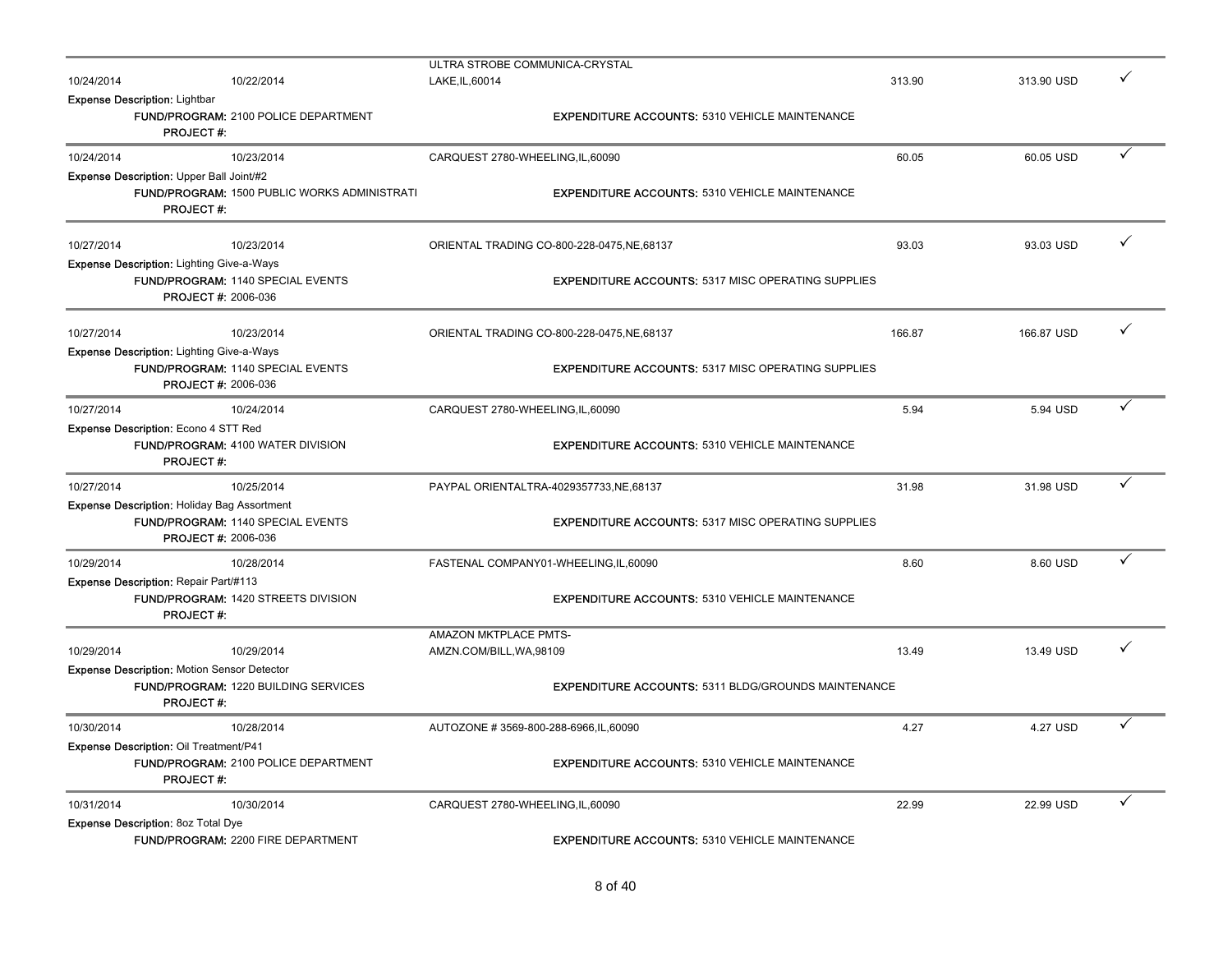|            | <b>PROJECT#:</b>                                                                                                       |                                                       |        |            |  |
|------------|------------------------------------------------------------------------------------------------------------------------|-------------------------------------------------------|--------|------------|--|
| 10/31/2014 | 10/30/2014                                                                                                             | AUTOZONE # 3569-800-288-6966, IL, 60090               | 14.38  | 14.38 USD  |  |
|            | <b>Expense Description: UV Dye Oil &amp; Fuel</b><br><b>FUND/PROGRAM: 2200 FIRE DEPARTMENT</b><br><b>PROJECT#:</b>     | <b>EXPENDITURE ACCOUNTS: 5310 VEHICLE MAINTENANCE</b> |        |            |  |
| 11/04/2014 | 11/03/2014                                                                                                             | CHRISTMALIGHTSOURCE-8669264877, TX, 76116             | 113.99 | 113.99 USD |  |
|            | <b>Expense Description: Lights for Entrance Sign</b><br><b>FUND/PROGRAM: 1420 STREETS DIVISION</b><br><b>PROJECT#:</b> | <b>EXPENDITURE ACCOUNTS: 5320 STREET SIGNS</b>        |        |            |  |
| 11/04/2014 | 11/03/2014                                                                                                             | ZBATTERY-8006248681,MI,49085                          | 145.58 | 145.58 USD |  |
|            | <b>Expense Description: Flashlight &amp; Battery</b><br><b>FUND/PROGRAM: 4100 WATER DIVISION</b><br><b>PROJECT#:</b>   | <b>EXPENDITURE ACCOUNTS: 5310 VEHICLE MAINTENANCE</b> |        |            |  |
| 11/04/2014 | 11/03/2014                                                                                                             | CARQUEST 2780-WHEELING, IL, 60090                     | 230.99 | 230.99 USD |  |
|            | <b>Expense Description: Repl Brakes/#203</b><br><b>FUND/PROGRAM: 1430 FORESTRY DIVISION</b><br><b>PROJECT#:</b>        | <b>EXPENDITURE ACCOUNTS: 5310 VEHICLE MAINTENANCE</b> |        |            |  |
|            |                                                                                                                        | <b>Card Subtotal</b>                                  |        | 5,294.66   |  |

### DARLA CALLANAN

Card Transactions

|            | Posting<br><b>Transaction</b>                                                                |                                                         | Receipt | <b>Expense</b> |              |
|------------|----------------------------------------------------------------------------------------------|---------------------------------------------------------|---------|----------------|--------------|
|            | Date<br>Date                                                                                 | Description                                             | Amount  | Amount         | Reviewed     |
| 10/16/2014 | 10/14/2014                                                                                   | SUBWAY 03235025-SCHAUMBURG, IL, 60173                   | 115.44  | 115.44 USD     | ✓            |
|            | <b>Expense Description: O'Hare Training</b>                                                  |                                                         |         |                |              |
|            | <b>FUND/PROGRAM: 2200 FIRE DEPARTMENT</b>                                                    | <b>EXPENDITURE ACCOUNTS: 5105 TRAINING</b>              |         |                |              |
|            | <b>PROJECT#:</b>                                                                             |                                                         |         |                |              |
| 10/17/2014 | 10/15/2014                                                                                   | SUBWAY 03235025-SCHAUMBURG,IL,60173                     | 93.25   | 93.25 USD      |              |
|            | <b>Expense Description: O'Hare Training</b>                                                  |                                                         |         |                |              |
|            | <b>FUND/PROGRAM: 2200 FIRE DEPARTMENT</b>                                                    | <b>EXPENDITURE ACCOUNTS: 5105 TRAINING</b>              |         |                |              |
|            | <b>PROJECT#:</b>                                                                             |                                                         |         |                |              |
| 10/17/2014 | 10/16/2014                                                                                   | MARRIOTT-PEORIA, IL, 61602                              | 427.14  | 427.14 USD     | $\checkmark$ |
|            | <b>Expense Description: IFCA Conf Lodging/Palmeri</b>                                        |                                                         |         |                |              |
|            | <b>FUND/PROGRAM: 2200 FIRE DEPARTMENT</b>                                                    | <b>EXPENDITURE ACCOUNTS: 5105 TRAINING</b>              |         |                |              |
|            | <b>PROJECT#:</b>                                                                             |                                                         |         |                |              |
| 10/20/2014 | 10/15/2014                                                                                   | ALL HANDS FIRE EQUIPME-888-681-1009, NJ, 07753          | 66.98   | 66.98 USD      |              |
|            |                                                                                              |                                                         |         |                |              |
|            | <b>Expense Description:</b> Saw Blade Carry Bag<br><b>FUND/PROGRAM: 2200 FIRE DEPARTMENT</b> |                                                         |         |                |              |
|            | <b>PROJECT#:</b>                                                                             | <b>EXPENDITURE ACCOUNTS: 5305 FIREFIGHTING SUPPLIES</b> |         |                |              |
| 10/20/2014 | 10/17/2014                                                                                   | WAL-MART #1735-WHEELING, IL, 60090                      | 205.32  | 37.41 USD      |              |
|            | <b>Expense Description:</b> Split - Cleaning Supplies                                        |                                                         |         |                |              |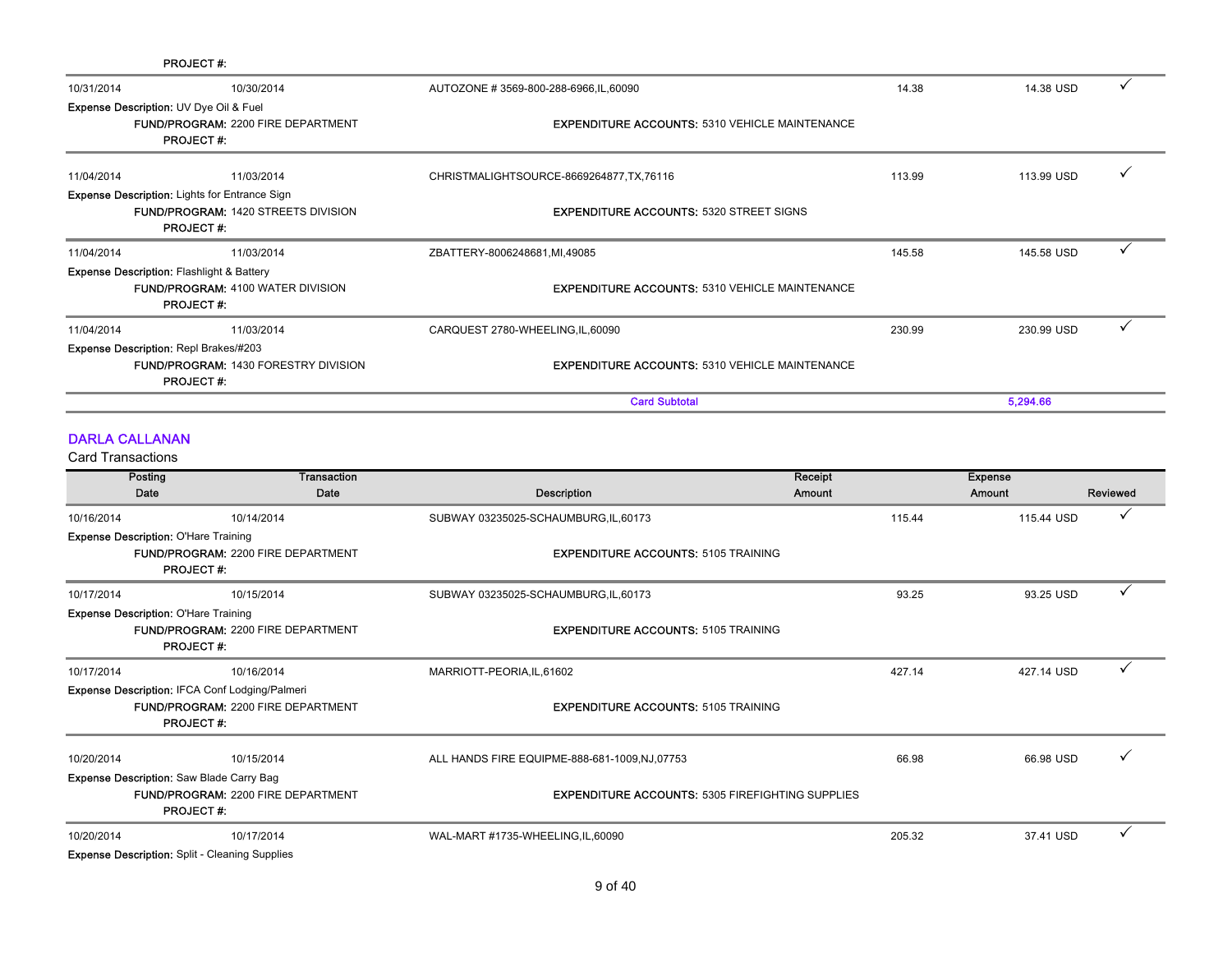| <b>FUND/PROGRAM:</b><br><b>PROJECT#:</b>                                                  | 2200 FIRE DEPARTMENT                      | <b>EXPENDITURE ACCOUNTS: 5311 BLDG/GROUNDS MAINTENANCE</b>    |        |            |              |
|-------------------------------------------------------------------------------------------|-------------------------------------------|---------------------------------------------------------------|--------|------------|--------------|
| 10/20/2014                                                                                | 10/17/2014                                | WAL-MART #1735-WHEELING, IL, 60090                            | 205.32 | 167.91 USD |              |
| Expense Description: Split - Medical Supplies<br><b>FUND/PROGRAM:</b><br><b>PROJECT#:</b> | 2200 FIRE DEPARTMENT                      | <b>EXPENDITURE ACCOUNTS: 5312 MEDICAL SUPPLIES</b>            |        |            |              |
| 10/24/2014                                                                                | 10/22/2014                                | SUBWAY 03235025-SCHAUMBURG,IL,60173                           | 88.25  | 88.25 USD  | $\checkmark$ |
| <b>Expense Description: O'Hare Training</b><br><b>PROJECT#:</b>                           | FUND/PROGRAM: 2200 FIRE DEPARTMENT        | <b>EXPENDITURE ACCOUNTS: 5105 TRAINING</b>                    |        |            |              |
| 10/24/2014                                                                                | 10/22/2014                                | FAIRFIELD INN-SOUTH BEND, IN, 466170000                       | 369.51 | 369.51 USD | ✓            |
| Expense Description: Haz Mgt. Conf Lodg/Menzel<br><b>PROJECT#:</b>                        | FUND/PROGRAM: 2200 FIRE DEPARTMENT        | <b>EXPENDITURE ACCOUNTS: 5205 CONFERENCES &amp; MEETINGS</b>  |        |            |              |
| 10/27/2014                                                                                | 10/24/2014                                | WAL-MART #1735-WHEELING,IL,60090                              | 40.12  | 40.12 USD  | ✓            |
| <b>Expense Description: Lt Assesment Refreshments</b><br><b>PROJECT#:</b>                 | FUND/PROGRAM: 2200 FIRE DEPARTMENT        | <b>EXPENDITURE ACCOUNTS: 5105 TRAINING</b>                    |        |            |              |
| 10/27/2014                                                                                | 10/25/2014                                | POTBELLY 143-WHEELING, IL, 60090                              | 139.60 | 139.60 USD | ✓            |
| <b>Expense Description: Lt Assesment Refreshments</b><br><b>PROJECT#:</b>                 | FUND/PROGRAM: 2200 FIRE DEPARTMENT        | <b>EXPENDITURE ACCOUNTS: 5105 TRAINING</b>                    |        |            |              |
| 10/29/2014                                                                                | 10/24/2014                                | ALL HANDS FIRE EQUIPME-888-681-1009,NJ,07753                  | 181.96 | 181.96 USD |              |
| <b>Expense Description:</b> Saw Blade Carry Bag<br><b>PROJECT#:</b>                       | <b>FUND/PROGRAM: 2200 FIRE DEPARTMENT</b> | <b>EXPENDITURE ACCOUNTS: 5305 FIREFIGHTING SUPPLIES</b>       |        |            |              |
| 10/31/2014                                                                                | 10/30/2014                                | ZIP SPECIALTIES-WHEELING,IL,60090                             | 80.00  | 80.00 USD  | $\checkmark$ |
| Expense Description: Plaque/Admin.<br><b>PROJECT#:</b>                                    | FUND/PROGRAM: 1600 ADMIN & BOT            | <b>EXPENDITURE ACCOUNTS: 5323 AWARDS/DECORATIONS</b>          |        |            |              |
| 11/03/2014                                                                                | 11/01/2014                                | IDU INSIGHT PUBLIC SEC-800-INSIGHT, AZ, 85283                 | 440.48 | 440.48 USD |              |
| <b>Expense Description: Screen Protectors</b><br><b>PROJECT#:</b>                         | FUND/PROGRAM: 2200 FIRE DEPARTMENT        | <b>EXPENDITURE ACCOUNTS: 5313 IS MISC EQPT &amp; SUPPLIES</b> |        |            |              |
| 11/04/2014                                                                                | 11/03/2014                                | LINDELECTRONICS-9529276303, MN, 55426                         | 897.20 | 897.20 USD |              |
| <b>Expense Description: Cables and Brackets</b><br><b>PROJECT#:</b>                       | FUND/PROGRAM: 2200 FIRE DEPARTMENT        | <b>EXPENDITURE ACCOUNTS: 5313 IS MISC EQPT &amp; SUPPLIES</b> |        |            |              |
|                                                                                           |                                           | <b>Card Subtotal</b>                                          |        | 3,145.25   |              |

DEAN ARGIRIS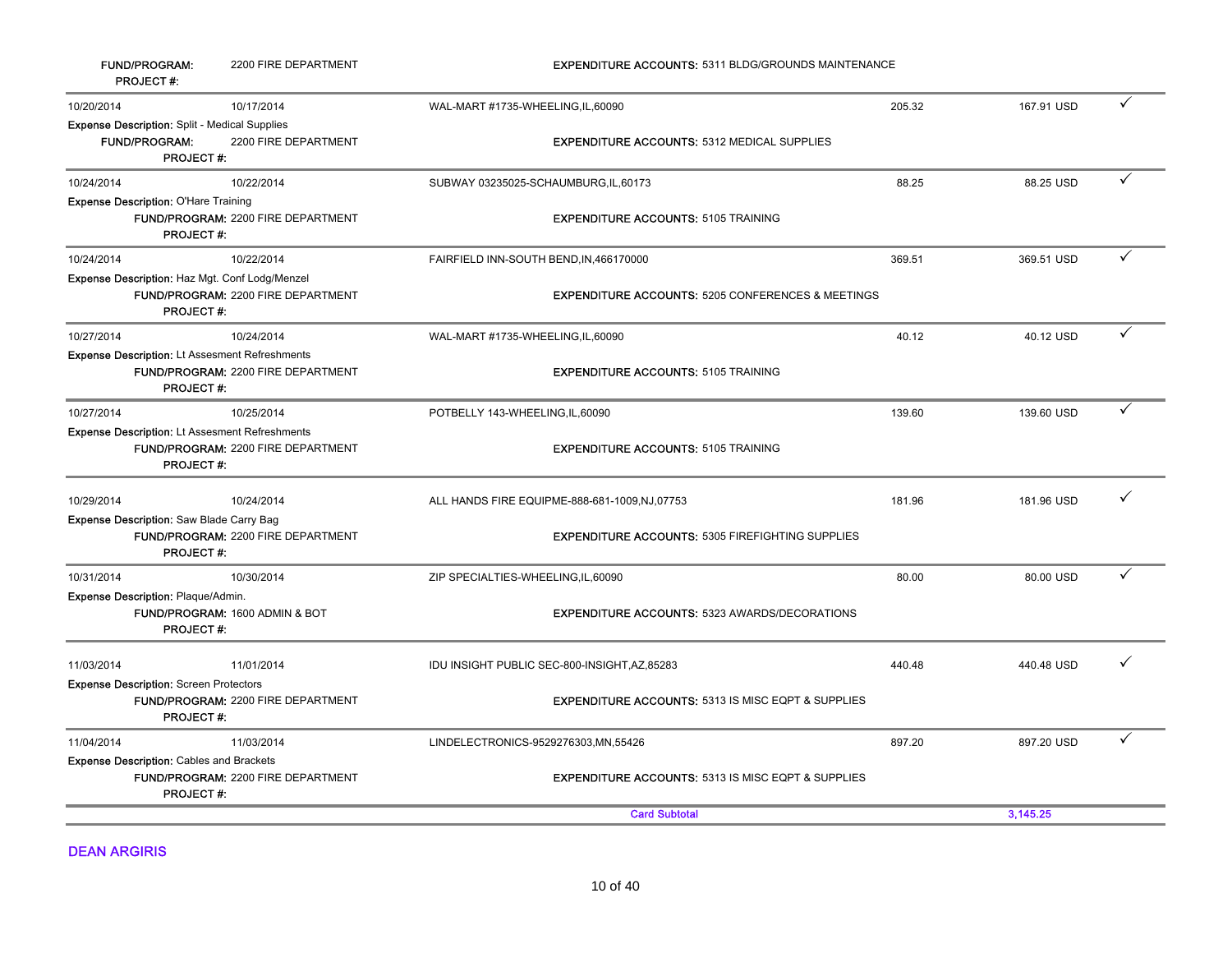| <b>Card Transactions</b> |                                                              |                                                    |                                                                                                      |                   |                          |          |
|--------------------------|--------------------------------------------------------------|----------------------------------------------------|------------------------------------------------------------------------------------------------------|-------------------|--------------------------|----------|
|                          | Posting                                                      | <b>Transaction</b>                                 |                                                                                                      | Receipt           | <b>Expense</b>           |          |
|                          | Date                                                         | Date                                               | Description                                                                                          | Amount            | <b>Amount</b>            | Reviewed |
| 10/23/2014               |                                                              | 10/21/2014                                         | PALM RESTAURANT-ORLANDO, FL, 32819                                                                   | 138.56            | 138.56 USD               |          |
|                          | Expense Description: NBAA/CEA Mtg<br><b>PROJECT#:</b>        | FUND/PROGRAM: 1600 ADMIN & BOT                     | <b>EXPENDITURE ACCOUNTS: 5205 CONFERENCES &amp; MEETINGS</b>                                         |                   |                          |          |
| 10/23/2014               |                                                              | 10/22/2014                                         | APPLEBEES 139 64677602-ORLANDO, FL, 32819                                                            | 88.31             | 88.31 USD                |          |
|                          | <b>Expense Description: NBAA/CEA mtg</b>                     |                                                    |                                                                                                      |                   |                          |          |
|                          | <b>PROJECT#:</b>                                             | FUND/PROGRAM: 1600 ADMIN & BOT                     | <b>EXPENDITURE ACCOUNTS: 5205 CONFERENCES &amp; MEETINGS</b>                                         |                   |                          |          |
| 10/31/2014               |                                                              | 10/30/2014                                         | PAYPAL METROPOLITA-4029357733, CA, 95131                                                             | 200.00            | 200.00 USD               |          |
|                          | Expense Description: Mayor's Caucus Gala<br><b>PROJECT#:</b> | FUND/PROGRAM: 1600 ADMIN & BOT                     | <b>EXPENDITURE ACCOUNTS: 5105 TRAINING</b>                                                           |                   |                          |          |
| 11/03/2014               |                                                              | 10/30/2014                                         | MARKET SQUARE RESTAURA-WHEELING, IL, 60090                                                           | 61.19             | 61.19 USD                |          |
|                          | Expense Description: To be reimbursed<br><b>PROJECT#:</b>    | FUND/PROGRAM: 1600 ADMIN & BOT                     | <b>EXPENDITURE ACCOUNTS: 5105 TRAINING</b>                                                           |                   |                          |          |
|                          |                                                              |                                                    | <b>Card Subtotal</b>                                                                                 |                   | 488.06                   |          |
| <b>Card Transactions</b> | <b>DERRYL SHAPIRO</b><br>Posting<br>Date                     | <b>Transaction</b><br>Date                         | <b>Description</b>                                                                                   | Receipt<br>Amount | <b>Expense</b><br>Amount | Reviewed |
|                          |                                                              |                                                    |                                                                                                      |                   | 241.27 USD               |          |
| 10/16/2014               | Expense Description: Copies InvIN119352<br><b>PROJECT#:</b>  | 10/15/2014<br>FUND/PROGRAM: 2100 POLICE DEPARTMENT | WAREHOUSE DIRECT-8479521925, IL, 60056<br><b>EXPENDITURE ACCOUNTS: 5220 MAINT OFF/SPEC EQUIPMENT</b> | 1,171.68          |                          |          |
| 10/16/2014               |                                                              | 10/15/2014                                         | WAREHOUSE DIRECT-8479521925, IL, 60056                                                               | 1.171.68          | 122.32 USD               |          |
|                          | Expense Description: Copies InvIN122225<br><b>PROJECT#:</b>  | <b>FUND/PROGRAM: 2100 POLICE DEPARTMENT</b>        | <b>EXPENDITURE ACCOUNTS: 5220 MAINT OFF/SPEC EQUIPMENT</b>                                           |                   |                          |          |
| 10/16/2014               |                                                              | 10/15/2014                                         | WAREHOUSE DIRECT-8479521925, IL, 60056                                                               | 1.171.68          | 219.27 USD               |          |
|                          | Expense Description: Copies InvIN122225<br><b>PROJECT#:</b>  | FUND/PROGRAM: 1300 COMMUNITY DEVELOPMENT           | <b>EXPENDITURE ACCOUNTS: 5220 MAINT OFF/SPEC EQUIPMENT</b>                                           |                   |                          |          |
| 10/16/2014               |                                                              | 10/15/2014                                         | WAREHOUSE DIRECT-8479521925,IL,60056                                                                 | 1,171.68          | 24.36 USD                |          |
|                          | Expense Description: Copies InvIN122225<br><b>PROJECT#:</b>  | <b>FUND/PROGRAM: 1750 INFORMATION SYSTEMS</b>      | <b>EXPENDITURE ACCOUNTS: 5220 MAINT OFF/SPEC EQUIPMENT</b>                                           |                   |                          |          |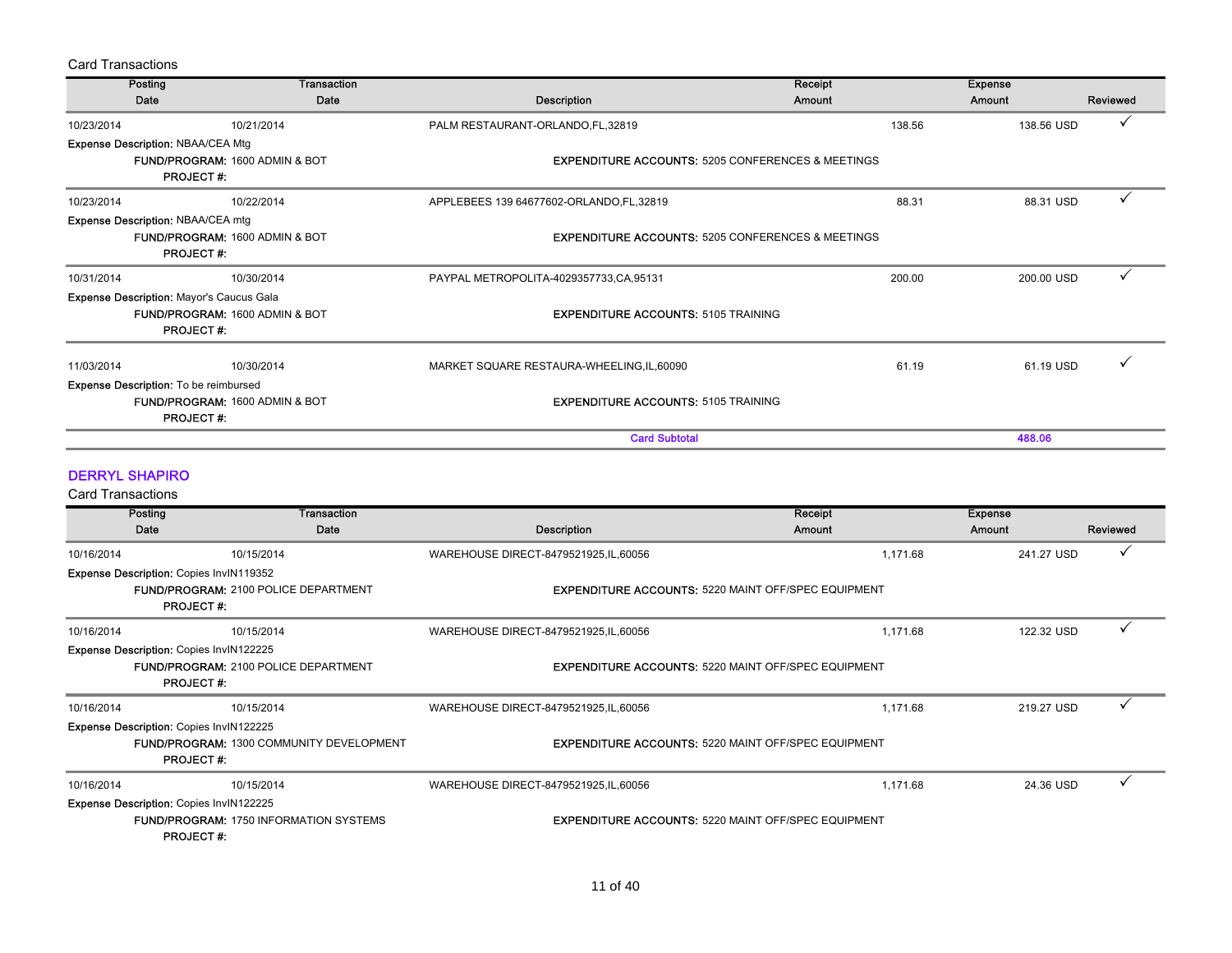| 10/16/2014 | 10/15/2014                                                                                                         | WAREHOUSE DIRECT-8479521925, IL, 60056                          | 1,171.68 | 167.84 USD   | ✓ |
|------------|--------------------------------------------------------------------------------------------------------------------|-----------------------------------------------------------------|----------|--------------|---|
|            | Expense Description: Copies InvIN122225<br>FUND/PROGRAM: 1600 ADMIN & BOT<br><b>PROJECT#:</b>                      | <b>EXPENDITURE ACCOUNTS: 5220 MAINT OFF/SPEC EQUIPMENT</b>      |          |              |   |
| 10/16/2014 | 10/15/2014                                                                                                         | WAREHOUSE DIRECT-8479521925, IL, 60056                          | 1,171.68 | 98.94 USD    |   |
|            | Expense Description: Copies InvIN122225<br>FUND/PROGRAM: 2200 FIRE DEPARTMENT<br><b>PROJECT#:</b>                  | <b>EXPENDITURE ACCOUNTS: 5220 MAINT OFF/SPEC EQUIPMENT</b>      |          |              |   |
| 10/16/2014 | 10/15/2014                                                                                                         | WAREHOUSE DIRECT-8479521925, IL, 60056                          | 1,171.68 | 18.02 USD    | ✓ |
|            | Expense Description: Copies InvIN122848<br><b>FUND/PROGRAM: 1500 PUBLIC WORKS ADMINISTRATI</b><br><b>PROJECT#:</b> | <b>EXPENDITURE ACCOUNTS: 5220 MAINT OFF/SPEC EQUIPMENT</b>      |          |              |   |
| 10/16/2014 | 10/15/2014                                                                                                         | WAREHOUSE DIRECT-8479521925, IL, 60056                          | 1,171.68 | 117.39 USD   | ✓ |
|            | Expense Description: Copies InvIN122848<br><b>FUND/PROGRAM: 1320 SENIOR CITIZENS SERVICES</b><br><b>PROJECT#:</b>  | <b>EXPENDITURE ACCOUNTS: 5220 MAINT OFF/SPEC EQUIPMENT</b>      |          |              |   |
| 10/16/2014 | 10/15/2014                                                                                                         | WAREHOUSE DIRECT-8479521925,IL,60056                            | 1.171.68 | 62.64 USD    | ✓ |
|            | Expense Description: Copies InvIN122848<br>FUND/PROGRAM: 1700 FINANCE DEPARTMENT<br><b>PROJECT#:</b>               | <b>EXPENDITURE ACCOUNTS: 5220 MAINT OFF/SPEC EQUIPMENT</b>      |          |              |   |
| 10/16/2014 | 10/15/2014                                                                                                         | WAREHOUSE DIRECT-8479521925, IL, 60056                          | 1,171.68 | 33.21 USD    | ✓ |
|            | Expense Description: Copies InvIN122848<br><b>FUND/PROGRAM: 1500 PUBLIC WORKS ADMINISTRATI</b><br><b>PROJECT#:</b> | <b>EXPENDITURE ACCOUNTS: 5207 IS SERV &amp; MAINT AGREEMENT</b> |          |              |   |
| 10/16/2014 | 10/15/2014                                                                                                         | WAREHOUSE DIRECT-8479521925, IL, 60056                          | 1,171.68 | 33.21 USD    |   |
|            | Expense Description: Copies InvIN122848<br>FUND/PROGRAM: 4100 WATER DIVISION<br><b>PROJECT#:</b>                   | <b>EXPENDITURE ACCOUNTS: 5207 IS SERV &amp; MAINT AGREEMENT</b> |          |              |   |
| 10/16/2014 | 10/15/2014                                                                                                         | WAREHOUSE DIRECT-8479521925, IL, 60056                          | 1,171.68 | 33.21 USD    | ✓ |
|            | Expense Description: Copies InvIN122848<br><b>FUND/PROGRAM: 4200 SEWER DIVISION</b><br><b>PROJECT#:</b>            | <b>EXPENDITURE ACCOUNTS: 5207 IS SERV &amp; MAINT AGREEMENT</b> |          |              |   |
| 10/17/2014 | 10/15/2014                                                                                                         | CDW GOVERNMENT-800-750-4239, IL, 60061                          | 943.14   | 943.14 USD   |   |
|            | Expense Description: MSFT Visio Licenses - 3<br>FUND/PROGRAM: 1750 INFORMATION SYSTEMS<br><b>PROJECT#:</b>         | <b>EXPENDITURE ACCOUNTS: 5327 IS MISC SOFTWARE</b>              |          |              |   |
| 10/23/2014 | 10/22/2014                                                                                                         | WAREHOUSE DIRECT-8479521925,IL,60056                            | 80.18    | 80.18 USD    | ✓ |
|            | Expense Description: Copies Invoice 10/15/14<br>FUND/PROGRAM: 2100 POLICE DEPARTMENT<br><b>PROJECT#:</b>           | <b>EXPENDITURE ACCOUNTS: 5220 MAINT OFF/SPEC EQUIPMENT</b>      |          |              |   |
| 10/24/2014 | 10/23/2014                                                                                                         | NEW HORIZONS-CHICAGO-LIVONIA, MI, 48154                         | 1,700.00 | 1.700.00 USD |   |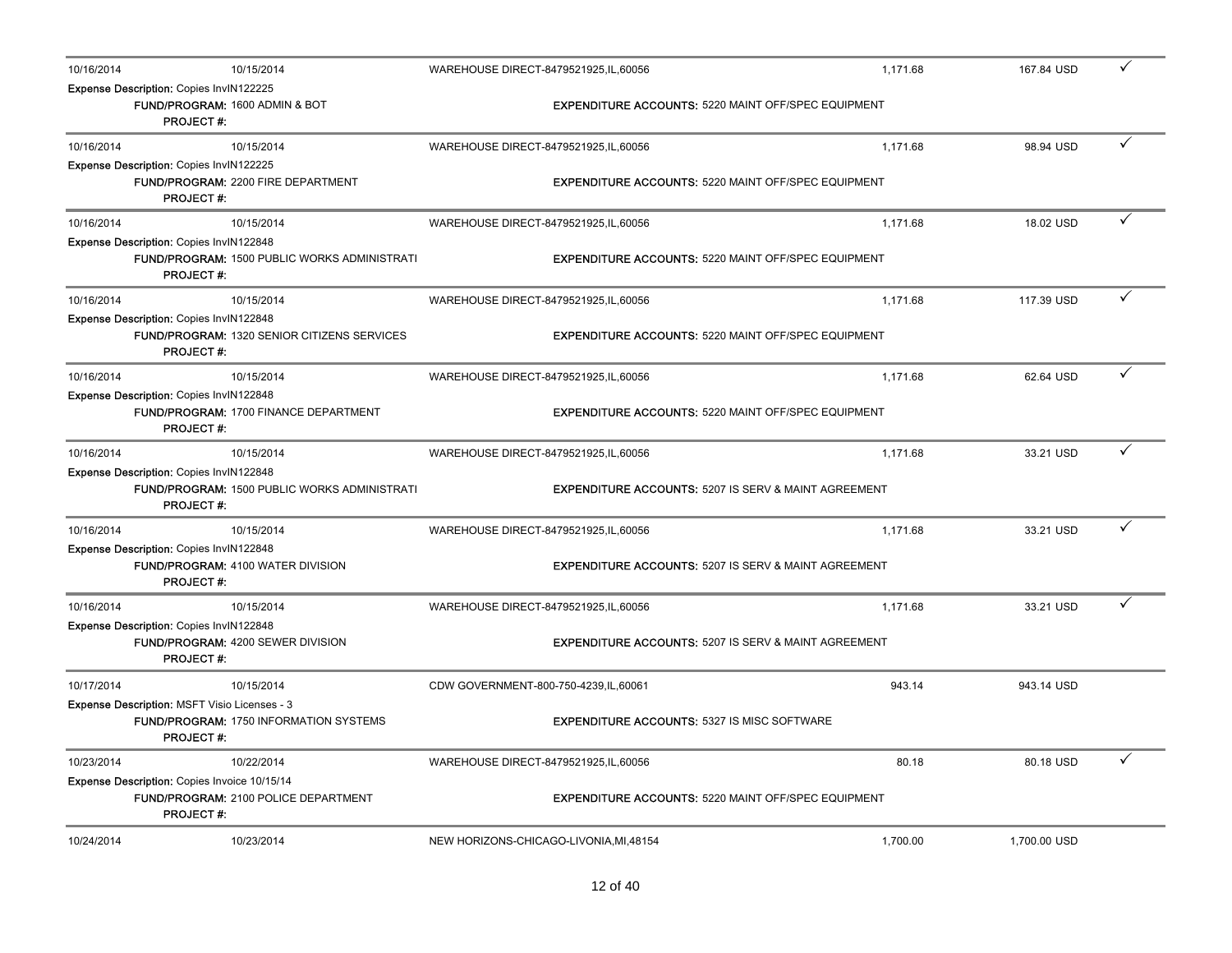| <b>Expense Description: Training</b> | <b>FUND/PROGRAM: 1750 INFORMATION SYSTEMS</b><br><b>PROJECT#:</b>                                                     | <b>EXPENDITURE ACCOUNTS: 5105 TRAINING</b>                    |        |                                      |
|--------------------------------------|-----------------------------------------------------------------------------------------------------------------------|---------------------------------------------------------------|--------|--------------------------------------|
| 11/03/2014                           | 10/30/2014                                                                                                            | CDW GOVERNMENT-800-750-4239, IL, 60061                        | 452.91 | $\checkmark$<br>452.91 USD           |
|                                      | <b>Expense Description: FoodPantySoftware Msft</b><br>FUND/PROGRAM: 1315 SOCIAL SERVICES<br><b>PROJECT#:</b>          | <b>EXPENDITURE ACCOUNTS: 5318 OFFICE SUPPLIES</b>             |        |                                      |
| 11/03/2014                           | 10/30/2014                                                                                                            | GENESIS TECHNOLOGIES,-NORTHBROOK,IL,60062                     | 79.00  | ✓<br>79.00 USD                       |
|                                      | Expense Description: Toner Cartr AsstFinDirect<br>FUND/PROGRAM: 1700 FINANCE DEPARTMENT<br><b>PROJECT#:</b>           | <b>EXPENDITURE ACCOUNTS: 5318 OFFICE SUPPLIES</b>             |        |                                      |
|                                      |                                                                                                                       | <b>Card Subtotal</b>                                          |        | 4,426.91                             |
| <b>Card Transactions</b>             | <b>DONALD WENNERSTROM</b>                                                                                             |                                                               |        |                                      |
| Posting<br>Date                      | <b>Transaction</b><br>Date                                                                                            | Receipt<br><b>Description</b><br>Amount                       |        | <b>Expense</b><br>Amount<br>Reviewed |
| 10/22/2014                           | 10/21/2014                                                                                                            | FASTENAL COMPANY01-WHEELING,IL,60090                          | 26.82  | ✓<br>26.82 USD                       |
|                                      | <b>Expense Description:</b> Zip Ties, Bolts & Washers<br><b>FUND/PROGRAM: 4100 WATER DIVISION</b><br><b>PROJECT#:</b> | <b>EXPENDITURE ACCOUNTS: 5345 WATER STORAGE MAINT</b>         |        |                                      |
|                                      |                                                                                                                       | ZIMMERMANN'S TRUE VALU-BUFFALO                                |        |                                      |
| 10/27/2014                           | 10/24/2014                                                                                                            | GROVE, IL, 60089                                              | 29.97  | ✓<br>29.97 USD                       |
|                                      | Expense Description: Sump Discharge Hose Coupl<br>FUND/PROGRAM: 4200 SEWER DIVISION<br><b>PROJECT#:</b>               | <b>EXPENDITURE ACCOUNTS: 5342 SEWER LINE MAINTENANCE</b>      |        |                                      |
|                                      |                                                                                                                       | ZIMMERMANN'S TRUE VALU-BUFFALO                                |        |                                      |
| 10/27/2014                           | 10/24/2014                                                                                                            | GROVE, IL, 60089                                              | 89.01  | ✓<br>89.01 USD                       |
|                                      | Expense Description: Sump Discharge Hose Kit<br>FUND/PROGRAM: 4200 SEWER DIVISION<br><b>PROJECT#:</b>                 | <b>EXPENDITURE ACCOUNTS: 5342 SEWER LINE MAINTENANCE</b>      |        |                                      |
| 10/28/2014                           | 10/27/2014                                                                                                            | TERRACE SUPPLY COMPANY-WHEELING, IL, 60090                    | 32.22  | ✓<br>32.22 USD                       |
|                                      | <b>Expense Description: Acetylene Tank</b><br>FUND/PROGRAM: 4100 WATER DIVISION<br><b>PROJECT#:</b>                   | <b>EXPENDITURE ACCOUNTS: 5301 AUTO PETROL PRODUCTS</b>        |        |                                      |
|                                      |                                                                                                                       | THE HOME DEPOT 1913-MT                                        |        |                                      |
| 10/29/2014                           | 10/27/2014                                                                                                            | PROSPECT, IL, 600560000                                       | 25.04  | ✓<br>25.04 USD                       |
|                                      | <b>Expense Description: Polyurethane Sealant</b><br>FUND/PROGRAM: 4200 SEWER DIVISION<br><b>PROJECT#:</b>             | <b>EXPENDITURE ACCOUNTS: 5315 SMALL TOOLS &amp; EQUIPMENT</b> |        |                                      |
|                                      |                                                                                                                       | THE HOME DEPOT 1913-MT                                        |        |                                      |
| 10/30/2014                           | 10/28/2014                                                                                                            | PROSPECT, IL, 600560000                                       | 49.84  | ✓<br>49.84 USD                       |
|                                      | <b>Expense Description: Roof De-icing Kit</b>                                                                         |                                                               |        |                                      |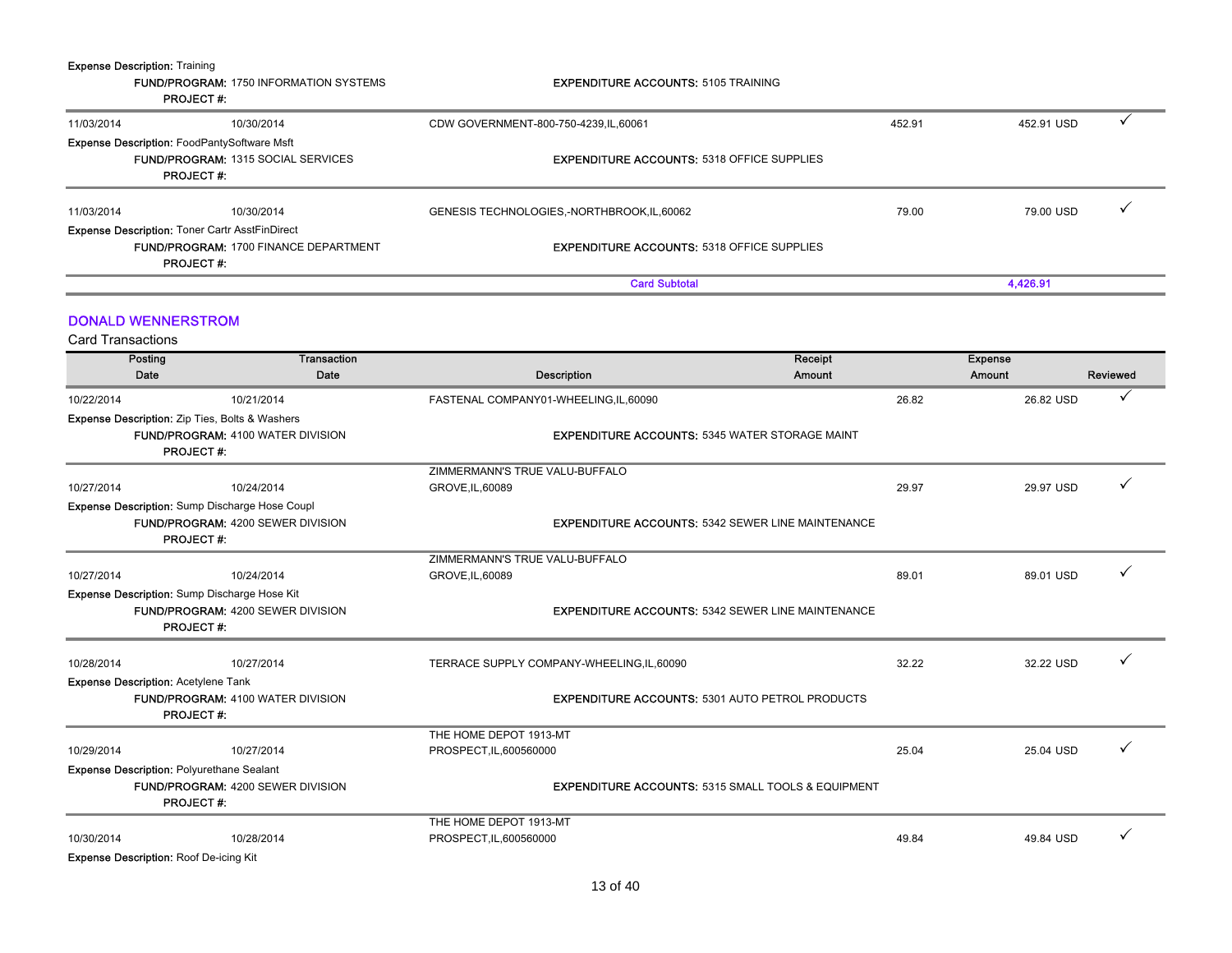|                                                    | <b>FUND/PROGRAM: 4100 WATER DIVISION</b><br><b>PROJECT#:</b>                                           | <b>EXPENDITURE ACCOUNTS: 5345 WATER STORAGE MAINT</b>       |                          |                                      |
|----------------------------------------------------|--------------------------------------------------------------------------------------------------------|-------------------------------------------------------------|--------------------------|--------------------------------------|
| 10/30/2014                                         | 10/28/2014                                                                                             | THE HOME DEPOT 1913-MT PROSPECT, IL, 60056                  | (73.84)                  | $(73.84)$ USD                        |
|                                                    | Expense Description: Return Roof De-icing Kit<br>FUND/PROGRAM: 4100 WATER DIVISION<br><b>PROJECT#:</b> | <b>EXPENDITURE ACCOUNTS: 5345 WATER STORAGE MAINT</b>       |                          |                                      |
| 10/30/2014                                         | 10/28/2014                                                                                             | THE HOME DEPOT 1913-MT<br>PROSPECT, IL, 600560000           | 147.68                   | 147.68 USD                           |
| <b>Expense Description: Roof De-icing Kits</b>     | FUND/PROGRAM: 4100 WATER DIVISION                                                                      | <b>EXPENDITURE ACCOUNTS: 5345 WATER STORAGE MAINT</b>       |                          |                                      |
|                                                    | <b>PROJECT#:</b>                                                                                       | <b>Card Subtotal</b>                                        |                          | 326.74                               |
| <b>DRUCILLA GARCIA</b><br><b>Card Transactions</b> |                                                                                                        |                                                             |                          |                                      |
| Posting<br>Date                                    | <b>Transaction</b><br>Date                                                                             | <b>Description</b>                                          | Receipt<br><b>Amount</b> | <b>Expense</b><br>Amount<br>Reviewed |
| 10/16/2014                                         | 10/15/2014                                                                                             | SMUGMUG ONLINE PHOTOS-650-6413119, CA, 94041                | 8.00                     | 8.00 USD                             |
| <b>Expense Description: Online subscription</b>    | FUND/PROGRAM: 1600 ADMIN & BOT<br><b>PROJECT#:</b>                                                     | <b>EXPENDITURE ACCOUNTS: 5302 BOOKS &amp; SUBSCRIPTIONS</b> |                          |                                      |
| 10/17/2014                                         | 10/16/2014                                                                                             | PAYPAL ROGER-4029357733, CA, 95131                          | 289.66                   | 289.66 USD                           |
|                                                    | Expense Description: Photography: Cmnty mktg<br>FUND/PROGRAM: 1600 ADMIN & BOT<br><b>PROJECT#:</b>     | <b>EXPENDITURE ACCOUNTS: 5333 BUSINESS RECRUITMENT</b>      |                          |                                      |
| 10/17/2014                                         | 10/16/2014                                                                                             | PAYPAL BLACKARTSMC BL-4029357733,CA,95131                   | 250.00                   | 250.00 USD                           |
|                                                    | Expense Description: Graphic Design: Cmnty Map<br>FUND/PROGRAM: 1600 ADMIN & BOT<br><b>PROJECT#:</b>   | <b>EXPENDITURE ACCOUNTS: 5333 BUSINESS RECRUITMENT</b>      |                          |                                      |
| 10/21/2014                                         | 10/20/2014                                                                                             | TAXI AFFIL SVCS-CHICAGO, IL, 60618                          | 9.25                     | 9.25 USD                             |
| Expense Description: Taxi: Sm Biz Rsc Smnr         | FUND/PROGRAM: 1600 ADMIN & BOT<br><b>PROJECT#:</b>                                                     | <b>EXPENDITURE ACCOUNTS: 5105 TRAINING</b>                  |                          |                                      |
| 10/21/2014                                         | 10/20/2014                                                                                             | METRA ARLINGTON PARK-ARLINGTON HTS, IL, 60004               | 10.50                    | 10.50 USD                            |
| Expense Description: Metra: Sm Biz Smnr            | FUND/PROGRAM: 1600 ADMIN & BOT<br><b>PROJECT#:</b>                                                     | <b>EXPENDITURE ACCOUNTS: 5105 TRAINING</b>                  |                          |                                      |
| 10/22/2014                                         | 10/21/2014                                                                                             | CHICAGO BAGEL & BIALY-WHEELING, IL, 60090                   | 18.95                    | ✓<br>18.95 USD                       |
| <b>Expense Description: ED host TOTT Recap</b>     | FUND/PROGRAM: 1600 ADMIN & BOT                                                                         | <b>EXPENDITURE ACCOUNTS: 5105 TRAINING</b>                  |                          |                                      |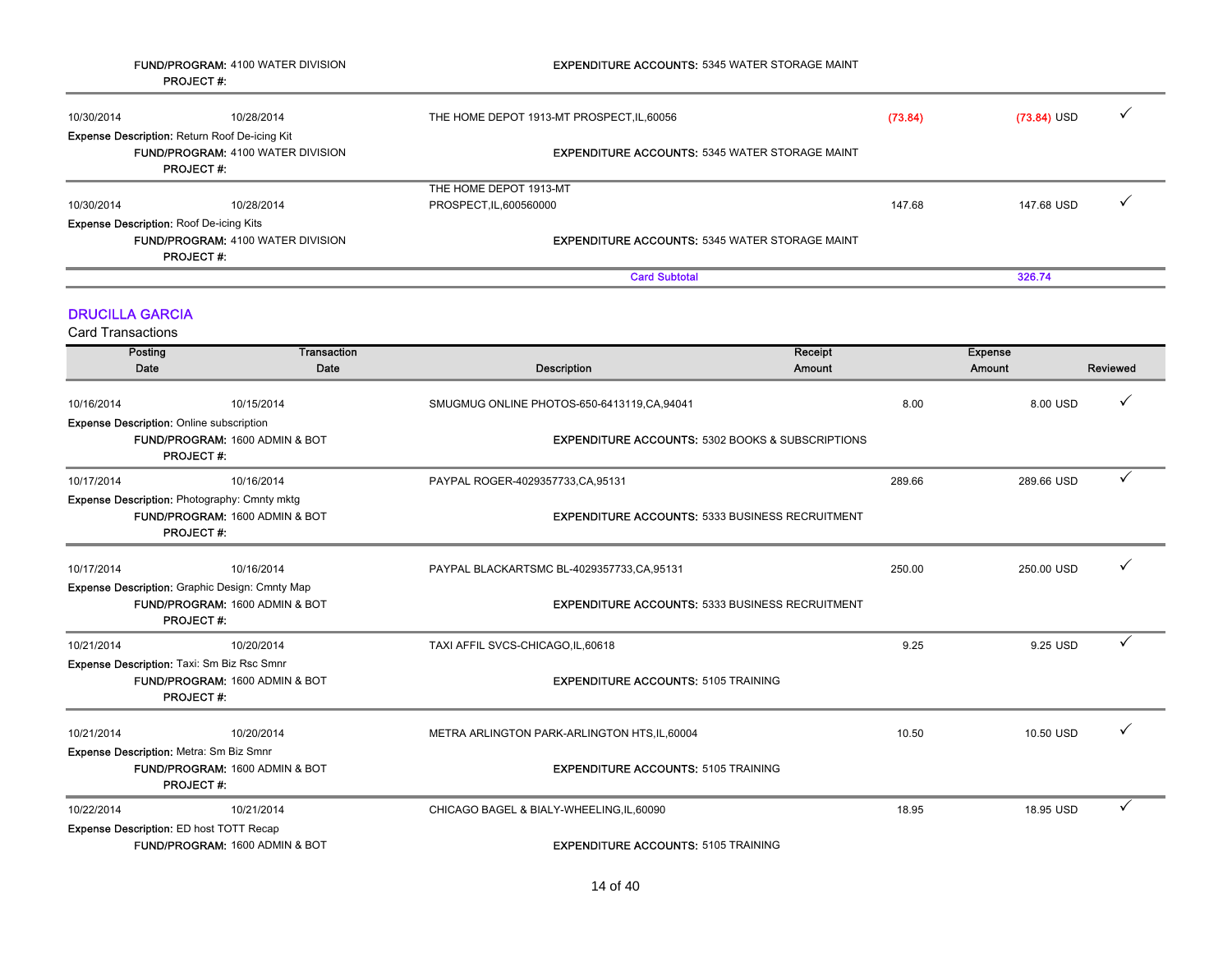|                                                                                                    | <b>PROJECT#:</b>                                                                                           |                                                               |                   |                                      |  |  |
|----------------------------------------------------------------------------------------------------|------------------------------------------------------------------------------------------------------------|---------------------------------------------------------------|-------------------|--------------------------------------|--|--|
| 10/27/2014                                                                                         | 10/24/2014                                                                                                 | HTL HIGHTAIL-669-222-8281, CA, 95008                          | 15.99             | ✓<br>15.99 USD                       |  |  |
| Expense Description: Bulk file e-send svc                                                          | FUND/PROGRAM: 1600 ADMIN & BOT<br><b>PROJECT#:</b>                                                         | <b>EXPENDITURE ACCOUNTS: 5302 BOOKS &amp; SUBSCRIPTIONS</b>   |                   |                                      |  |  |
| 11/03/2014                                                                                         | 10/31/2014                                                                                                 | DNH GODADDY.COM-480-5058855,AZ,85260                          | 107.88            | $\checkmark$<br>107.88 USD           |  |  |
|                                                                                                    | <b>Expense Description:</b> Web host Fee: AroundWhlg<br>FUND/PROGRAM: 1600 ADMIN & BOT<br><b>PROJECT#:</b> | <b>EXPENDITURE ACCOUNTS: 5333 BUSINESS RECRUITMENT</b>        |                   |                                      |  |  |
| 11/03/2014                                                                                         | 11/01/2014                                                                                                 | DNH GODADDY.COM-480-5058855,AZ,85260                          | 25.16             | ✓<br>25.16 USD                       |  |  |
|                                                                                                    | Expense Description: Domain name: AroundWhing<br>FUND/PROGRAM: 1600 ADMIN & BOT<br><b>PROJECT#:</b>        | <b>EXPENDITURE ACCOUNTS: 5333 BUSINESS RECRUITMENT</b>        |                   |                                      |  |  |
|                                                                                                    |                                                                                                            | <b>Card Subtotal</b>                                          |                   | 735.39                               |  |  |
| <b>JEFF WOLFGRAM</b><br><b>Card Transactions</b>                                                   |                                                                                                            |                                                               |                   |                                      |  |  |
| Posting                                                                                            | <b>Transaction</b>                                                                                         |                                                               | Receipt           | <b>Expense</b>                       |  |  |
| Date                                                                                               | Date                                                                                                       | Description                                                   | Amount            | Amount<br>Reviewed                   |  |  |
| 10/24/2014<br><b>Expense Description: Broom</b>                                                    | 10/22/2014                                                                                                 | THE HOME DEPOT 1913-MT<br>PROSPECT, IL, 600560000             | 19.94             | 19.94 USD                            |  |  |
| <b>FUND/PROGRAM: 4100 WATER DIVISION</b><br><b>PROJECT#:</b>                                       |                                                                                                            | <b>EXPENDITURE ACCOUNTS: 5315 SMALL TOOLS &amp; EQUIPMENT</b> |                   |                                      |  |  |
|                                                                                                    |                                                                                                            | <b>Card Subtotal</b>                                          |                   | 19.94                                |  |  |
| <b>JOHN MELANIPHY III</b><br><b>Card Transactions</b>                                              |                                                                                                            |                                                               |                   |                                      |  |  |
| Posting                                                                                            | Transaction                                                                                                |                                                               | Receipt           | <b>Expense</b>                       |  |  |
| Date                                                                                               | Date                                                                                                       | <b>Description</b>                                            | Amount            | Amount<br>Reviewed                   |  |  |
| 10/06/2014                                                                                         | 10/02/2014                                                                                                 | RISEANDDINE-WHEELING, IL, 600900000                           | 32.84             | ✓<br>32.84 USD                       |  |  |
| Expense Description: Lunch - Biz Recruitment<br>FUND/PROGRAM: 1600 ADMIN & BOT<br><b>PROJECT#:</b> |                                                                                                            | <b>EXPENDITURE ACCOUNTS: 5333 BUSINESS RECRUITMENT</b>        |                   |                                      |  |  |
|                                                                                                    |                                                                                                            | <b>Card Subtotal</b>                                          |                   | 32.84                                |  |  |
| <b>JOHNNY PEREZ</b><br><b>Card Transactions</b>                                                    |                                                                                                            |                                                               |                   |                                      |  |  |
| Posting<br>Date                                                                                    | <b>Transaction</b><br>Date                                                                                 | <b>Description</b>                                            | Receipt<br>Amount | <b>Expense</b><br>Amount<br>Reviewed |  |  |
| 10/09/2014                                                                                         | 10/08/2014                                                                                                 | IN SUPPLIES UNLIMITED-770-4144444, GA, 30079                  | 314.14            | 314.14 USD                           |  |  |

Expense Description: Self Leveling Caulk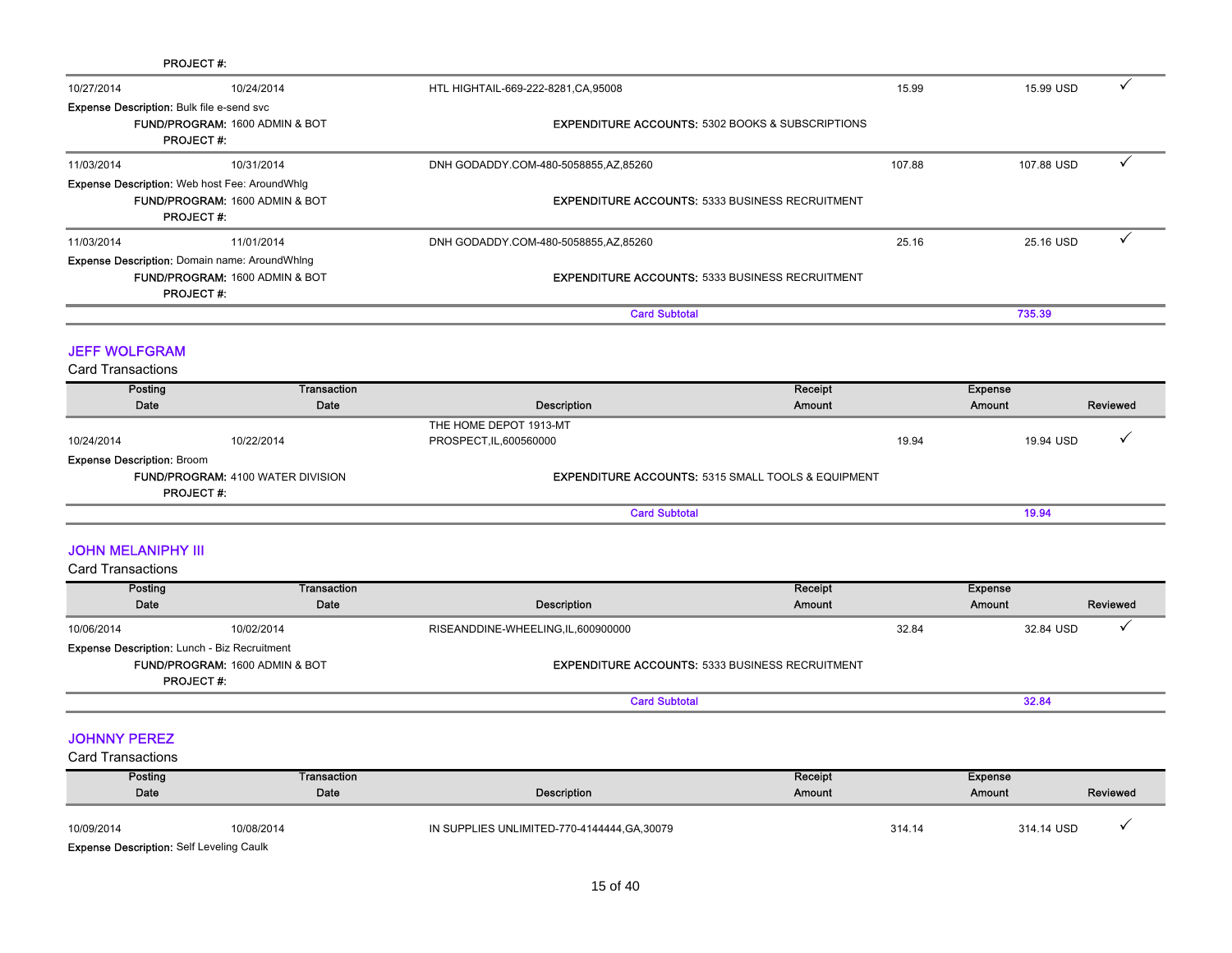|                                                                                                             | <b>FUND/PROGRAM: 1220 BUILDING SERVICES</b><br><b>PROJECT#:</b>                                                     | <b>EXPENDITURE ACCOUNTS: 5311 BLDG/GROUNDS MAINTENANCE</b> |          |              |              |
|-------------------------------------------------------------------------------------------------------------|---------------------------------------------------------------------------------------------------------------------|------------------------------------------------------------|----------|--------------|--------------|
| 10/09/2014                                                                                                  | 10/08/2014                                                                                                          | WW GRAINGER-877-2022594, PA, 15201-1416                    | 27.90    | 15.76 USD    | $\checkmark$ |
|                                                                                                             | <b>Expense Description: Photo Control Sensor</b>                                                                    |                                                            |          |              |              |
|                                                                                                             | <b>FUND/PROGRAM: 1320 SENIOR CITIZENS SERVICES</b><br><b>PROJECT#:</b>                                              | <b>EXPENDITURE ACCOUNTS: 5311 BLDG/GROUNDS MAINTENANCE</b> |          |              |              |
| 10/09/2014                                                                                                  | 10/08/2014                                                                                                          | WW GRAINGER-877-2022594, PA, 15201-1416                    | 27.90    | 12.14 USD    | ✓            |
|                                                                                                             | <b>Expense Description: Photo Control Sensor</b><br>FUND/PROGRAM: 1430 FORESTRY DIVISION<br><b>PROJECT#:</b>        | <b>EXPENDITURE ACCOUNTS: 5311 BLDG/GROUNDS MAINTENANCE</b> |          |              |              |
| 10/10/2014                                                                                                  | 10/08/2014                                                                                                          | GALESBURG ELECTRIC IND-309-343-4112, IL, 61401             | 350.37   | 350.37 USD   |              |
|                                                                                                             | <b>Expense Description: LED Fixture/Brackets</b><br><b>FUND/PROGRAM: 1430 FORESTRY DIVISION</b><br><b>PROJECT#:</b> | <b>EXPENDITURE ACCOUNTS: 5311 BLDG/GROUNDS MAINTENANCE</b> |          |              |              |
| 10/10/2014                                                                                                  | 10/09/2014                                                                                                          | WW GRAINGER-877-2022594, PA, 15201-1416                    | 651.08   | 651.08 USD   | ✓            |
|                                                                                                             | <b>Expense Description: Trash/Cig Receptacle</b><br><b>FUND/PROGRAM: 1220 BUILDING SERVICES</b><br><b>PROJECT#:</b> | <b>EXPENDITURE ACCOUNTS: 5311 BLDG/GROUNDS MAINTENANCE</b> |          |              |              |
| 10/10/2014                                                                                                  | 10/09/2014                                                                                                          | CHRISTMASLI-6783411225, GA, 30005                          | 1,223.79 | 1,223.79 USD | ✓            |
|                                                                                                             | <b>Expense Description: Seasonal Lights</b><br>FUND/PROGRAM: 1140 SPECIAL EVENTS<br><b>PROJECT #: 2006-036</b>      | <b>EXPENDITURE ACCOUNTS: 5317 MISC OPERATING SUPPLIES</b>  |          |              |              |
| 10/13/2014                                                                                                  | 10/09/2014                                                                                                          | GALESBURG ELECTRIC IND-309-343-4112, IL, 61401             | 1,608.52 | 1,608.52 USD | ✓            |
|                                                                                                             | <b>Expense Description: LED Fixtures/Brackets</b>                                                                   |                                                            |          |              |              |
|                                                                                                             | FUND/PROGRAM: 1430 FORESTRY DIVISION<br><b>PROJECT#:</b>                                                            | <b>EXPENDITURE ACCOUNTS: 5311 BLDG/GROUNDS MAINTENANCE</b> |          |              |              |
| 10/16/2014                                                                                                  | 10/14/2014                                                                                                          | THE WEBSTAURANT STORE-717-392-7472, PA, 17602              | 123.96   | 123.96 USD   |              |
| <b>Expense Description: Janitorial Supplies</b><br>FUND/PROGRAM: 1220 BUILDING SERVICES<br><b>PROJECT#:</b> |                                                                                                                     | <b>EXPENDITURE ACCOUNTS: 5309 JANITORIAL SUPPLIES</b>      |          |              |              |
| 10/16/2014                                                                                                  | 10/15/2014                                                                                                          | HENRICHSENS FIRE AND S-WHEELING, IL, 60090                 | 43.50    | 43.50 USD    | ✓            |
| <b>Expense Description: Fire Extinguishers</b><br>FUND/PROGRAM: 4100 WATER DIVISION<br><b>PROJECT#:</b>     |                                                                                                                     | <b>EXPENDITURE ACCOUNTS: 5243 PUMPHOUSE MAINTENANCE</b>    |          |              |              |
|                                                                                                             |                                                                                                                     | <b>Card Subtotal</b>                                       |          | 4,343.26     |              |
| <b>JON SFONDILIS</b>                                                                                        | Card Transactions                                                                                                   |                                                            |          |              |              |

| Posting | Transaction |                    | Receipt | Expense |          |
|---------|-------------|--------------------|---------|---------|----------|
| Date    | Date        | <b>Description</b> | Amount  | Amount  | Reviewed |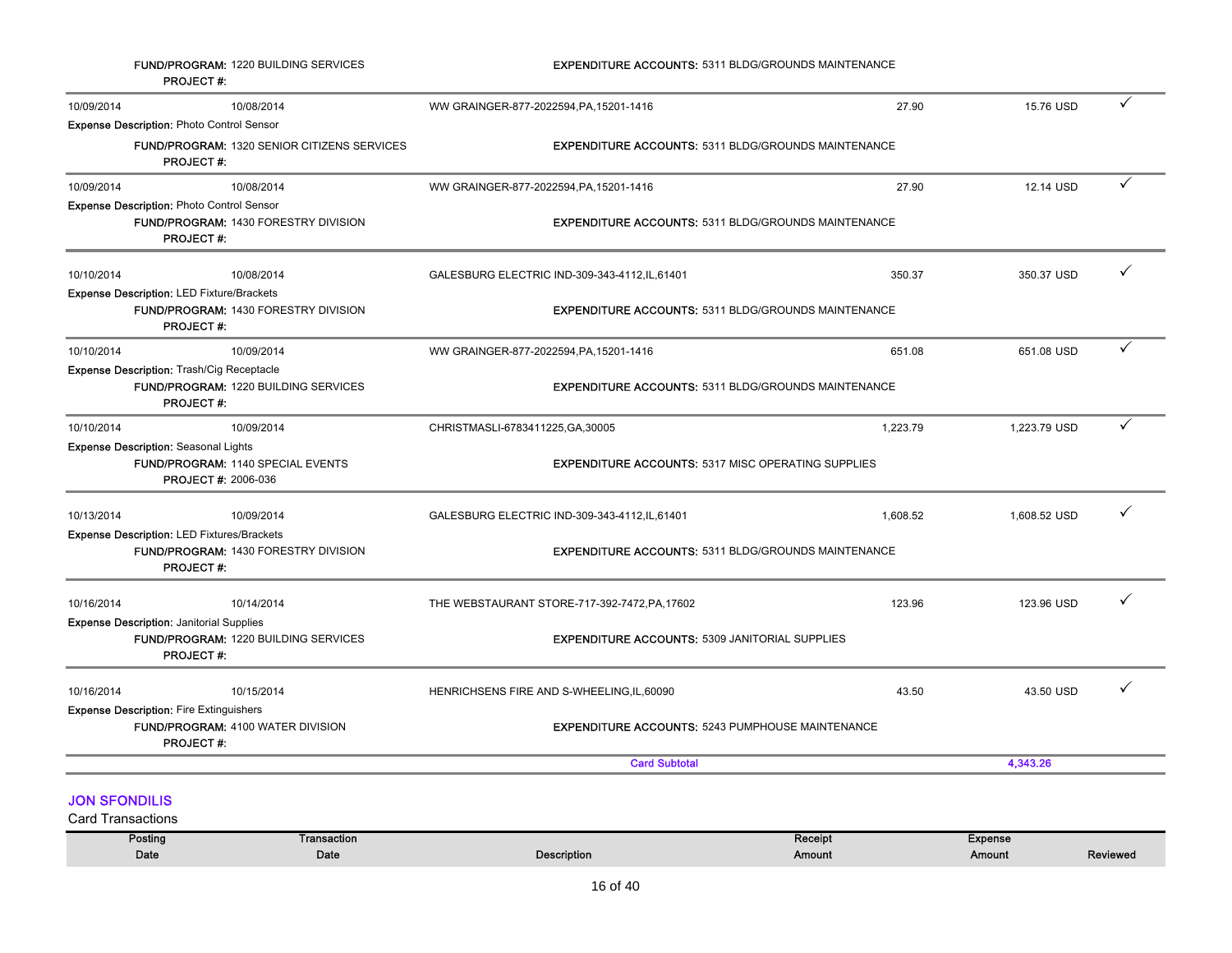| 10/08/2014                                       | 10/06/2014                                                                                                               |                            | FEDEX OFFICE 00000828-DALLAS, TX, 75240                        | 182.05            |                          | 182.05 USD |              |
|--------------------------------------------------|--------------------------------------------------------------------------------------------------------------------------|----------------------------|----------------------------------------------------------------|-------------------|--------------------------|------------|--------------|
|                                                  | <b>Expense Description: Lights arnd Whing Posters</b><br>FUND/PROGRAM: 1140 SPECIAL EVENTS<br><b>PROJECT #: 2006-036</b> |                            | <b>EXPENDITURE ACCOUNTS: 5201 ADVERTISING &amp; PUBLISHING</b> |                   |                          |            |              |
| 10/09/2014                                       | 10/08/2014                                                                                                               |                            | WHEELING PROSPECT HEIG-847-5410170, IL, 60090                  | 30.00             |                          | 30.00 USD  | ✓            |
|                                                  | Expense Description: Taste/Town Regis-TS                                                                                 |                            |                                                                |                   |                          |            |              |
|                                                  | FUND/PROGRAM: 1600 ADMIN & BOT<br><b>PROJECT#:</b>                                                                       |                            | <b>EXPENDITURE ACCOUNTS: 5105 TRAINING</b>                     |                   |                          |            |              |
| 10/17/2014                                       | 10/15/2014                                                                                                               |                            | MAESTRO GRILL-NORTHBROOK, IL, 60062                            | 13.93             |                          | 13.93 USD  | $\checkmark$ |
|                                                  | Expense Description: Mtg w/Trustee Krueger                                                                               |                            |                                                                |                   |                          |            |              |
|                                                  | FUND/PROGRAM: 1600 ADMIN & BOT<br><b>PROJECT#:</b>                                                                       |                            | <b>EXPENDITURE ACCOUNTS: 5105 TRAINING</b>                     |                   |                          |            |              |
|                                                  |                                                                                                                          |                            | CONTINENTAL RESTAURANT-BUFFALO                                 |                   |                          |            |              |
| 10/20/2014                                       | 10/17/2014                                                                                                               |                            | GROVE, IL, 60089                                               | 52.41             |                          | 52.41 USD  |              |
|                                                  | <b>Expense Description: Budget Mtg w/Argiris</b><br>FUND/PROGRAM: 1600 ADMIN & BOT<br><b>PROJECT#:</b>                   |                            | <b>EXPENDITURE ACCOUNTS: 5105 TRAINING</b>                     |                   |                          |            |              |
| 10/20/2014                                       | 10/17/2014                                                                                                               |                            | 1-800-FLOWERS.COM,INC.-800-468-1141,NY,11514                   | 112.33            |                          | 112.33 USD | ✓            |
|                                                  | <b>Expense Description: Funeral Flowers-Sente</b><br>FUND/PROGRAM: 1600 ADMIN & BOT<br><b>PROJECT#:</b>                  |                            | <b>EXPENDITURE ACCOUNTS: 5323 AWARDS/DECORATIONS</b>           |                   |                          |            |              |
| 10/23/2014                                       | 10/22/2014                                                                                                               |                            | COOPER'S HAWK WHEELING-WHEELING, IL, 60090                     | 91.93             |                          | 91.93 USD  |              |
|                                                  | Expense Description: Mtg w/D21, Library, Park<br>FUND/PROGRAM: 1600 ADMIN & BOT<br><b>PROJECT#:</b>                      |                            | <b>EXPENDITURE ACCOUNTS: 5105 TRAINING</b>                     |                   |                          |            |              |
| 10/28/2014                                       | 10/27/2014                                                                                                               |                            | RAM RESTAURANT WHEELI-WHEELING, IL, 60090                      | 39.16             |                          | 39.16 USD  |              |
|                                                  | Expense Description: Mtg w/Trustee Lang<br>FUND/PROGRAM: 1600 ADMIN & BOT<br><b>PROJECT#:</b>                            |                            | <b>EXPENDITURE ACCOUNTS: 5105 TRAINING</b>                     |                   |                          |            |              |
| 10/30/2014                                       | 10/29/2014                                                                                                               |                            | RAM RESTAURANT WHEELI-WHEELING, IL, 60090                      | 41.36             |                          | 41.36 USD  | ✓            |
|                                                  | <b>Expense Description: Mtg w/Trustee Vogel</b><br>FUND/PROGRAM: 1600 ADMIN & BOT<br><b>PROJECT#:</b>                    |                            | <b>EXPENDITURE ACCOUNTS: 5105 TRAINING</b>                     |                   |                          |            |              |
|                                                  |                                                                                                                          |                            | <b>Card Subtotal</b>                                           |                   |                          | 563.17     |              |
| <b>JOSHUA BERMAN</b><br><b>Card Transactions</b> |                                                                                                                          |                            |                                                                |                   |                          |            |              |
|                                                  | Posting<br>Date                                                                                                          | <b>Transaction</b><br>Date | <b>Description</b>                                             | Receipt<br>Amount | <b>Expense</b><br>Amount |            | Reviewed     |

| of 40<br>17 |
|-------------|
|-------------|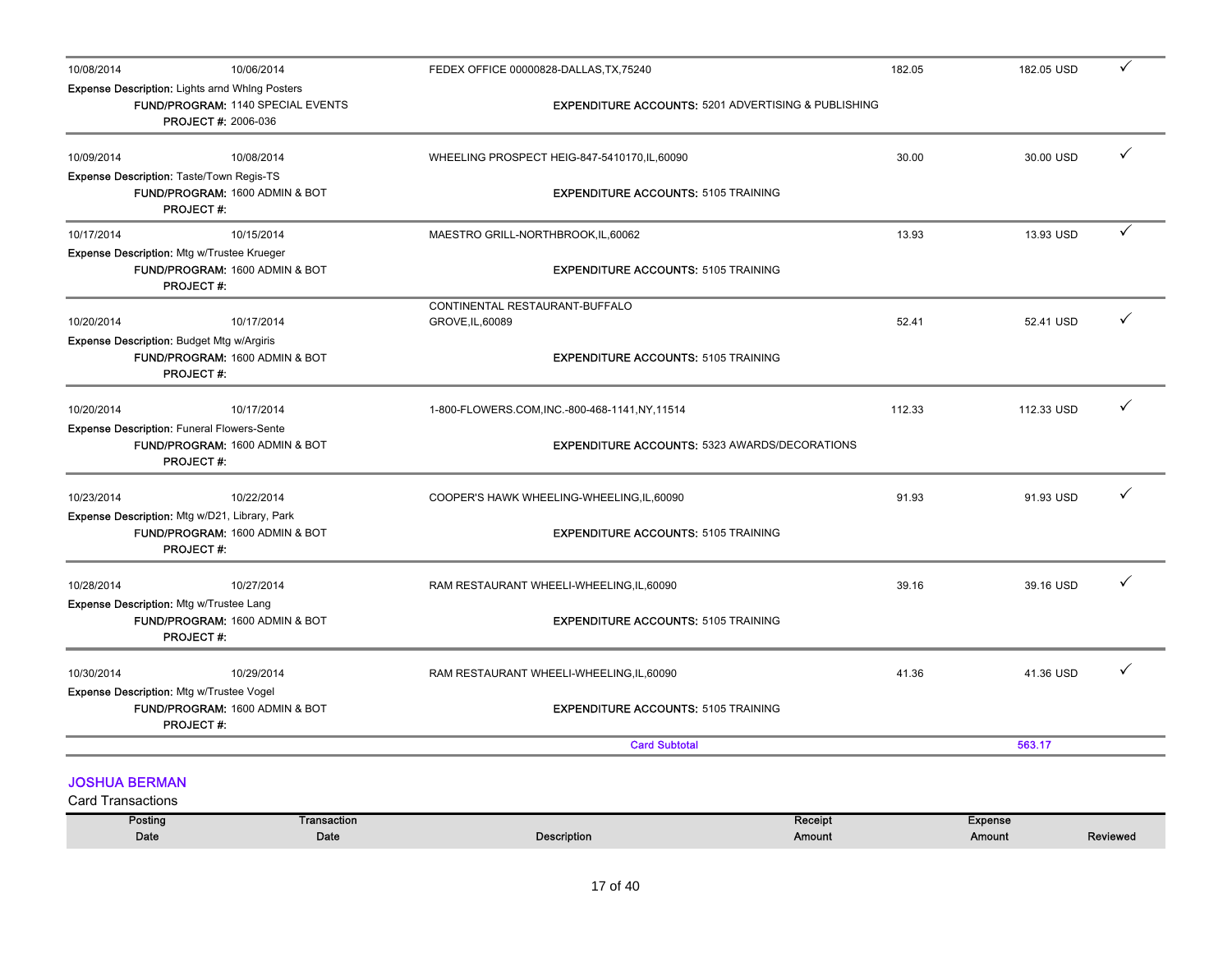| 10/27/2014                                                                             | 10/23/2014                         | THE HOME DEPOT 1913-MT<br>PROSPECT, IL, 600560000 | 14.97                         | 14.97 USD  |              |
|----------------------------------------------------------------------------------------|------------------------------------|---------------------------------------------------|-------------------------------|------------|--------------|
| Expense Description: Parts/Tool Box                                                    |                                    |                                                   |                               |            |              |
| FUND/PROGRAM:<br><b>PROJECT#:</b>                                                      | 1430 FORESTRY DIVISION<br>2003-008 | <b>EXPENDITURE ACCOUNTS:</b>                      | 5311 BLDG/GROUNDS MAINTENANCE |            |              |
| 10/27/2014                                                                             | 10/24/2014                         | ZIMMERMANN'S TRUE VALU-08475413010, IL, 60089     | 10.98                         | 10.98 USD  | ✓            |
| <b>Expense Description: Sealant</b><br><b>FUND/PROGRAM:</b><br><b>PROJECT#:</b>        | 4200 SEWER DIVISION                | <b>EXPENDITURE ACCOUNTS:</b>                      | 5342 SEWER LINE MAINTENANCE   |            |              |
| 10/27/2014                                                                             | 10/24/2014                         | ZIMMERMANN'S TRUE VALU-08475413010, IL, 60089     | 14.07                         | 14.07 USD  | ✓            |
| Expense Description: PVC Parts/Sump Repair<br><b>FUND/PROGRAM:</b><br><b>PROJECT#:</b> | 4100 WATER DIVISION                | <b>EXPENDITURE ACCOUNTS:</b>                      | 5311 BLDG/GROUNDS MAINTENANCE |            |              |
| 10/27/2014                                                                             | 10/24/2014                         |                                                   | 5.99                          | 5.99 USD   | ✓            |
| <b>Expense Description: Chain Lube</b>                                                 |                                    | WW GRAINGER-877-2022594, PA, 15201-1416           |                               |            |              |
| <b>FUND/PROGRAM:</b><br><b>PROJECT#:</b>                                               | 4100 WATER DIVISION                | <b>EXPENDITURE ACCOUNTS:</b>                      | 5311 BLDG/GROUNDS MAINTENANCE |            |              |
| 10/27/2014                                                                             | 10/24/2014                         | ZIMMERMANN'S TRUE VALU-08475413010, IL, 60089     | 23.47                         | 23.47 USD  | ✓            |
| <b>Expense Description: Sealant</b><br><b>FUND/PROGRAM:</b><br><b>PROJECT#:</b>        | 4200 SEWER DIVISION                | <b>EXPENDITURE ACCOUNTS:</b>                      | 5342 SEWER LINE MAINTENANCE   |            |              |
| 10/28/2014                                                                             | 10/27/2014                         | WW GRAINGER-877-2022594, PA, 15201-1416           | 127.15                        | 127.15 USD | $\checkmark$ |
| <b>Expense Description: Cable Ties</b><br><b>FUND/PROGRAM:</b><br><b>PROJECT#:</b>     | 4100 WATER DIVISION                | <b>EXPENDITURE ACCOUNTS:</b>                      | 5311 BLDG/GROUNDS MAINTENANCE |            |              |
| 10/28/2014                                                                             | 10/27/2014                         | FASTENAL COMPANY01-WHEELING,IL,60090              | 426.42                        | 426.42 USD | ✓            |
| <b>Expense Description: Parts Bin</b><br><b>FUND/PROGRAM:</b><br><b>PROJECT#:</b>      | 4200 SEWER DIVISION                | <b>EXPENDITURE ACCOUNTS:</b>                      | 5315 SMALL TOOLS & EQUIPMENT  |            |              |
|                                                                                        |                                    | <b>Card Subtotal</b>                              |                               | 623.05     |              |
| <b>LANA RUDNIK</b>                                                                     |                                    |                                                   |                               |            |              |

| Posting                                               | Transaction          |                                           | Receipt                  |       | <b>Expense</b> |          |
|-------------------------------------------------------|----------------------|-------------------------------------------|--------------------------|-------|----------------|----------|
| Date                                                  | Date                 | Description                               | Amount                   |       | Amount         | Reviewed |
|                                                       |                      |                                           |                          |       |                |          |
| 10/06/2014                                            | 10/03/2014           | ADMIRAL GRAPHICS-ARLINGTON HTS, IL, 60005 |                          | 60.00 | 60.00 USD      |          |
| <b>Expense Description: Shirts Embroidery-Mulford</b> |                      |                                           |                          |       |                |          |
| <b>FUND/PROGRAM:</b>                                  | 1400 CIP ENGINEERING | <b>EXPENDITURE ACCOUNTS:</b>              | 5319 PROTECTIVE CLOTHING |       |                |          |
| <b>PROJECT#:</b>                                      |                      |                                           |                          |       |                |          |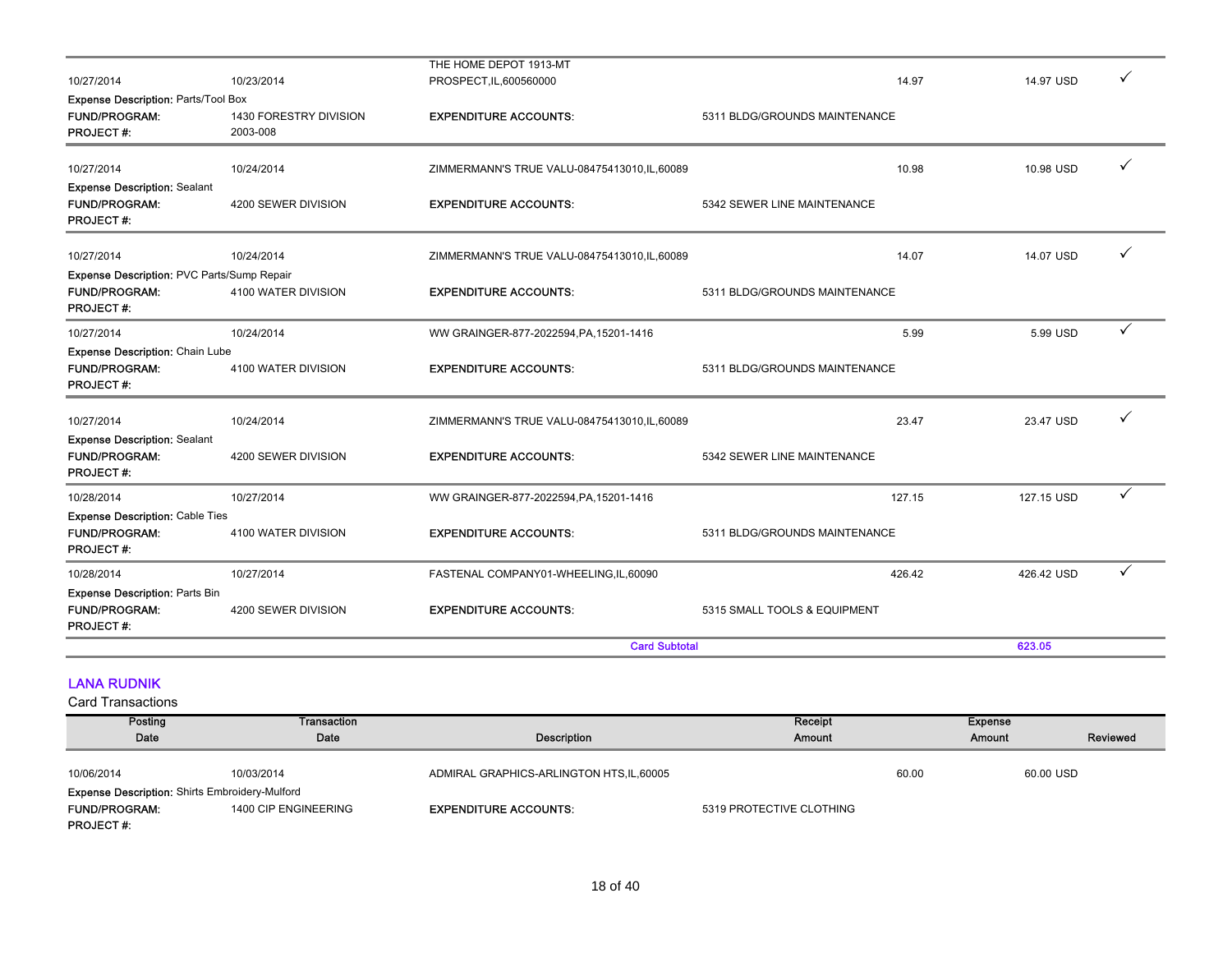| 10/21/2014                                                                               | 10/20/2014                  | JOHN DEERE LANDSCAPES0-WHEELING, IL, 60090 |                         | 226.50 | 226.50 USD |
|------------------------------------------------------------------------------------------|-----------------------------|--------------------------------------------|-------------------------|--------|------------|
| <b>Expense Description: Antenna Wire CRS</b><br><b>FUND/PROGRAM:</b><br><b>PROJECT#:</b> | <b>PROJECTS</b><br>2013-025 | <b>EXPENDITURE ACCOUNTS:</b>               | 5503 WATER IMPROVEMENTS |        |            |
| 11/03/2014                                                                               | 10/31/2014                  | OFFICE DEPOT #1105-800-463-3768, IL, 60188 |                         | 17.37  | 17.37 USD  |
| <b>Expense Description: Office Supplies</b><br><b>FUND/PROGRAM:</b><br><b>PROJECT#:</b>  | 1400 CIP ENGINEERING        | <b>EXPENDITURE ACCOUNTS:</b>               | 5318 OFFICE SUPPLIES    |        |            |
| 11/04/2014                                                                               | 11/03/2014                  | OFFICE DEPOT #5910-800-463-3768, PA, 17241 |                         | 5.18   | 5.18 USD   |
| <b>Expense Description: Office Supplies</b><br><b>FUND/PROGRAM:</b><br><b>PROJECT#:</b>  | 1400 CIP ENGINEERING        | <b>EXPENDITURE ACCOUNTS:</b>               | 5318 OFFICE SUPPLIES    |        |            |
|                                                                                          |                             | <b>Card Subtotal</b>                       |                         |        | 309.05     |

### LINA COLUNGA

| Posting                                             | <b>Transaction</b>     |                                               | Receipt                       | <b>Expense</b> |              |
|-----------------------------------------------------|------------------------|-----------------------------------------------|-------------------------------|----------------|--------------|
| Date                                                | Date                   | <b>Description</b>                            | Amount                        | Amount         | Reviewed     |
| 10/06/2014                                          | 10/03/2014             | SAFE KIDS WORLDWIDE-WASHINGTON, DC, 20004     | 50.00                         | 50.00 USD      |              |
| <b>Expense Description: CPS Recertify-JD</b>        |                        |                                               |                               |                |              |
| <b>FUND/PROGRAM:</b><br><b>PROJECT#:</b>            | 2100 POLICE DEPARTMENT | <b>EXPENDITURE ACCOUNTS:</b>                  | 5105 TRAINING                 |                |              |
| 10/09/2014                                          | 10/08/2014             | WAL-MART #1735-WHEELING,IL,60090              | 65.49                         | 65.49 USD      |              |
| Expense Description: Memo Books/Shower Liners       |                        |                                               |                               |                |              |
| <b>FUND/PROGRAM:</b><br><b>PROJECT#:</b>            | 2100 POLICE DEPARTMENT | <b>EXPENDITURE ACCOUNTS:</b>                  | 5317 MISC OPERATING SUPPLIES  |                |              |
| 10/10/2014                                          | 10/08/2014             | NATURAL CHOICE CORPORA-08158744444, IL, 61109 | 60.95                         | 60.95 USD      |              |
| <b>Expense Description: CarbonPlus Filter</b>       |                        |                                               |                               |                |              |
| <b>FUND/PROGRAM:</b><br><b>PROJECT#:</b>            | 2100 POLICE DEPARTMENT | <b>EXPENDITURE ACCOUNTS:</b>                  | 5317 MISC OPERATING SUPPLIES  |                |              |
| 10/10/2014                                          | 10/09/2014             | PROVANTAGE LLC-800-3361166, OH, 44720-6902    | 266.38                        | 266.38 USD     |              |
| <b>Expense Description:</b> 2 HP Officejet Printers |                        |                                               |                               |                |              |
| <b>FUND/PROGRAM:</b><br><b>PROJECT#:</b>            | 2100 POLICE DEPARTMENT | <b>EXPENDITURE ACCOUNTS:</b>                  | 5315 SMALL TOOLS & EQUIPMENT  |                |              |
| 10/10/2014                                          | 10/10/2014             | ATT BUS PHONE PMT-888-235-7602, TX, 75202     | 1,478.80                      | 1,478.80 USD   | $\checkmark$ |
| Expense Description: 8/26-10/25 Phone Maintenc      |                        |                                               |                               |                |              |
| <b>FUND/PROGRAM:</b><br><b>PROJECT#:</b>            | (911)                  | <b>EXPENDITURE ACCOUNTS:</b>                  | 5220 MAINT OFF/SPEC EQUIPMENT |                |              |
| 10/13/2014                                          | 10/10/2014             | STAPLES 00116897-WHEELING, IL, 60090          | 119.19                        | 119.19 USD     | ✓            |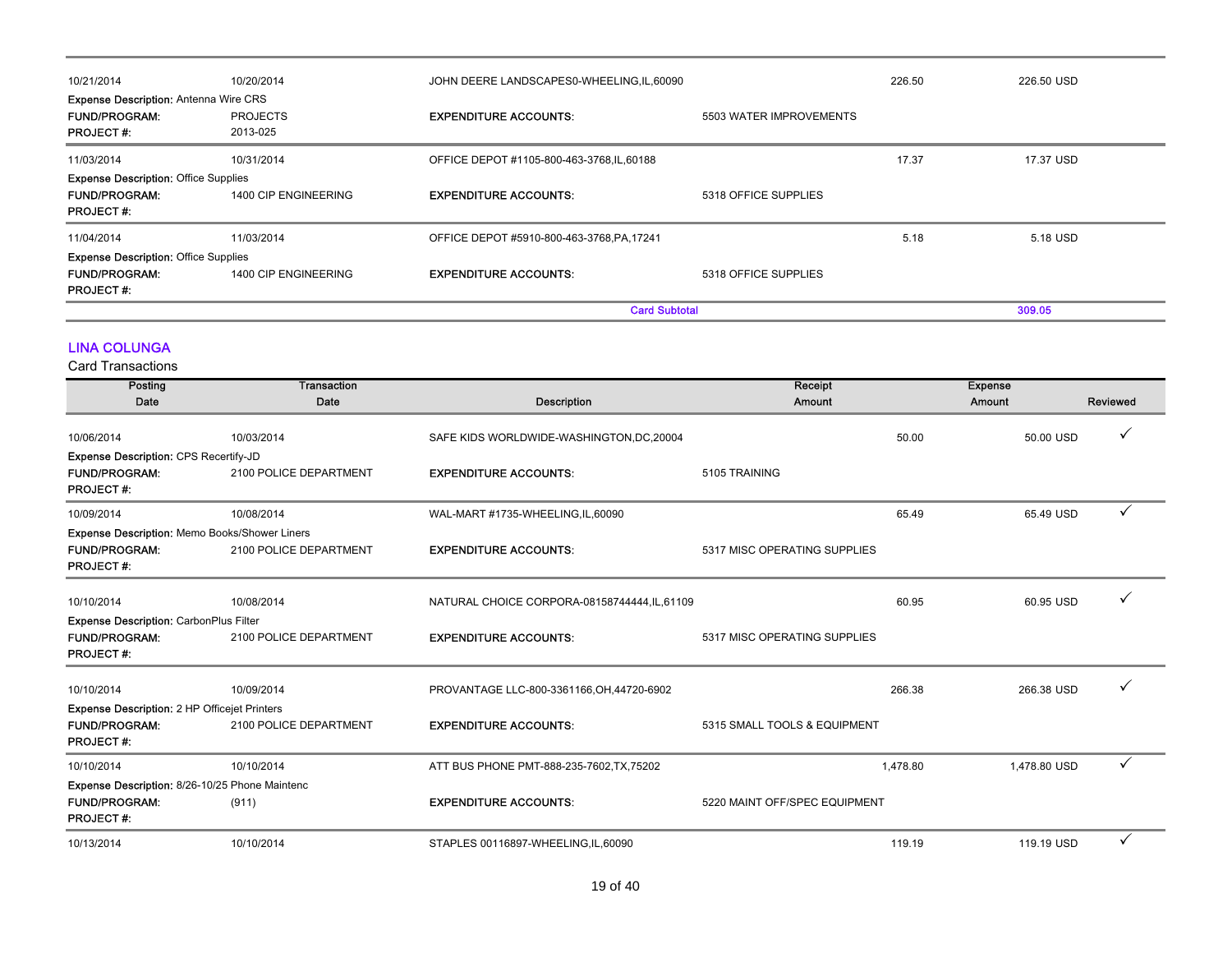| <b>Expense Description: Printer Toner</b>         |                        |                                            |                               |        |            |              |
|---------------------------------------------------|------------------------|--------------------------------------------|-------------------------------|--------|------------|--------------|
| <b>FUND/PROGRAM:</b><br><b>PROJECT#:</b>          | 2100 POLICE DEPARTMENT | <b>EXPENDITURE ACCOUNTS:</b>               | 5317 MISC OPERATING SUPPLIES  |        |            |              |
| 10/13/2014                                        | 10/12/2014             | AMAZON.COM-AMZN.COM/BILL, WA, 98101        |                               | 169.62 | 169.62 USD | ✓            |
| Expense Description: IT Ref Software Books        |                        |                                            |                               |        |            |              |
| <b>FUND/PROGRAM:</b><br><b>PROJECT#:</b>          | 2100 POLICE DEPARTMENT | <b>EXPENDITURE ACCOUNTS:</b>               | 5327 IS MISC SOFTWARE         |        |            |              |
| 10/17/2014                                        | 10/15/2014             | MONOPRICE INC-09099896887, CA, 91730       |                               | 68.95  | 68.95 USD  | ✓            |
| Expense Description: TV Ext. Cable-Jt             |                        |                                            |                               |        |            |              |
| <b>FUND/PROGRAM:</b><br><b>PROJECT#:</b>          | (911)                  | <b>EXPENDITURE ACCOUNTS:</b>               | 5313 IS MISC EQPT & SUPPLIES  |        |            |              |
| 10/17/2014                                        | 10/16/2014             | AMAZON.COM-AMZN.COM/BILL, WA, 98101        |                               | 132.08 | 132.08 USD | $\checkmark$ |
| <b>Expense Description: IT Ref Software Books</b> |                        |                                            |                               |        |            |              |
| <b>FUND/PROGRAM:</b><br><b>PROJECT#:</b>          | 2100 POLICE DEPARTMENT | <b>EXPENDITURE ACCOUNTS:</b>               | 5327 IS MISC SOFTWARE         |        |            |              |
| 10/17/2014                                        | 10/16/2014             | AMAZON.COM-AMZN.COM/BILL, WA, 98101        |                               | 73.06  | 73.06 USD  | ✓            |
| Expense Description: iPhone 5S Holster Case       |                        |                                            |                               |        |            |              |
| <b>FUND/PROGRAM:</b><br><b>PROJECT#:</b>          | 2100 POLICE DEPARTMENT | <b>EXPENDITURE ACCOUNTS:</b>               | 5220 MAINT OFF/SPEC EQUIPMENT |        |            |              |
| 10/20/2014                                        | 10/16/2014             | KAESER AND BLAIR INC-BATAVIA, OH, 45103    |                               | 522.16 | 522.16 USD | $\checkmark$ |
| Expense Description: H2O Bottles/Crime Prevent    |                        |                                            |                               |        |            |              |
| <b>FUND/PROGRAM:</b><br><b>PROJECT#:</b>          | 2100 POLICE DEPARTMENT | <b>EXPENDITURE ACCOUNTS:</b>               | 5228 PRINTING & BINDING       |        |            |              |
| 10/20/2014                                        | 10/16/2014             | SIGNALGUYS.COM-NEW LENOX, IL, 60451        |                               | 84.71  | 84.71 USD  | ✓            |
| Expense Description: Radio Console Light Bulb     |                        |                                            |                               |        |            |              |
| <b>FUND/PROGRAM:</b><br><b>PROJECT#:</b>          | (911)                  | <b>EXPENDITURE ACCOUNTS:</b>               | 5221 MAINT RADIO EQUIPMENT    |        |            |              |
| 10/20/2014                                        | 10/16/2014             | MONOPRICE INC-09099896887, CA, 91730       |                               | 190.51 | 190.51 USD | $\checkmark$ |
| Expense Description: TV Extension Cables          |                        |                                            |                               |        |            |              |
| <b>FUND/PROGRAM:</b><br><b>PROJECT#:</b>          | (911)                  | <b>EXPENDITURE ACCOUNTS:</b>               | 5313 IS MISC EQPT & SUPPLIES  |        |            |              |
| 10/20/2014                                        | 10/17/2014             | STERICYCLE-08667837422,IL,60045            |                               | 614.46 | 614.46 USD | $\checkmark$ |
| Expense Description: HazardousWasteRemovalSvc.    |                        |                                            |                               |        |            |              |
| <b>FUND/PROGRAM:</b><br><b>PROJECT#:</b>          | 2100 POLICE DEPARTMENT | <b>EXPENDITURE ACCOUNTS:</b>               | 5317 MISC OPERATING SUPPLIES  |        |            |              |
| 10/20/2014                                        | 10/19/2014             | IPSTA CONFERENCE-8473622435,IL,60048       |                               | 24.00  | 24.00 USD  | ✓            |
| Expense Description: IPSTA Conf Reg-MG            |                        |                                            |                               |        |            |              |
| <b>FUND/PROGRAM:</b><br><b>PROJECT#:</b>          | (911)                  | <b>EXPENDITURE ACCOUNTS:</b>               | 5205 CONFERENCES & MEETINGS   |        |            |              |
| 10/24/2014                                        | 10/22/2014             | CROWNE PLAZA HOTELS-SPRINGFIELD, IL, 62703 |                               | 533.12 | 533.12 USD | $\checkmark$ |
| Expense Description: IPSTA Conf Lodging-JW        |                        |                                            |                               |        |            |              |

20 of 40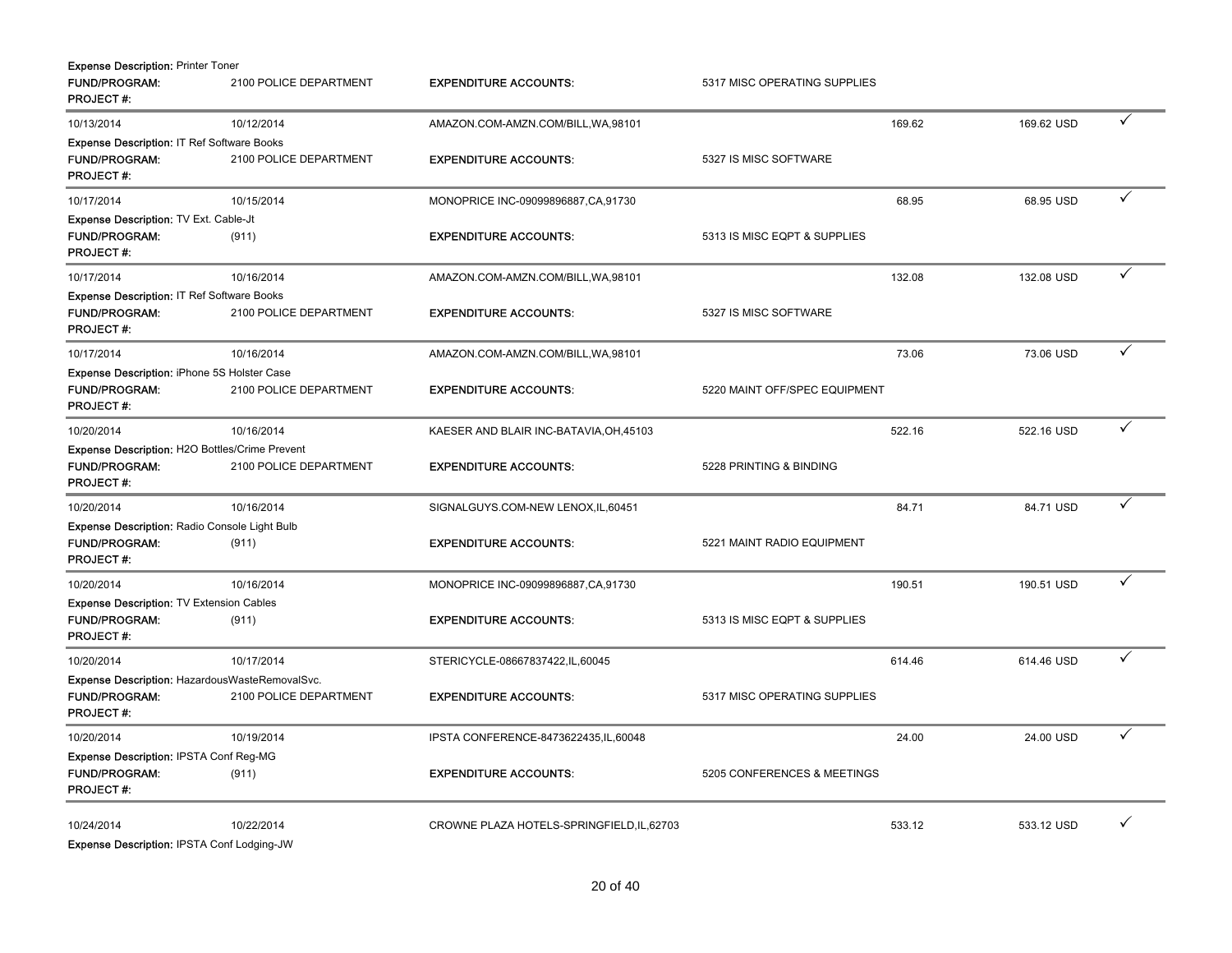| <b>FUND/PROGRAM:</b><br><b>PROJECT#:</b>     | (911)            | <b>EXPENDITURE ACCOUNTS:</b>               | 5205 CONFERENCES & MEETINGS |        |            |  |
|----------------------------------------------|------------------|--------------------------------------------|-----------------------------|--------|------------|--|
| 10/24/2014                                   | 10/22/2014       | CROWNE PLAZA HOTELS-SPRINGFIELD, IL, 62703 |                             | 533.12 | 533.12 USD |  |
| Expense Description: IPSTA Conf Lodging-MG   |                  |                                            |                             |        |            |  |
| <b>FUND/PROGRAM:</b>                         | (911)            | <b>EXPENDITURE ACCOUNTS:</b>               | 5205 CONFERENCES & MEETINGS |        |            |  |
| <b>PROJECT#:</b>                             |                  |                                            |                             |        |            |  |
| 10/28/2014                                   | 10/28/2014       | ATT BILL PAYMENT-800-288-2020, TX, 75202   |                             | 56.83  | 56.83 USD  |  |
| <b>Expense Description: Internet Service</b> |                  |                                            |                             |        |            |  |
| <b>FUND/PROGRAM:</b>                         | 1600 ADMIN & BOT | <b>EXPENDITURE ACCOUNTS:</b>               | 5239 CELLULAR SERVICES      |        |            |  |
| <b>PROJECT#:</b>                             |                  |                                            |                             |        |            |  |
|                                              |                  | <b>Card Subtotal</b>                       |                             |        | 5,043.43   |  |

#### LORI HAZLEWOOD

| Posting                                                                       | <b>Transaction</b>                 |                                             | Receipt                       | <b>Expense</b> |          |
|-------------------------------------------------------------------------------|------------------------------------|---------------------------------------------|-------------------------------|----------------|----------|
| Date                                                                          | Date                               | Description                                 | Amount                        | Amount         | Reviewed |
| 10/09/2014                                                                    | 10/08/2014                         | SHERWIN WILLIAMS #3711-WHEELING, IL, 60090  | 4.908.40                      | 4.908.40 USD   | ✓        |
| Expense Description: Uniform Fence Stain                                      |                                    |                                             |                               |                |          |
| <b>FUND/PROGRAM:</b><br><b>PROJECT#:</b>                                      | 1420 STREETS DIVISION              | <b>EXPENDITURE ACCOUNTS:</b>                | 5311 BLDG/GROUNDS MAINTENANCE |                |          |
| 10/09/2014                                                                    | 10/08/2014                         | BERTOG LANDSCAPE COMPA-WHEELING, IL, 60090  | 2,000.00                      | 2,000.00 USD   |          |
| Expense Description: Landscape Design VH                                      |                                    |                                             |                               |                |          |
| <b>FUND/PROGRAM:</b><br><b>PROJECT#:</b>                                      | 1430 FORESTRY DIVISION             | <b>EXPENDITURE ACCOUNTS:</b>                | 5311 BLDG/GROUNDS MAINTENANCE |                |          |
| 10/09/2014                                                                    | 10/08/2014                         | WW GRAINGER-877-2022594, PA, 15201-1416     | 394.28                        | 332.26 USD     | ✓        |
| <b>Expense Description: Bulbs</b><br><b>FUND/PROGRAM:</b><br><b>PROJECT#:</b> | 0011 MFT                           | <b>EXPENDITURE ACCOUNTS:</b>                | 5251 STREET LIGHT MAINTENANCE |                |          |
| 10/09/2014                                                                    | 10/08/2014                         | WW GRAINGER-877-2022594, PA, 15201-1416     | 394.28                        | 62.02 USD      | ✓        |
| <b>Expense Description: Electrical Tape</b>                                   |                                    |                                             |                               |                |          |
| <b>FUND/PROGRAM:</b><br><b>PROJECT#:</b>                                      | 1420 STREETS DIVISION              | <b>EXPENDITURE ACCOUNTS:</b>                | 5251 STREET LIGHT MAINTENANCE |                |          |
| 10/09/2014                                                                    | 10/08/2014                         | HALL SIGNS INC-812-3329355, IN, 47404       | 4,094.76                      | 4,094.76 USD   | ✓        |
| <b>Expense Description: Street Signs</b>                                      |                                    |                                             |                               |                |          |
| <b>FUND/PROGRAM:</b><br><b>PROJECT#:</b>                                      | 0011 MFT                           | <b>EXPENDITURE ACCOUNTS:</b>                | 5320 STREET SIGNS             |                |          |
| 10/10/2014                                                                    | 10/09/2014                         | RED'S GARDEN CENTER, I-08472721209,IL,60062 | 1,749.34                      | 975.00 USD     |          |
| Expense Description: Mums - Friendship Park                                   |                                    |                                             |                               |                |          |
| <b>FUND/PROGRAM:</b><br><b>PROJECT#:</b>                                      | 1430 FORESTRY DIVISION<br>2003-008 | <b>EXPENDITURE ACCOUNTS:</b>                | 5311 BLDG/GROUNDS MAINTENANCE |                |          |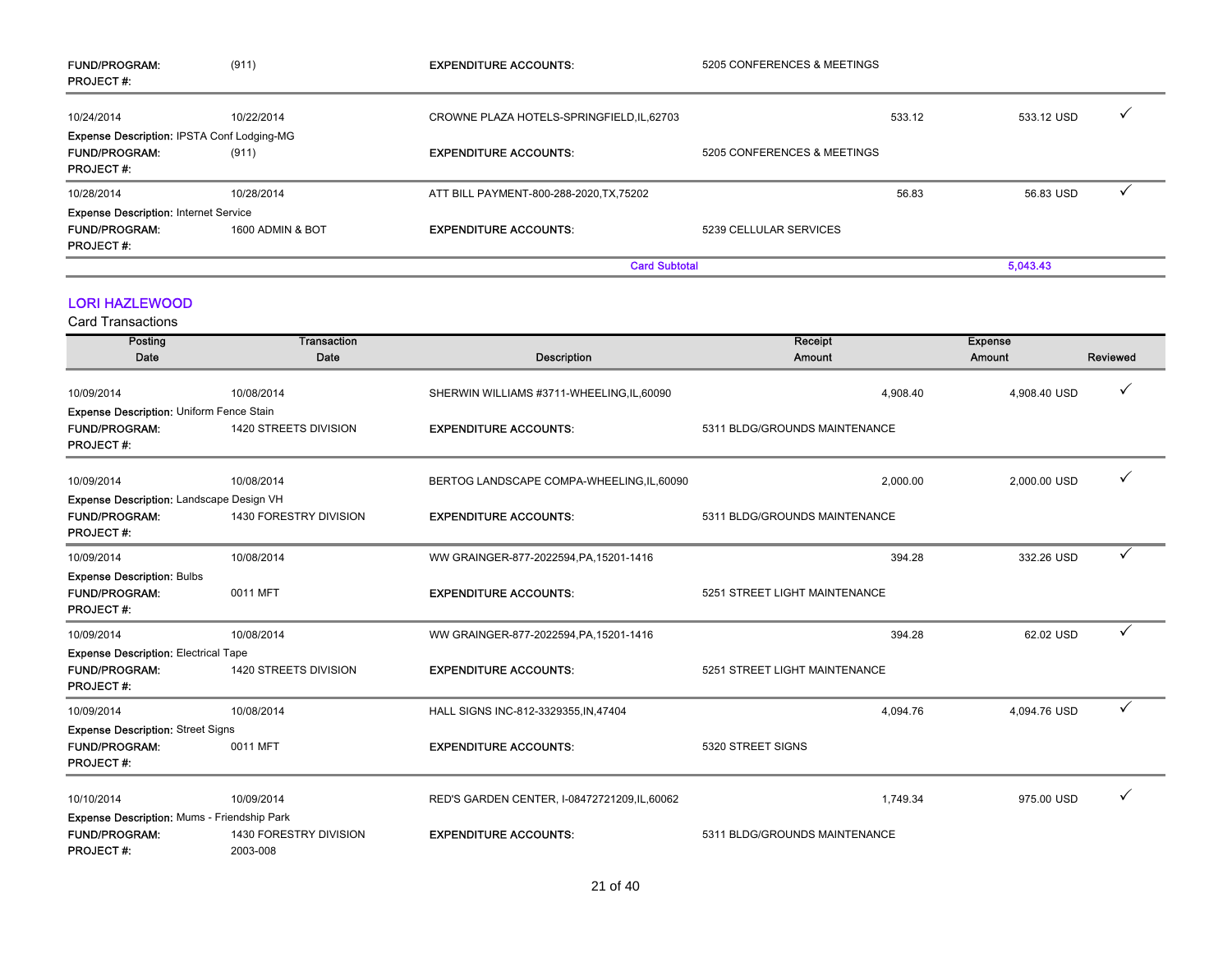| 10/10/2014                                                                                     | 10/09/2014             | RED'S GARDEN CENTER, I-08472721209, IL, 60062      |                               | 1.749.34 | 774.34 USD | ✓            |
|------------------------------------------------------------------------------------------------|------------------------|----------------------------------------------------|-------------------------------|----------|------------|--------------|
| <b>Expense Description: Mums/Sod - Other Sites</b><br><b>FUND/PROGRAM:</b><br><b>PROJECT#:</b> | 1430 FORESTRY DIVISION | <b>EXPENDITURE ACCOUNTS:</b>                       | 5311 BLDG/GROUNDS MAINTENANCE |          |            |              |
| 10/13/2014                                                                                     | 10/10/2014             | ZIMMERMANN'S TRUE VALU-BUFFALO<br>GROVE, IL, 60089 |                               | 5.48     | 5.48 USD   | $\checkmark$ |
| <b>Expense Description: Banner Repair</b><br><b>FUND/PROGRAM:</b><br><b>PROJECT#:</b>          | 1420 STREETS DIVISION  | <b>EXPENDITURE ACCOUNTS:</b>                       | 5320 STREET SIGNS             |          |            |              |
| 10/17/2014                                                                                     | 10/16/2014             | WW GRAINGER-877-2022594, PA, 15201-1416            |                               | 646.50   | 646.50 USD | ✓            |
| <b>Expense Description: Streetlight Bulbs</b><br><b>FUND/PROGRAM:</b><br><b>PROJECT#:</b>      | 0011 MFT               | <b>EXPENDITURE ACCOUNTS:</b>                       | 5251 STREET LIGHT MAINTENANCE |          |            |              |
| 10/17/2014                                                                                     | 10/16/2014             | THE MULCH CENTER-DEERFIELD, IL, 60015              |                               | 307.50   | 307.50 USD | $\checkmark$ |
| Expense Description: Dump Fee Logs<br><b>FUND/PROGRAM:</b><br><b>PROJECT#:</b>                 | 1430 FORESTRY DIVISION | <b>EXPENDITURE ACCOUNTS:</b>                       | 5208 DEBRIS DUMP CHARGES      |          |            |              |
| 10/20/2014                                                                                     | 10/18/2014             | INTL SOC ARBORICULTURE-217-355-9411, IL, 61821     |                               | 175.00   | 175.00 USD | $\checkmark$ |
| Expense Description: ISA Membership-LH                                                         |                        |                                                    |                               |          |            |              |
| <b>FUND/PROGRAM:</b><br><b>PROJECT#:</b>                                                       | 1430 FORESTRY DIVISION | <b>EXPENDITURE ACCOUNTS:</b>                       | 5222 MEMBERSHIP DUES          |          |            |              |
|                                                                                                |                        | <b>Card Subtotal</b>                               |                               |          | 14,281.26  |              |

### LOUIS MAGURNO

| Posting                                         | Transaction                   |                                            | Receipt                       | <b>Expense</b> |          |
|-------------------------------------------------|-------------------------------|--------------------------------------------|-------------------------------|----------------|----------|
| Date                                            | Date                          | <b>Description</b>                         | Amount                        | Amount         | Reviewed |
| 10/20/2014                                      | 10/17/2014                    | TERRACE SUPPLY COMPANY-WHEELING, IL, 60090 | 33.90                         | 33.90 USD      |          |
| <b>Expense Description: Propane Tanks</b>       |                               |                                            |                               |                |          |
| <b>FUND/PROGRAM:</b><br><b>PROJECT#:</b>        | 1320 SENIOR CITIZENS SERVICES | <b>EXPENDITURE ACCOUNTS:</b>               | 5311 BLDG/GROUNDS MAINTENANCE |                |          |
| 10/29/2014                                      | 10/28/2014                    | NORTH AMERICAN CORP-8478324000, IL, 60025  | 3,814.84                      | 129.40 USD     |          |
| <b>Expense Description: Janitorial Supplies</b> |                               |                                            |                               |                |          |
| <b>FUND/PROGRAM:</b><br><b>PROJECT#:</b>        | 4100 WATER DIVISION           | <b>EXPENDITURE ACCOUNTS:</b>               | 5344 WATER MAIN MAINTENANCE   |                |          |
| 10/29/2014                                      | 10/28/2014                    | NORTH AMERICAN CORP-8478324000, IL, 60025  | 3,814.84                      | 3,685.44 USD   |          |
| <b>Expense Description: Janitorial Supplies</b> |                               |                                            |                               |                |          |
| <b>FUND/PROGRAM:</b><br><b>PROJECT#:</b>        | 1220 BUILDING SERVICES        | <b>EXPENDITURE ACCOUNTS:</b>               | 5309 JANITORIAL SUPPLIES      |                |          |
|                                                 |                               | <b>Card Subtotal</b>                       |                               | 3,848.74       |          |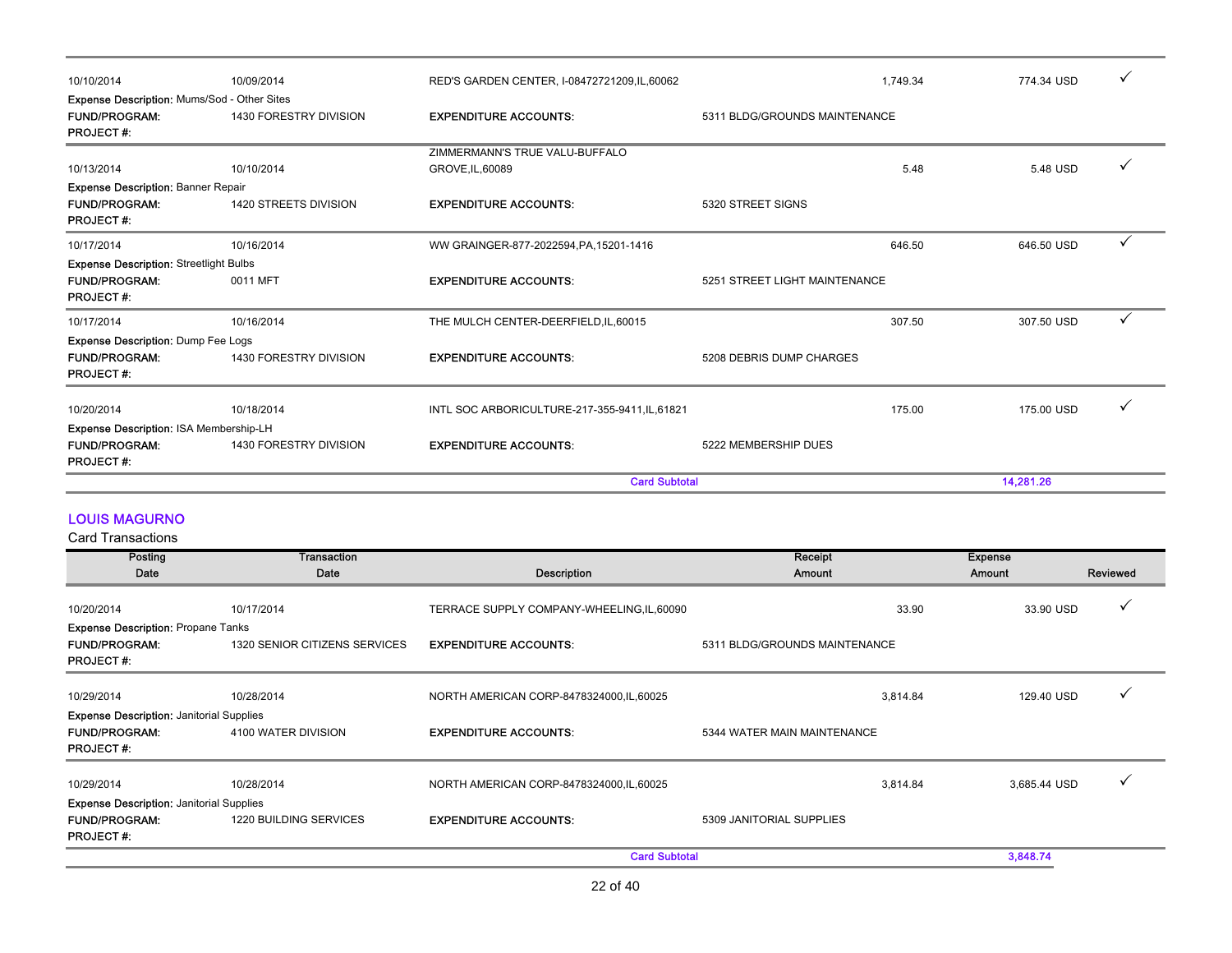# LUCA URSAN

| Posting                                          | Transaction                    |                                         | Receipt                        | <b>Expense</b> |            |              |
|--------------------------------------------------|--------------------------------|-----------------------------------------|--------------------------------|----------------|------------|--------------|
| Date                                             | Date                           | <b>Description</b>                      | Amount                         | Amount         |            | Reviewed     |
| 10/06/2014                                       | 10/03/2014                     | AT&T DATA-08003310500, GA, 30004        |                                | 25.00          | 25.00 USD  | ✓            |
| <b>Expense Description: Wireless Data Svcs</b>   |                                |                                         |                                |                |            |              |
| FUND/PROGRAM:                                    | 1600 ADMIN & BOT               | <b>EXPENDITURE ACCOUNTS:</b>            | 5239 CELLULAR SERVICES         |                |            |              |
| <b>PROJECT#:</b>                                 |                                |                                         |                                |                |            |              |
| 10/06/2014                                       | 10/03/2014                     | PAYFLOW/PAYPAL-08888839770,TX,78729     |                                | 19.95          | 19.95 USD  | ✓            |
| <b>Expense Description: Webpayments Sys Fees</b> |                                |                                         |                                |                |            |              |
| <b>FUND/PROGRAM:</b><br><b>PROJECT#:</b>         | 1750 INFORMATION SYSTEMS       | <b>EXPENDITURE ACCOUNTS:</b>            | 5207 IS SERV & MAINT AGREEMENT |                |            |              |
| 10/06/2014                                       | 10/03/2014                     | DESKSHARE-5166203152,NY,11725           |                                | 49.95          | 49.95 USD  | ✓            |
| <b>Expense Description: PC Software</b>          |                                |                                         |                                |                |            |              |
| <b>FUND/PROGRAM:</b><br><b>PROJECT#:</b>         | 1750 INFORMATION SYSTEMS       | <b>EXPENDITURE ACCOUNTS:</b>            | 5327 IS MISC SOFTWARE          |                |            |              |
| 10/06/2014                                       | 10/03/2014                     | AT&T DATA-08003310500, GA, 30004        |                                | 30.00          | 30.00 USD  | ✓            |
| <b>Expense Description: Wireless Data Svcs</b>   |                                |                                         |                                |                |            |              |
| <b>FUND/PROGRAM:</b><br><b>PROJECT#:</b>         | 1600 ADMIN & BOT               | <b>EXPENDITURE ACCOUNTS:</b>            | 5239 CELLULAR SERVICES         |                |            |              |
| 10/06/2014                                       | 10/03/2014                     | AT&T DATA-08003310500, GA, 30004        |                                | 14.99          | 14.99 USD  | ✓            |
| <b>Expense Description: Wireless Data Svcs</b>   |                                |                                         |                                |                |            |              |
| FUND/PROGRAM:<br><b>PROJECT#:</b>                | 1600 ADMIN & BOT               | <b>EXPENDITURE ACCOUNTS:</b>            | 5239 CELLULAR SERVICES         |                |            |              |
| 10/06/2014                                       | 10/04/2014                     | VERIZON WRLS-B2B INTER-ELGIN, IL, 60123 |                                | 259.97         | 259.97 USD | ✓            |
| <b>Expense Description: IT Comm. Equipment</b>   |                                |                                         |                                |                |            |              |
| <b>FUND/PROGRAM:</b><br><b>PROJECT#:</b>         | 2200 FIRE DEPARTMENT           | <b>EXPENDITURE ACCOUNTS:</b>            | 5313 IS MISC EQPT & SUPPLIES   |                |            |              |
| 10/06/2014                                       | 10/04/2014                     | VERIZON WRLS-B2B INTER-ELGIN, IL, 60123 |                                | 237.47         | 237.47 USD | ✓            |
| Expense Description: IT Comm. Equipment          |                                |                                         |                                |                |            |              |
| <b>FUND/PROGRAM:</b><br><b>PROJECT#:</b>         | 1315 SOCIAL SERVICES           | <b>EXPENDITURE ACCOUNTS:</b>            | 5313 IS MISC EQPT & SUPPLIES   |                |            |              |
| 10/06/2014                                       | 10/04/2014                     | VERIZON WRLS-B2B INTER-ELGIN, IL, 60123 |                                | 214.98         | 214.98 USD | ✓            |
| Expense Description: Comm. Equipment Upgrd       |                                |                                         |                                |                |            |              |
| <b>FUND/PROGRAM:</b><br><b>PROJECT#:</b>         | 1500 PUBLIC WORKS ADMINISTRATI | <b>EXPENDITURE ACCOUNTS:</b>            | 5221 MAINT RADIO EQUIPMENT     |                |            |              |
| 10/06/2014                                       | 10/04/2014                     | VERIZON WRLS-B2B INTER-ELGIN, IL, 60123 |                                | 259.97         | 259.97 USD | $\checkmark$ |
| Expense Description: IT Comm. Equipment          |                                |                                         |                                |                |            |              |
| <b>FUND/PROGRAM:</b><br><b>PROJECT#:</b>         | 2200 FIRE DEPARTMENT           | <b>EXPENDITURE ACCOUNTS:</b>            | 5313 IS MISC EQPT & SUPPLIES   |                |            |              |
| 10/06/2014                                       | 10/04/2014                     | BAR BARCODESINC-800-351-9962,IL,60604   |                                | 59.54          | 59.54 USD  | ✓            |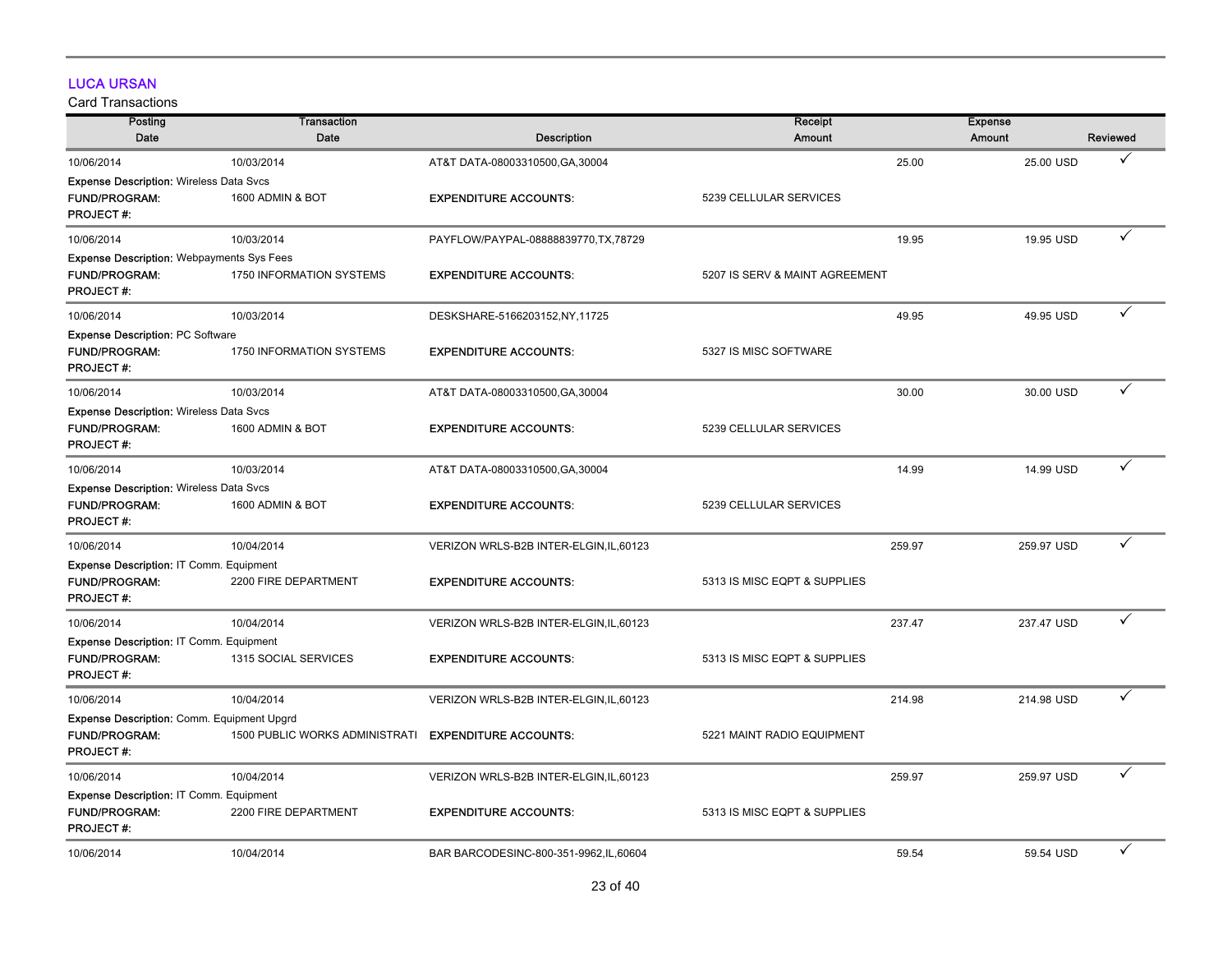| <b>Expense Description: IT Misc Supplies</b>   |                            |                                             |                              |        |            |   |
|------------------------------------------------|----------------------------|---------------------------------------------|------------------------------|--------|------------|---|
| <b>FUND/PROGRAM:</b><br><b>PROJECT#:</b>       | 1750 INFORMATION SYSTEMS   | <b>EXPENDITURE ACCOUNTS:</b>                | 5317 MISC OPERATING SUPPLIES |        |            |   |
| 10/06/2014                                     | 10/05/2014                 | AT&T DATA-08003310500, GA, 30004            |                              | 14.99  | 14.99 USD  | ✓ |
| <b>Expense Description: Wireless Data Svcs</b> |                            |                                             |                              |        |            |   |
| FUND/PROGRAM:<br><b>PROJECT#:</b>              | 1600 ADMIN & BOT           | <b>EXPENDITURE ACCOUNTS:</b>                | 5239 CELLULAR SERVICES       |        |            |   |
| 10/06/2014                                     | 10/05/2014                 | AT&T DATA-08003310500, GA, 30004            |                              | 25.00  | 25.00 USD  | ✓ |
| <b>Expense Description: Wireless Data Svcs</b> |                            |                                             |                              |        |            |   |
| <b>FUND/PROGRAM:</b><br>PROJECT#:              | 1600 ADMIN & BOT           | <b>EXPENDITURE ACCOUNTS:</b>                | 5239 CELLULAR SERVICES       |        |            |   |
| 10/06/2014                                     | 10/05/2014                 | AT&T DATA-08003310500, GA, 30004            |                              | 25.00  | 25.00 USD  | ✓ |
| <b>Expense Description: Wireless Data Svcs</b> |                            |                                             |                              |        |            |   |
| FUND/PROGRAM:<br><b>PROJECT#:</b>              | 1600 ADMIN & BOT           | <b>EXPENDITURE ACCOUNTS:</b>                | 5239 CELLULAR SERVICES       |        |            |   |
| 10/08/2014                                     | 10/07/2014                 | PAYPAL SPCTEKINCDB-4029357733,CA,95131      |                              | 11.98  | 11.98 USD  | ✓ |
| <b>Expense Description: IT Misc Supplies</b>   |                            |                                             |                              |        |            |   |
| <b>FUND/PROGRAM:</b><br>PROJECT#:              | 1750 INFORMATION SYSTEMS   | <b>EXPENDITURE ACCOUNTS:</b>                | 5317 MISC OPERATING SUPPLIES |        |            |   |
| 10/08/2014                                     | 10/07/2014                 | AT&T DATA-08003310500, GA, 30004            |                              | 14.99  | 14.99 USD  | ✓ |
| <b>Expense Description: Wireless Data Svcs</b> |                            |                                             |                              |        |            |   |
| <b>FUND/PROGRAM:</b><br><b>PROJECT#:</b>       | 1600 ADMIN & BOT           | <b>EXPENDITURE ACCOUNTS:</b>                | 5239 CELLULAR SERVICES       |        |            |   |
| 10/09/2014                                     | 10/09/2014                 | VZWRLSS MW M5761-01-800-922-0204, GA, 30004 |                              | 114.98 | 114.98 USD |   |
| Expense Description: IT Comm. Equipment        |                            |                                             |                              |        |            |   |
| <b>FUND/PROGRAM:</b><br><b>PROJECT#:</b>       | 1300 COMMUNITY DEVELOPMENT | <b>EXPENDITURE ACCOUNTS:</b>                | 5313 IS MISC EQPT & SUPPLIES |        |            |   |
| 10/10/2014                                     | 10/09/2014                 | PROVANTAGE LLC-800-3361166, OH, 44720-6902  |                              | 21.41  | 21.41 USD  |   |
| <b>Expense Description: IT Misc Supplies</b>   |                            |                                             |                              |        |            |   |
| FUND/PROGRAM:<br><b>PROJECT#:</b>              | 1750 INFORMATION SYSTEMS   | <b>EXPENDITURE ACCOUNTS:</b>                | 5317 MISC OPERATING SUPPLIES |        |            |   |
| 10/10/2014                                     | 10/09/2014                 | PROVANTAGE LLC-800-3361166, OH, 44720-6902  |                              | 25.19  | 25.19 USD  |   |
| Expense Description: IT Misc Supplies          |                            |                                             |                              |        |            |   |
| <b>FUND/PROGRAM:</b><br>PROJECT#:              | 1750 INFORMATION SYSTEMS   | <b>EXPENDITURE ACCOUNTS:</b>                | 5317 MISC OPERATING SUPPLIES |        |            |   |
| 10/10/2014                                     | 10/09/2014                 | PROVANTAGE LLC-800-3361166, OH, 44720-6902  |                              | 542.42 | 542.42 USD | ✓ |
| <b>Expense Description: IT Equipment</b>       |                            |                                             |                              |        |            |   |
| <b>FUND/PROGRAM:</b><br>PROJECT#:              | 1750 INFORMATION SYSTEMS   | <b>EXPENDITURE ACCOUNTS:</b>                | 5313 IS MISC EQPT & SUPPLIES |        |            |   |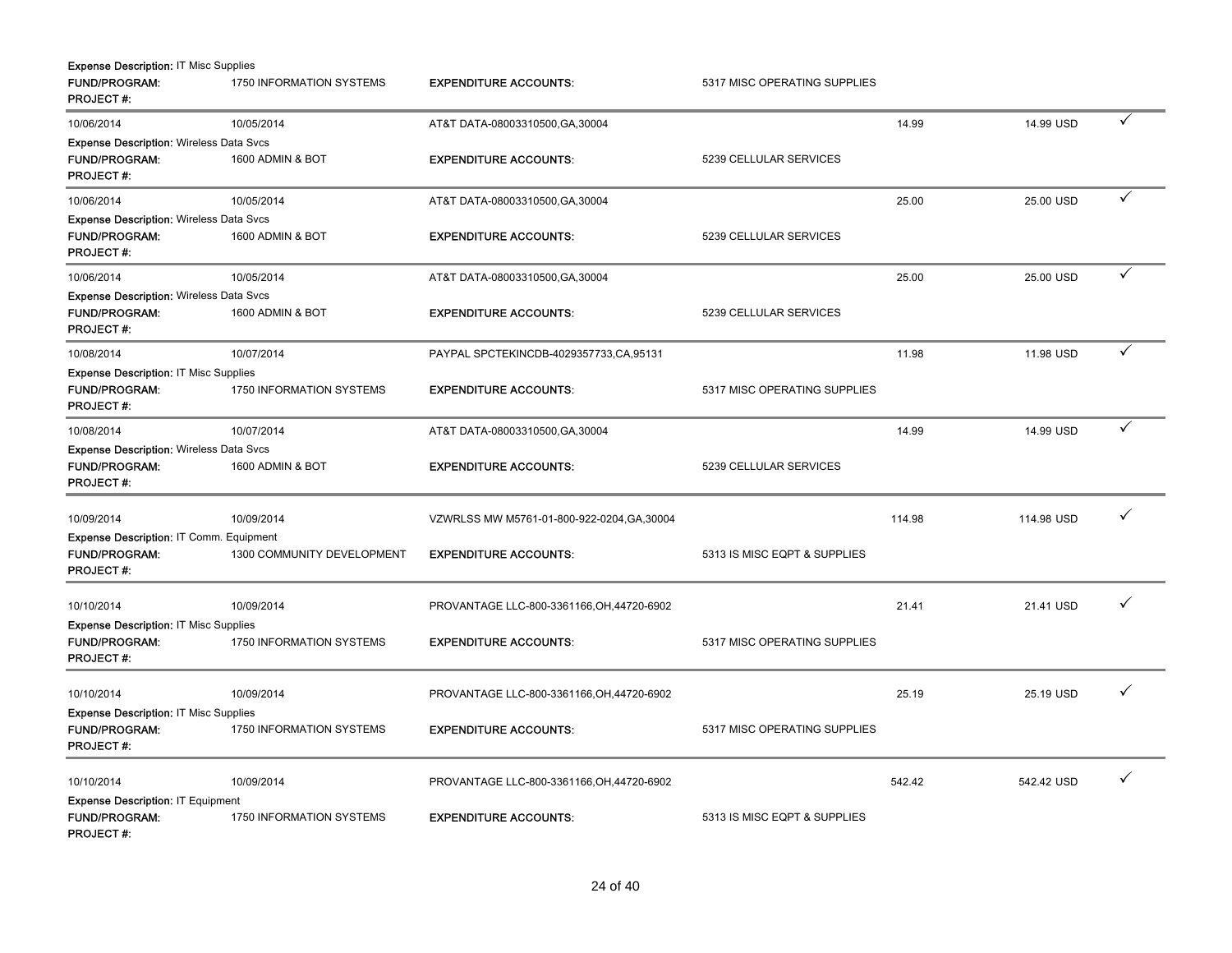| 10/10/2014                                                                                      | 10/09/2014               | PROVANTAGE LLC-800-3361166, OH, 44720-6902 |                                | 98.09 | ✓<br>98.09 USD                |
|-------------------------------------------------------------------------------------------------|--------------------------|--------------------------------------------|--------------------------------|-------|-------------------------------|
| <b>Expense Description: IT Equipment</b><br><b>FUND/PROGRAM:</b><br><b>PROJECT#:</b>            | 1750 INFORMATION SYSTEMS | <b>EXPENDITURE ACCOUNTS:</b>               | 5313 IS MISC EQPT & SUPPLIES   |       |                               |
| 10/10/2014                                                                                      | 10/09/2014               | PROVANTAGE LLC-800-3361166, OH, 44720-6902 | 281.02                         |       | $\checkmark$<br>281.02 USD    |
| <b>Expense Description: UPS Batteries</b><br><b>FUND/PROGRAM:</b><br><b>PROJECT#:</b>           | 1750 INFORMATION SYSTEMS | <b>EXPENDITURE ACCOUNTS:</b>               | 5313 IS MISC EQPT & SUPPLIES   |       |                               |
| 10/13/2014                                                                                      | 10/09/2014               | AT&T DATA-08003310500, GA, 30004           |                                | 30.00 | $\checkmark$<br>30.00 USD     |
| <b>Expense Description: Wireless Data Svcs</b><br><b>FUND/PROGRAM:</b><br><b>PROJECT#:</b>      | 1600 ADMIN & BOT         | <b>EXPENDITURE ACCOUNTS:</b>               | 5239 CELLULAR SERVICES         |       |                               |
| 10/13/2014                                                                                      | 10/10/2014               | BAR BARCODES INC-800-351-9962, IL, 60604   | (19.34)                        |       | $\checkmark$<br>$(19.34)$ USD |
| <b>Expense Description: Shipping Credit</b><br><b>FUND/PROGRAM:</b><br><b>PROJECT#:</b>         | 1750 INFORMATION SYSTEMS | <b>EXPENDITURE ACCOUNTS:</b>               | 5317 MISC OPERATING SUPPLIES   |       |                               |
| 10/13/2014                                                                                      | 10/11/2014               | COMCAST CHICAGO-800-COMCAST, IL, 60523     | 475.20                         |       | $\checkmark$<br>475.20 USD    |
| <b>Expense Description: HighSpeed Internet Svcs</b><br><b>FUND/PROGRAM:</b><br><b>PROJECT#:</b> | 1750 INFORMATION SYSTEMS | <b>EXPENDITURE ACCOUNTS:</b>               | 5207 IS SERV & MAINT AGREEMENT |       |                               |
| 10/15/2014                                                                                      | 10/14/2014               | WWW.NEWEGG.COM-800-390-1119,CA,91745       |                                | 59.97 | $\checkmark$<br>59.97 USD     |
| Expense Description: IT Equipment<br><b>FUND/PROGRAM:</b><br><b>PROJECT#:</b>                   | 1750 INFORMATION SYSTEMS | <b>EXPENDITURE ACCOUNTS:</b>               | 5313 IS MISC EQPT & SUPPLIES   |       |                               |
| 10/20/2014                                                                                      | 10/17/2014               | MONOPRICE INC-09099896887, CA, 91730       |                                | 64.49 | $\checkmark$<br>64.49 USD     |
| Expense Description: AV Equipment & Cables<br>FUND/PROGRAM:<br><b>PROJECT#:</b>                 | 1600 ADMIN & BOT         | <b>EXPENDITURE ACCOUNTS:</b>               | 5315 SMALL TOOLS & EQUIPMENT   |       |                               |
| 10/20/2014                                                                                      | 10/18/2014               | AT&T DATA-08003310500, GA, 30004           |                                | 14.99 | $\checkmark$<br>14.99 USD     |
| <b>Expense Description: Wireless Data Svcs</b><br><b>FUND/PROGRAM:</b><br><b>PROJECT#:</b>      | 1600 ADMIN & BOT         | <b>EXPENDITURE ACCOUNTS:</b>               | 5239 CELLULAR SERVICES         |       |                               |
| 10/20/2014                                                                                      | 10/18/2014               | AT&T DATA-08003310500, GA, 30004           |                                | 14.99 | $\checkmark$<br>14.99 USD     |
| <b>Expense Description: Wireless Data Svcs</b><br>FUND/PROGRAM:<br><b>PROJECT#:</b>             | 1600 ADMIN & BOT         | <b>EXPENDITURE ACCOUNTS:</b>               | 5239 CELLULAR SERVICES         |       |                               |
| 10/20/2014                                                                                      | 10/18/2014               | VERIZON WRLS-B2B INTER-ELGIN, IL, 60123    | 299.99                         |       | $\checkmark$<br>299.99 USD    |
| Expense Description: IT Comm. Equipment<br><b>FUND/PROGRAM:</b><br><b>PROJECT#:</b>             | 1600 ADMIN & BOT         | <b>EXPENDITURE ACCOUNTS:</b>               | 5313 IS MISC EQPT & SUPPLIES   |       |                               |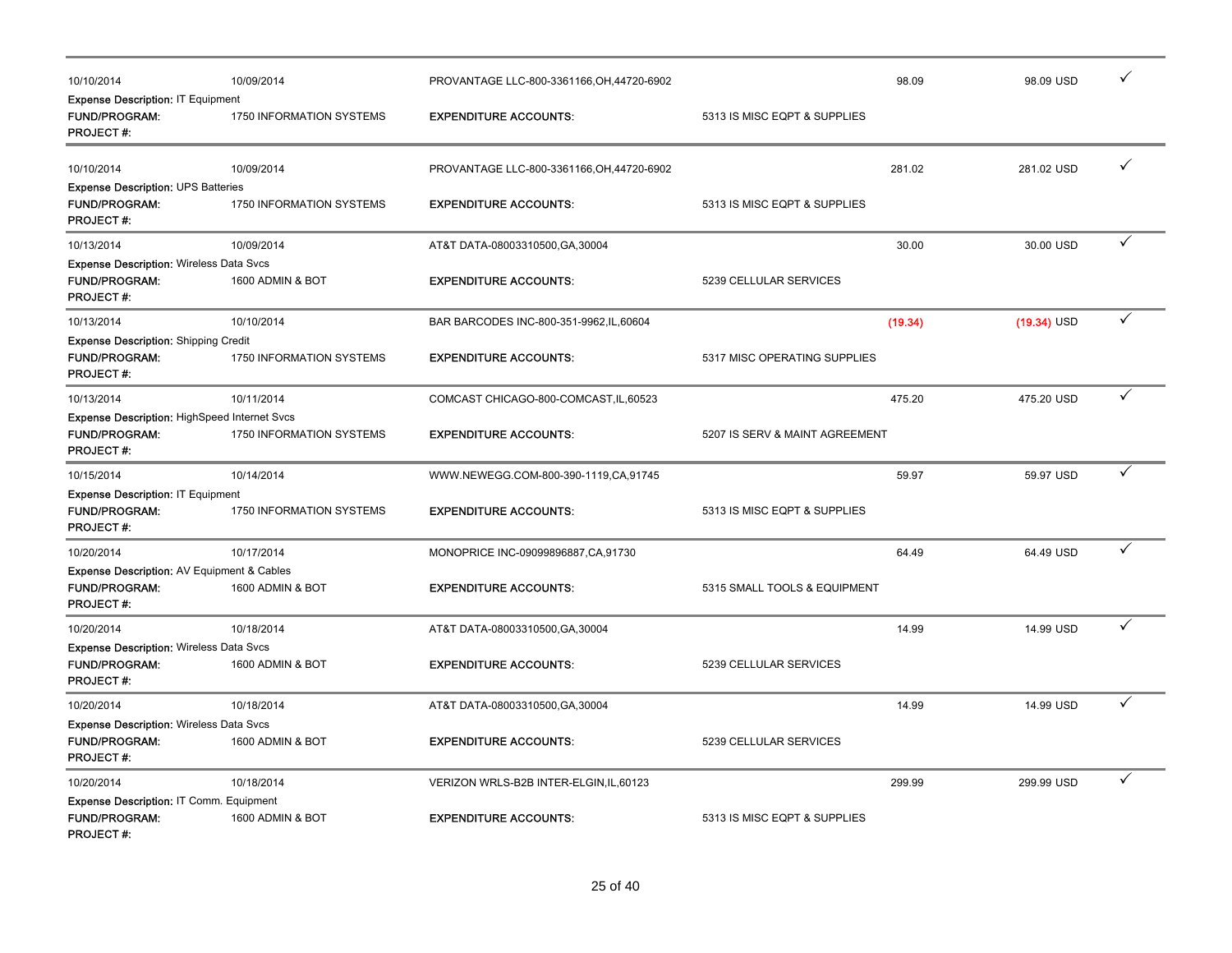| 10/20/2014                                                                                       | 10/19/2014               | AT&T DATA-08003310500, GA, 30004            |                                | 14.99    | 14.99 USD    | ✓ |
|--------------------------------------------------------------------------------------------------|--------------------------|---------------------------------------------|--------------------------------|----------|--------------|---|
| <b>Expense Description: Wireless Data Svcs</b>                                                   |                          |                                             |                                |          |              |   |
| <b>FUND/PROGRAM:</b><br><b>PROJECT#:</b>                                                         | 1600 ADMIN & BOT         | <b>EXPENDITURE ACCOUNTS:</b>                | 5239 CELLULAR SERVICES         |          |              |   |
| 10/21/2014                                                                                       | 10/15/2014               | AT&T DATA-08003310500, GA, 30004            |                                | 14.99    | 14.99 USD    |   |
| <b>Expense Description: Wireless Data Svcs</b><br><b>FUND/PROGRAM:</b><br><b>PROJECT#:</b>       | 1600 ADMIN & BOT         | <b>EXPENDITURE ACCOUNTS:</b>                | 5239 CELLULAR SERVICES         |          |              |   |
| 10/22/2014                                                                                       | 10/21/2014               | AT&T DATA-08003310500, GA, 30004            |                                | 25.00    | 25.00 USD    | ✓ |
| <b>Expense Description: Wireless Data Svcs</b>                                                   |                          |                                             |                                |          |              |   |
| <b>FUND/PROGRAM:</b><br><b>PROJECT#:</b>                                                         | 1600 ADMIN & BOT         | <b>EXPENDITURE ACCOUNTS:</b>                | 5239 CELLULAR SERVICES         |          |              |   |
| 10/23/2014                                                                                       | 10/21/2014               | AT&T DATA-08003310500, GA, 30004            |                                | 25.00    | 25.00 USD    | ✓ |
| <b>Expense Description: Wireless Data Svcs</b>                                                   |                          |                                             |                                |          |              |   |
| <b>FUND/PROGRAM:</b><br><b>PROJECT#:</b>                                                         | 1600 ADMIN & BOT         | <b>EXPENDITURE ACCOUNTS:</b>                | 5239 CELLULAR SERVICES         |          |              |   |
| 10/23/2014                                                                                       | 10/22/2014               | DIGICERT INC-800-2281257, UT, 84042         |                                | 175.00   | 175.00 USD   | ✓ |
| <b>Expense Description: SSL Security Certificate</b><br><b>FUND/PROGRAM:</b><br><b>PROJECT#:</b> | 1750 INFORMATION SYSTEMS | <b>EXPENDITURE ACCOUNTS:</b>                | 5207 IS SERV & MAINT AGREEMENT |          |              |   |
| 10/24/2014                                                                                       | 10/22/2014               | AT&T DATA-08003310500, GA, 30004            |                                | 30.00    | 30.00 USD    | ✓ |
| <b>Expense Description: Wireless Data Svcs</b><br><b>FUND/PROGRAM:</b><br><b>PROJECT#:</b>       | 1600 ADMIN & BOT         | <b>EXPENDITURE ACCOUNTS:</b>                | 5239 CELLULAR SERVICES         |          |              |   |
| 10/24/2014                                                                                       | 10/23/2014               | FS DIGIDNA-877-3278914, CA, 93101           |                                | 8.00     | 8.00 USD     | ✓ |
| <b>Expense Description: PC Software Upgrade</b><br><b>FUND/PROGRAM:</b><br><b>PROJECT#:</b>      | 1750 INFORMATION SYSTEMS | <b>EXPENDITURE ACCOUNTS:</b>                | 5327 IS MISC SOFTWARE          |          |              |   |
| 10/24/2014                                                                                       | 10/23/2014               | AT&T DATA-08003310500, GA, 30004            |                                | 25.00    | 25.00 USD    |   |
| <b>Expense Description: Wireless Data Svcs</b>                                                   |                          |                                             |                                |          |              |   |
| FUND/PROGRAM:<br><b>PROJECT#:</b>                                                                | 1600 ADMIN & BOT         | <b>EXPENDITURE ACCOUNTS:</b>                | 5239 CELLULAR SERVICES         |          |              |   |
| 10/24/2014                                                                                       | 10/23/2014               | AT&T DATA-08003310500, GA, 30004            |                                | 14.99    | 14.99 USD    | ✓ |
| <b>Expense Description: Wireless Data Svcs</b>                                                   |                          |                                             |                                |          |              |   |
| <b>FUND/PROGRAM:</b><br><b>PROJECT#:</b>                                                         | 1600 ADMIN & BOT         | <b>EXPENDITURE ACCOUNTS:</b>                | 5239 CELLULAR SERVICES         |          |              |   |
| 10/27/2014                                                                                       | 10/23/2014               | AT&T DATA-08003310500, GA, 30004            |                                | 25.00    | 25.00 USD    |   |
| <b>Expense Description: Wireless Data Svcs</b><br>FUND/PROGRAM:<br><b>PROJECT#:</b>              | 1600 ADMIN & BOT         | <b>EXPENDITURE ACCOUNTS:</b>                | 5239 CELLULAR SERVICES         |          |              |   |
| 10/27/2014                                                                                       | 10/24/2014               | SYM SECURE SITE SSL-877-438-8776, VA, 20190 |                                | 2,156.00 | 2,156.00 USD | ✓ |
| Expense Description: EV SSL Security Cert                                                        |                          |                                             |                                |          |              |   |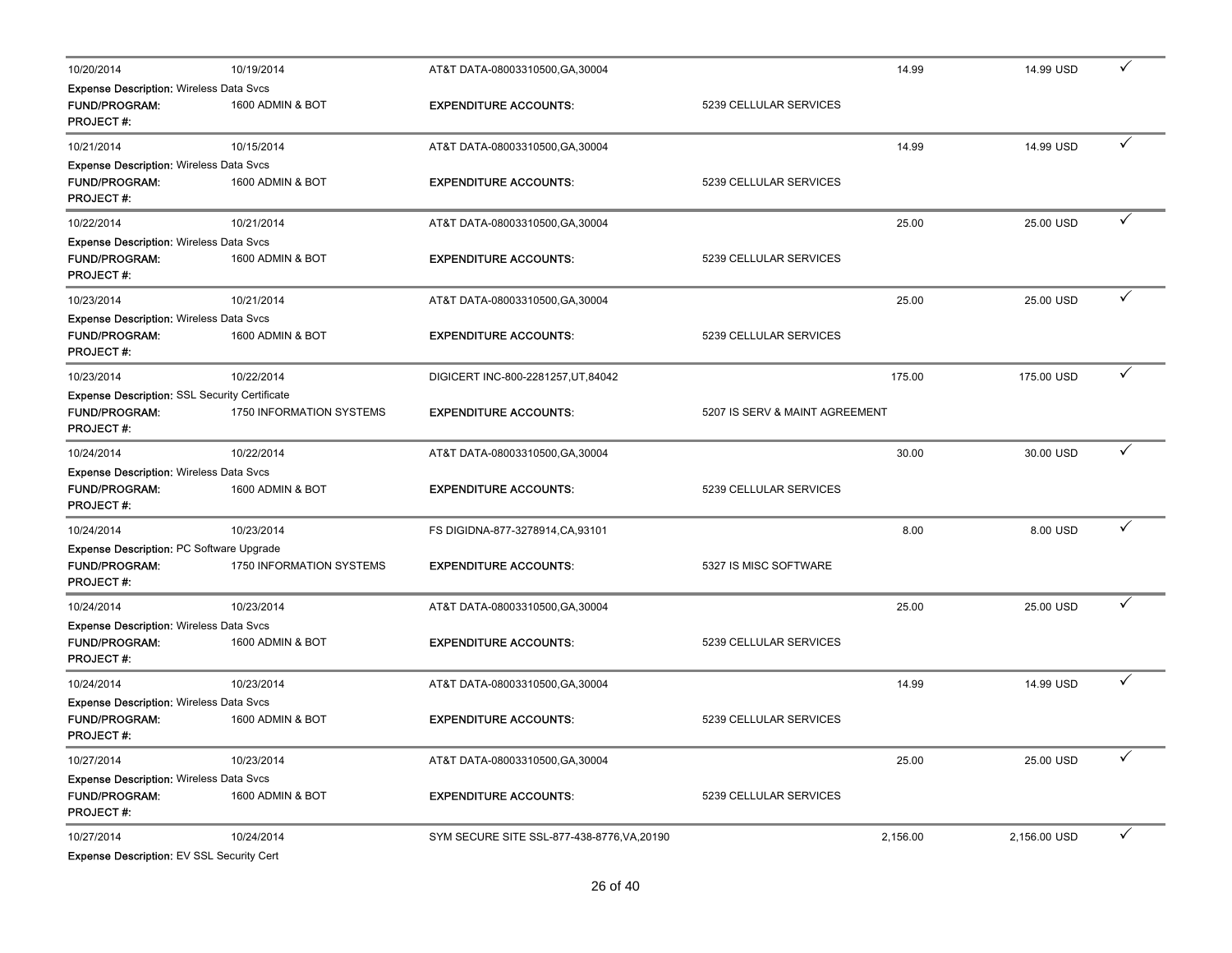| <b>FUND/PROGRAM:</b><br><b>PROJECT#:</b>                                                   | 1750 INFORMATION SYSTEMS        | <b>EXPENDITURE ACCOUNTS:</b>                 | 5207 IS SERV & MAINT AGREEMENT |                |   |
|--------------------------------------------------------------------------------------------|---------------------------------|----------------------------------------------|--------------------------------|----------------|---|
| 10/27/2014                                                                                 | 10/24/2014                      | PAYPAL BLISSCOMP.-4029357733,CA,95131        | 79.99                          | 79.99 USD      |   |
| <b>Expense Description: IT Equipment</b><br><b>FUND/PROGRAM:</b><br><b>PROJECT#:</b>       | <b>1750 INFORMATION SYSTEMS</b> | <b>EXPENDITURE ACCOUNTS:</b>                 | 5313 IS MISC EQPT & SUPPLIES   |                |   |
| 10/27/2014                                                                                 | 10/24/2014                      | AT&T DATA-08003310500, GA, 30004             | 14.99                          | 14.99 USD      | ✓ |
| <b>Expense Description: Wireless Data Svcs</b><br>FUND/PROGRAM:<br><b>PROJECT#:</b>        | 1600 ADMIN & BOT                | <b>EXPENDITURE ACCOUNTS:</b>                 | 5239 CELLULAR SERVICES         |                |   |
| 10/29/2014                                                                                 | 10/28/2014                      | HSW HOSTWAY.COM-866-4678929,IL,60606         | 126.00                         | 126.00 USD     | ✓ |
| <b>Expense Description: Webhosting Svcs</b><br><b>FUND/PROGRAM:</b><br><b>PROJECT#:</b>    | 1750 INFORMATION SYSTEMS        | <b>EXPENDITURE ACCOUNTS:</b>                 | 5207 IS SERV & MAINT AGREEMENT |                |   |
| 10/30/2014                                                                                 | 10/28/2014                      | WWW.1AND1.COM-TEL8774612631,PA,19087         | 88.99                          | 88.99 USD      | ✓ |
| <b>Expense Description: Hosting Fees</b><br>FUND/PROGRAM:<br><b>PROJECT#:</b>              | 1750 INFORMATION SYSTEMS        | <b>EXPENDITURE ACCOUNTS:</b>                 | 5207 IS SERV & MAINT AGREEMENT |                |   |
| 10/30/2014                                                                                 | 10/28/2014                      | VERIZON WRLS 40000-50-FORT WORTH, TX, 76137  | (0.99)                         | $(0.99)$ USD   | ✓ |
| <b>Expense Description: Credit</b><br><b>FUND/PROGRAM:</b><br><b>PROJECT#:</b>             | 1500 PUBLIC WORKS ADMINISTRATI  | <b>EXPENDITURE ACCOUNTS:</b>                 | 5221 MAINT RADIO EQUIPMENT     |                |   |
| 10/31/2014                                                                                 | 10/30/2014                      | MSFT MICROSOFTSTORE-877-696-7786, WA, 98052  | 159.38                         | 159.38 USD     |   |
| <b>Expense Description: PC Software</b><br>FUND/PROGRAM:<br><b>PROJECT#:</b>               | 1750 INFORMATION SYSTEMS        | <b>EXPENDITURE ACCOUNTS:</b>                 | 5327 IS MISC SOFTWARE          |                |   |
| 11/03/2014                                                                                 | 10/30/2014                      | AT&T DATA-08003310500, GA, 30004             | 25.00                          | 25.00 USD      | ✓ |
| <b>Expense Description: Wireless Data Svcs</b><br><b>FUND/PROGRAM:</b><br><b>PROJECT#:</b> | 1600 ADMIN & BOT                | <b>EXPENDITURE ACCOUNTS:</b>                 | 5239 CELLULAR SERVICES         |                |   |
| 11/03/2014                                                                                 | 10/30/2014                      | VERIZON WRLS 40000-50-FORT WORTH, TX, 76137  | (214.98)                       | $(214.98)$ USD | ✓ |
| <b>Expense Description: Credit</b><br><b>FUND/PROGRAM:</b><br><b>PROJECT#:</b>             | 1500 PUBLIC WORKS ADMINISTRATI  | <b>EXPENDITURE ACCOUNTS:</b>                 | 5221 MAINT RADIO EQUIPMENT     |                |   |
| 11/03/2014                                                                                 | 10/31/2014                      | AT&T DATA-08003310500, GA, 30004             | 14.99                          | 14.99 USD      | ✓ |
| <b>Expense Description: Wireless Data Svcs</b><br><b>FUND/PROGRAM:</b><br><b>PROJECT#:</b> | 1600 ADMIN & BOT                | <b>EXPENDITURE ACCOUNTS:</b>                 | 5239 CELLULAR SERVICES         |                |   |
| 11/03/2014                                                                                 | 10/31/2014                      | MEDIASERVE/LEAVER & CO-8003456600, TN, 37031 | 60.00                          | 60.00 USD      | ✓ |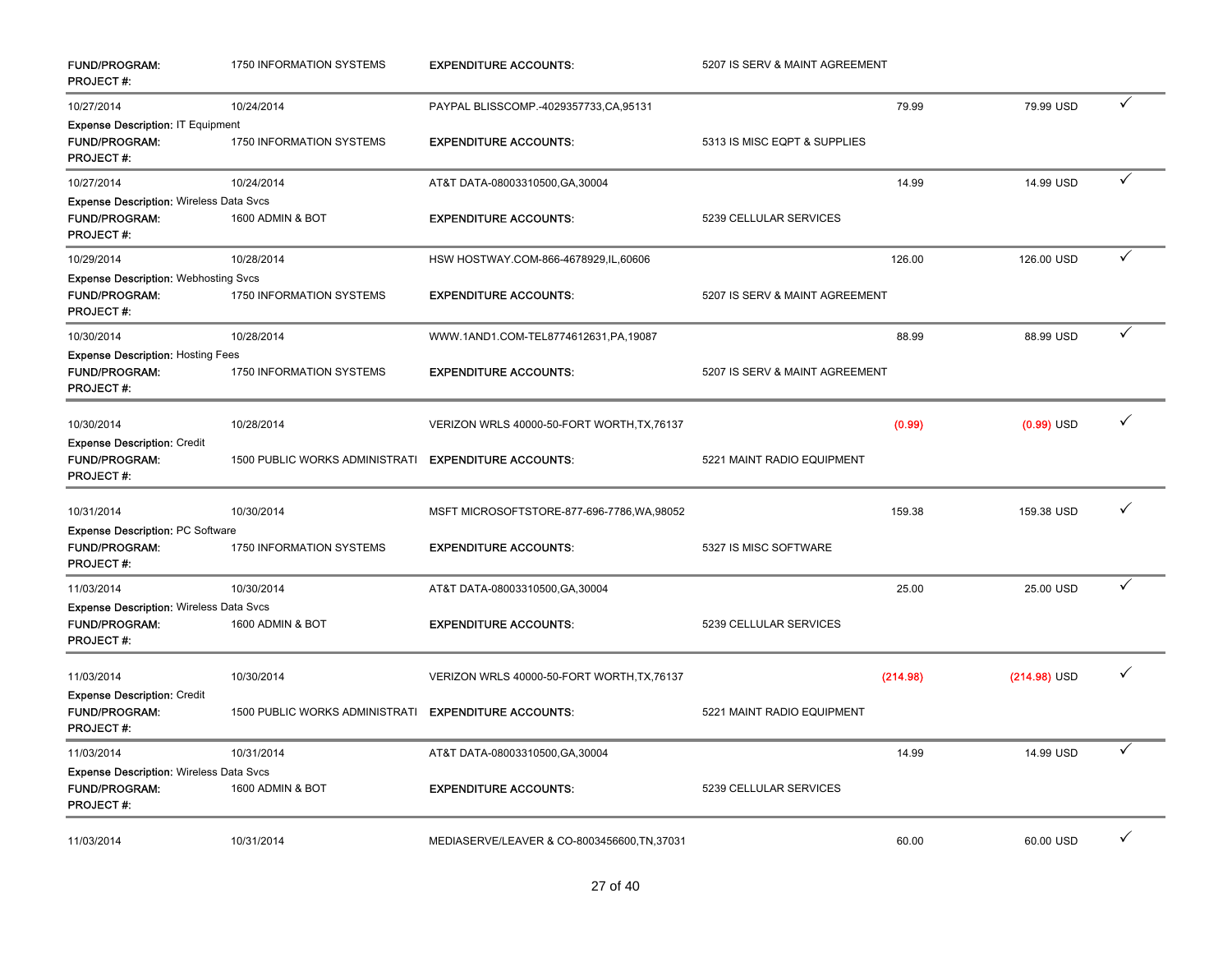| <b>Expense Description: Webcasting Svcs</b>         |                          |                                               |                                |              |              |
|-----------------------------------------------------|--------------------------|-----------------------------------------------|--------------------------------|--------------|--------------|
| <b>FUND/PROGRAM:</b><br><b>PROJECT#:</b>            | 1750 INFORMATION SYSTEMS | <b>EXPENDITURE ACCOUNTS:</b>                  | 5207 IS SERV & MAINT AGREEMENT |              |              |
| 11/03/2014                                          | 10/31/2014               | MSFT ONLINE STORE-09999999999, WA, 98052      | (9.97)                         | $(9.97)$ USD | ✓            |
| <b>Expense Description: Tax Credit</b>              |                          |                                               |                                |              |              |
| <b>FUND/PROGRAM:</b><br><b>PROJECT#:</b>            | 1750 INFORMATION SYSTEMS | <b>EXPENDITURE ACCOUNTS:</b>                  | 5327 IS MISC SOFTWARE          |              |              |
| 11/03/2014                                          | 11/01/2014               | AUDIO-VIDEO-TELCO-3149689800, MO, 63119       | 225.00                         | 225.00 USD   | ✓            |
| <b>Expense Description: AV Equipment</b>            |                          |                                               |                                |              |              |
| <b>FUND/PROGRAM:</b><br><b>PROJECT#:</b>            | 1600 ADMIN & BOT         | <b>EXPENDITURE ACCOUNTS:</b>                  | 5315 SMALL TOOLS & EQUIPMENT   |              |              |
| 11/03/2014                                          | 11/01/2014               | PPI NORTH AMERICA-08009363500, WA, 98052      | 259.00                         | 259.00 USD   | $\checkmark$ |
| <b>Expense Description: Technical Support Svcs</b>  |                          |                                               |                                |              |              |
| FUND/PROGRAM:<br><b>PROJECT#:</b>                   | 1750 INFORMATION SYSTEMS | <b>EXPENDITURE ACCOUNTS:</b>                  | 5207 IS SERV & MAINT AGREEMENT |              |              |
| 11/03/2014                                          | 11/01/2014               | COMCAST CHICAGO CS 1X-800-266-2278, IL, 60173 | 219.90                         | 219.90 USD   |              |
| <b>Expense Description: HighSpeed Internet Svcs</b> |                          |                                               |                                |              |              |
| <b>FUND/PROGRAM:</b><br><b>PROJECT#:</b>            | 1750 INFORMATION SYSTEMS | <b>EXPENDITURE ACCOUNTS:</b>                  | 5207 IS SERV & MAINT AGREEMENT |              |              |
| 11/03/2014                                          | 11/01/2014               | AT&T DATA-08003310500, GA, 30004              | 14.99                          | 14.99 USD    | ✓            |
| <b>Expense Description: Wireless Data Svcs</b>      |                          |                                               |                                |              |              |
| FUND/PROGRAM:<br><b>PROJECT#:</b>                   | 1600 ADMIN & BOT         | <b>EXPENDITURE ACCOUNTS:</b>                  | 5239 CELLULAR SERVICES         |              |              |
| 11/03/2014                                          | 11/02/2014               | AT&T DATA-08003310500, GA, 30004              | 25.00                          | 25.00 USD    | ✓            |
| <b>Expense Description: Wireless Data Svcs</b>      |                          |                                               |                                |              |              |
| <b>FUND/PROGRAM:</b><br><b>PROJECT#:</b>            | 1600 ADMIN & BOT         | <b>EXPENDITURE ACCOUNTS:</b>                  | 5239 CELLULAR SERVICES         |              |              |
| 11/03/2014                                          | 11/02/2014               | AT&T DATA-08003310500, GA, 30004              | 30.00                          | 30.00 USD    |              |
| <b>Expense Description: Wireless Data Svcs</b>      |                          |                                               |                                |              |              |
| <b>FUND/PROGRAM:</b><br><b>PROJECT#:</b>            | 1600 ADMIN & BOT         | <b>EXPENDITURE ACCOUNTS:</b>                  | 5239 CELLULAR SERVICES         |              |              |
| 11/03/2014                                          | 11/02/2014               | AT&T DATA-08003310500, GA, 30004              | 14.99                          | 14.99 USD    | ✓            |
| <b>Expense Description: Wireless Data Svcs</b>      |                          |                                               |                                |              |              |
| <b>FUND/PROGRAM:</b><br><b>PROJECT#:</b>            | 1600 ADMIN & BOT         | <b>EXPENDITURE ACCOUNTS:</b>                  | 5239 CELLULAR SERVICES         |              |              |
| 11/04/2014                                          | 10/31/2014               | AT&T DATA-08003310500, GA, 30004              | 25.00                          | 25.00 USD    | ✓            |
| <b>Expense Description: Wireless Data Svcs</b>      |                          |                                               |                                |              |              |
| <b>FUND/PROGRAM:</b><br><b>PROJECT#:</b>            | 1600 ADMIN & BOT         | <b>EXPENDITURE ACCOUNTS:</b>                  | 5239 CELLULAR SERVICES         |              |              |
| 11/04/2014                                          | 11/03/2014               | WWW.NEWEGG.COM-800-390-1119.CA,91745          | 257.94                         | 257.94 USD   | ✓            |

Expense Description: IT Equipment/Memory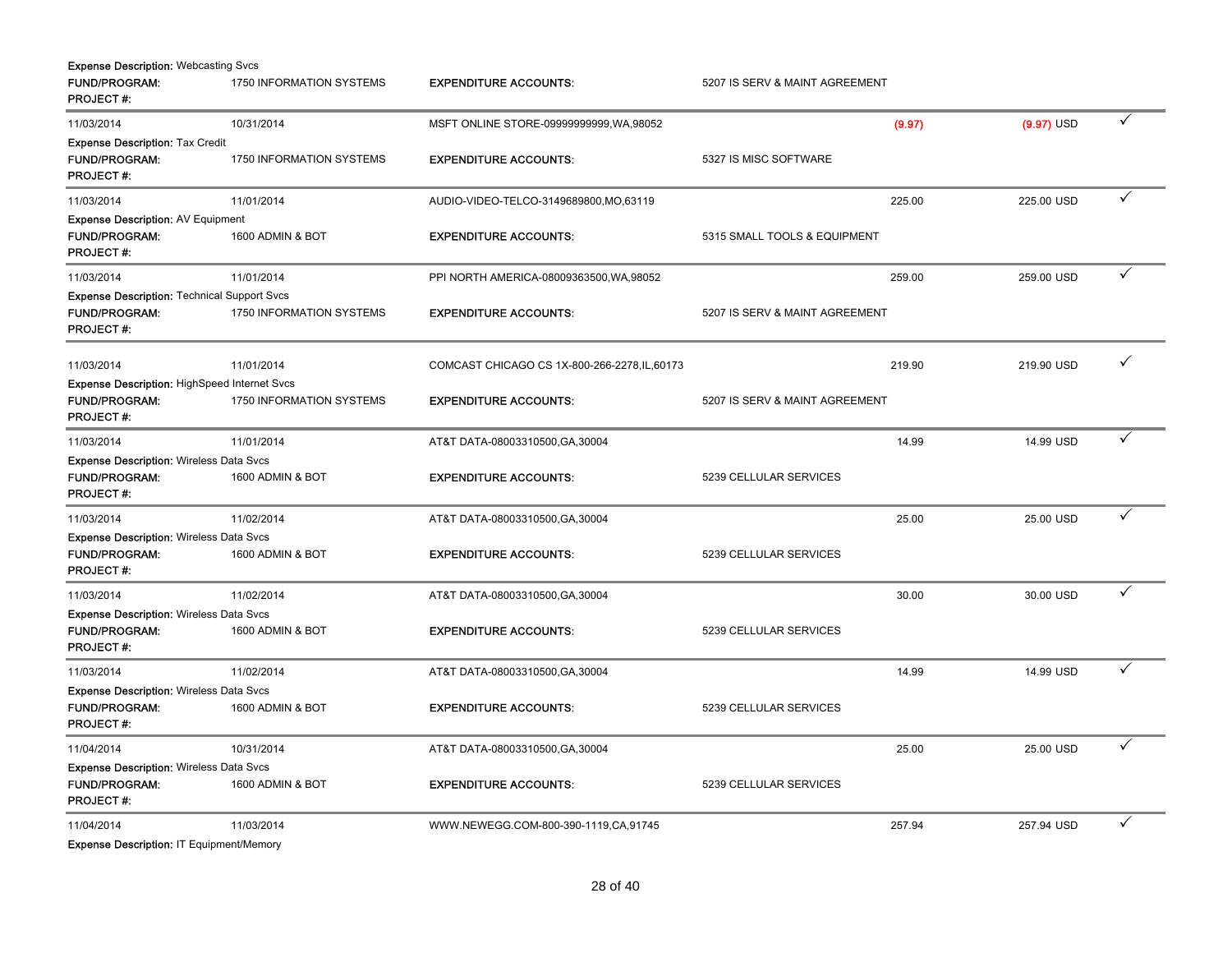FUND/PROGRAM:

PROJECT #:

Card Subtotal 7,216.37

#### MELODY BONK

| Posting                                               | <b>Transaction</b>     |                                               | Receipt                       | <b>Expense</b>     |
|-------------------------------------------------------|------------------------|-----------------------------------------------|-------------------------------|--------------------|
| Date                                                  | Date                   | <b>Description</b>                            | <b>Amount</b>                 | Reviewed<br>Amount |
| 10/07/2014                                            | 10/07/2014             | ULINE SHIP SUPPLIES-800-295-5510,IL,60044     | 69.87                         | 69.87 USD          |
| <b>Expense Description: Traffic Unit Paintsticks</b>  |                        |                                               |                               |                    |
| <b>FUND/PROGRAM:</b>                                  | 2100 POLICE DEPARTMENT | <b>EXPENDITURE ACCOUNTS:</b>                  | 5324 POLICE DUI FUND EXPENSES |                    |
| <b>PROJECT#:</b>                                      | 2003-037               |                                               |                               |                    |
| 10/09/2014                                            | 10/07/2014             | SAFARILAND-08003471200,FL,32218               | 183.07                        | 183.07 USD         |
| <b>Expense Description: Versa Bag Traffic Cones</b>   |                        |                                               |                               |                    |
| <b>FUND/PROGRAM:</b>                                  | 2100 POLICE DEPARTMENT | <b>EXPENDITURE ACCOUNTS:</b>                  | 5324 POLICE DUI FUND EXPENSES |                    |
| <b>PROJECT#:</b>                                      | 2003-037               |                                               |                               |                    |
| 10/09/2014                                            | 10/09/2014             | ULINE SHIP SUPPLIES-800-295-5510,IL,60044     | (45.00)                       | $(45.00)$ USD      |
| Expense Description: Credit Refund-Return             |                        |                                               |                               |                    |
| <b>FUND/PROGRAM:</b>                                  | 2100 POLICE DEPARTMENT | <b>EXPENDITURE ACCOUNTS:</b>                  | 5324 POLICE DUI FUND EXPENSES |                    |
| <b>PROJECT#:</b>                                      | 2003-037               |                                               |                               |                    |
| 10/16/2014                                            | 10/15/2014             | CHICAGO BAGEL & BIALY-WHEELING, IL, 60090     | 20.64                         | 20.64 USD          |
| <b>Expense Description: NIPAS Meeting Refresments</b> |                        |                                               |                               |                    |
| <b>FUND/PROGRAM:</b>                                  | 2100 POLICE DEPARTMENT | <b>EXPENDITURE ACCOUNTS:</b>                  | 5105 TRAINING                 |                    |
| <b>PROJECT#:</b>                                      |                        |                                               |                               |                    |
| 10/16/2014                                            | 10/16/2014             | ULINE SHIP SUPPLIES-800-295-5510, IL, 60044   | 45.00                         | 45.00 USD          |
| <b>Expense Description: Color Street Markers</b>      |                        |                                               |                               |                    |
| <b>FUND/PROGRAM:</b>                                  | 2100 POLICE DEPARTMENT | <b>EXPENDITURE ACCOUNTS:</b>                  | 5324 POLICE DUI FUND EXPENSES |                    |
| <b>PROJECT#:</b>                                      | 2003-037               |                                               |                               |                    |
| 10/21/2014                                            | 10/20/2014             | SUMMIT SIGN AND SAFETY-08007864035, FL, 33460 | 589.60                        | 589.60 USD         |
| <b>Expense Description:</b> Cross Grds Raingear/Signs |                        |                                               |                               |                    |
| <b>FUND/PROGRAM:</b>                                  | 2100 POLICE DEPARTMENT | <b>EXPENDITURE ACCOUNTS:</b>                  | 5106 UNIFORM ALLOWANCE        |                    |
| <b>PROJECT#:</b>                                      |                        |                                               |                               |                    |
| 10/21/2014                                            | 10/20/2014             | AMERICAN SAFETY VEST-04014350200, RI, 02914   | 256.50                        | 256.50 USD         |
| <b>Expense Description: Cross Guard Safety Vests</b>  |                        |                                               |                               |                    |
| <b>FUND/PROGRAM:</b>                                  | 2100 POLICE DEPARTMENT | <b>EXPENDITURE ACCOUNTS:</b>                  | 5106 UNIFORM ALLOWANCE        |                    |
| <b>PROJECT#:</b>                                      |                        |                                               |                               |                    |
|                                                       |                        | SAFETY GEAR CORPORATIO-COLORADO               |                               |                    |
| 10/22/2014                                            | 10/20/2014             | SPGS, CO, 80919                               | 329.32                        | 329.32 USD         |
| <b>Expense Description: Cross Guard Stop Paddle</b>   |                        |                                               |                               |                    |
| <b>FUND/PROGRAM:</b><br>PROJECT#:                     | 2100 POLICE DEPARTMENT | <b>EXPENDITURE ACCOUNTS:</b>                  | 5106 UNIFORM ALLOWANCE        |                    |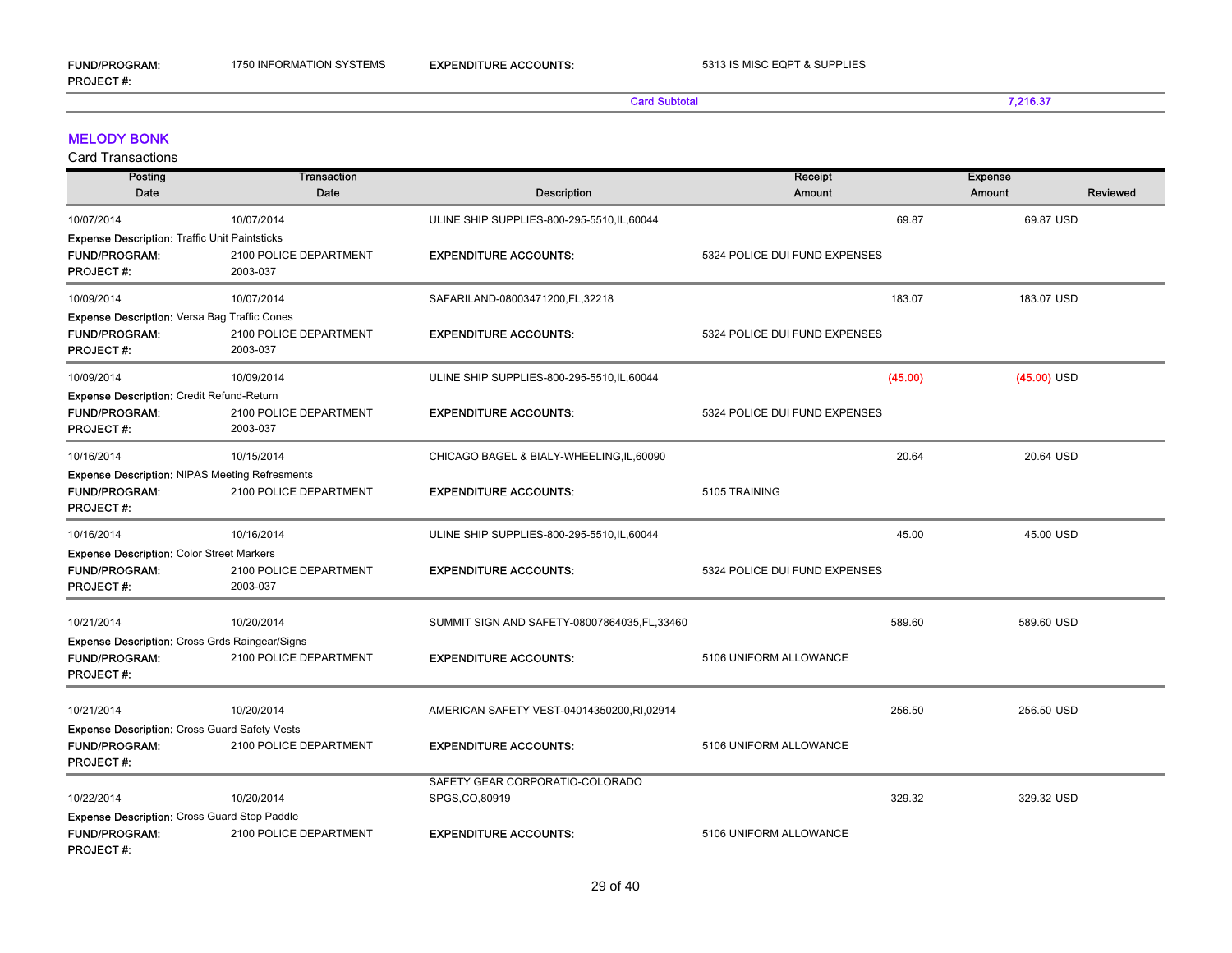| 10/31/2014                                      | 10/28/2014             | DOUBLETREE-04073521100,FL,32821 |                             | 490.52 | 490.52 USD |
|-------------------------------------------------|------------------------|---------------------------------|-----------------------------|--------|------------|
| <b>Expense Description: ICP Conf Lodging-WB</b> |                        |                                 |                             |        |            |
| <b>FUND/PROGRAM:</b>                            | 2100 POLICE DEPARTMENT | <b>EXPENDITURE ACCOUNTS:</b>    | 5205 CONFERENCES & MEETINGS |        |            |
| <b>PROJECT#:</b>                                |                        |                                 |                             |        |            |
|                                                 |                        |                                 | <b>Card Subtotal</b>        |        | 1.939.52   |

### MICHAEL BLIEFERNICH

Card Transactions

| Posting                                             | <b>Transaction</b>     |                                               | Receipt                        | <b>Expense</b> |          |
|-----------------------------------------------------|------------------------|-----------------------------------------------|--------------------------------|----------------|----------|
| Date                                                | Date                   | <b>Description</b>                            | Amount                         | Amount         | Reviewed |
|                                                     |                        | SKATESTOPPERS/INTELLIC-                       |                                |                |          |
| 10/06/2014                                          | 10/02/2014             | CHRIS@SKATEST,CA,92020                        | 234.60                         | 234.60 USD     | ✓        |
| Expense Description: Skate Stoppers & Signage       |                        |                                               |                                |                |          |
| <b>FUND/PROGRAM:</b>                                | 1430 FORESTRY DIVISION | <b>EXPENDITURE ACCOUNTS:</b>                  | 5311 BLDG/GROUNDS MAINTENANCE  |                |          |
| <b>PROJECT#:</b>                                    |                        |                                               |                                |                |          |
| 10/08/2014                                          | 10/07/2014             | IR INDUSTRIAL-07048964504, NC, 28036          | 659.68                         | 659.68 USD     | ✓        |
| Expense Description: Air Comp Parts Sta. 24         |                        |                                               |                                |                |          |
| <b>FUND/PROGRAM:</b>                                | 1220 BUILDING SERVICES | <b>EXPENDITURE ACCOUNTS:</b>                  | 5311 BLDG/GROUNDS MAINTENANCE  |                |          |
| <b>PROJECT#:</b>                                    |                        |                                               |                                |                |          |
|                                                     |                        |                                               |                                |                | ✓        |
| 10/09/2014                                          | 10/09/2014             | CHD C AND H DISTRIBTRS-800-558-9966, WI,53214 | (14.19)                        | $(14.19)$ USD  |          |
| <b>Expense Description: Sales Tax Refund</b>        |                        |                                               |                                |                |          |
| <b>FUND/PROGRAM:</b><br><b>PROJECT#:</b>            | 1220 BUILDING SERVICES | <b>EXPENDITURE ACCOUNTS:</b>                  | 5311 BLDG/GROUNDS MAINTENANCE  |                |          |
|                                                     |                        |                                               |                                |                |          |
| 10/13/2014                                          | 10/09/2014             | THE HOME DEPOT #1981-NILES, IL, 607140000     | 3,998.40                       | 3,998.40 USD   | ✓        |
| <b>Expense Description: Seasonal Lights</b>         |                        |                                               |                                |                |          |
| <b>FUND/PROGRAM:</b>                                | 1140 SPECIAL EVENTS    | <b>EXPENDITURE ACCOUNTS:</b>                  | 5317 MISC OPERATING SUPPLIES   |                |          |
| <b>PROJECT#:</b>                                    | 2006-036               |                                               |                                |                |          |
| 10/27/2014                                          | 10/24/2014             | OVERHEAD IN-8475466600.IL,60041               | 330.67                         | 330.67 USD     | ✓        |
| Expense Description: Overhead Door Repair 233       |                        |                                               |                                |                |          |
| <b>FUND/PROGRAM:</b>                                | 1220 BUILDING SERVICES | <b>EXPENDITURE ACCOUNTS:</b>                  | 5299 MISC CONTRACTUAL SERVICES |                |          |
| <b>PROJECT#:</b>                                    | 2009-032               |                                               |                                |                |          |
| 10/27/2014                                          | 10/25/2014             | THE TRANE COMPANY-08888325266, WI, 54601      | 1,212.00                       | 505.00 USD     | ✓        |
| <b>Expense Description: Chiller maint Agreement</b> |                        |                                               |                                |                |          |
| <b>FUND/PROGRAM:</b>                                | 1220 BUILDING SERVICES | <b>EXPENDITURE ACCOUNTS:</b>                  | 5299 MISC CONTRACTUAL SERVICES |                |          |
| <b>PROJECT#:</b>                                    |                        |                                               |                                |                |          |
| 10/27/2014                                          | 10/25/2014             | THE TRANE COMPANY-08888325266, WI, 54601      | 1,212.00                       | 707.00 USD     | ✓        |
| <b>Expense Description: Chiller Maint Agreement</b> |                        |                                               |                                |                |          |
| <b>FUND/PROGRAM:</b>                                | 1220 BUILDING SERVICES | <b>EXPENDITURE ACCOUNTS:</b>                  | 5299 MISC CONTRACTUAL SERVICES |                |          |
| <b>PROJECT#:</b>                                    |                        |                                               |                                |                |          |
|                                                     |                        |                                               |                                |                |          |
| 10/31/2014                                          | 10/29/2014             | IL STATE FIRE MARSHAL-SPRINGFIELD, IL, 62703  | 30.71                          | 30.71 USD      | ✓        |

Expense Description: Elevator Inspection State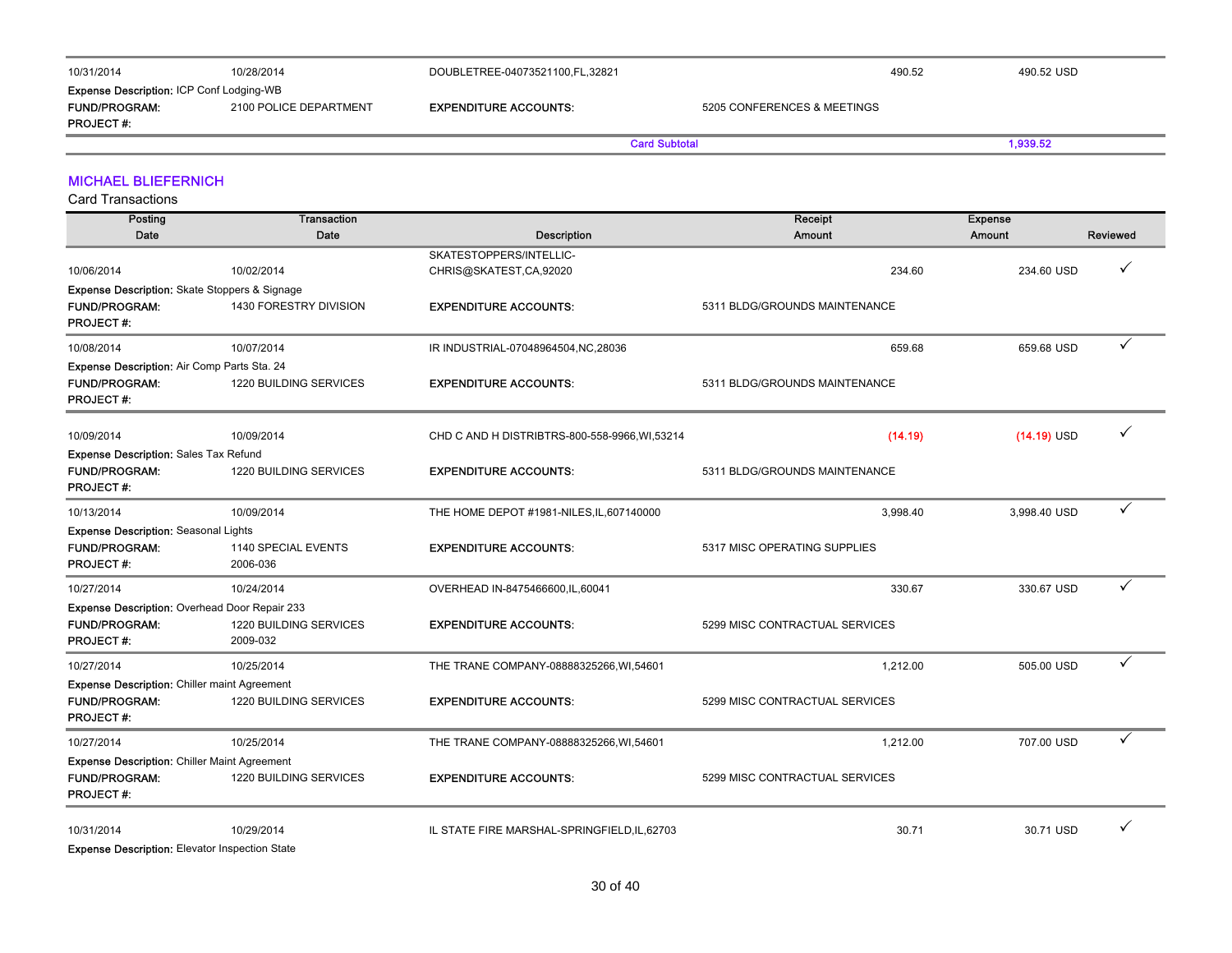## Card Subtotal 6,451.87

### MICHAEL CROTTY

Card Transactions

| Posting                                            | Transaction               |                                      | Receipt                     | <b>Expense</b> |            |          |
|----------------------------------------------------|---------------------------|--------------------------------------|-----------------------------|----------------|------------|----------|
| Date                                               | Date                      | Description                          | Amount                      | Amount         |            | Reviewed |
| 10/30/2014                                         | 10/29/2014                | EAGLE RIDGE RESORT-GALENA, IL, 61036 |                             | 460.70         | 230.35 USD |          |
| <b>Expense Description: IPELRA Conf Lodging-MC</b> |                           |                                      |                             |                |            |          |
| <b>FUND/PROGRAM:</b>                               | 1700 FINANCE DEPARTMENT   | <b>EXPENDITURE ACCOUNTS:</b>         | 5205 CONFERENCES & MEETINGS |                |            |          |
| <b>PROJECT#:</b>                                   |                           |                                      |                             |                |            |          |
| 10/30/2014                                         | 10/29/2014                | EAGLE RIDGE RESORT-GALENA, IL, 61036 |                             | 460.70         | 230.35 USD |          |
| <b>Expense Description: IPELRA Conf Lodging-MM</b> |                           |                                      |                             |                |            |          |
| <b>FUND/PROGRAM:</b>                               | 1800 HUMAN RESOURCES DEPT | <b>EXPENDITURE ACCOUNTS:</b>         | 5205 CONFERENCES & MEETINGS |                |            |          |
| <b>PROJECT#:</b>                                   |                           |                                      |                             |                |            |          |
|                                                    |                           | <b>Card Subtotal</b>                 |                             |                | 460.70     |          |

#### MICHAEL MONDSCHAIN

| Posting                                             | <b>Transaction</b>      |                                            | Receipt                        | <b>Expense</b> |          |
|-----------------------------------------------------|-------------------------|--------------------------------------------|--------------------------------|----------------|----------|
| Date                                                | Date                    | Description                                | <b>Amount</b>                  | <b>Amount</b>  | Reviewed |
| 10/10/2014                                          | 10/09/2014              | OFFICE DEPOT #1105-800-463-3768, IL, 60188 | 10.37                          | 10.37 USD      |          |
| <b>Expense Description: Office Supplies</b>         |                         |                                            |                                |                |          |
| <b>FUND/PROGRAM:</b><br><b>PROJECT#:</b>            | 1700 FINANCE DEPARTMENT | <b>EXPENDITURE ACCOUNTS:</b>               | 5318 OFFICE SUPPLIES           |                |          |
| 10/13/2014                                          | 10/10/2014              | OFFICE DEPOT #1105-800-463-3768, IL, 60188 | 92.89                          | 92.89 USD      |          |
| <b>Expense Description: Office Supplies</b>         |                         |                                            |                                |                |          |
| <b>FUND/PROGRAM:</b><br><b>PROJECT#:</b>            | 1700 FINANCE DEPARTMENT | <b>EXPENDITURE ACCOUNTS:</b>               | 5318 OFFICE SUPPLIES           |                |          |
| 10/13/2014                                          | 10/10/2014              | OFFICE DEPOT #1105-800-463-3768, IL, 60188 | 26.29                          | 26.29 USD      |          |
| <b>Expense Description: Office Supplies</b>         |                         |                                            |                                |                |          |
| <b>FUND/PROGRAM:</b><br><b>PROJECT#:</b>            | 1700 FINANCE DEPARTMENT | <b>EXPENDITURE ACCOUNTS:</b>               | 5318 OFFICE SUPPLIES           |                |          |
| 10/13/2014                                          | 10/11/2014              | BEST BUY MHT 00008490-GURNEE, IL, 60031    | 59.97                          | 59.97 USD      |          |
| <b>Expense Description: IPhone Accessories</b>      |                         |                                            |                                |                |          |
| <b>FUND/PROGRAM:</b><br><b>PROJECT#:</b>            | 1700 FINANCE DEPARTMENT | <b>EXPENDITURE ACCOUNTS:</b>               | 5317 MISC OPERATING SUPPLIES   |                |          |
| 10/27/2014                                          | 10/25/2014              | COMCAST CHICAGO-800-COMCAST, IL, 60523     | 508.70                         | 508.70 USD     |          |
| <b>Expense Description: High Speed Internet Svc</b> |                         |                                            |                                |                |          |
| <b>FUND/PROGRAM:</b>                                | (911)                   | <b>EXPENDITURE ACCOUNTS:</b>               | 5207 IS SERV & MAINT AGREEMENT |                |          |
| <b>PROJECT#:</b>                                    | 2014-037                |                                            |                                |                |          |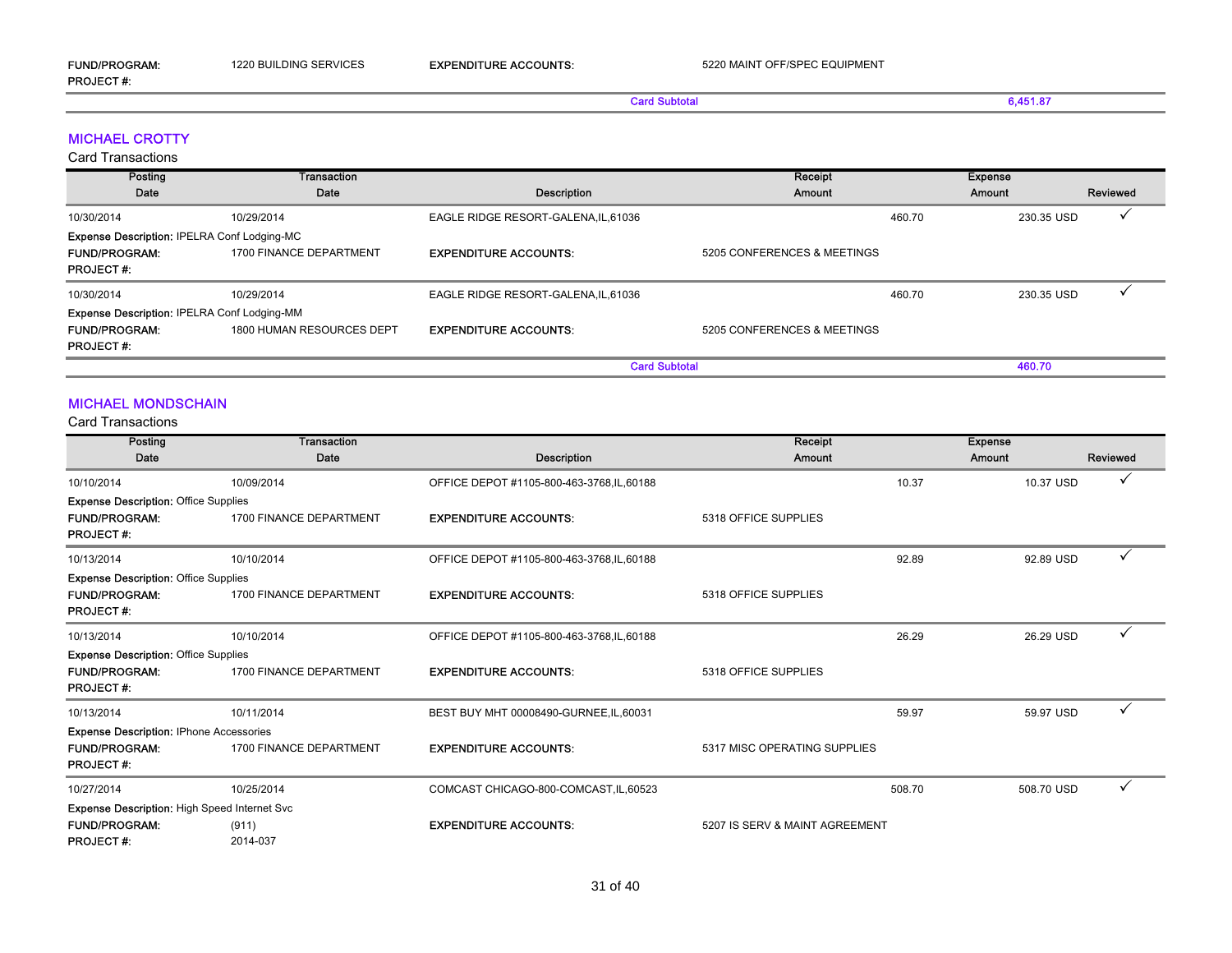Card Subtotal 698.22

### MICHAEL SCHROEDER

Card Transactions

| Posting                                         | Transaction                   |                                       | Receipt                       | <b>Expense</b> |          |
|-------------------------------------------------|-------------------------------|---------------------------------------|-------------------------------|----------------|----------|
| Date                                            | Date                          | <b>Description</b>                    | Amount                        | Amount         | Reviewed |
|                                                 |                               | MENARDS MOUNT PROSPECT-MT             |                               |                |          |
| 10/06/2014                                      | 10/03/2014                    | PROSPECT, IL, 60056                   | 597.29                        | 126.39 USD     | ✓        |
| <b>Expense Description: Electrical Supplies</b> |                               |                                       |                               |                |          |
| <b>FUND/PROGRAM:</b><br><b>PROJECT#:</b>        | 1220 BUILDING SERVICES        | <b>EXPENDITURE ACCOUNTS:</b>          | 5311 BLDG/GROUNDS MAINTENANCE |                |          |
|                                                 |                               | MENARDS MOUNT PROSPECT-MT             |                               |                |          |
| 10/06/2014                                      | 10/03/2014                    | PROSPECT, IL, 60056                   | 597.29                        | 355.70 USD     |          |
| Expense Description: Antifreeze/Insulation      |                               |                                       |                               |                |          |
| <b>FUND/PROGRAM:</b><br><b>PROJECT#:</b>        | 1220 BUILDING SERVICES        | <b>EXPENDITURE ACCOUNTS:</b>          | 5303 CHEMICALS                |                |          |
|                                                 |                               | MENARDS MOUNT PROSPECT-MT             |                               |                |          |
| 10/06/2014                                      | 10/03/2014                    | PROSPECT, IL, 60056                   | 597.29                        | 115.20 USD     | ✓        |
| <b>Expense Description: Floor Covering</b>      |                               |                                       |                               |                |          |
| <b>FUND/PROGRAM:</b><br><b>PROJECT#:</b>        | 1320 SENIOR CITIZENS SERVICES | <b>EXPENDITURE ACCOUNTS:</b>          | 5311 BLDG/GROUNDS MAINTENANCE |                |          |
| 10/08/2014                                      | 09/30/2014                    | ZORO TOOLS INC-855-2899676, IL, 60089 | (54.09)                       | $(54.09)$ USD  | ✓        |
| Expense Description: Sales Tax Refund           |                               |                                       |                               |                |          |
| <b>FUND/PROGRAM:</b><br><b>PROJECT#:</b>        | 1220 BUILDING SERVICES        | <b>EXPENDITURE ACCOUNTS:</b>          | 5311 BLDG/GROUNDS MAINTENANCE |                |          |
| 10/15/2014                                      | 10/14/2014                    | PUMPBIZ INC-8472911357, IL, 60062     | 1,790.00                      | 1,790.00 USD   | ✓        |
| Expense Description: SS Chemical Pump           |                               |                                       |                               |                |          |
| <b>FUND/PROGRAM:</b><br><b>PROJECT#:</b>        | 1420 STREETS DIVISION         | <b>EXPENDITURE ACCOUNTS:</b>          | 5311 BLDG/GROUNDS MAINTENANCE |                |          |
|                                                 |                               | BANNER PLUMBING SUPPLY-BUFFALO        |                               |                |          |
| 10/17/2014                                      | 10/15/2014                    | GROVE, IL, 60089                      | 868.60                        | 868.60 USD     |          |
| <b>Expense Description: Hot Water Heater</b>    |                               |                                       |                               |                |          |
| <b>FUND/PROGRAM:</b><br><b>PROJECT#:</b>        | 1220 BUILDING SERVICES        | <b>EXPENDITURE ACCOUNTS:</b>          | 5311 BLDG/GROUNDS MAINTENANCE |                |          |
|                                                 |                               |                                       | <b>Card Subtotal</b>          | 3,201.80       |          |

### PETER RODGERS

| Posting                                            | Transaction            |                                               | Receipt                      | Expense |           |          |
|----------------------------------------------------|------------------------|-----------------------------------------------|------------------------------|---------|-----------|----------|
| Date                                               | Date                   | Description                                   | Amount                       | Amount  |           | Reviewed |
|                                                    |                        |                                               |                              |         |           |          |
| 10/28/2014                                         | 10/27/2014             | B & H PHOTO-VIDEO-MO/T-800-2282443, NY, 10001 |                              | 17.98   | 17.98 USD |          |
| <b>Expense Description: Video Camera Batteries</b> |                        |                                               |                              |         |           |          |
| <b>FUND/PROGRAM:</b>                               | 2100 POLICE DEPARTMENT | <b>EXPENDITURE ACCOUNTS:</b>                  | 5317 MISC OPERATING SUPPLIES |         |           |          |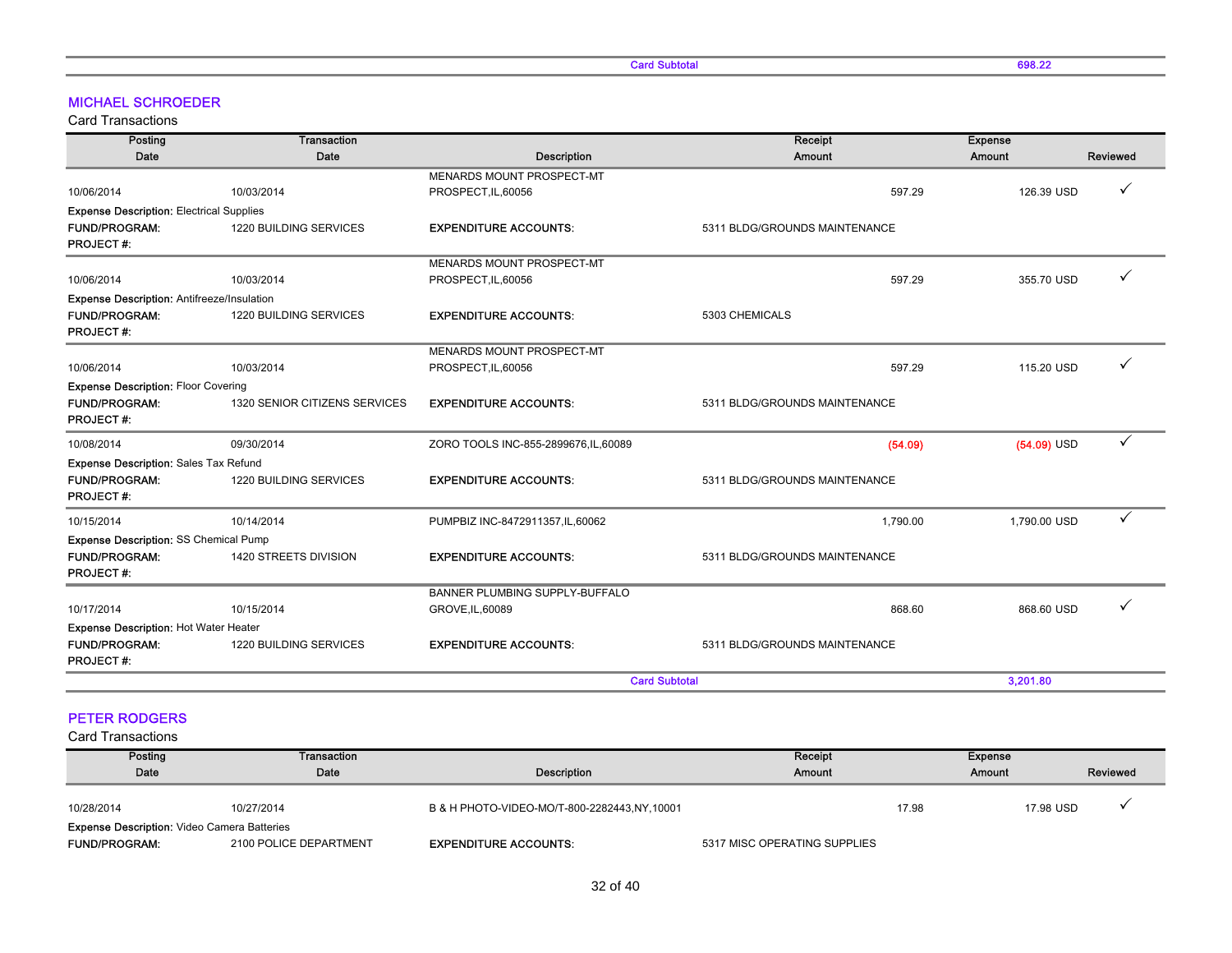#### PROJECT #:

| 10/30/2014                                                                                     | 10/28/2014             | DASH MEDICAL GLOVES-FRANKLIN, WI, 53132 |                              | 407.40 | 407.40 USD |  |
|------------------------------------------------------------------------------------------------|------------------------|-----------------------------------------|------------------------------|--------|------------|--|
| <b>Expense Description: 6 cases Nitrile Gloves</b><br><b>FUND/PROGRAM:</b><br><b>PROJECT#:</b> | 2100 POLICE DEPARTMENT | <b>EXPENDITURE ACCOUNTS:</b>            | 5317 MISC OPERATING SUPPLIES |        |            |  |
|                                                                                                |                        | <b>Card Subtotal</b>                    |                              |        | 425.38     |  |

#### ROSE LEMANIS

| Posting                                       | <b>Transaction</b>                    |                                               | Receipt                      |        | <b>Expense</b> |          |
|-----------------------------------------------|---------------------------------------|-----------------------------------------------|------------------------------|--------|----------------|----------|
| Date                                          | Date                                  | Description                                   | <b>Amount</b>                |        | Amount         | Reviewed |
|                                               |                                       | JORDAN INDUSTRIAL SUPP-WHEELING,IL,60090-     |                              |        |                |          |
| 10/08/2014                                    | 10/07/2014                            | 2923                                          |                              | 129.00 | 129.00 USD     | ✓        |
| <b>Expense Description: Marking Paint</b>     |                                       |                                               |                              |        |                |          |
| <b>FUND/PROGRAM:</b><br><b>PROJECT#:</b>      | 1420 STREETS DIVISION                 | <b>EXPENDITURE ACCOUNTS:</b>                  | 5317 MISC OPERATING SUPPLIES |        |                |          |
| 10/09/2014                                    | 10/08/2014                            | AMERICAN WATER WORKS A-866-5213595, IL, 60174 |                              | 136.00 | 136.00 USD     | ✓        |
| Expense Description: Regulatory Seminar/DW SK |                                       |                                               |                              |        |                |          |
| <b>FUND/PROGRAM:</b><br><b>PROJECT#:</b>      | 4100 WATER DIVISION                   | <b>EXPENDITURE ACCOUNTS:</b>                  | 5105 TRAINING                |        |                |          |
| 10/13/2014                                    | 10/10/2014                            | OFFICE DEPOT #1090-800-463-3768, MA, 55441    |                              | 4.31   | 4.31 USD       | ✓        |
| <b>Expense Description: Office Supplies</b>   |                                       |                                               |                              |        |                |          |
| <b>FUND/PROGRAM:</b><br><b>PROJECT#:</b>      | 1500 PUBLIC WORKS ADMINISTRATI        | <b>EXPENDITURE ACCOUNTS:</b>                  | 5318 OFFICE SUPPLIES         |        |                |          |
| 10/13/2014                                    | 10/10/2014                            | OFFICE DEPOT #1105-800-463-3768,IL,60188      |                              | 278.12 | 278.12 USD     | ✓        |
| <b>Expense Description: Office Supplies</b>   |                                       |                                               |                              |        |                |          |
| FUND/PROGRAM:<br><b>PROJECT#:</b>             | <b>1500 PUBLIC WORKS ADMINISTRATI</b> | <b>EXPENDITURE ACCOUNTS:</b>                  | 5318 OFFICE SUPPLIES         |        |                |          |
| 10/16/2014                                    | 10/15/2014                            | AMERICAN PUBLIC WORKS-08164726100, MO, 94043  |                              | 140.00 | 56.00 USD      | ✓        |
| <b>Expense Description: Snow/Ice Conf</b>     |                                       |                                               |                              |        |                |          |
| <b>FUND/PROGRAM:</b><br><b>PROJECT#:</b>      | <b>1500 PUBLIC WORKS ADMINISTRATI</b> | <b>EXPENDITURE ACCOUNTS:</b>                  | 5105 TRAINING                |        |                |          |
| 10/16/2014                                    | 10/15/2014                            | AMERICAN PUBLIC WORKS-08164726100, MO, 94043  |                              | 140.00 | 28.00 USD      |          |
| <b>Expense Description: Snow/Ice Conf</b>     |                                       |                                               |                              |        |                |          |
| <b>FUND/PROGRAM:</b><br><b>PROJECT#:</b>      | 1240 FLEET SERVICES                   | <b>EXPENDITURE ACCOUNTS:</b>                  | 5105 TRAINING                |        |                |          |
| 10/16/2014                                    | 10/15/2014                            | AMERICAN PUBLIC WORKS-08164726100, MO, 94043  |                              | 140.00 | 28.00 USD      | ✓        |
| Expense Description: Snow/Ice Conf            |                                       |                                               |                              |        |                |          |
| <b>FUND/PROGRAM:</b><br><b>PROJECT#:</b>      | 1430 FORESTRY DIVISION                | <b>EXPENDITURE ACCOUNTS:</b>                  | 5105 TRAINING                |        |                |          |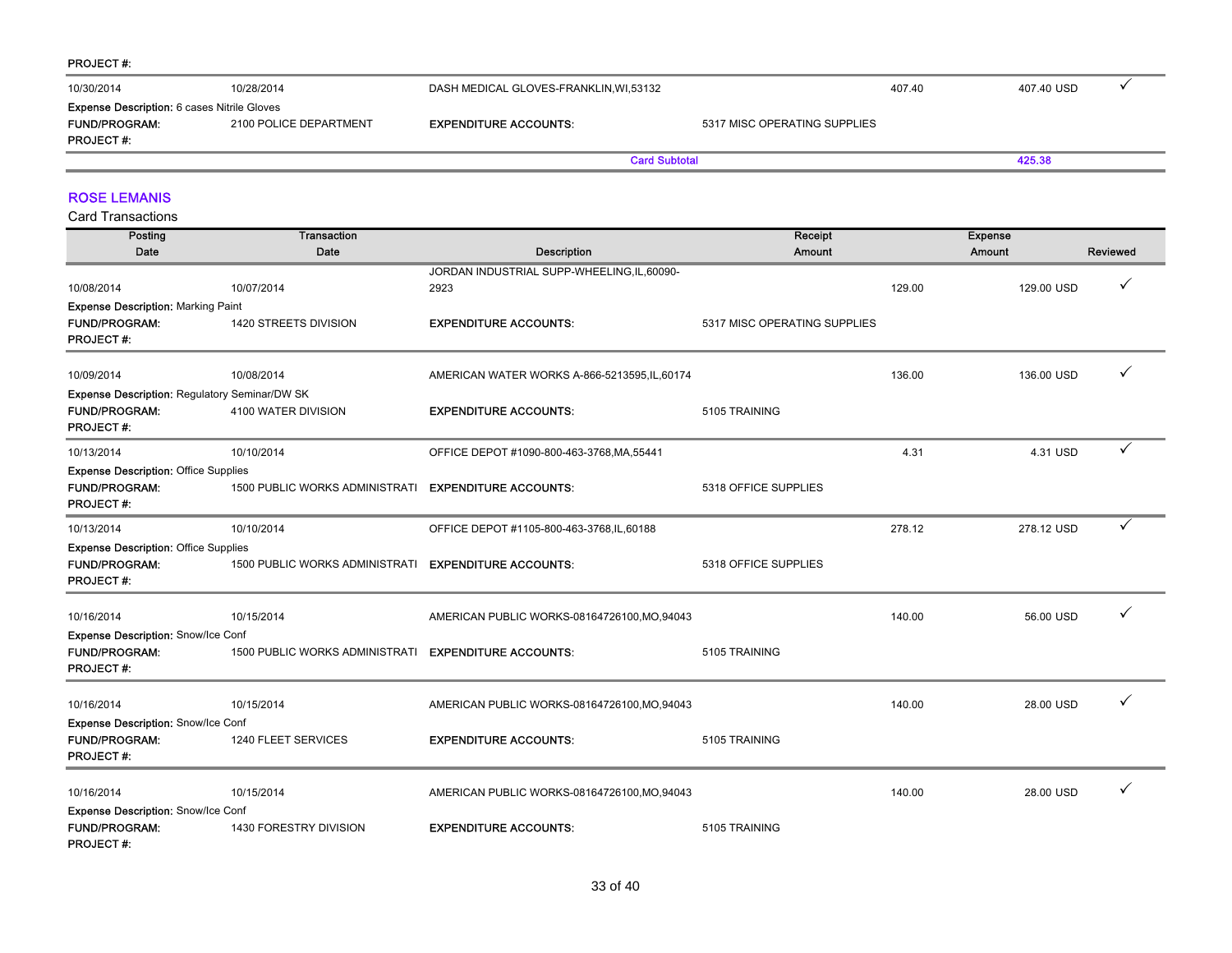| 10/16/2014                                                                                            | 10/15/2014                     | AMERICAN PUBLIC WORKS-08164726100, MO, 94043 |                               | 140.00   | 28.00 USD    |              |
|-------------------------------------------------------------------------------------------------------|--------------------------------|----------------------------------------------|-------------------------------|----------|--------------|--------------|
| <b>Expense Description: Snow/Ice Conf</b><br><b>FUND/PROGRAM:</b><br><b>PROJECT#:</b>                 | 1420 STREETS DIVISION          | <b>EXPENDITURE ACCOUNTS:</b>                 | 5105 TRAINING                 |          |              |              |
| 10/20/2014                                                                                            | 10/17/2014                     | ARAMARK UNIFORM-800-504-0328,KY,40509        |                               | 41.74    | 20.87 USD    | $\checkmark$ |
| Expense Description: Fleece Jacket & Embroider<br><b>FUND/PROGRAM:</b><br><b>PROJECT#:</b>            | 1430 FORESTRY DIVISION         | <b>EXPENDITURE ACCOUNTS:</b>                 | 5106 UNIFORM ALLOWANCE        |          |              |              |
| 10/20/2014                                                                                            | 10/17/2014                     | ARAMARK UNIFORM-800-504-0328,KY,40509        |                               | 41.74    | 20.87 USD    | $\checkmark$ |
| <b>Expense Description: Fleece Jacket &amp; Embroider</b><br><b>FUND/PROGRAM:</b><br><b>PROJECT#:</b> | 1420 STREETS DIVISION          | <b>EXPENDITURE ACCOUNTS:</b>                 | 5106 UNIFORM ALLOWANCE        |          |              |              |
| 10/22/2014                                                                                            | 10/20/2014                     | COLE INC-800-2577222, WI,54562               |                               | 35.00    | 35.00 USD    | $\checkmark$ |
| Expense Description: WWETT Conf Reg- JW<br><b>FUND/PROGRAM:</b><br><b>PROJECT#:</b>                   | 4100 WATER DIVISION            | <b>EXPENDITURE ACCOUNTS:</b>                 | 5205 CONFERENCES & MEETINGS   |          |              |              |
| 10/24/2014                                                                                            | 10/23/2014                     | SHERWIN WILLIAMS #3711-WHEELING, IL, 60090   |                               | 4,908.40 | 4,908.40 USD |              |
| Expense Description: Stain for Uniform Fence                                                          |                                |                                              |                               |          |              |              |
| <b>FUND/PROGRAM:</b><br><b>PROJECT#:</b>                                                              | 1420 STREETS DIVISION          | <b>EXPENDITURE ACCOUNTS:</b>                 | 5311 BLDG/GROUNDS MAINTENANCE |          |              |              |
| 10/31/2014                                                                                            | 10/30/2014                     | OFFICE DEPOT #1105-800-463-3768, IL, 60188   |                               | 191.39   | 191.39 USD   | ✓            |
| <b>Expense Description: Office Supplies</b><br><b>FUND/PROGRAM:</b><br>PROJECT#:                      | 1500 PUBLIC WORKS ADMINISTRATI | <b>EXPENDITURE ACCOUNTS:</b>                 | 5318 OFFICE SUPPLIES          |          |              |              |
|                                                                                                       |                                | <b>Card Subtotal</b>                         |                               |          | 5,863.96     |              |

### SCOTT WILSON

| Posting                                             | Transaction          |                                                | Receipt                      | <b>Expense</b> |               |          |
|-----------------------------------------------------|----------------------|------------------------------------------------|------------------------------|----------------|---------------|----------|
| Date                                                | Date                 | Description                                    | Amount                       |                | <b>Amount</b> | Reviewed |
| 10/06/2014                                          | 10/02/2014           | EL-COR INDUSTRIES INC-PROSPECT HEIG, IL, 60070 |                              | 80.96          | 80.96 USD     |          |
| <b>Expense Description: Air Brake Parts/Lamp</b>    |                      |                                                |                              |                |               |          |
| <b>FUND/PROGRAM:</b><br><b>PROJECT#:</b>            | 2200 FIRE DEPARTMENT | <b>EXPENDITURE ACCOUNTS:</b>                   | 5310 VEHICLE MAINTENANCE     |                |               |          |
| 10/06/2014                                          | 10/02/2014           | EL-COR INDUSTRIES INC-PROSPECT HEIG, IL, 60070 |                              | 109.93         | 109.93 USD    |          |
| <b>Expense Description: Misc Parts Room Stock</b>   |                      |                                                |                              |                |               |          |
| <b>FUND/PROGRAM:</b><br><b>PROJECT#:</b>            | 1240 FLEET SERVICES  | <b>EXPENDITURE ACCOUNTS:</b>                   | 5317 MISC OPERATING SUPPLIES |                |               |          |
| 10/13/2014                                          | 10/10/2014           | RADISSON HOTELS-LANSING, MI, 48933             |                              | 576.64         | 576.64 USD    |          |
| <b>Expense Description: Spartan Conf Lodging-SW</b> |                      |                                                |                              |                |               |          |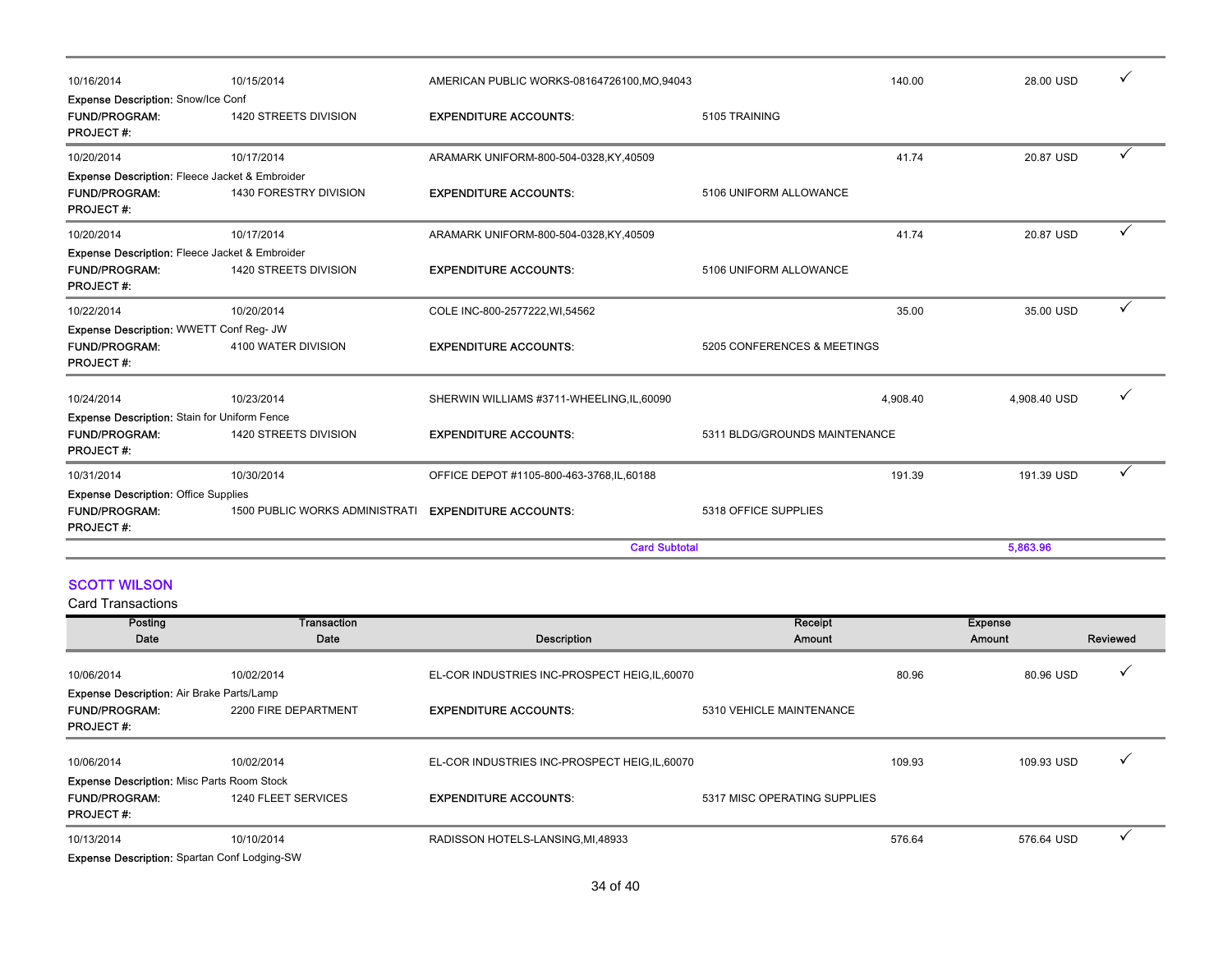| FUND/PROGRAM:<br><b>PROJECT#:</b>                                                   | 1240 FLEET SERVICES    | <b>EXPENDITURE ACCOUNTS:</b>                   | 5205 CONFERENCES & MEETINGS |        |            |              |
|-------------------------------------------------------------------------------------|------------------------|------------------------------------------------|-----------------------------|--------|------------|--------------|
| 10/21/2014                                                                          | 10/17/2014             | EL-COR INDUSTRIES INC-PROSPECT HEIG, IL, 60070 |                             | 9.92   | 9.92 USD   | ✓            |
| Expense Description: Bulb, Tubing Clamps                                            |                        |                                                |                             |        |            |              |
| <b>FUND/PROGRAM:</b><br>PROJECT#:                                                   | 2200 FIRE DEPARTMENT   | <b>EXPENDITURE ACCOUNTS:</b>                   | 5310 VEHICLE MAINTENANCE    |        |            |              |
| 10/27/2014                                                                          | 10/23/2014             | EL-COR INDUSTRIES INC-PROSPECT HEIG, IL, 60070 |                             | 258.56 | 64.64 USD  | ✓            |
| <b>Expense Description: Plow Couplers</b><br>FUND/PROGRAM:<br><b>PROJECT#:</b>      | 1220 BUILDING SERVICES | <b>EXPENDITURE ACCOUNTS:</b>                   | 5310 VEHICLE MAINTENANCE    |        |            |              |
| 10/27/2014                                                                          | 10/23/2014             | EL-COR INDUSTRIES INC-PROSPECT HEIG, IL, 60070 |                             | 258.56 | 64.64 USD  | $\checkmark$ |
| <b>Expense Description: Plow Couplers</b>                                           |                        |                                                |                             |        |            |              |
| FUND/PROGRAM:<br><b>PROJECT#:</b>                                                   | 1420 STREETS DIVISION  | <b>EXPENDITURE ACCOUNTS:</b>                   | 5310 VEHICLE MAINTENANCE    |        |            |              |
| 10/27/2014                                                                          | 10/23/2014             | EL-COR INDUSTRIES INC-PROSPECT HEIG, IL, 60070 |                             | 258.56 | 64.64 USD  | ✓            |
| <b>Expense Description: Plow Couplers</b><br>FUND/PROGRAM:<br><b>PROJECT#:</b>      | 4100 WATER DIVISION    | <b>EXPENDITURE ACCOUNTS:</b>                   | 5310 VEHICLE MAINTENANCE    |        |            |              |
| 10/27/2014                                                                          | 10/23/2014             | EL-COR INDUSTRIES INC-PROSPECT HEIG,IL,60070   |                             | 258.56 | 64.64 USD  | ✓            |
| <b>Expense Description: Plow Couplers</b><br>FUND/PROGRAM:<br><b>PROJECT#:</b>      | 4200 SEWER DIVISION    | <b>EXPENDITURE ACCOUNTS:</b>                   | 5310 VEHICLE MAINTENANCE    |        |            |              |
| 10/27/2014                                                                          | 10/23/2014             | EL-COR INDUSTRIES INC-PROSPECT HEIG, IL, 60070 |                             | 134.29 | 134.29 USD | ✓            |
| Expense Description: LED Beacon<br><b>FUND/PROGRAM:</b>                             | 1420 STREETS DIVISION  | <b>EXPENDITURE ACCOUNTS:</b>                   | 5310 VEHICLE MAINTENANCE    |        |            |              |
| <b>PROJECT#:</b>                                                                    |                        |                                                |                             |        |            |              |
| 10/27/2014                                                                          | 10/23/2014             | EL-COR INDUSTRIES INC-PROSPECT HEIG,IL,60070   |                             | 45.00  | 45.00 USD  | ✓            |
| <b>Expense Description: Power Relay</b><br><b>FUND/PROGRAM:</b><br><b>PROJECT#:</b> | 2100 POLICE DEPARTMENT | <b>EXPENDITURE ACCOUNTS:</b>                   | 5310 VEHICLE MAINTENANCE    |        |            |              |
| 10/28/2014                                                                          | 10/27/2014             | EL-COR INDUSTRIES INC-PROSPECT HEIG, IL, 60070 |                             | 42.10  | 42.10 USD  | ✓            |
| Expense Description: Backup Light Strip                                             |                        |                                                |                             |        |            |              |
| <b>FUND/PROGRAM:</b><br><b>PROJECT#:</b>                                            | 2100 POLICE DEPARTMENT | <b>EXPENDITURE ACCOUNTS:</b>                   | 5310 VEHICLE MAINTENANCE    |        |            |              |
| 10/28/2014                                                                          | 10/27/2014             | EL-COR INDUSTRIES INC-PROSPECT HEIG,IL,60070   |                             | 110.20 | 110.20 USD | $\checkmark$ |
| <b>Expense Description: Squad Setup Parts</b><br><b>FUND/PROGRAM:</b>               | 2100 POLICE DEPARTMENT | <b>EXPENDITURE ACCOUNTS:</b>                   | 5310 VEHICLE MAINTENANCE    |        |            |              |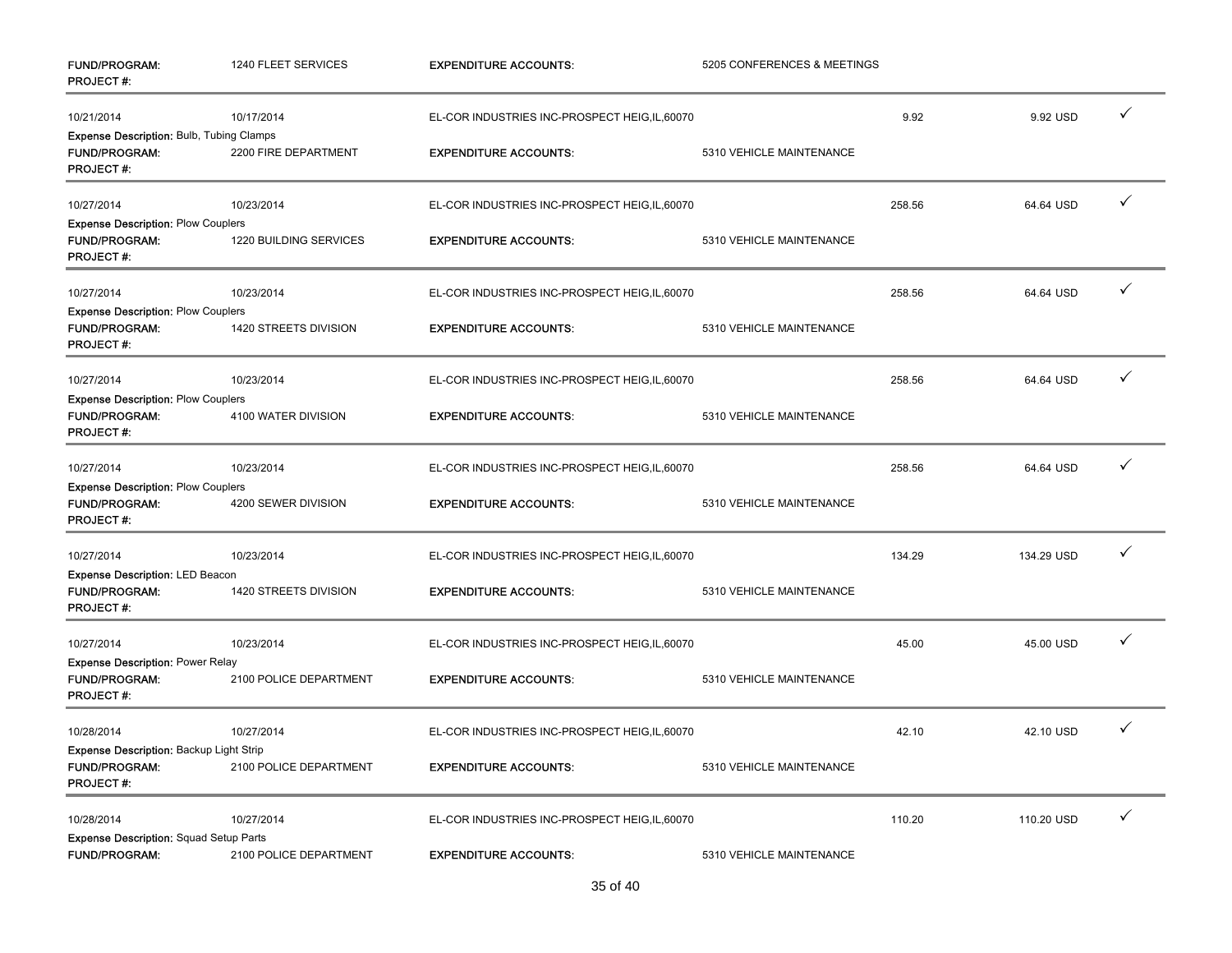**Card Subtotal 1,367.60** 1,367.60

### SEAN LINDSAY

| Posting                                          | <b>Transaction</b>     |                                                | Receipt                       | <b>Expense</b> |                 |
|--------------------------------------------------|------------------------|------------------------------------------------|-------------------------------|----------------|-----------------|
| Date                                             | Date                   | Description                                    | <b>Amount</b>                 | Amount         | <b>Reviewed</b> |
|                                                  |                        | BANNER PLUMBING SUPPLY-BUFFALO                 |                               |                |                 |
| 10/17/2014                                       | 10/16/2014             | GROVE, IL, 60089                               | 42.62                         | 42.62 USD      | ✓               |
| <b>Expense Description: Plumbing Supplies</b>    |                        |                                                |                               |                |                 |
| <b>FUND/PROGRAM:</b>                             | 1220 BUILDING SERVICES | <b>EXPENDITURE ACCOUNTS:</b>                   | 5311 BLDG/GROUNDS MAINTENANCE |                |                 |
| <b>PROJECT#:</b>                                 |                        |                                                |                               |                |                 |
| 10/20/2014                                       | 10/17/2014             | IR INDUSTRIAL-07048964504, NC, 28036           | 71.39                         | 71.39 USD      | ✓               |
| <b>Expense Description: Air Compressor Parts</b> |                        |                                                |                               |                |                 |
| <b>FUND/PROGRAM:</b>                             | 2200 FIRE DEPARTMENT   | <b>EXPENDITURE ACCOUNTS:</b>                   | 5311 BLDG/GROUNDS MAINTENANCE |                |                 |
| <b>PROJECT#:</b>                                 |                        |                                                |                               |                |                 |
| 10/30/2014                                       | 10/28/2014             | PIEDMONT PLASTICS CG #-WHEELING, IL, 600906434 | 59.95                         | 59.95 USD      | ✓               |
| <b>Expense Description: Bollard Lens</b>         |                        |                                                |                               |                |                 |
| FUND/PROGRAM:                                    | 1220 BUILDING SERVICES | <b>EXPENDITURE ACCOUNTS:</b>                   | 5311 BLDG/GROUNDS MAINTENANCE |                |                 |
| <b>PROJECT#:</b>                                 |                        |                                                |                               |                |                 |
|                                                  |                        | MENARDS MOUNT PROSPECT-MT                      |                               |                |                 |
| 11/03/2014                                       | 10/31/2014             | PROSPECT, IL, 60056                            | 684.15                        | 684.15 USD     | ✓               |
| Expense Description: Seasonal Lights             |                        |                                                |                               |                |                 |
| <b>FUND/PROGRAM:</b>                             | 1140 SPECIAL EVENTS    | <b>EXPENDITURE ACCOUNTS:</b>                   | 5317 MISC OPERATING SUPPLIES  |                |                 |
| <b>PROJECT#:</b>                                 | 2006-036               |                                                |                               |                |                 |
|                                                  |                        | MENARDS MOUNT PROSPECT-MT                      |                               |                | ✓               |
| 11/03/2014                                       | 10/31/2014             | PROSPECT, IL, 60056                            | 700.20                        | 218.28 USD     |                 |
| <b>Expense Description: Elec. Cords/Supplies</b> |                        |                                                |                               |                |                 |
| <b>FUND/PROGRAM:</b>                             | 1220 BUILDING SERVICES | <b>EXPENDITURE ACCOUNTS:</b>                   | 5311 BLDG/GROUNDS MAINTENANCE |                |                 |
| <b>PROJECT#:</b>                                 |                        |                                                |                               |                |                 |
|                                                  |                        | MENARDS MOUNT PROSPECT-MT                      |                               |                | ✓               |
| 11/03/2014                                       | 10/31/2014             | PROSPECT, IL, 60056                            | 700.20                        | 30.22 USD      |                 |
| <b>Expense Description: Elec. Tape</b>           |                        |                                                |                               |                |                 |
| <b>FUND/PROGRAM:</b><br><b>PROJECT#:</b>         | 1430 FORESTRY DIVISION | <b>EXPENDITURE ACCOUNTS:</b>                   | 5311 BLDG/GROUNDS MAINTENANCE |                |                 |
|                                                  |                        | MENARDS MOUNT PROSPECT-MT                      |                               |                |                 |
| 11/03/2014                                       | 10/31/2014             | PROSPECT, IL, 60056                            | 700.20                        | 206.49 USD     | ✓               |
| <b>Expense Description: Icicle Lights</b>        |                        |                                                |                               |                |                 |
| <b>FUND/PROGRAM:</b>                             | 1140 SPECIAL EVENTS    | <b>EXPENDITURE ACCOUNTS:</b>                   | 5317 MISC OPERATING SUPPLIES  |                |                 |
| <b>PROJECT#:</b>                                 | 2006-036               |                                                |                               |                |                 |
|                                                  |                        | MENARDS MOUNT PROSPECT-MT                      |                               |                |                 |
| 11/03/2014                                       | 10/31/2014             | PROSPECT, IL, 60056                            | 700.20                        | 103.57 USD     | ✓               |
| <b>Expense Description: Lights/Saw Blades</b>    |                        |                                                |                               |                |                 |
| <b>FUND/PROGRAM:</b>                             | 1220 BUILDING SERVICES | <b>EXPENDITURE ACCOUNTS:</b>                   | 5315 SMALL TOOLS & EQUIPMENT  |                |                 |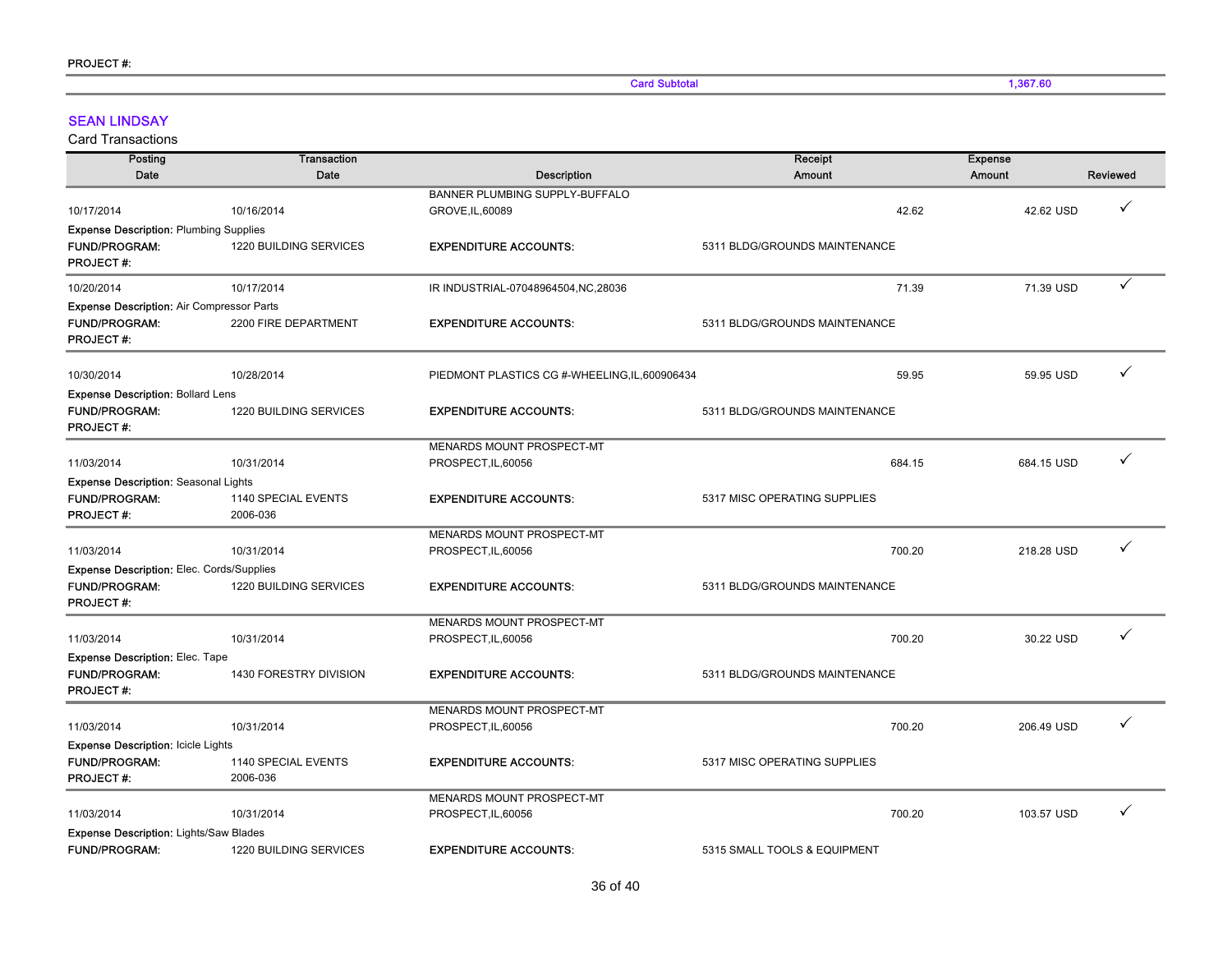#### PROJECT #:

|                                                                                               |                        |                                      | <b>Card Subtotal</b>          | 2,380.01   |  |
|-----------------------------------------------------------------------------------------------|------------------------|--------------------------------------|-------------------------------|------------|--|
| <b>Expense Description: Air Compressor Repair</b><br><b>FUND/PROGRAM:</b><br><b>PROJECT#:</b> | 2200 FIRE DEPARTMENT   | <b>EXPENDITURE ACCOUNTS:</b>         | 5311 BLDG/GROUNDS MAINTENANCE |            |  |
| 11/03/2014                                                                                    | 11/01/2014             | IR INDUSTRIAL-07048964504, NC, 28036 | 821.70                        | 821.70 USD |  |
|                                                                                               |                        |                                      |                               |            |  |
| <b>PROJECT#:</b>                                                                              |                        |                                      |                               |            |  |
| <b>FUND/PROGRAM:</b>                                                                          | 1220 BUILDING SERVICES | <b>EXPENDITURE ACCOUNTS:</b>         | 5309 JANITORIAL SUPPLIES      |            |  |
| <b>Expense Description: Paper Towels</b>                                                      |                        |                                      |                               |            |  |
| 11/03/2014                                                                                    | 10/31/2014             | PROSPECT, IL, 60056                  | 700.20                        | 129.70 USD |  |
|                                                                                               |                        | MENARDS MOUNT PROSPECT-MT            |                               |            |  |
| <b>PROJECT#:</b>                                                                              |                        |                                      |                               |            |  |
| <b>FUND/PROGRAM:</b>                                                                          | 1220 BUILDING SERVICES | <b>EXPENDITURE ACCOUNTS:</b>         | 5303 CHEMICALS                |            |  |
| <b>Expense Description: Loctite</b>                                                           |                        |                                      |                               |            |  |
| 11/03/2014                                                                                    | 10/31/2014             | PROSPECT, IL, 60056                  | 700.20                        | 11.94 USD  |  |
|                                                                                               |                        | MENARDS MOUNT PROSPECT-MT            |                               |            |  |

### SHARI MATTHEWS HUIZAR

Card Transactions

| Posting<br>Date                                                                                   | <b>Transaction</b><br>Date | Description                                   | Receipt<br>Amount           | <b>Expense</b><br>Amount |           | Reviewed |
|---------------------------------------------------------------------------------------------------|----------------------------|-----------------------------------------------|-----------------------------|--------------------------|-----------|----------|
| 10/15/2014                                                                                        | 10/14/2014                 | METROPOLITAN PLANNING-312-922-5616, IL, 60602 |                             | 30.00                    | 30.00 USD |          |
| <b>Expense Description: Aging Conf Reg-SMH</b><br><b>FUND/PROGRAM:</b><br><b>PROJECT#:</b>        | 1315 SOCIAL SERVICES       | <b>EXPENDITURE ACCOUNTS:</b>                  | 5205 CONFERENCES & MEETINGS |                          |           |          |
| 11/03/2014                                                                                        | 10/31/2014                 | AMTRAK.CO3040650069761-08008727245,DC,20002   |                             | 28.00                    | 28.00 USD |          |
| <b>Expense Description: Seminar Transportation-MM</b><br><b>FUND/PROGRAM:</b><br><b>PROJECT#:</b> | 1315 SOCIAL SERVICES       | <b>EXPENDITURE ACCOUNTS:</b>                  | 5105 TRAINING               |                          |           |          |
|                                                                                                   |                            | <b>Card Subtotal</b>                          |                             |                          | 58.00     |          |

### STEPHEN D KRAUS

| Posting<br>Date                              | Transaction<br>Date | Description                                | Receipt<br>Amount            | <b>Expense</b><br>Amount |           | Reviewed |
|----------------------------------------------|---------------------|--------------------------------------------|------------------------------|--------------------------|-----------|----------|
|                                              |                     |                                            |                              |                          |           |          |
| 10/07/2014                                   | 10/06/2014          | TERRACE SUPPLY COMPANY-WHEELING, IL, 60090 |                              | 44.26                    | 44.26 USD |          |
| <b>Expense Description: Oxygen Tank Fill</b> |                     |                                            |                              |                          |           |          |
| <b>FUND/PROGRAM:</b>                         | 4100 WATER DIVISION | <b>EXPENDITURE ACCOUNTS:</b>               | 5315 SMALL TOOLS & EQUIPMENT |                          |           |          |
| <b>PROJECT#:</b>                             |                     |                                            |                              |                          |           |          |
|                                              |                     | <b>Card Subtotal</b>                       |                              |                          | 44.26     |          |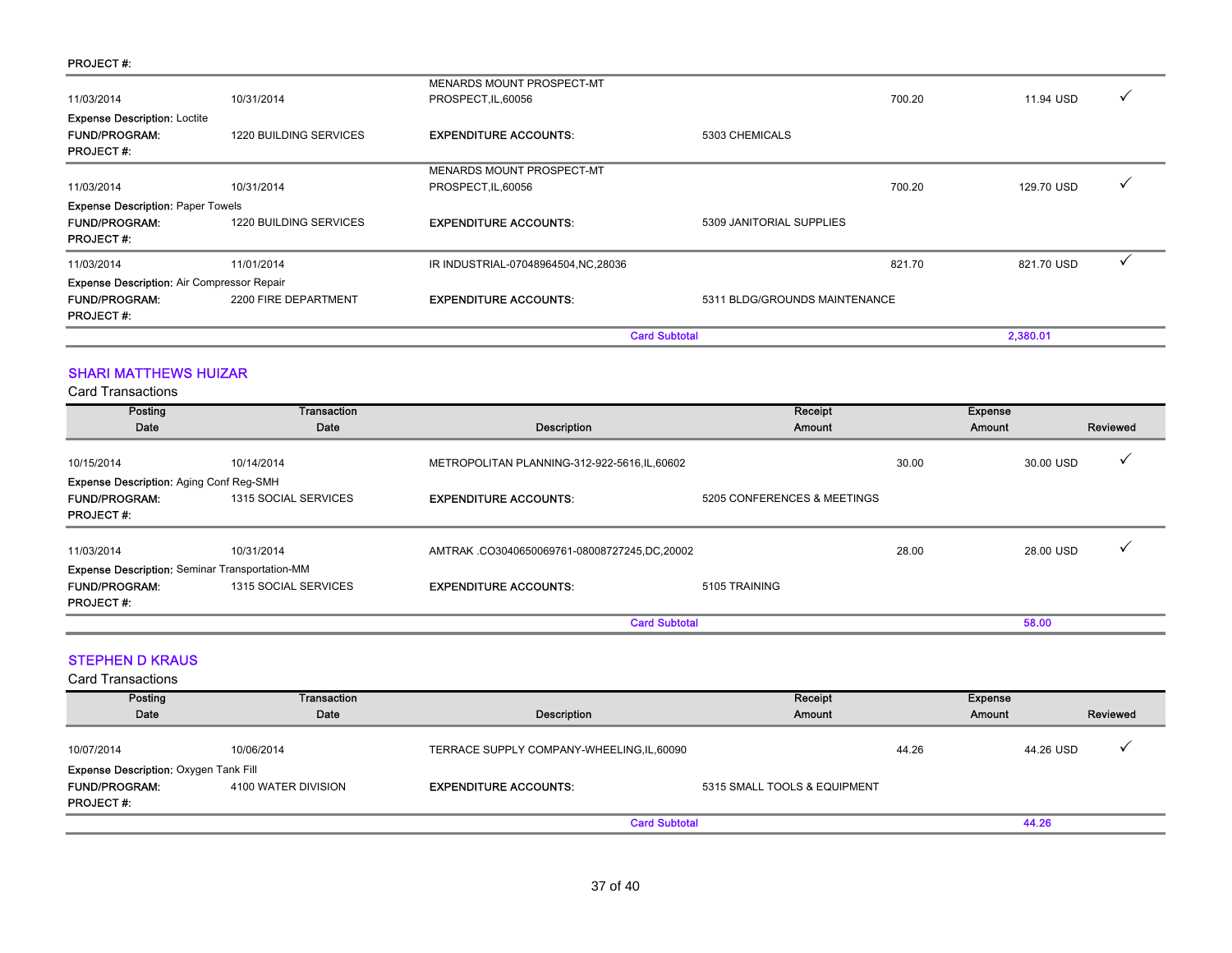## THOMAS LUEDERS

Card Transactions

| Posting                                             | <b>Transaction</b>              |                                             | Receipt                       |        | <b>Expense</b> |              |
|-----------------------------------------------------|---------------------------------|---------------------------------------------|-------------------------------|--------|----------------|--------------|
| Date                                                | Date                            | <b>Description</b>                          | Amount                        |        | Amount         | Reviewed     |
| 10/09/2014                                          | 10/07/2014                      | FULLIFE SAFETY-ROSELLE, IL, 60172           |                               | 22.05  | 22.05 USD      | ✓            |
| <b>Expense Description: Jersey Gloves</b>           |                                 |                                             |                               |        |                |              |
| <b>FUND/PROGRAM:</b><br><b>PROJECT#:</b>            | 4100 WATER DIVISION             | <b>EXPENDITURE ACCOUNTS:</b>                | 5319 PROTECTIVE CLOTHING      |        |                |              |
| 10/20/2014                                          | 10/17/2014                      | JOHN DEERE LANDSCAPES0-WHEELING, IL, 60090  |                               | 18.59  | 18.59 USD      |              |
| <b>Expense Description: Box/Cover Sleeve</b>        |                                 |                                             |                               |        |                |              |
| <b>FUND/PROGRAM:</b><br><b>PROJECT#:</b>            | 4100 WATER DIVISION             | <b>EXPENDITURE ACCOUNTS:</b>                | 5341 METERS                   |        |                |              |
| 10/27/2014                                          | 10/25/2014                      | FULLIFE SAFETY-ROSELLE, IL, 60172           |                               | 120.00 | 120.00 USD     | $\checkmark$ |
| <b>Expense Description:</b> Gas Monitor Calibration |                                 |                                             |                               |        |                |              |
| <b>FUND/PROGRAM:</b><br><b>PROJECT#:</b>            | 4100 WATER DIVISION             | <b>EXPENDITURE ACCOUNTS:</b>                | 5220 MAINT OFF/SPEC EQUIPMENT |        |                |              |
| 10/28/2014                                          | 10/27/2014                      | MENARDS LONG GROVE-LONG GROVE, IL, 60047    |                               | 47.99  | 47.99 USD      |              |
| <b>Expense Description: Red Velvet Bows</b>         |                                 |                                             |                               |        |                |              |
| <b>FUND/PROGRAM:</b><br><b>PROJECT#:</b>            | 1140 SPECIAL EVENTS<br>2006-036 | <b>EXPENDITURE ACCOUNTS:</b>                | 5313 IS MISC EQPT & SUPPLIES  |        |                |              |
| 10/29/2014                                          | 10/27/2014                      | THE HOME DEPOT 1927-PALATINE, IL, 600740000 |                               | 60.82  | 60.82 USD      |              |
| <b>Expense Description: Cable Ties &amp; Tape</b>   |                                 |                                             |                               |        |                |              |
| <b>FUND/PROGRAM:</b><br><b>PROJECT#:</b>            | 1140 SPECIAL EVENTS<br>2006-036 | <b>EXPENDITURE ACCOUNTS:</b>                | 5317 MISC OPERATING SUPPLIES  |        |                |              |
|                                                     |                                 | <b>Card Subtotal</b>                        |                               |        | 269.45         |              |

## TY JOHNSON

| Posting                                                                            | <b>Transaction</b>            |                                             | Receipt                       | <b>Expense</b> |          |  |
|------------------------------------------------------------------------------------|-------------------------------|---------------------------------------------|-------------------------------|----------------|----------|--|
| Date                                                                               | Date                          | Description                                 | Amount                        | Amount         | Reviewed |  |
| 10/06/2014                                                                         | 10/02/2014                    | HERBERT FLAKE CO LT-713-926-3200, TX, 77023 | 86.07                         | 86.07 USD      |          |  |
| <b>Expense Description: Lock Parts</b><br><b>FUND/PROGRAM:</b><br><b>PROJECT#:</b> | <b>1220 BUILDING SERVICES</b> | <b>EXPENDITURE ACCOUNTS:</b>                | 5317 MISC OPERATING SUPPLIES  |                |          |  |
| 10/16/2014                                                                         | 10/14/2014                    | ANIXTER-115687-GLENVIEW,IL,60026            | 153.86                        | 153.86 USD     |          |  |
| <b>Expense Description: Door Pivot</b><br><b>FUND/PROGRAM:</b><br><b>PROJECT#:</b> | <b>1220 BUILDING SERVICES</b> | <b>EXPENDITURE ACCOUNTS:</b>                | 5311 BLDG/GROUNDS MAINTENANCE |                |          |  |
| 10/23/2014                                                                         | 10/21/2014                    | HERBERT L. FLAKE CO-HOUSTON, TX, 77081      | 37.29                         | 37.29 USD      |          |  |
| <b>Expense Description: Door Closer Part</b>                                       |                               |                                             |                               |                |          |  |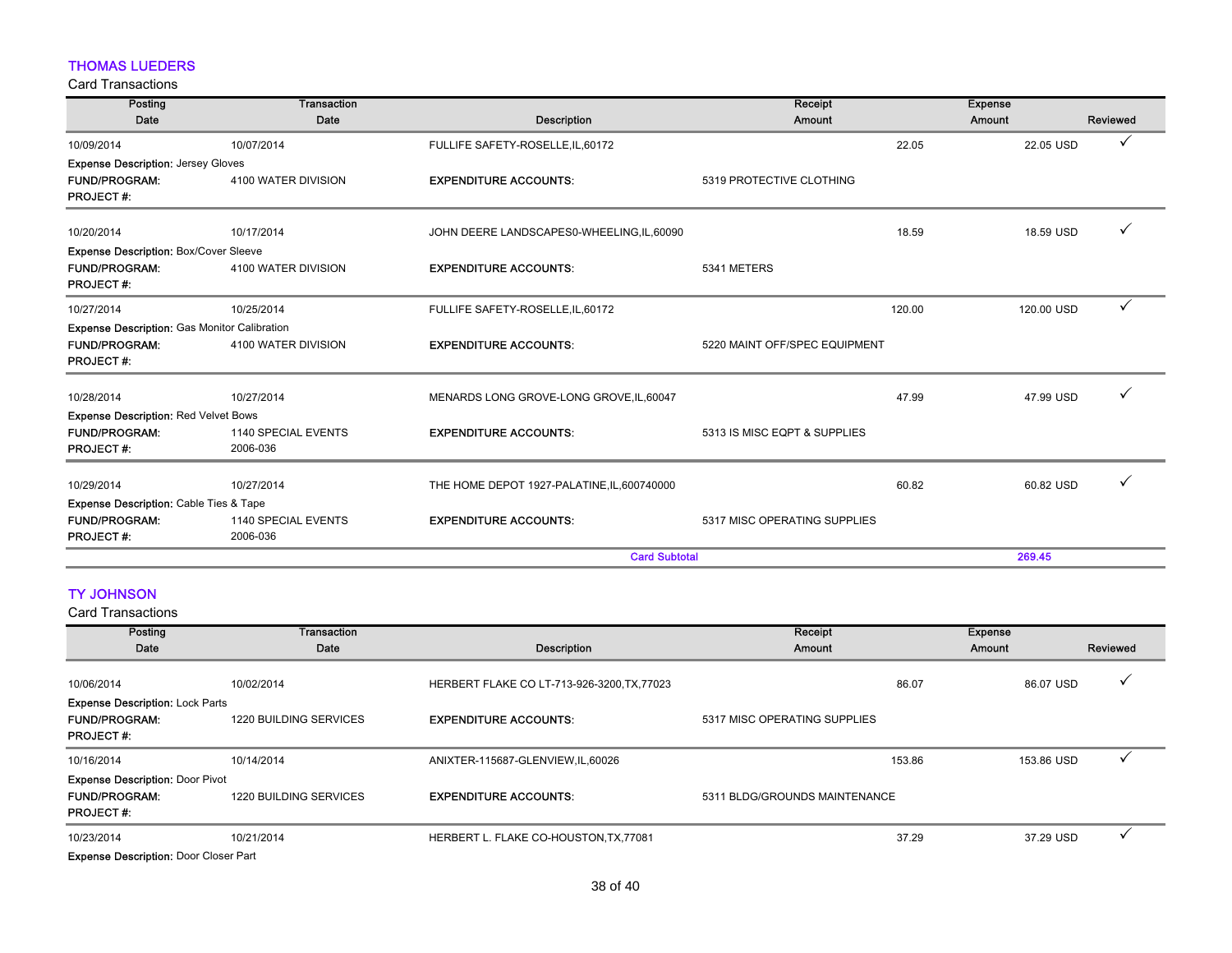| <b>FUND/PROGRAM:</b><br><b>PROJECT#:</b>  | 1220 BUILDING SERVICES | <b>EXPENDITURE ACCOUNTS:</b>              | 5311 BLDG/GROUNDS MAINTENANCE |            |   |
|-------------------------------------------|------------------------|-------------------------------------------|-------------------------------|------------|---|
| 10/28/2014                                | 10/27/2014             | NEHER ELECTRIC SUPPLY-MILWAUKEE, WI,53206 | 1,156.38                      | 847.50 USD | ✓ |
| <b>Expense Description: Elec Supplies</b> |                        |                                           |                               |            |   |
| <b>FUND/PROGRAM:</b>                      | 1220 BUILDING SERVICES | <b>EXPENDITURE ACCOUNTS:</b>              | 5311 BLDG/GROUNDS MAINTENANCE |            |   |
| <b>PROJECT#:</b>                          |                        |                                           |                               |            |   |
| 10/28/2014                                | 10/27/2014             | NEHER ELECTRIC SUPPLY-MILWAUKEE, WI,53206 | 1,156.38                      | 308.88 USD |   |
| <b>Expense Description: Elec Supplies</b> |                        |                                           |                               |            |   |
| <b>FUND/PROGRAM:</b>                      | 1430 FORESTRY DIVISION | <b>EXPENDITURE ACCOUNTS:</b>              | 5311 BLDG/GROUNDS MAINTENANCE |            |   |
| <b>PROJECT#:</b>                          |                        |                                           |                               |            |   |
|                                           |                        | <b>Card Subtotal</b>                      |                               | 1,433.60   |   |

#### VINCENT HOFFMAN

Card Transactions

| Posting                                              | <b>Transaction</b>              |                                               | Receipt                      |        | <b>Expense</b> |          |
|------------------------------------------------------|---------------------------------|-----------------------------------------------|------------------------------|--------|----------------|----------|
| Date                                                 | Date                            | <b>Description</b>                            | Amount                       |        | Amount         | Reviewed |
|                                                      |                                 | TRAFFIC CONTROL AND PR-WEST                   |                              |        |                |          |
| 10/16/2014                                           | 10/14/2014                      | CHICAGO, IL, 60185                            |                              | 12.35  | 12.35 USD      | ✓        |
| <b>Expense Description:</b> Shipping-Rubber Washers  |                                 |                                               |                              |        |                |          |
| <b>FUND/PROGRAM:</b><br><b>PROJECT#:</b>             | 1420 STREETS DIVISION           | <b>EXPENDITURE ACCOUNTS:</b>                  | 5320 STREET SIGNS            |        |                |          |
|                                                      |                                 | TRAFFIC CONTROL AND PR-WEST                   |                              |        |                |          |
| 10/16/2014                                           | 10/14/2014                      | CHICAGO, IL, 60185                            |                              | 87.50  | 87.50 USD      |          |
| <b>Expense Description: Rubber Washers for Signs</b> |                                 |                                               |                              |        |                |          |
| <b>FUND/PROGRAM:</b><br><b>PROJECT#:</b>             | 1420 STREETS DIVISION           | <b>EXPENDITURE ACCOUNTS:</b>                  | 5320 STREET SIGNS            |        |                |          |
| 10/16/2014                                           | 10/15/2014                      | MULTIPLE CONCRETE ACCE-08474382000, IL, 60074 |                              | 53.35  | 53.35 USD      |          |
| <b>Expense Description: Concrete Retarder</b>        |                                 |                                               |                              |        |                |          |
| <b>FUND/PROGRAM:</b><br><b>PROJECT#:</b>             | 1420 STREETS DIVISION           | <b>EXPENDITURE ACCOUNTS:</b>                  | 5314 MINOR STREET REPAIRS    |        |                |          |
| 10/21/2014                                           | 10/20/2014                      | MENARDS LONG GROVE-LONG GROVE, IL, 60047      |                              | 418.10 | 36.63 USD      | ✓        |
| Expense Description: Chisel & Extender Pole          |                                 |                                               |                              |        |                |          |
| <b>FUND/PROGRAM:</b><br><b>PROJECT#:</b>             | 1420 STREETS DIVISION           | <b>EXPENDITURE ACCOUNTS:</b>                  | 5315 SMALL TOOLS & EQUIPMENT |        |                |          |
| 10/21/2014                                           | 10/20/2014                      | MENARDS LONG GROVE-LONG GROVE, IL, 60047      |                              | 418.10 | 381.47 USD     | ✓        |
| Expense Description: Garland, Bulbs, Red Bows        |                                 |                                               |                              |        |                |          |
| <b>FUND/PROGRAM:</b><br><b>PROJECT#:</b>             | 1140 SPECIAL EVENTS<br>2006-036 | <b>EXPENDITURE ACCOUNTS:</b>                  | 5317 MISC OPERATING SUPPLIES |        |                |          |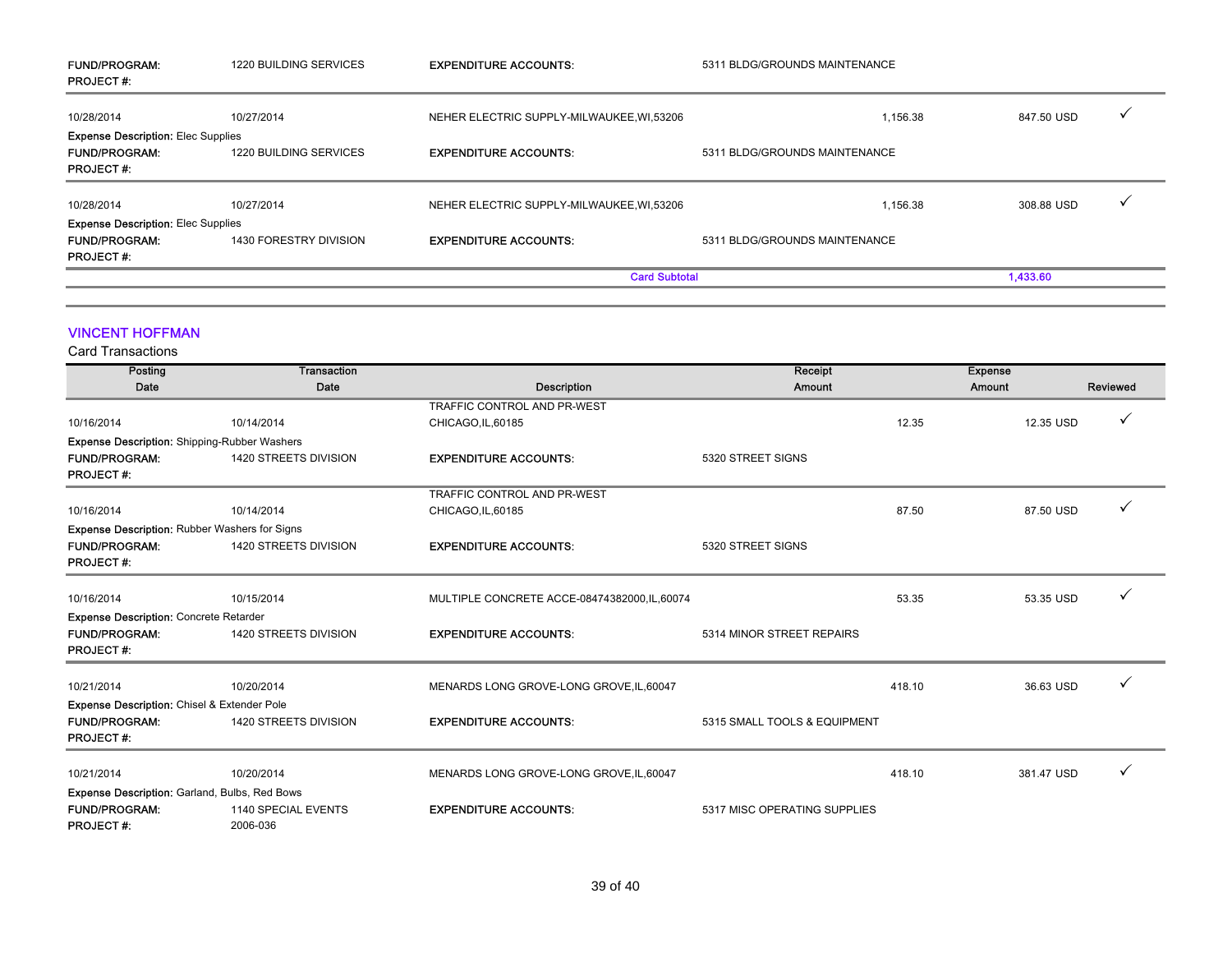|                                                       |                     | <b>Card Subtotal</b>                        |                              |            | 1.034.57   |  |
|-------------------------------------------------------|---------------------|---------------------------------------------|------------------------------|------------|------------|--|
| <b>PROJECT#:</b>                                      | 2006-036            |                                             |                              |            |            |  |
| <b>FUND/PROGRAM:</b>                                  | 1140 SPECIAL EVENTS | <b>EXPENDITURE ACCOUNTS:</b>                | 5317 MISC OPERATING SUPPLIES |            |            |  |
| <b>Expense Description: Icicle Lights/Bulbs/Clips</b> |                     |                                             |                              |            |            |  |
| 10/27/2014                                            | 10/24/2014          | THE HOME DEPOT 1927-PALATINE, IL, 600740000 |                              | 188.86     | 188.86 USD |  |
| <b>PROJECT#:</b>                                      | 2006-036            |                                             |                              |            |            |  |
| <b>FUND/PROGRAM:</b>                                  | 1140 SPECIAL EVENTS | <b>EXPENDITURE ACCOUNTS:</b>                | 5317 MISC OPERATING SUPPLIES |            |            |  |
| <b>Expense Description: LED lights and bulbs</b>      |                     |                                             |                              |            |            |  |
| 10/22/2014                                            | 10/21/2014          | MENARDS LONG GROVE-LONG GROVE, IL, 60047    | 274.41                       | 274.41 USD |            |  |
|                                                       |                     |                                             |                              |            |            |  |

#### WILLIAM BENSON

Card Transactions

| Posting                                            | <b>Transaction</b>     |                                           | Receipt                     | <b>Expense</b> |              |
|----------------------------------------------------|------------------------|-------------------------------------------|-----------------------------|----------------|--------------|
| Date                                               | Date                   | <b>Description</b>                        | Amount                      | Amount         | Reviewed     |
| 10/27/2014                                         | 10/24/2014             | MEARS TRANS. AIRPORT-ORLANDO, FL, 32827   | 32.00                       | 32.00 USD      | ✓            |
| <b>Expense Description: IACP Transportation-WB</b> |                        |                                           |                             |                |              |
| <b>FUND/PROGRAM:</b><br><b>PROJECT#:</b>           | 2100 POLICE DEPARTMENT | <b>EXPENDITURE ACCOUNTS:</b>              | 5205 CONFERENCES & MEETINGS |                |              |
| 10/27/2014                                         | 10/24/2014             | AMERICAN AIRLINES-CHICAGO, IL, 74133-1208 | 25.00                       | 25.00 USD      | $\checkmark$ |
| Expense Description: IACP Baggage Fee-WB           |                        |                                           |                             |                |              |
| <b>FUND/PROGRAM:</b><br><b>PROJECT#:</b>           | 2100 POLICE DEPARTMENT | <b>EXPENDITURE ACCOUNTS:</b>              | 5205 CONFERENCES & MEETINGS |                |              |
| 10/30/2014                                         | 10/28/2014             | DOUBLETREE-ORLANDO,FL,32821               | 490.52                      | 490.52 USD     | ✓            |
| Expense Description: IACP Conf Hotel-WB-Error      |                        |                                           |                             |                |              |
| <b>FUND/PROGRAM:</b><br><b>PROJECT#:</b>           | 2100 POLICE DEPARTMENT | <b>EXPENDITURE ACCOUNTS:</b>              | 5205 CONFERENCES & MEETINGS |                |              |
| 10/31/2014                                         | 10/30/2014             | DOUBLETREE-ORLANDO,FL,32821               | (490.52)                    | $(490.52)$ USD | ✓            |
| Expense Description: Refund Dupl Charge c-MB       |                        |                                           |                             |                |              |
| <b>FUND/PROGRAM:</b><br><b>PROJECT#:</b>           | 2100 POLICE DEPARTMENT | <b>EXPENDITURE ACCOUNTS:</b>              | 5205 CONFERENCES & MEETINGS |                |              |
| 11/04/2014                                         | 11/02/2014             | AMERICAN AIRLINES-TAMPA, FL, 74133-1208   | 25.00                       | 25.00 USD      |              |
| <b>Expense Description: IACP Baggage Fee-WB</b>    |                        |                                           |                             |                |              |
| <b>FUND/PROGRAM:</b><br><b>PROJECT#:</b>           | 2100 POLICE DEPARTMENT | <b>EXPENDITURE ACCOUNTS:</b>              | 5205 CONFERENCES & MEETINGS |                |              |
|                                                    |                        | <b>Card Subtotal</b>                      |                             | 82.00          |              |

Report Run By: Nancy Hoppe (NHOPPE, Company Program Administrator) © 1994-2014. MasterCard. All rights reserved.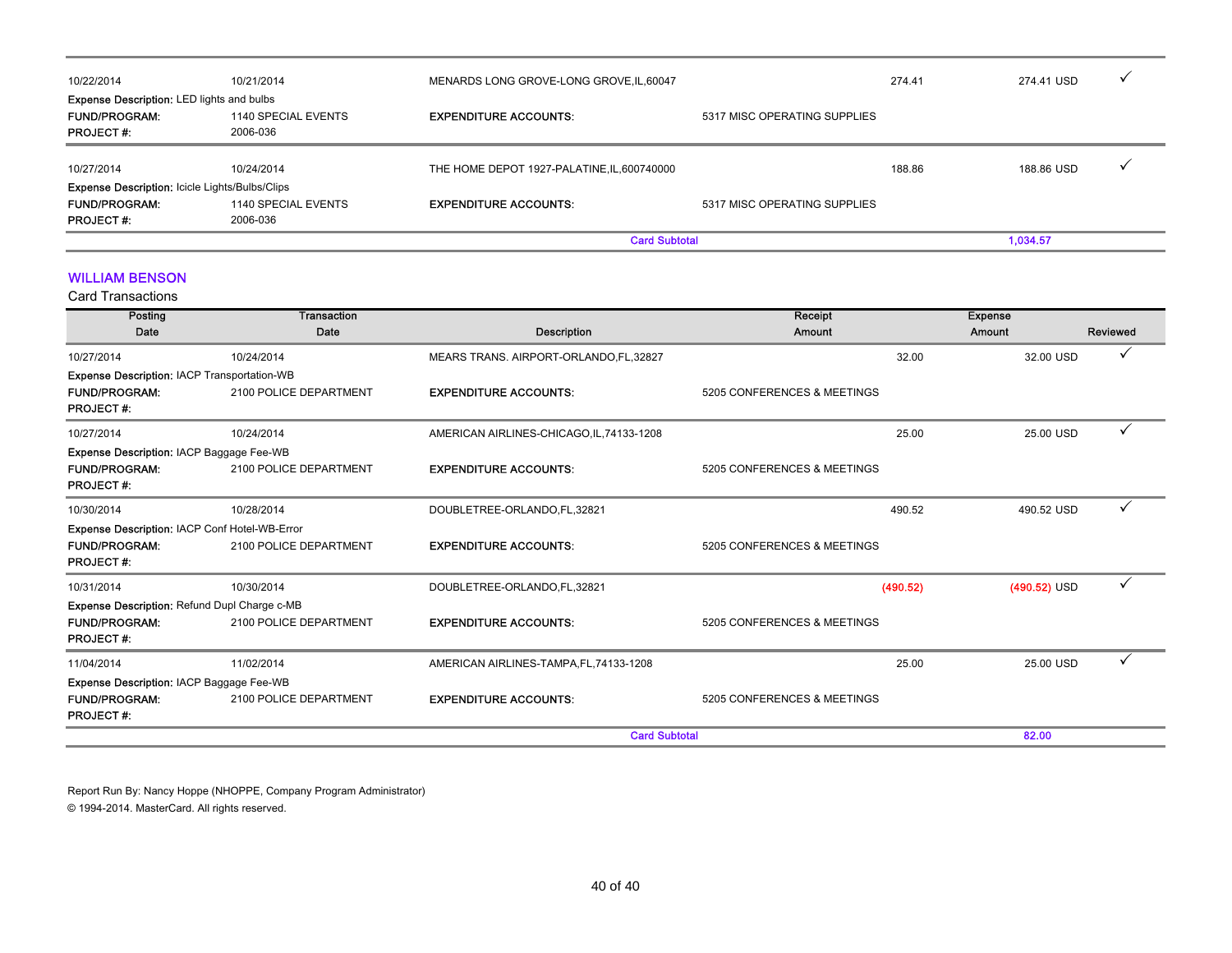## **Village of Wheeling Payroll Summary**

#### **Pay Period Ended 12/19/2014**

| <b>Fund Number</b> | Fund                            | <b>Salaries</b> | <b>Benefits</b> | <b>Total Payroll</b> |
|--------------------|---------------------------------|-----------------|-----------------|----------------------|
|                    |                                 |                 |                 |                      |
| 01                 | <b>General Fund</b>             | 745,379.07      | 330,423.43      | 1,075,802.50         |
| 30                 | <b>Town Center TIF</b>          | 0.00            | 0.00            | 0.00                 |
| 31                 | Crossroads TIF                  | 1,053.08        | 505.43          | 1,558.51             |
| 32                 | So Milwaukee TIF                | 1,052.75        | 505.28          | 1,558.03             |
| 37                 | <b>Southeast TIF</b>            | 0.00            | 0.00            | 0.00                 |
| 39                 | Lake Cook/Milwaukee TIF         | 1,052.75        | 505.29          | 1,558.04             |
| 40                 | Water & Sewer Fund              | 54,862.42       | 33,446.01       | 88,308.43            |
| 55                 | <b>Grant Fund</b>               | 6,686.10        | 2,298.51        | 8,984.61             |
|                    |                                 |                 |                 |                      |
|                    | <b>Total Gross Payroll</b>      | 810,086.17      | 367,683.95      | 1,177,770.12         |
|                    |                                 |                 |                 |                      |
|                    | <b>Total Payroll Deductions</b> | 314,782.68      | 367,683.95      | 682,466.63           |
|                    |                                 |                 |                 |                      |
|                    | <b>Total Net Payroll</b>        | 495,303.49      | 0.00            | 495,303.49           |
|                    |                                 |                 |                 |                      |
|                    |                                 |                 |                 |                      |
|                    | <b>Payroll Checks</b>           | 0.00            |                 |                      |
|                    |                                 |                 |                 |                      |
|                    | <b>Direct Deposits</b>          | 495,303.49      |                 |                      |
|                    |                                 |                 |                 |                      |
|                    | <b>Total Net Payroll</b>        | 495,303.49      |                 |                      |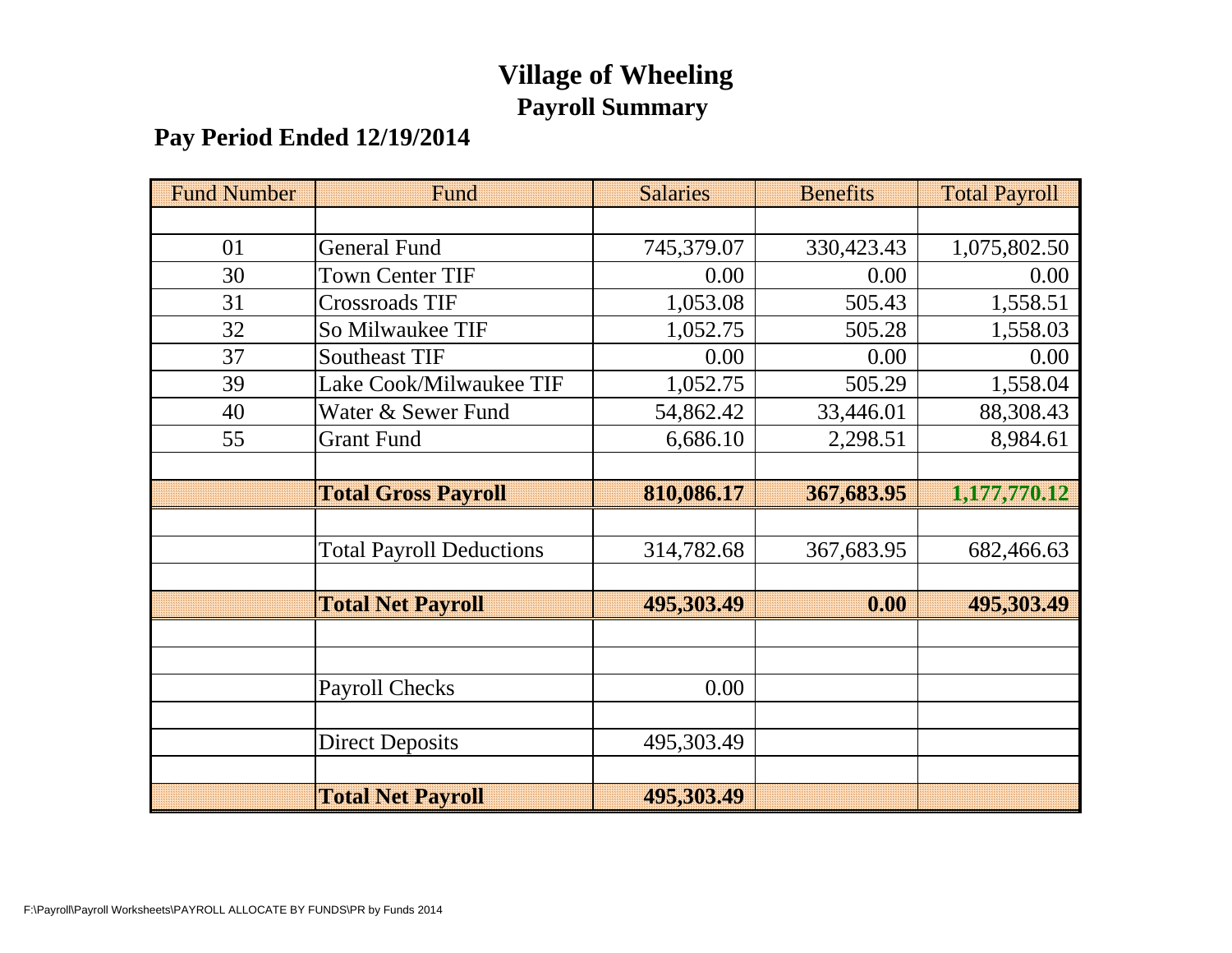# **Village of Wheeling Payroll Summary**

## **Pay Period Ended 01/02/2015**

| <b>Fund Number</b> | Fund                            | <b>Salaries</b> | <b>Benefits</b> | <b>Total Payroll</b> |
|--------------------|---------------------------------|-----------------|-----------------|----------------------|
|                    |                                 |                 |                 |                      |
| 01                 | <b>General Fund</b>             | 877,049.69      | 71,316.14       | 948, 365.83          |
| 31                 | <b>Town Center TIF</b>          | 631.72          | 124.78          | 756.50               |
| 32                 | <b>Crossroads TIF</b>           | 631.72          | 124.78          | 756.50               |
| 35                 | So Milwaukee TIF                | 631.71          | 124.77          | 756.48               |
| 36                 | <b>Southeast TIF</b>            | 631.71          | 124.76          | 756.47               |
| 39                 | Lake Cook/Milwaukee TIF         | 631.72          | 124.78          | 756.50               |
| 40                 | Water & Sewer Fund              | 65,049.36       | 12,732.02       | 77,781.38            |
| 55                 | <b>Grant Fund</b>               | 4,703.84        | 583.74          | 5,287.58             |
|                    |                                 |                 |                 |                      |
|                    | <b>Total Gross Payroll</b>      | 949,961.47      | 85,255.77       | 1,035,217.24         |
|                    |                                 |                 |                 |                      |
|                    | <b>Total Payroll Deductions</b> | 366,482.79      | 85,255.77       | 451,738.56           |
|                    |                                 |                 |                 |                      |
|                    | <b>Total Net Payroll</b>        | 583,478.68      | 0.00            | 583,478.68           |
|                    |                                 |                 |                 |                      |
|                    |                                 |                 |                 |                      |
|                    | <b>Payroll Checks</b>           | 0.00            |                 |                      |
|                    |                                 |                 |                 |                      |
|                    | <b>Direct Deposits</b>          | 583,478.68      |                 |                      |
|                    |                                 |                 |                 |                      |
|                    | <b>Total Net Payroll</b>        | 583,478.68      |                 |                      |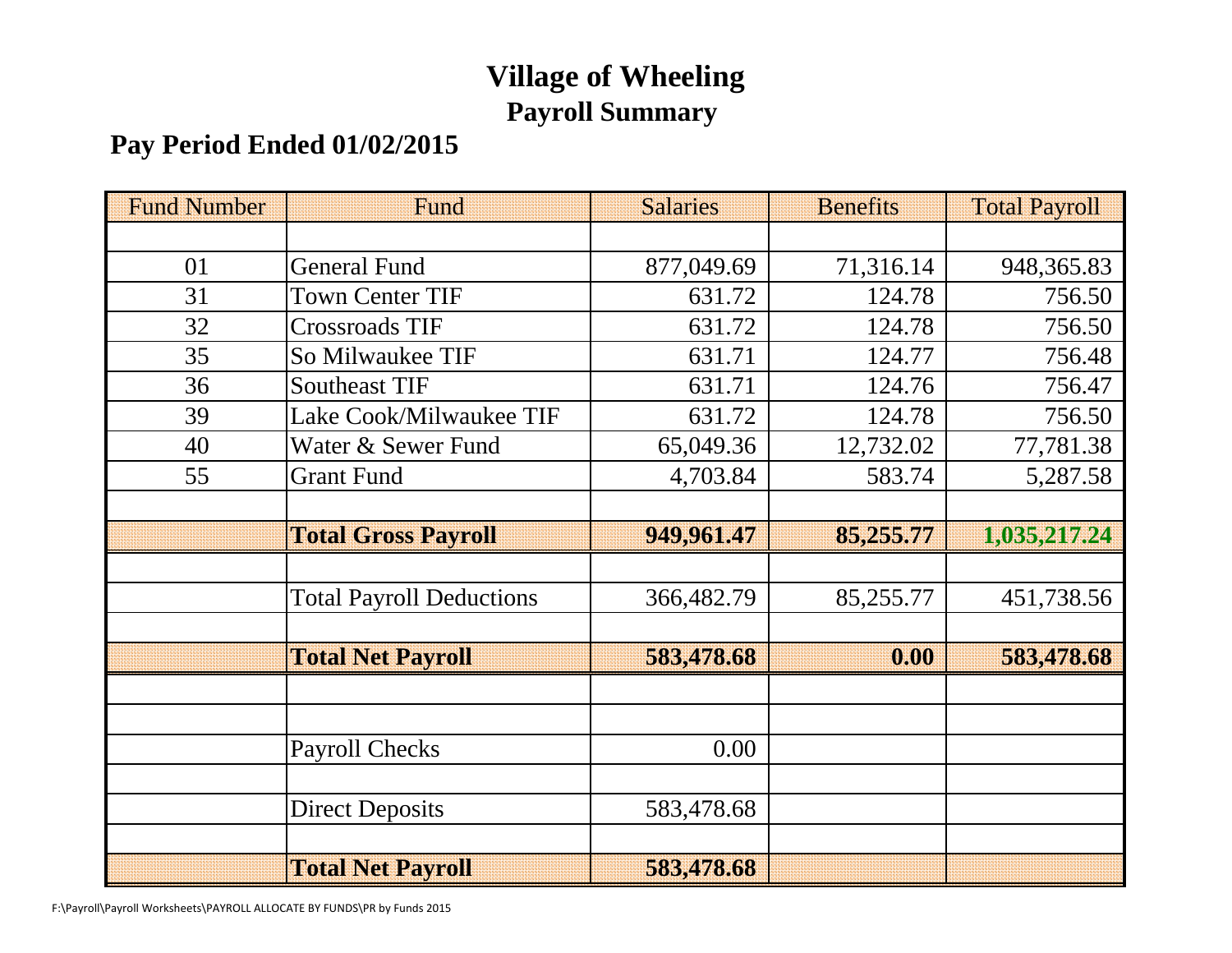SUNGARD PENTAMATION PAGE NUMBER: 1DATE: 01/08/2015 VILLAGE OF WHEELING ACCTPA51TIME: 08:22:25 CASH REQUIREMENTS − CHECK FORMAT − DUE DATE: 01/13/2015 SELECTION CRITERIA: payable.batch='AMM01/13'

ACCOUNTING PERIOD: 1/15

| <b>VENDOR</b>                                     | ORGANIZATION   | <b>ACCOUNT</b>       | PURCHASE OR INVOICE              |                            | AMOUNT                         | DESCRIPTION                                                  |
|---------------------------------------------------|----------------|----------------------|----------------------------------|----------------------------|--------------------------------|--------------------------------------------------------------|
| 7109<br><b>AECOM</b>                              | 4320           | 5502                 | 15000064                         |                            | 2,061.39                       | SEWER SCADA UPGRADE                                          |
| TOTAL CHECK                                       |                |                      |                                  |                            | 2,061.39                       |                                                              |
| 8035<br>AMERICAN WELDING & GAS INC<br>TOTAL CHECK | 2200<br>2200   | 5220<br>5220         | 15000011<br>15000035             | 03054405                   | 333.60<br>208.08<br>541.68     | OXYGEN<br>OXYGEN                                             |
| 7417<br>ARTISTIC FRAMING INC<br>TOTAL CHECK       | 2100           | 5323                 | 14003087                         |                            | 90.00<br>90.00                 | RETIREMENT PLAQUE                                            |
| 1415                                              | 2100           | 5106                 | 14003123                         | IVC9015278                 | 393.70                         | UNIFORM ALLOWANCE                                            |
| ASR-KALE UNIFORMS<br>TOTAL CHECK                  |                |                      |                                  |                            | 393.70                         |                                                              |
| 4920<br>AT&T<br>TOTAL CHECK                       | 15<br>1600     | 5207<br>5238         | 15000020<br>15000065             |                            | 8.17<br>1,154.17<br>1,162.34   | WIRELESS DATA SERVICE<br>911 PHONE LINES                     |
| 3006<br>CHRISTOPHER B BURKE ENGINEER              | 1300           | 5206                 | 15000007                         | 120065                     | 2,434.50                       | LAKE COOK SITE PLAN                                          |
| TOTAL CHECK                                       |                |                      |                                  |                            | 2,434.50                       |                                                              |
| 442<br>CDW GOVERNMENT INC                         | 2100           | 5317                 | 14003088                         | RD17170                    | 67.55                          | OFFICE SUPPLIES                                              |
| TOTAL CHECK                                       |                |                      |                                  |                            | 67.55                          |                                                              |
| 483<br>CHICAGO COMMUNICATIONS LLC                 | 15<br>15<br>15 | 5317<br>5207<br>5207 | 14003091<br>14003089<br>14003090 | 266172<br>266756<br>266759 | 765.00<br>2,900.00<br>2,849.98 | DISPATCH MONITOR<br>DISPATCH EQUIPMENT<br>DISPATCH EQUIPMENT |
| TOTAL CHECK                                       |                |                      |                                  |                            | 6,514.98                       |                                                              |
| 529<br>CL GRAPHICS                                | 4100           | 5228                 | 14003099                         | 61244                      | 313.56                         | PRINT RECEIPT BOOK                                           |
| TOTAL CHECK                                       |                |                      |                                  |                            | 313.56                         |                                                              |
| 6733<br>COMCAST                                   | 15             | 5207                 | 15000019                         |                            | 204.35                         | INTERNET CONNECTION                                          |
| TOTAL CHECK                                       |                |                      |                                  |                            | 204.35                         |                                                              |
| 556<br>COMED                                      | 1420<br>4100   | 5209<br>5209         | 14003140<br>14003140             |                            | 118.57<br>100.14               | ENERGY SERVICE<br>ENERGY SERVICE                             |
| TOTAL CHECK                                       | 4200           | 5209                 | 14003140                         |                            | 347.33<br>566.04               | ENERGY SERVICE                                               |
| 9195<br>DUNHURST REALTY CORP                      | 3500           | 5504                 | 14003143                         | 4640                       | 16,084.25                      | STORM SEWER PROJECT                                          |
| TOTAL CHECK                                       |                |                      |                                  |                            | 16,084.25                      |                                                              |
| 780<br>EHLERS & ASSOCIATES                        | 1700           | 5206                 | 14003141                         | 66411                      | 12,000.00                      | FINANCIAL MGMT PLAN                                          |
| TOTAL CHECK                                       |                |                      |                                  |                            | 12,000.00                      |                                                              |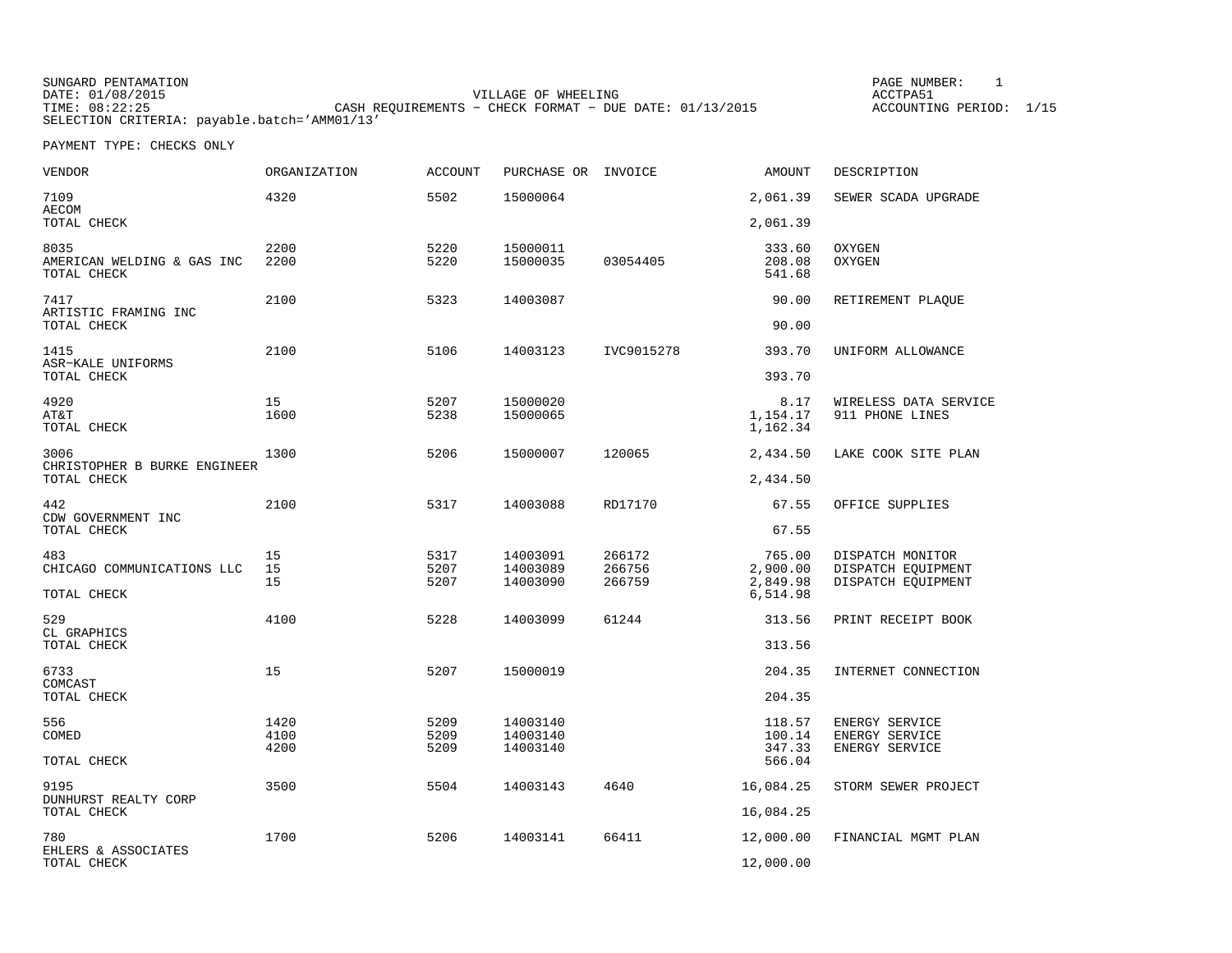| SUNGARD PENTAMATION                          |                                                           | PAGE NUMBER:       |      |
|----------------------------------------------|-----------------------------------------------------------|--------------------|------|
| DATE: 01/08/2015                             | VILLAGE OF WHEELING                                       | ACCTPA5            |      |
| TIME: 08:22:25                               | CASH REOUIREMENTS - CHECK FORMAT - DUE DATE: $01/13/2015$ | ACCOUNTING PERIOD: | 1/15 |
| SELECTION CRITERIA: payable.batch='AMM01/13' |                                                           |                    |      |

| VENDOR                                  | ORGANIZATION                 | <b>ACCOUNT</b>               | PURCHASE OR                                  | INVOICE    | AMOUNT                                      | DESCRIPTION                                                                              |
|-----------------------------------------|------------------------------|------------------------------|----------------------------------------------|------------|---------------------------------------------|------------------------------------------------------------------------------------------|
| 9204<br>FIRE PREVENTION SOLUTIONS       | 2200                         | 5105                         | 15000031                                     | 1009       | 150.00                                      | FPB SEMINAR                                                                              |
| TOTAL CHECK                             |                              |                              |                                              |            | 150.00                                      |                                                                                          |
| 2460<br>STEVEN J HANDLER<br>TOTAL CHECK | 1900                         | 5218                         | 14001010                                     |            | 1,325.00<br>1,325.00                        | PROSECUTOR FEE-DEC.                                                                      |
|                                         |                              |                              |                                              |            |                                             |                                                                                          |
| 5284<br>HD SUPPLY WATERWORKS LTD        | 4100                         | 5341                         | 14003133                                     | D342397    | 105.00                                      | <b>BATTERY</b>                                                                           |
| TOTAL CHECK                             |                              |                              |                                              |            | 105.00                                      |                                                                                          |
| 3254<br>INTERNATIONAL CODE COUNCIL      | 2200                         | 5302                         | 15000034                                     | INV0511896 | 133.00                                      | BLDG. CODE HANDBOOK                                                                      |
| TOTAL CHECK                             |                              |                              |                                              |            | 133.00                                      |                                                                                          |
| 3835<br>KAESER & BLAIR INC              | 2100                         | 5228                         | 14003115                                     | 41107046   | 294.14                                      | CRIME PREVENTION                                                                         |
| TOTAL CHECK                             |                              |                              |                                              |            | 294.14                                      |                                                                                          |
| 6646                                    | 4200                         | 5342                         | 14003135                                     | 208220     | 149.44                                      | BLOCK FOR REBUILDING STOR                                                                |
| KIEFT BROS INC<br>TOTAL CHECK           |                              |                              |                                              |            | 149.44                                      |                                                                                          |
| 6502<br>KIESLER'S POLICE SUPPLY INC     | 33                           | 5315                         | 14003084                                     | 0740657    | 4,954.80                                    | ARMOR VESTS                                                                              |
| TOTAL CHECK                             |                              |                              |                                              |            | 4,954.80                                    |                                                                                          |
| 1455<br>KLEIN THORPE & JENKINS LTD      | 1900<br>3100<br>3500<br>3900 | 5218<br>5218<br>5218<br>5218 | 15000008<br>15000008<br>15000008<br>15000008 |            | 20,667.16<br>487.50<br>2,607.10<br>2,331.40 | OCT. LEGAL SERVICES<br>OCT. LEGAL SERVICES<br>OCT. LEGAL SERVICES<br>OCT. LEGAL SERVICES |
| TOTAL CHECK                             |                              |                              |                                              |            | 26,093.16                                   |                                                                                          |
| 1460<br>KOLSSAK FUNERAL HOME LTD        | 1600                         | 5323                         | 15000051                                     |            | 6,000.00                                    | HEER FUNERAL SERVICES                                                                    |
| TOTAL CHECK                             |                              |                              |                                              |            | 6,000.00                                    |                                                                                          |
| 2454<br>STEPHEN A LASER ASSOCIATES      | 1800                         | 5226                         | 15000013                                     | 2003811    | 550.00                                      | SAFETY ASSESSMENT                                                                        |
| TOTAL CHECK                             |                              |                              |                                              |            | 550.00                                      |                                                                                          |
| 7024<br>LAUBE CONSULTING GROUP LLC      | 3500                         | 5206                         | 14003145                                     | M6005(A)   | 5,362.50                                    | VOW TIF CONSULTANT: TOWN                                                                 |
| TOTAL CHECK                             |                              |                              |                                              |            | 5,362.50                                    |                                                                                          |
| 1640                                    | 1140                         | 5317                         | 15000053                                     | 08236      | 200.00                                      | LIGHTS AROUND WHEELING RE                                                                |
| MARKET SQUARE RESTAURANT<br>TOTAL CHECK |                              |                              |                                              |            | 200.00                                      |                                                                                          |
| 9152                                    | 2200                         | 5312                         | 14002874                                     | 1614617    | 5,355.00                                    | RAD 57 SPO2 & CO MONITOR                                                                 |
| MASIMO<br>TOTAL CHECK                   |                              |                              |                                              |            | 5,355.00                                    |                                                                                          |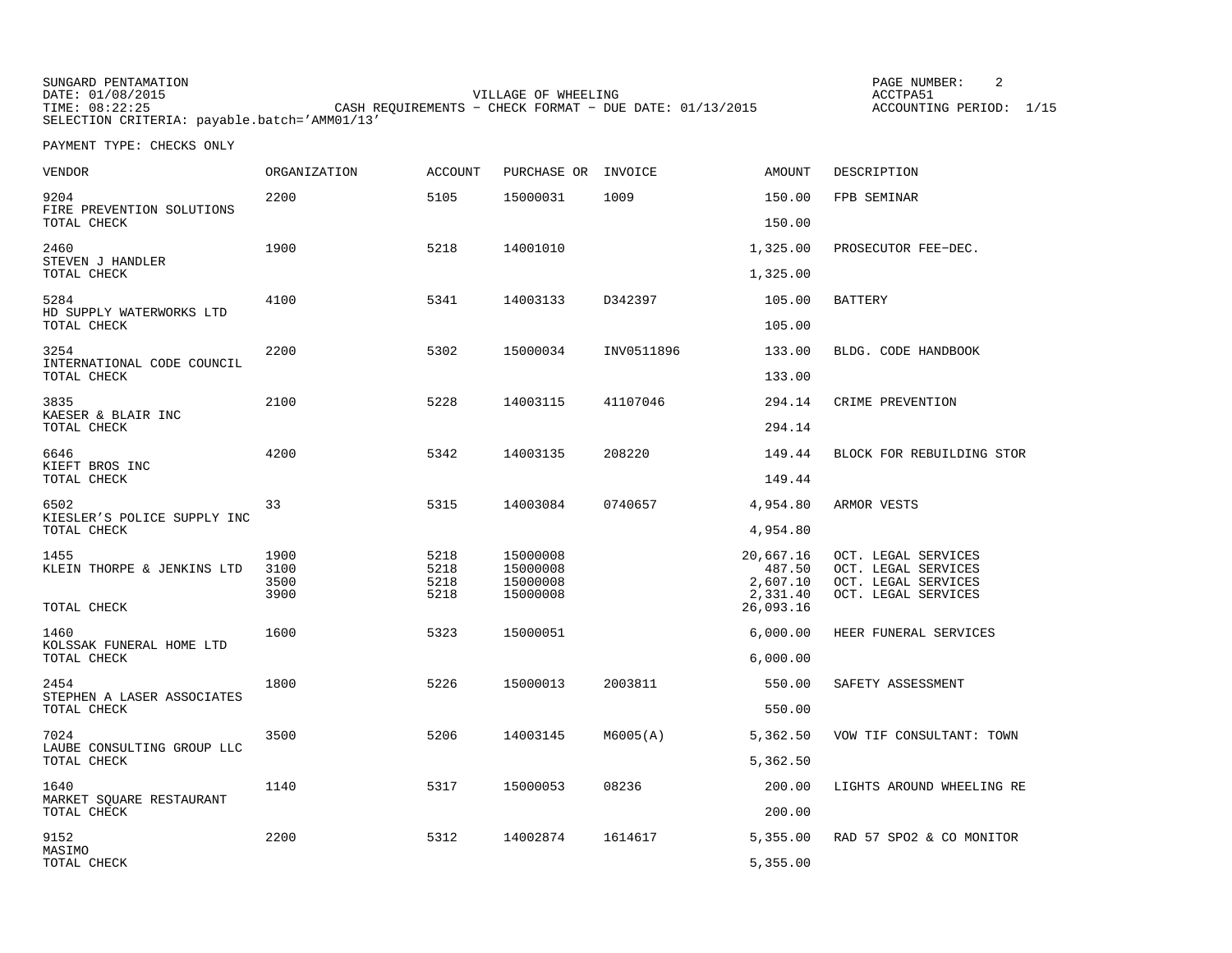| SUNGARD PENTAMATION                          |                                                         | PAGE NUMBER:            |  |
|----------------------------------------------|---------------------------------------------------------|-------------------------|--|
| DATE: 01/08/2015                             | VILLAGE OF WHEELING                                     | ACCTPA51                |  |
| TIME: 08:22:25                               | CASH REOUIREMENTS - CHECK FORMAT - DUE DATE: 01/13/2015 | ACCOUNTING PERIOD: 1/15 |  |
| SELECTION CRITERIA: payable.batch='AMM01/13' |                                                         |                         |  |

| VENDOR                               | <b>ORGANIZATION</b> | <b>ACCOUNT</b> | PURCHASE OR          | INVOICE        | AMOUNT                | DESCRIPTION                                       |
|--------------------------------------|---------------------|----------------|----------------------|----------------|-----------------------|---------------------------------------------------|
| 7635<br>MDS TECHNOLOGIES INC         | 3420                | 5299           | 15000043             | 140331         | 9,000.00              | PAVEMENT ASSESSMENT                               |
| TOTAL CHECK                          |                     |                |                      |                | 9,000.00              |                                                   |
| 5989                                 | 1600                | 5207           | 14000291             | 2430           | 5,364.50              | DEC. GIS STAFFING                                 |
| MGP INC                              | 4100                | 5207           | 14000291             | 2430           | 2,682.25              | DEC. GIS STAFFING                                 |
| TOTAL CHECK                          | 4200                | 5207           | 14000291             | 2430           | 2,682.25<br>10,729.00 | DEC. GIS STAFFING                                 |
| 1788<br>MORTON GROVE AUTOMOTIVE WEST | 1220                | 5315           | 14003132             | 54757          | 445.00                | SWEEPER MOTOR                                     |
| TOTAL CHECK                          |                     |                |                      |                | 445.00                |                                                   |
| 1695<br>MUNICIPAL EMERGENCY SERVICES | 2200                | 5319           | 14002909             | 00587412_SNV   | 1,865.60              | PROTECTIVE CLOTHING                               |
| TOTAL CHECK                          |                     |                |                      |                | 1,865.60              |                                                   |
| 5927                                 | 1170                | 5209           | 15000066             |                | 244.53                | GAS SERVICE                                       |
| NICOR GAS                            | 1320                | 5209           | 15000066             |                | 439.38                | GAS SERVICE                                       |
|                                      | 1500<br>1600        | 5209<br>5209   | 15000066<br>15000066 |                | 4,793.78<br>5,092.96  | GAS SERVICE<br>GAS SERVICE                        |
|                                      | 2100                | 5209           | 15000066             |                | 2,926.46              | GAS SERVICE                                       |
|                                      | 2200                | 5209           | 15000066             |                | 1,324.21              | GAS SERVICE                                       |
|                                      | 3420                | 5209           | 15000066             |                | 4,054.72              | GAS SERVICE                                       |
|                                      | 4100                | 5209           | 15000066             |                | 411.27                | GAS SERVICE                                       |
|                                      | 4200                | 5209           | 15000066             |                | 238.92                | GAS SERVICE                                       |
| TOTAL CHECK                          |                     |                |                      |                | 19,526.23             |                                                   |
| 3092                                 | 2200                | 5318           | 15000010             |                | 453.44                | OFFICE SUPPLIES                                   |
| OFFICE DEPOT                         | 2200                | 5313           | 15000033             |                | 290.32                | OFFICE & IT SUPPLIES                              |
|                                      | 2200                | 5318           | 15000033             |                | 64.22                 | OFFICE & IT SUPPLIES                              |
|                                      | 2200                | 5313           | 15000009             | 745083765001   | 643.47                | IT SUPPLIES                                       |
| TOTAL CHECK                          |                     |                |                      |                | 1,451.45              |                                                   |
| 2176                                 | 2100                | 5106           | 14003098             |                | 470.88                | UNIFORM ALLOWANCE                                 |
| RAY O'HERRON CO., INC                | 2100                | 5106           | 14003097             | 1469611-IN     | 67.12                 | UNIFORM EQUIPMENT                                 |
| TOTAL CHECK                          |                     |                |                      |                | 538.00                |                                                   |
| 2047<br>PAUL CONWAY SHIELDS          | 2200                | 5319           | 15000032             | 0357303-IN     | 24.25                 | PROTECTIVE EQUIPMENT                              |
| TOTAL CHECK                          |                     |                |                      |                | 24.25                 |                                                   |
| 183                                  | 1300                | 5105           | 15000048             |                | 11.50                 | PETTY CASH FUND                                   |
| ANGELA PETERS                        | 1300                | 5317           | 15000048             |                | 5.00                  | PETTY CASH FUND                                   |
|                                      | 1600                | 5105           | 15000048             |                | 168.98                | PETTY CASH FUND                                   |
|                                      | 1600                | 5227           | 15000048             |                | 27.36                 | PETTY CASH FUND                                   |
|                                      | 1700<br>2100        | 5105<br>5105   | 15000048<br>15000048 |                | 74.67<br>77.35        | PETTY CASH FUND<br>PETTY CASH FUND                |
| TOTAL CHECK                          |                     |                |                      |                | 364.86                |                                                   |
| 2139                                 |                     |                |                      |                |                       |                                                   |
| OBM MAINTENANCE                      | 1220<br>1220        | 5215<br>5215   | 14003137<br>14003136 | 38823<br>38824 | 6,517.00<br>4,243.00  | <b>JANITORIAL SERVICES</b><br>JANITORIAL SERVICES |
| TOTAL CHECK                          |                     |                |                      |                | 10,760.00             |                                                   |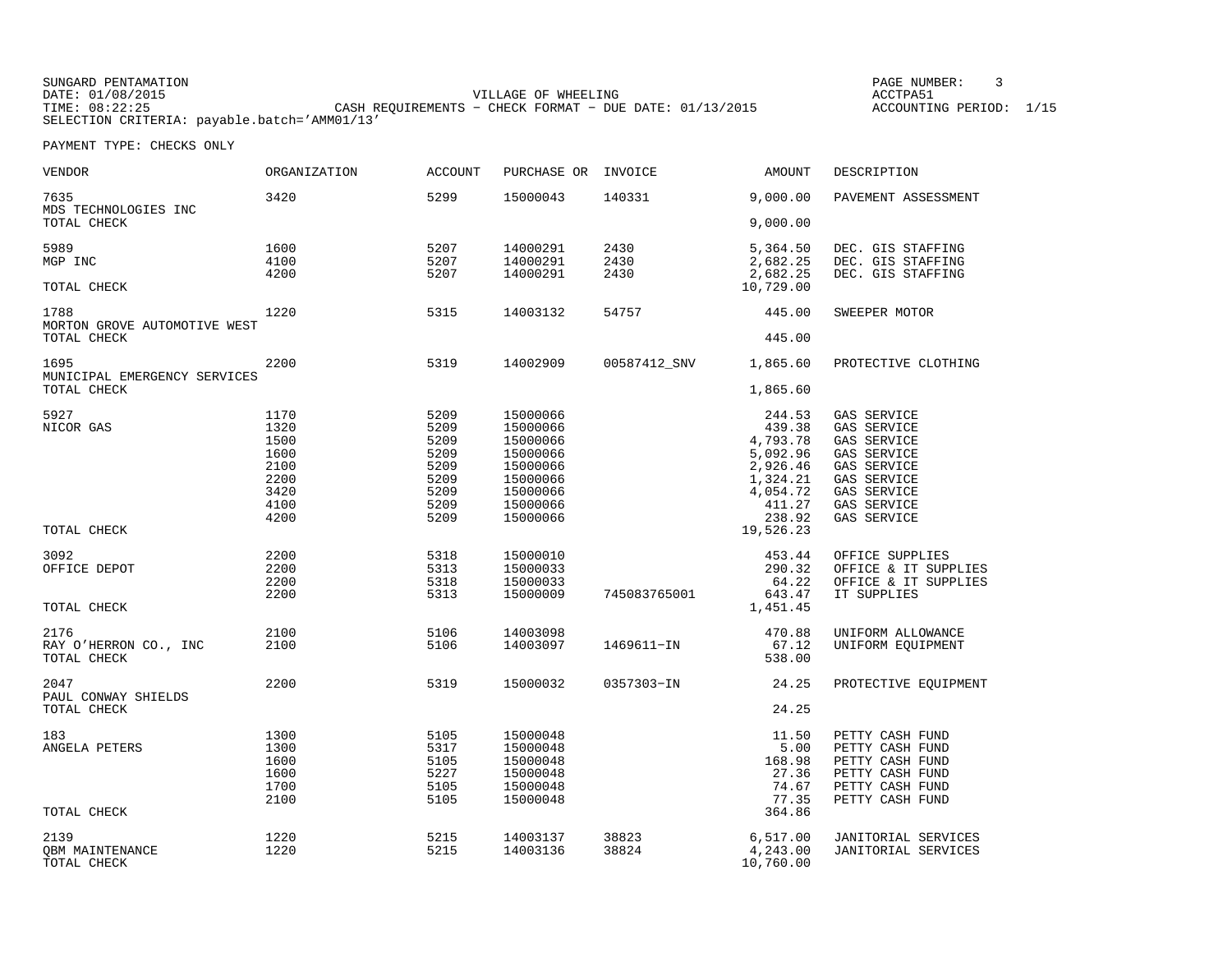SUNGARD PENTAMATION PAGE NUMBER: 4 DATE: 01/08/2015 VILLAGE OF WHEELING ACCTPA51ACCOUNTING PERIOD: 1/15 TIME: 08:22:25 CASH REQUIREMENTS − CHECK FORMAT – DUE DATE: 01/13/2015 SELECTION CRITERIA: payable.batch='AMM01/13'

| <b>VENDOR</b>                                 | ORGANIZATION                                         | <b>ACCOUNT</b>                                       | PURCHASE OR                                                                      | INVOICE                  | AMOUNT                                                                    | DESCRIPTION                                                                                                                                 |
|-----------------------------------------------|------------------------------------------------------|------------------------------------------------------|----------------------------------------------------------------------------------|--------------------------|---------------------------------------------------------------------------|---------------------------------------------------------------------------------------------------------------------------------------------|
| 2185<br>RED CENTER                            | 15                                                   | 5231                                                 | 15000021                                                                         | $301 - 15 - 01$          | 26,003.49                                                                 | DISPATCH SERVICE-JAN.                                                                                                                       |
| TOTAL CHECK                                   |                                                      |                                                      |                                                                                  |                          | 26,003.49                                                                 |                                                                                                                                             |
| 4129<br>RONDOUT SERVICE CENTER<br>TOTAL CHECK | 4200<br>1420                                         | 5310<br>5310                                         | 14003106<br>14003121                                                             | 3400<br>3411             | 23.50<br>35.00<br>58.50                                                   | SAFETY INSPECTION<br>SAFETY INSPECTION                                                                                                      |
| 2288<br>THE SALEM GROUP<br>TOTAL CHECK        | 1400                                                 | 5206                                                 | 14003139                                                                         | 1635090                  | 630.00<br>630.00                                                          | TEMP. ENG. CLERK                                                                                                                            |
| 4739                                          | 1600                                                 | 5105                                                 | 14003048                                                                         |                          | 54.51                                                                     | BOARD MEETING SUPPLY                                                                                                                        |
| SAM'S CLUB<br>TOTAL CHECK                     |                                                      |                                                      |                                                                                  |                          | 54.51                                                                     |                                                                                                                                             |
| 2291<br>SAM'S CLUB DIRECT<br>TOTAL CHECK      | 1320<br>1320<br>2100<br>2200<br>2100<br>2100<br>1600 | 5205<br>5318<br>5325<br>5311<br>5205<br>5228<br>5222 | 14002827<br>14002827<br>14002962<br>14002970<br>14003094<br>14003095<br>15000036 |                          | 49.28<br>60.27<br>59.94<br>660.40<br>44.92<br>21.48<br>260.00<br>1,156.29 | MEETING SUPPLIES<br>OFFICE SUPPLIES<br>INVESTIGATION SUPPLY<br>CLEANING SUPPLIES<br>MEETING SUPPLIES<br>CRIME PREVENTION<br>MEMBERSHIP DUES |
| 2297<br>SARGE'S RANGE SERVICE                 | 2100                                                 | 5220                                                 | 14003086                                                                         | $SRS-75$                 | 1,000.00                                                                  | RANGE SERVICES                                                                                                                              |
| TOTAL CHECK                                   |                                                      |                                                      |                                                                                  |                          | 1,000.00                                                                  |                                                                                                                                             |
| 5415<br>STAPLES<br>TOTAL CHECK                | 2100<br>2100                                         | 5207<br>5317                                         | 15000028<br>15000028                                                             | 8032515843<br>8032515843 | 55.96<br>20.88<br>76.84                                                   | OFFICE SUPPLIES<br>OFFICE SUPPLIES                                                                                                          |
| 8767                                          | 1400                                                 | 5207                                                 | 15000044                                                                         | 15PLAN-IT002             | 675.00                                                                    | PLAN-IT LICENSE                                                                                                                             |
| STRATEGIC INSIGHTS INC<br>TOTAL CHECK         |                                                      |                                                      |                                                                                  |                          | 675.00                                                                    |                                                                                                                                             |
| 3795                                          | 2200                                                 | 5220                                                 | 14002890                                                                         | 81804                    | 10,858.00                                                                 | STROBE I EQUIPMENT                                                                                                                          |
| TRAFFIC CONTROL CORPORATION<br>TOTAL CHECK    |                                                      |                                                      |                                                                                  |                          | 10,858.00                                                                 |                                                                                                                                             |
| 9061                                          | 3200                                                 | 5206                                                 | 14002341                                                                         | 14701                    | 3,800.00                                                                  | WETLAND SERVICES                                                                                                                            |
| WILLS BURKE KELSEY ASSOCIATE<br>TOTAL CHECK   |                                                      |                                                      |                                                                                  |                          | 3,800.00                                                                  |                                                                                                                                             |
| 2853                                          | 1800                                                 | 5323                                                 | 15000012                                                                         | 026980                   | 100.00                                                                    | RETIREMENT CLOCK                                                                                                                            |
| ZIP SPECIALTIES INC<br>TOTAL CHECK            |                                                      |                                                      |                                                                                  |                          | 100.00                                                                    |                                                                                                                                             |
| 2855<br>ZOLL MEDICAL<br>TOTAL CHECK           | 2200<br>2200                                         | 5305<br>5305                                         | 14003008<br>14003008                                                             | 2195063<br>2195410       | 1,269.21<br>187.44<br>1,456.65                                            | AED UNIT/TWIN AGENT<br>AED UNIT/TWIN AGENT                                                                                                  |
| TOTAL CASHABLE CHECKS<br>TOTAL EFT VOUCHERS   |                                                      |                                                      |                                                                                  |                          | 193,680.05<br>.00                                                         |                                                                                                                                             |